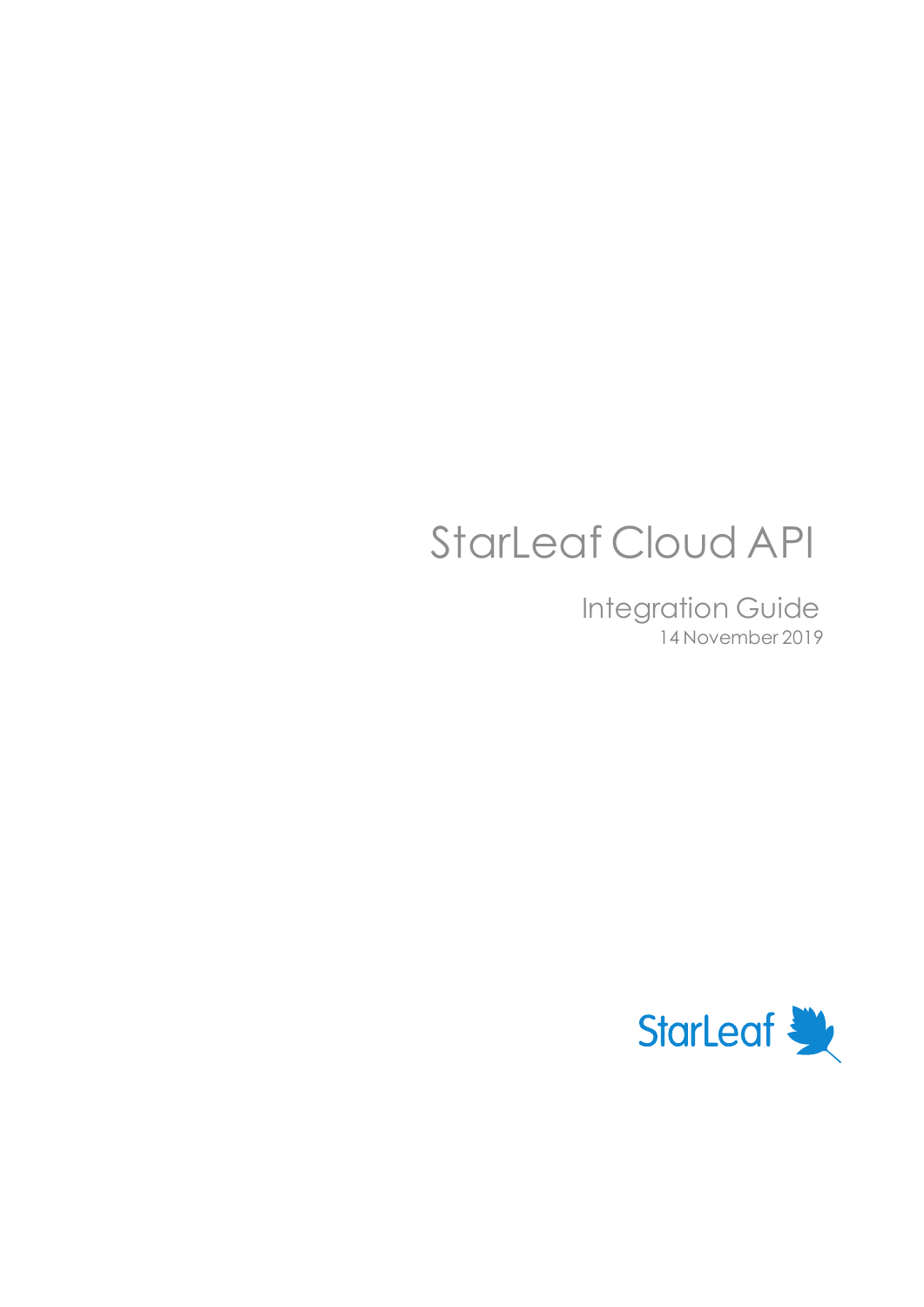## **Contents**

| Authentication using authentication header method 8                  |  |
|----------------------------------------------------------------------|--|
|                                                                      |  |
|                                                                      |  |
|                                                                      |  |
| Authentication using challenge and response method 10                |  |
|                                                                      |  |
|                                                                      |  |
|                                                                      |  |
|                                                                      |  |
|                                                                      |  |
|                                                                      |  |
|                                                                      |  |
|                                                                      |  |
|                                                                      |  |
|                                                                      |  |
|                                                                      |  |
|                                                                      |  |
| Modify a single occurrence of an existing repeating conference  19   |  |
| Cancel a single occurrence of a repeating conference 19              |  |
| Retrieve details of a single occurrence of a repeating conference 20 |  |
|                                                                      |  |
|                                                                      |  |
|                                                                      |  |
|                                                                      |  |
|                                                                      |  |
|                                                                      |  |
|                                                                      |  |
|                                                                      |  |
|                                                                      |  |
|                                                                      |  |
|                                                                      |  |
|                                                                      |  |
|                                                                      |  |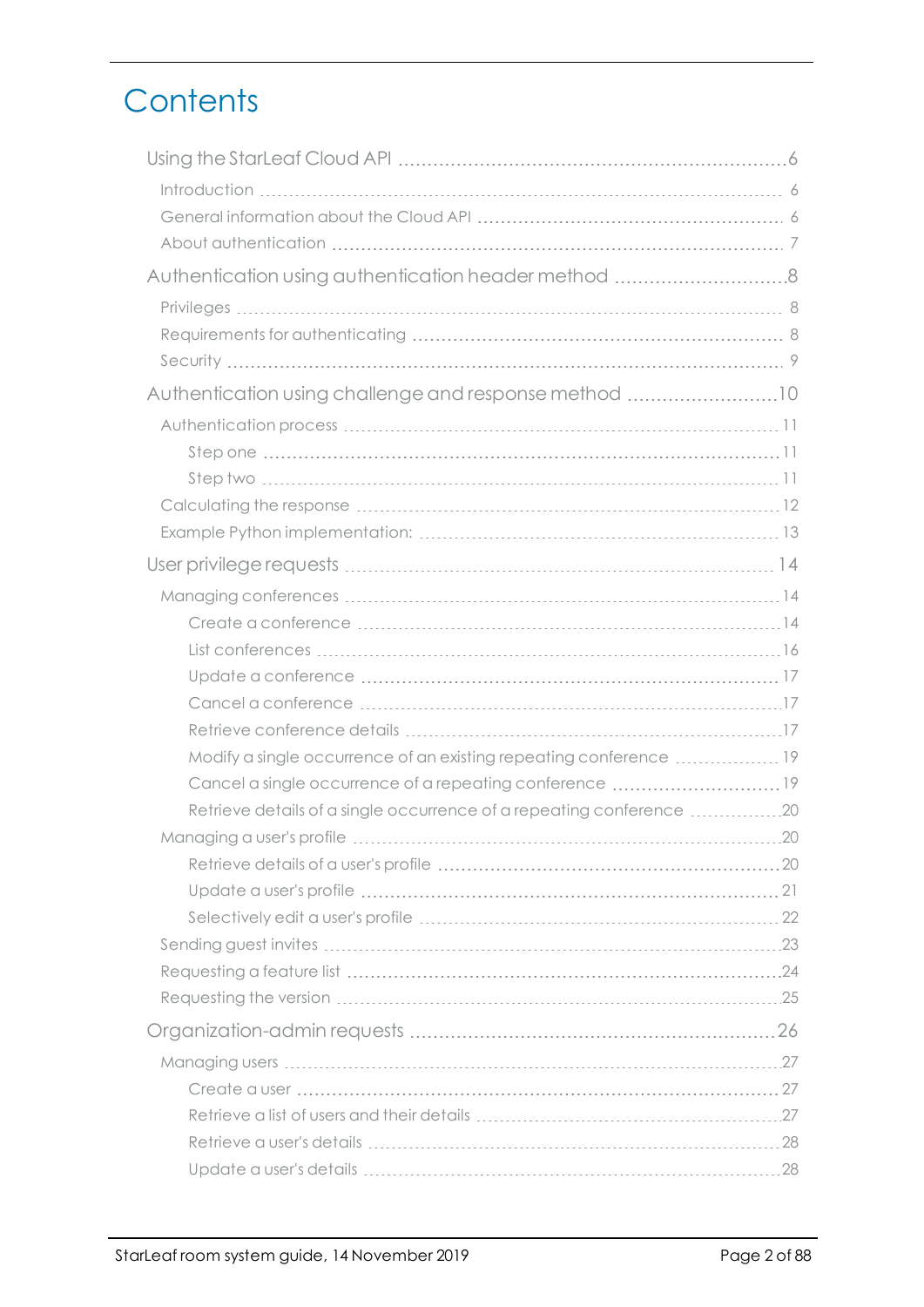| Modify a single occurrence of an existing repeating conference 39    |  |
|----------------------------------------------------------------------|--|
| Cancel a single occurrence of a repeating conference 39              |  |
| Retrieve details of a single occurrence of a repeating conference 40 |  |
|                                                                      |  |
|                                                                      |  |
|                                                                      |  |
|                                                                      |  |
|                                                                      |  |
|                                                                      |  |
|                                                                      |  |
|                                                                      |  |
|                                                                      |  |
|                                                                      |  |
|                                                                      |  |
|                                                                      |  |
|                                                                      |  |
|                                                                      |  |
|                                                                      |  |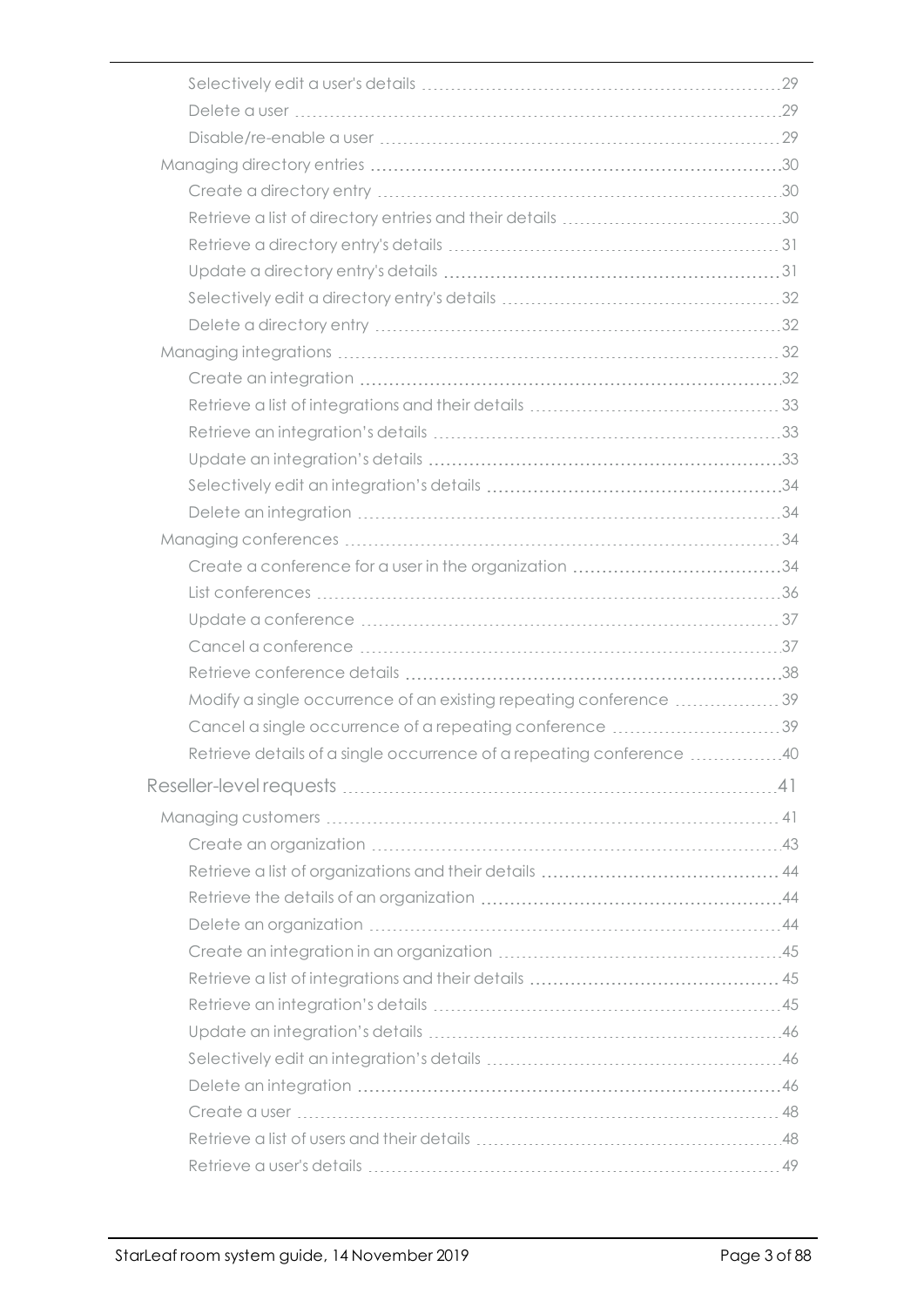| Modify a single occurrence of an existing repeating conference 56    |      |
|----------------------------------------------------------------------|------|
| Cancel a single occurrence of a repeating conference 56              |      |
| Retrieve details of a single occurrence of a repeating conference 57 |      |
|                                                                      |      |
|                                                                      |      |
|                                                                      |      |
|                                                                      |      |
|                                                                      |      |
|                                                                      |      |
|                                                                      |      |
|                                                                      |      |
|                                                                      |      |
|                                                                      |      |
|                                                                      |      |
|                                                                      |      |
| Request objects for managing directory entries                       | . 70 |
|                                                                      |      |
|                                                                      |      |
|                                                                      |      |
|                                                                      |      |
|                                                                      |      |
|                                                                      |      |
|                                                                      |      |
|                                                                      |      |
|                                                                      |      |
|                                                                      |      |
|                                                                      |      |
|                                                                      |      |
|                                                                      |      |
|                                                                      |      |
|                                                                      |      |
|                                                                      |      |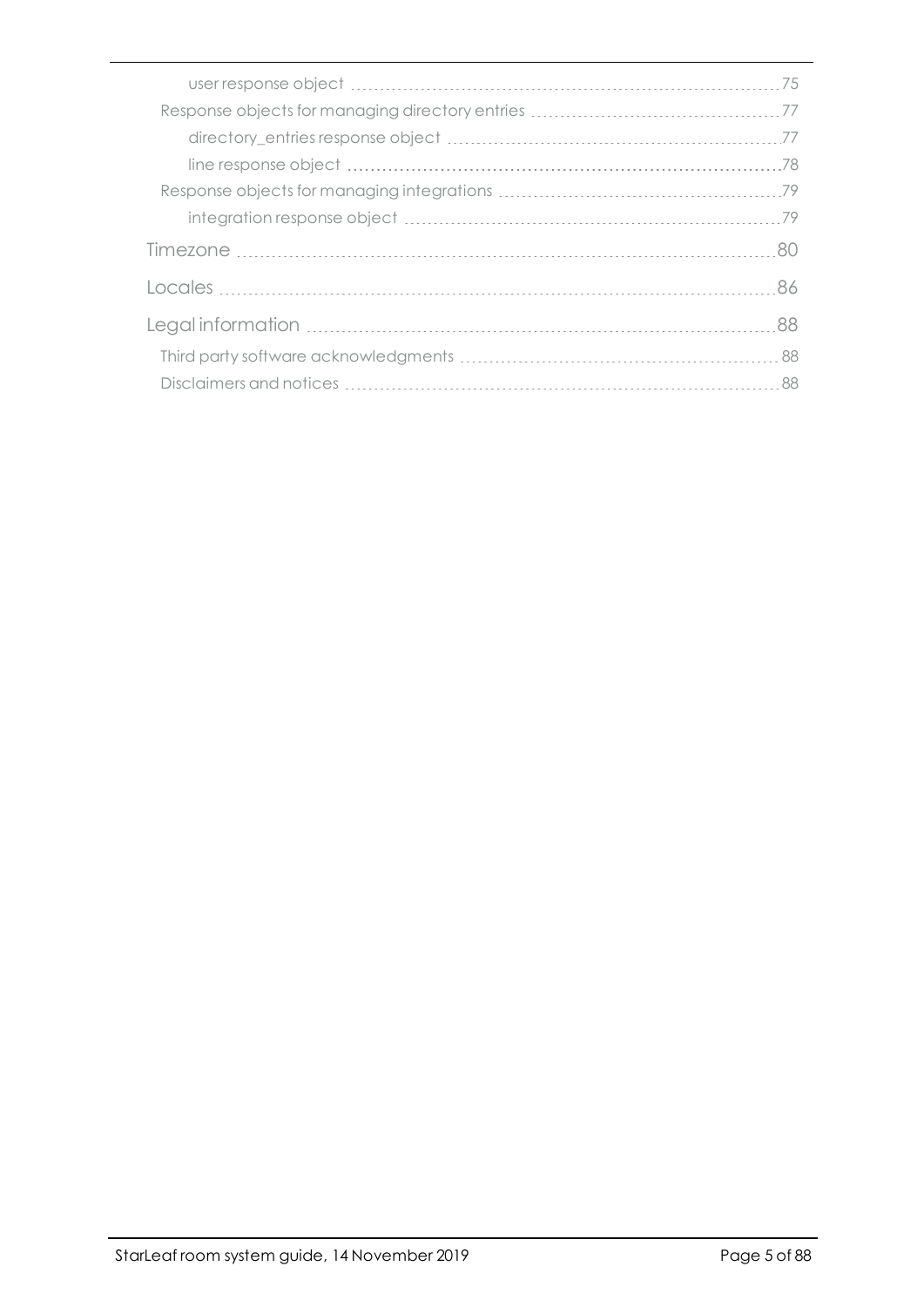## <span id="page-5-1"></span><span id="page-5-0"></span>**Using the StarLeaf Cloud API**

## **Introduction**

The StarLeaf Cloud API is a RESTful API that enables external clients to manage StarLeaf deployments and services.

## <span id="page-5-2"></span>**General information about the Cloud API**

This document defines the Cloud API and describes its usage.

To use the API, the client must make HTTPS requests to the StarLeaf Cloud API server: https://api.starleaf.com/v1

The body type for all **POST** and **PUT** requests must be of type **application/ison.** GET and DELETE requests do not require a body. Where the server response includes a body, it is also of type **application/json**. Strings must be UTF-8 encoded. All responses include the header X-SL-SERVER, which identifies the server from which the response came. The client should include this information in any logs, to assist with debugging any issues.

Details of the requests, together with the specification of the associated JSON bodies, are given in the following sections. Where a field is defined as being optional, then it may be omitted from the request body, in which case the default value is used. Response bodies may contain additional optional fields that are not described in this specification.

**Note:** We recommend that clients do not rely on the default value of boolean arguments. StarLeaf may change any default value in a future release.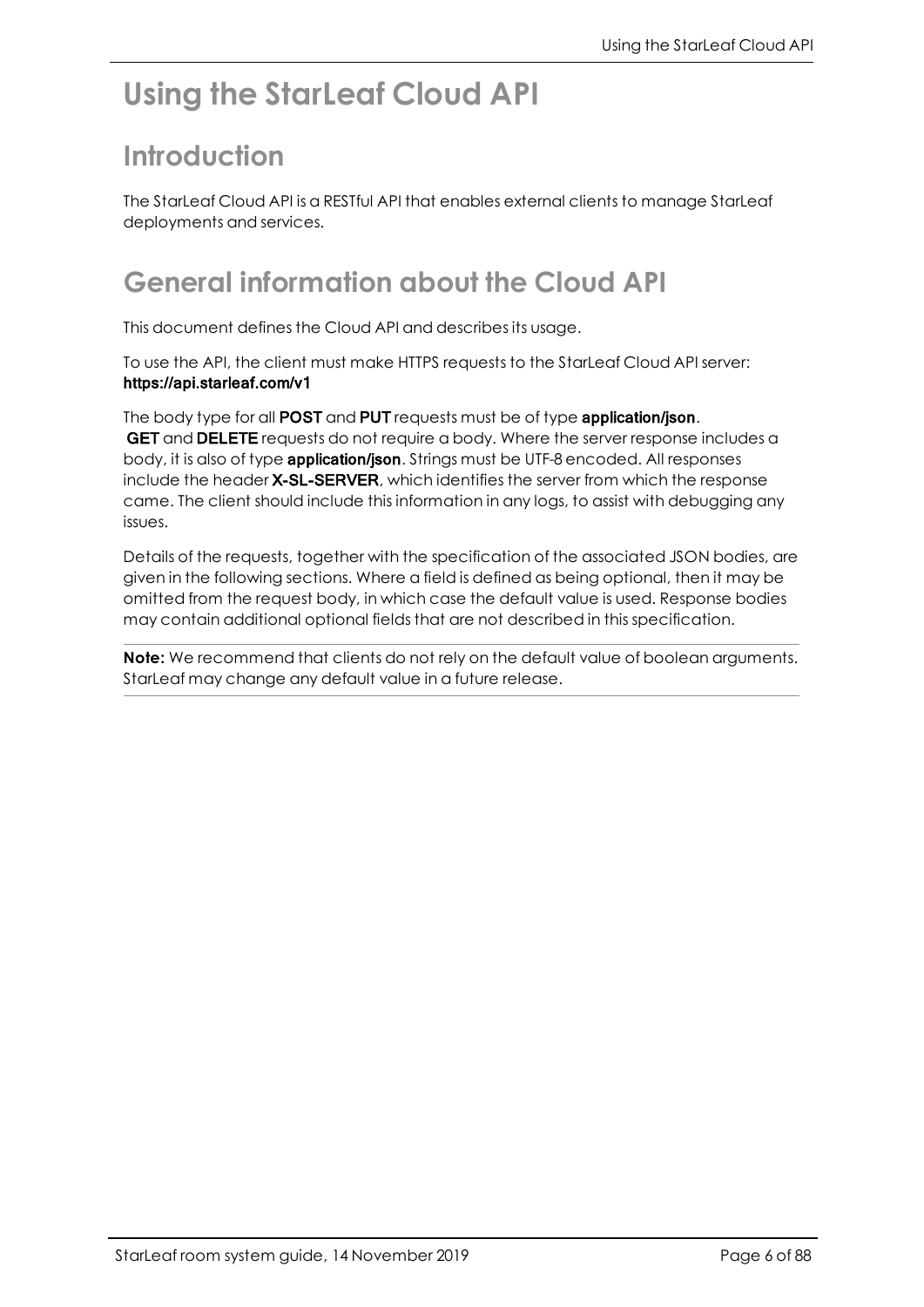## <span id="page-6-0"></span>**About authentication**

Before the client can make any API requests, the client must first authenticate itself with the StarLeaf Cloud API server. Clients authenticate with the StarLeaf Cloud either as an individual user or as an integration which is effectively a 'dummy' user which can either have administrator access to the organization or not.

The two authentication methods:

- <sup>n</sup> **Authentication header method**: Introduced in Cloud 4.6 and used for integration access. This allows a client to authenticate with the StarLeaf Cloud as a 'dummy' user. You can use this as the authentication method for clients that will create and manage conferences. Such a client can also request a feature list and the software version of the server. If you give the integration 'admin' privileges, it can also create users in its own organization. Such a client cannot be associated with a real user; therefore the conferences it creates would not belong to a 'real' owner. Such a client cannot access the Cloud with reseller privileges. For more information, refer to [Authentication](#page-7-0) using [authentication](#page-7-0) header method (p8)
- <sup>n</sup> **Challenge-response method**: To authenticate as a real user, the client must use the challenge-response method of authentication. The set of requests that these clients can use are only restricted by the privileges associated with the user whose credentials have been used for the authentication. For example, a user with reseller-level privileges can create new organizations and users, whereas, a user with no privileges is restricted to managing and creating conferences, sending guest invites, and requesting version information and a feature list. For more information, refer to [Authentication](#page-9-0) using [challenge](#page-9-0) and response method (p10)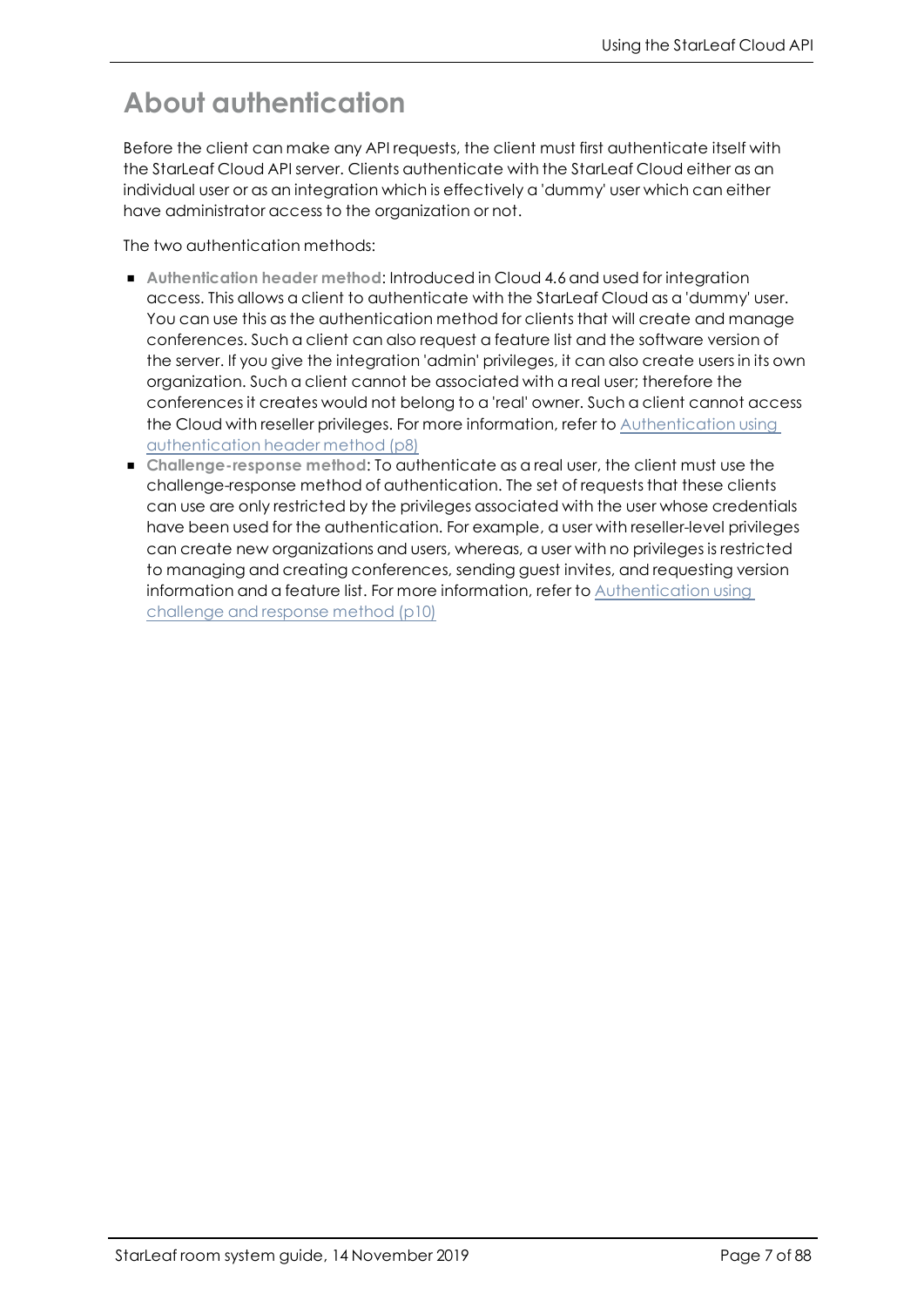## <span id="page-7-0"></span>**Authentication using authentication header method**

This authentication method is new in Cloud 4.6, API minor version 7.

When a client uses the authentication header method of authentication, it means the client authenticates with the StarLeaf Cloud as an 'integration'. The 'integration' behaves like a 'user' and can have administrator access to an organization or not. If you develop a client for creating and managing conferences and that client uses this method of authentication, those conferences will be 'owned' by the integration rather than by a real user. The authentication header method of authentication is preferred where it is appropriate because it is easier to implement.

## <span id="page-7-1"></span>**Privileges**

<span id="page-7-2"></span>When you generate the integration, you will specify if it will have 'administrator privileges'. Your client requires administrator privileges if it will add users.

## **Requirements for authenticating**

To authenticate using the authentication header method, the client requires the following values:

- <sup>n</sup> **token header name**: hard-coded to X-SL-AUTH-TOKEN
- <sup>n</sup> **token header value**: a unique access token, generated per-integration, in the StarLeaf Portal

All requests must include the token header.

To generate the access token:

- 1. Ensure that the organization account has custom integrations enabled. (If it does not, contact StarLeaf Support.)
- 2. Log in to the StarLeaf Portal: [https://portal.starleaf.com](https://portal.starleaf.com/).
- 3. Go to **Integrations > Add integration**:
	- <sup>l</sup> **Type**: *Custom integration*
	- **Name: Provide a name for this integration**

<sup>l</sup> If your client will add users, enable **Administrator privileges** Add integration

| Type:                     | Custom integration |  |
|---------------------------|--------------------|--|
| Name:                     | my_api_client      |  |
| Administrator privileges: |                    |  |
|                           |                    |  |

4. Click **Apply**. You will see the access token. Note that the image only shows an example. You must follow this process for the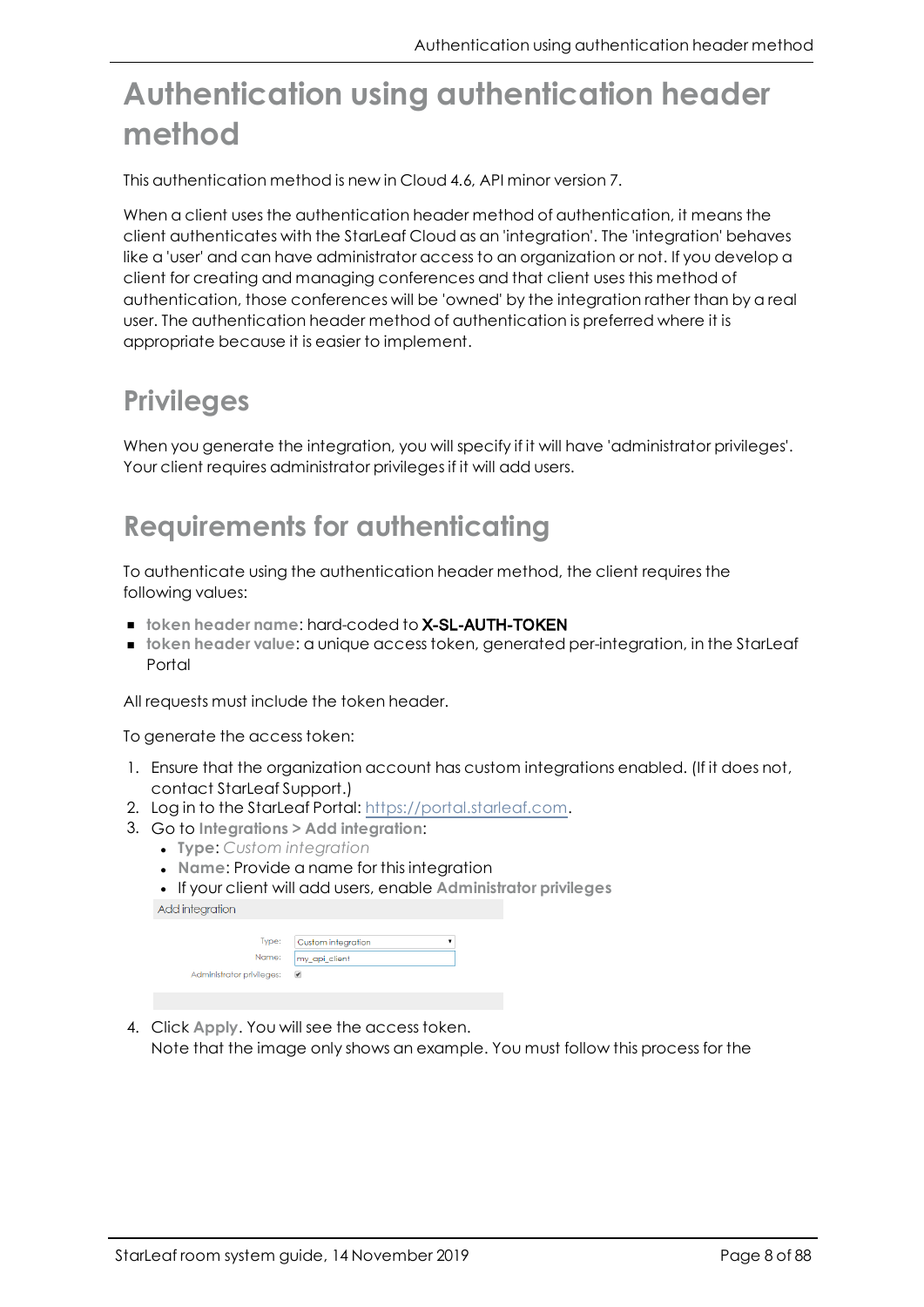organization that the client will modify.<br>Edit integration

| all integration           |                                         |
|---------------------------|-----------------------------------------|
|                           |                                         |
| Type:                     | <b>Custom integration</b><br>v          |
| Name:                     | my api client                           |
| Administrator privileges: |                                         |
| Cloud API base URL:       | https://api.starleaf.com/v1             |
| Token header name:        | X-SI-AUTH-TOKEN                         |
| Access token:             | AA6fniabiirmv3isvAxwCIDVPwpY4R0w3Vy2dUq |
| Regenerate access token:  |                                         |
|                           |                                         |

## <span id="page-8-0"></span>**Security**

**Note:** It is worth remembering that the access token provides login access to the organization. Therefore, keep it secret. If you think security of the token has been compromised, regenerate the token.

You can regenerate the access token at any time (**Portal > Integrations > Edit integration**). If you do so, any client that is using the integration will be prevented from accessing the StarLeaf Cloud API server until somebody reconfigures it with the new access token.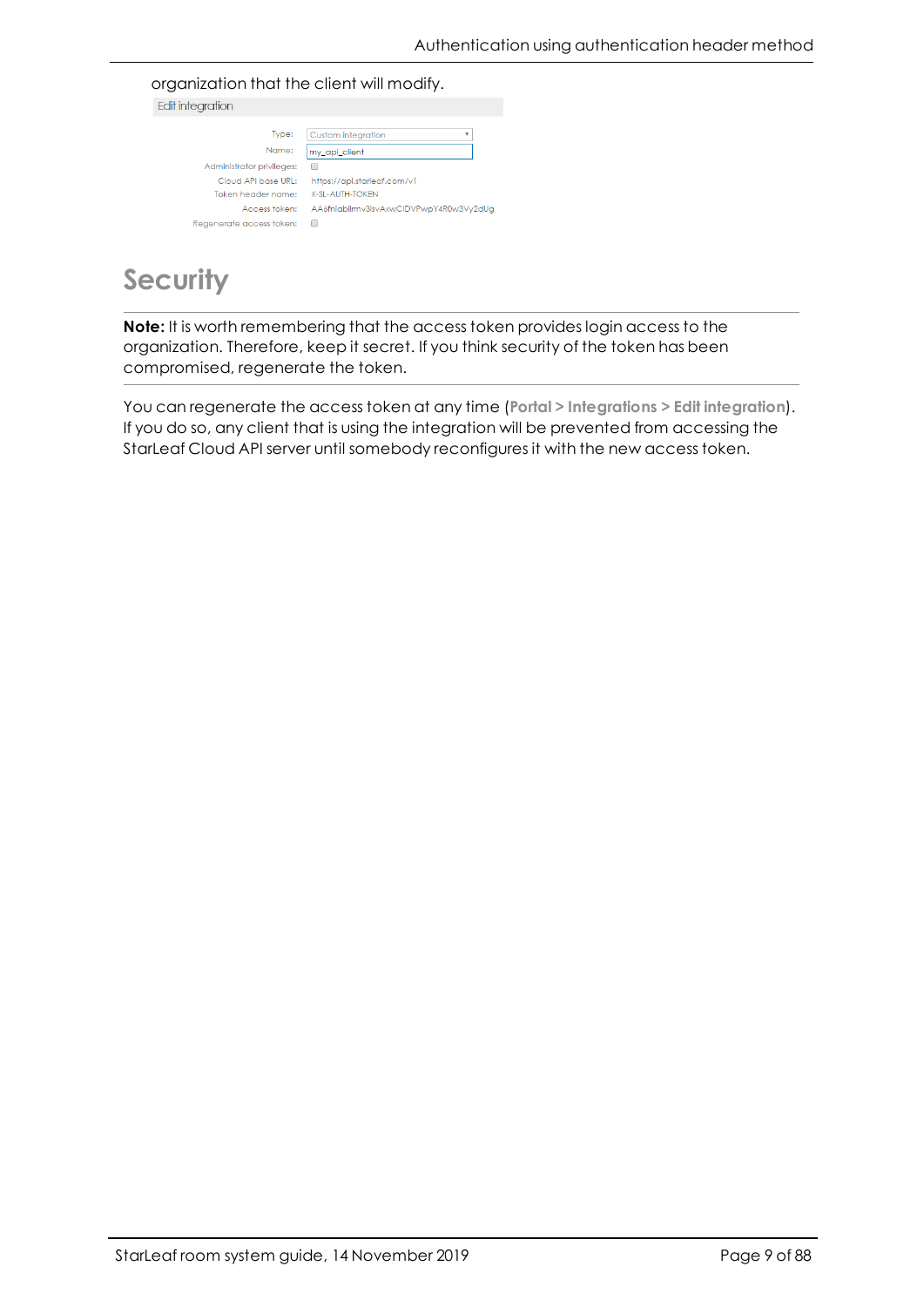## <span id="page-9-0"></span>**Authentication using challenge and response method**

When a client uses the challenge and response method of authentication, it means the client authenticates with the StarLeaf Cloud as a real user.

The client must authenticate itself with the StarLeaf Cloud API server using the credentials (email address and password) of a user registered on the StarLeaf Cloud. These are the same login credentials with which the user can access the StarLeaf Portal. After authentication, data regarding the authenticated session is stored on the client using cookies and so the client must implement a cookie jar.

Before the client can make any API requests, the client must first authenticate itself with the StarLeaf Cloud API server using a challenge-response protocol. The client requests the challenge by making an HTTPS GET request to:

#### /challenge?username=<username>

where **<username>** is the user email address to be used for authentication. The server then responds with the challenge parameters.

The client must now use the challenge parameters, together with the user password, to create the challenge response. This challenge response must be sent to the server using a POST request to:

#### /authenticate

Assuming authentication is successful, the server responds by setting a number of cookies on the client containing data about the authenticated session, including an authentication token. This token authenticates all subsequent requests from the client, until it expires. Once the token has expired, any further requests from the client (other than to the *Ichallenge* path) yields a 401 Unauthorized response. On receipt of such a response, the client must repeat the authentication process summarized above.

Occasionally, it is necessary for a request to be retried with updated cookies. In this case, the server provides a 449 Retry response whilst updating the cookies. The client should then retry the request.

If the Cloud API is not enabled for the user or an attempt is made to access a resource outside of the user's privilege level, then this generates a 403 Forbidden response.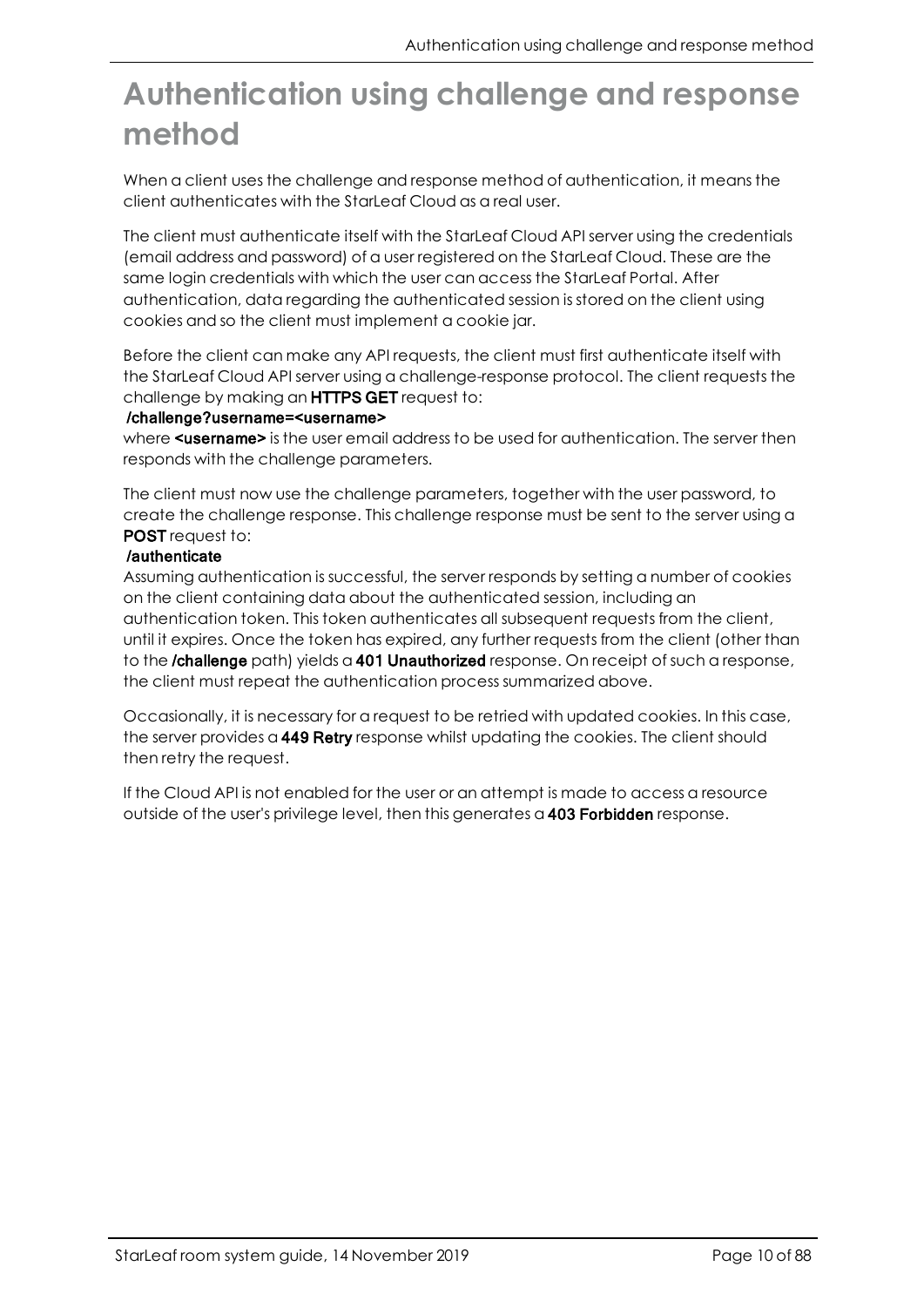## <span id="page-10-1"></span><span id="page-10-0"></span>**Authentication process**

## **Step one**

To begin the challenge and response authentication process, make an HTTPS GET request to:

#### /challenge?username=<username>

where **<username>** is the user email address to be used for authentication. There is no request body.

This generates a 200 OK response with a body having the following structure:

#### { "salt": <string: required>, "iterations": <integer: required>, "challenge": <string: required>

}

| <b>Field</b> | <b>Description</b>                                                                                         |
|--------------|------------------------------------------------------------------------------------------------------------|
| salt         | Hexadecimal representation of a 128 bit value—refer to Calculating the<br>response (p12) for more details. |
| iterations   | Integer-refer to Calculating the response (p12) for more details.                                          |
| challenge    | Hexadecimal representation of a 256 bit value-refer to Calculating the<br>response (p12) for more details. |

### <span id="page-10-2"></span>**Step two**

To complete the authentication process, make an HTTPS POST request to:

#### /authenticate

The structure of the request is as follows:

```
{ 
"username": <string: required>
"response": <string: required>
```

```
}
```

| <b>Field</b> | <b>Description</b>                                                                                           |
|--------------|--------------------------------------------------------------------------------------------------------------|
| username     | The user email address to be used for authentication.                                                        |
| response     | Hexadecimal representation of a 256 bit value - refer to Calculating the<br>response (p12) for more details. |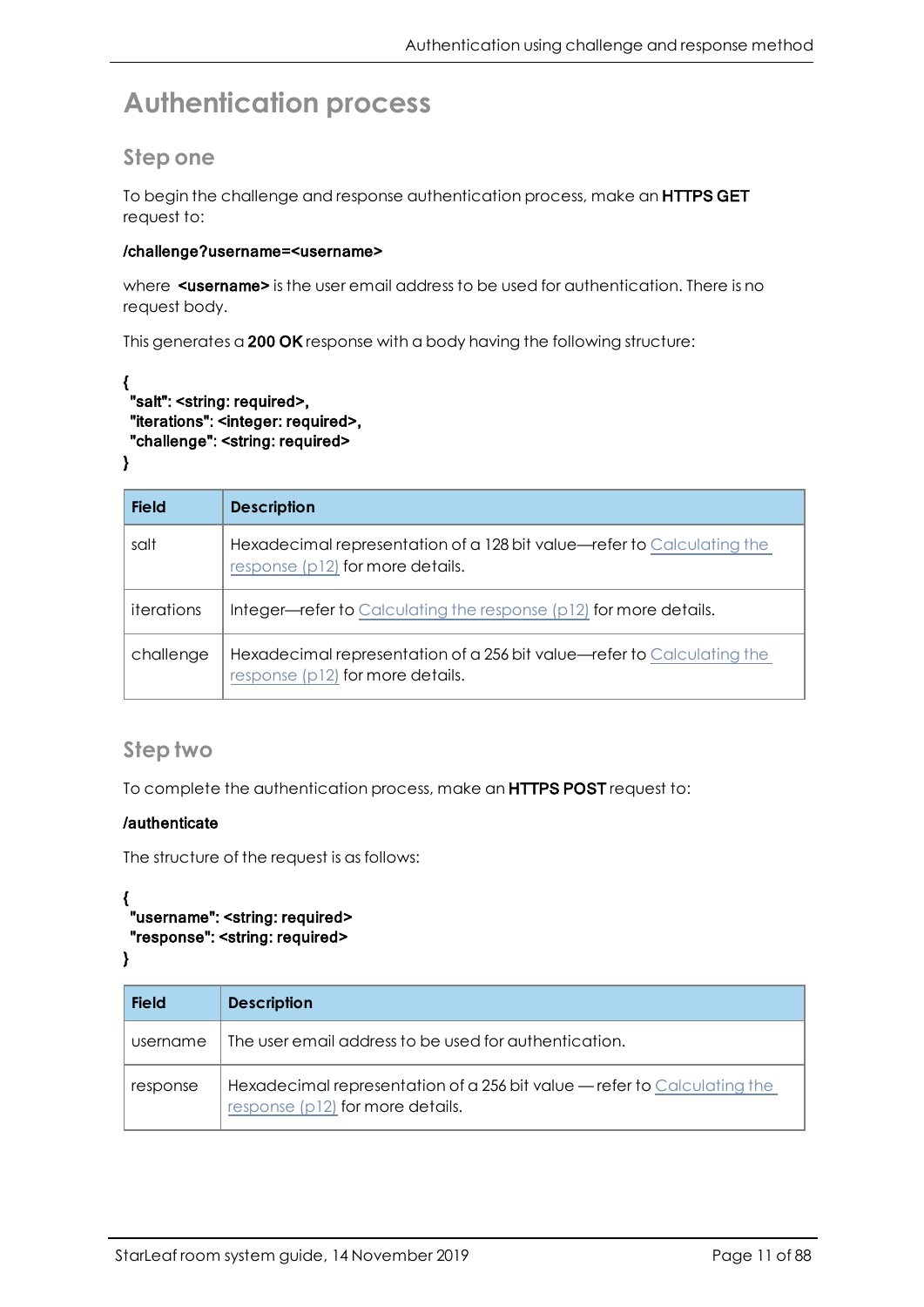<span id="page-11-0"></span>On success, this generates a 204 No Content response with no body. An incorrect response to the challenge (or an unrecognized username) generates a 401 Unauthorized response from the server.

## **Calculating the response**

This section defines how the client should calculate the response to the challenge generated by the server. The required steps are listed below. These are followed by an example Python implementation.

- 1. Convert the **salt** and **challenge** parameters (which are hexadecimal strings) to binary representations.
- 2. Derive the PBKDF2 key from the user password along with the salt and iterations parameters:

key = PBKDF2(HMAC-SHA256, password, salt, iterations, 256)

The salt and iterations parameters are invariant for each user and so the same key can be used for future authentication procedures for the same user.

3. Generate the HMAC response using the derived key and the **challenge** parameter: response = HMAC-SHA256(key, challenge)

The **challenge** parameter is different each time the authentication procedure is executed and so a new response must be calculated each time.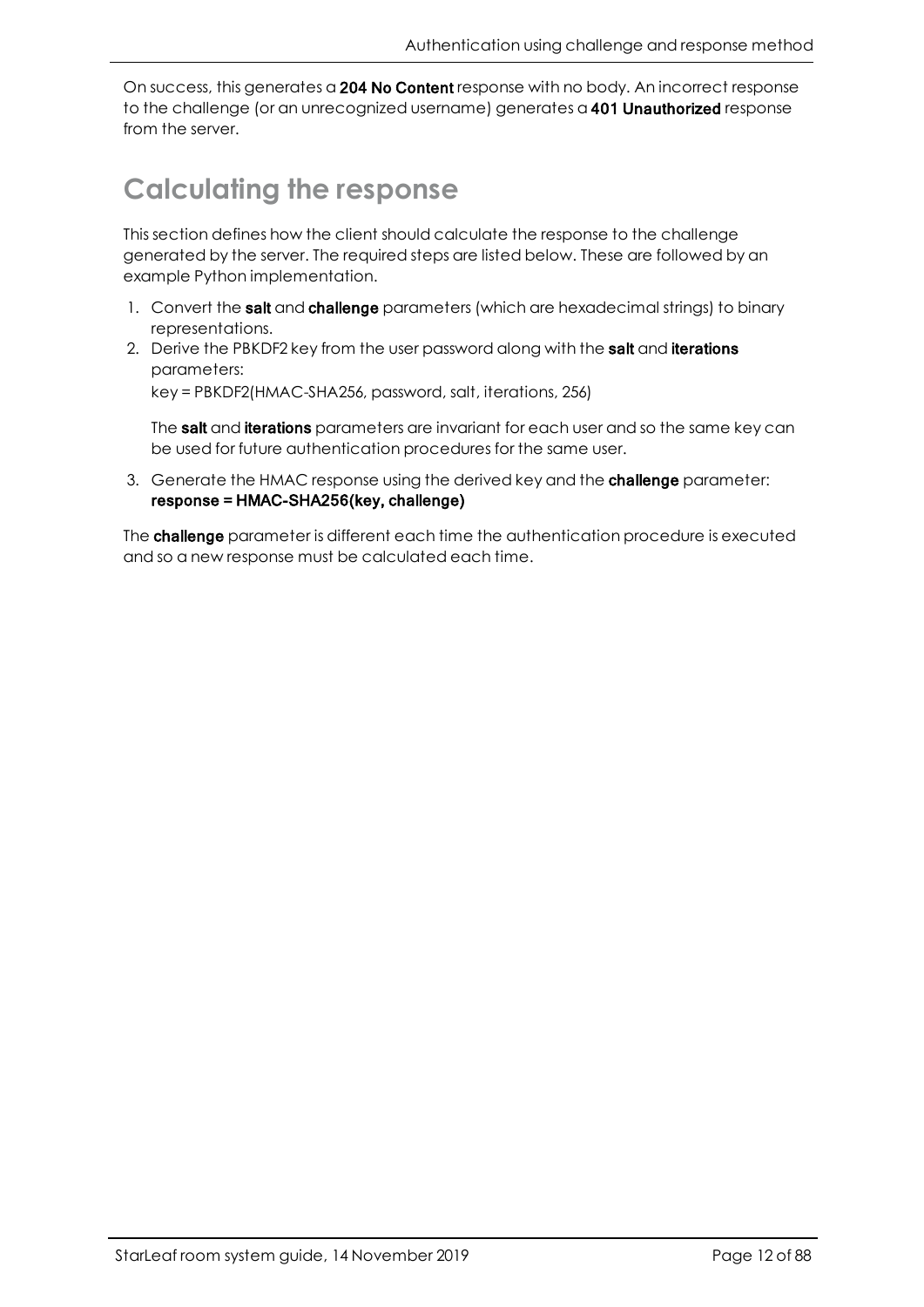## <span id="page-12-0"></span>**Example Python implementation:**

```
#!/usr/bin/python
# Copyright (c) StarLeaf Ltd. 2015
import hashlib
import hmac
import pbkdf2
import binascii
def cloud_api_authentication(password, salt_hex, iterations, challenge_hex):
   salt = binascii.unhexlify(salt<sub>hex</sub>)key = pbkdf2.PBKDF2(
      passphrase=password, salt=salt,
      iterations=iterations, digestmodule=hashlib.sha256,
      macmodule=hmac
   ).read(32)
   challenge = binascii.unhexlify(challenge_hex)
   hash = hmac.new(key, challenge, hashlib.sha256)
   response = hash.hexdigest()
   return response
if __name__ == '__main__':
   from optparse import OptionParser
   parser = OptionParser()
   parser.add_option(
     "--password", dest='password',
     help="API password, as set in portal."
   )
   parser.add_option(
     "--salt", dest='salt',
     help="Salt to apply to the password during key derivation."
   )
   parser.add_option(
     "--iterations", dest='iterations', type='int',
     help="Number of iterations to hash during key derivation."
   )
   parser.add_option(
     "--challenge", dest='challenge',
     help="Challenge returned by server."
   )
   (opt, args) = parser.parse_args()
   response = cloud_api_authentication(
     opt.password, opt.salt, opt.iterations, opt.challenge
   )
   print "{\n \"response\": \"%s\"\n}" % response
```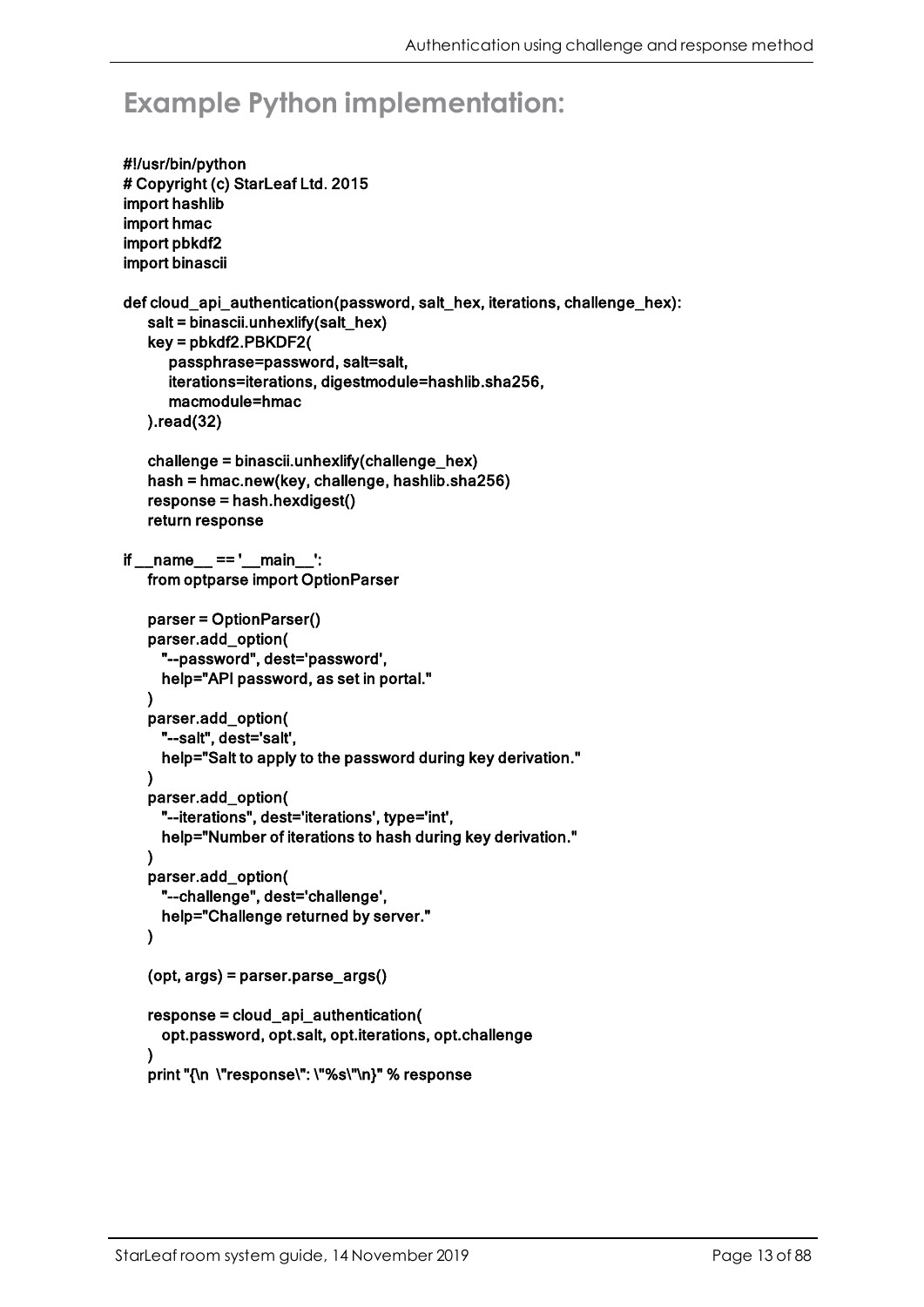## <span id="page-13-0"></span>**User privilege requests**

User privilege-level requests:

| Request                                                                           | <b>Purpose</b>                                                             |
|-----------------------------------------------------------------------------------|----------------------------------------------------------------------------|
| <b>POST/myconferences</b>                                                         | Create a conference (p14)                                                  |
| <b>GET/myconferences</b>                                                          | List conferences (p16)                                                     |
| PUT /myconferences/ <conf_id></conf_id>                                           | Update a conference (p17)                                                  |
| DELETE/myconferences/ <conf_id></conf_id>                                         | Cancel a conference (p17)                                                  |
| GET/myconferences/ <conf_id></conf_id>                                            | Retrieve conference details (p17)                                          |
| PUT/myconferences/ <conf_<br>id&gt;/occurrences/<occur_id></occur_id></conf_<br>  | Modify a single occurrence of an existing<br>repeating conference (p19)    |
| DELETE/myconferences/ <conf<br>id&gt;/occurrences/<occur_id></occur_id></conf<br> | Cancel a single occurrence of a repeating<br>conference (p19)              |
| GET/myconferences/ <conf_<br>id&gt;/occurrences/<occur_id></occur_id></conf_<br>  | Retrieve details of a single occurrence of a<br>repeating conference (p20) |
| <b>GET/myprofile</b>                                                              | Retrieve details of a user's profile                                       |
| PUT/myprofile                                                                     | Update a user's profile                                                    |
| <b>PATCH/myprofile</b>                                                            | Selectively edit a user's profile                                          |
| <b>POST</b> /invite                                                               | Send a guest invite                                                        |
| <b>GET/features</b>                                                               | Request a feature list                                                     |
| <b>GET</b> /version                                                               | Request the version                                                        |

**Note:** Conferences that have been created through the StarLeaf Portal cannot be managed through the API. Any attempt to do so will yield a 403 Forbidden response.

## <span id="page-13-2"></span><span id="page-13-1"></span>**Managing conferences**

**Create a conference**

To create a new conference, make an HTTPS POST request to:

#### /myconferences

The structure of the request is as follows:

```
{ 
 "settings": <conf_settings object: required>,
}
```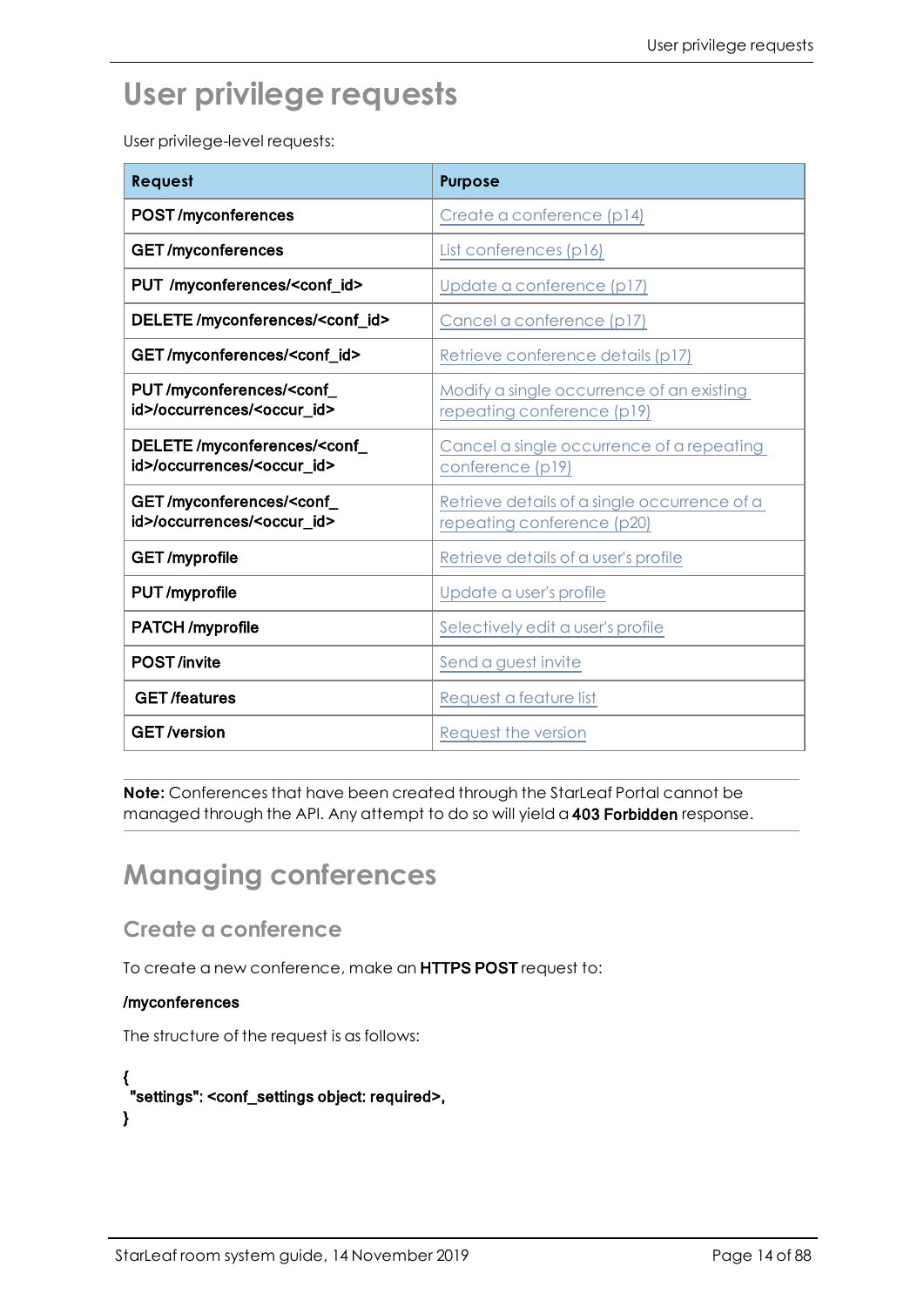| <b>Field</b> | <b>Description</b>                                                                         |
|--------------|--------------------------------------------------------------------------------------------|
|              | settings $\mid$ Settings for the conference — refer to conf_settings request object (p60). |

On success, this generates a 201 Created response with a Location header field containing the URI of the newly created conference resource. The response also includes a body having the following structure:

#### { "conf\_id": <string>, "dial\_info": <conf\_dial\_info object> }

| <b>Field</b> | <b>Description</b>                                                                                       |
|--------------|----------------------------------------------------------------------------------------------------------|
| conf_id      | The unique identifier for the newly created conference.                                                  |
| dial_info    | The information required to dial into the conference — refer<br>to conf_dial_info response object (p72). |

If the request would result in the maximum number of conferences per user or per organization being exceeded, the server generates a 507 Maximum Resource Count Exceeded response.

**Note:** If the client has authenticated as an integration, the conference owner will be the integration rather than a real user.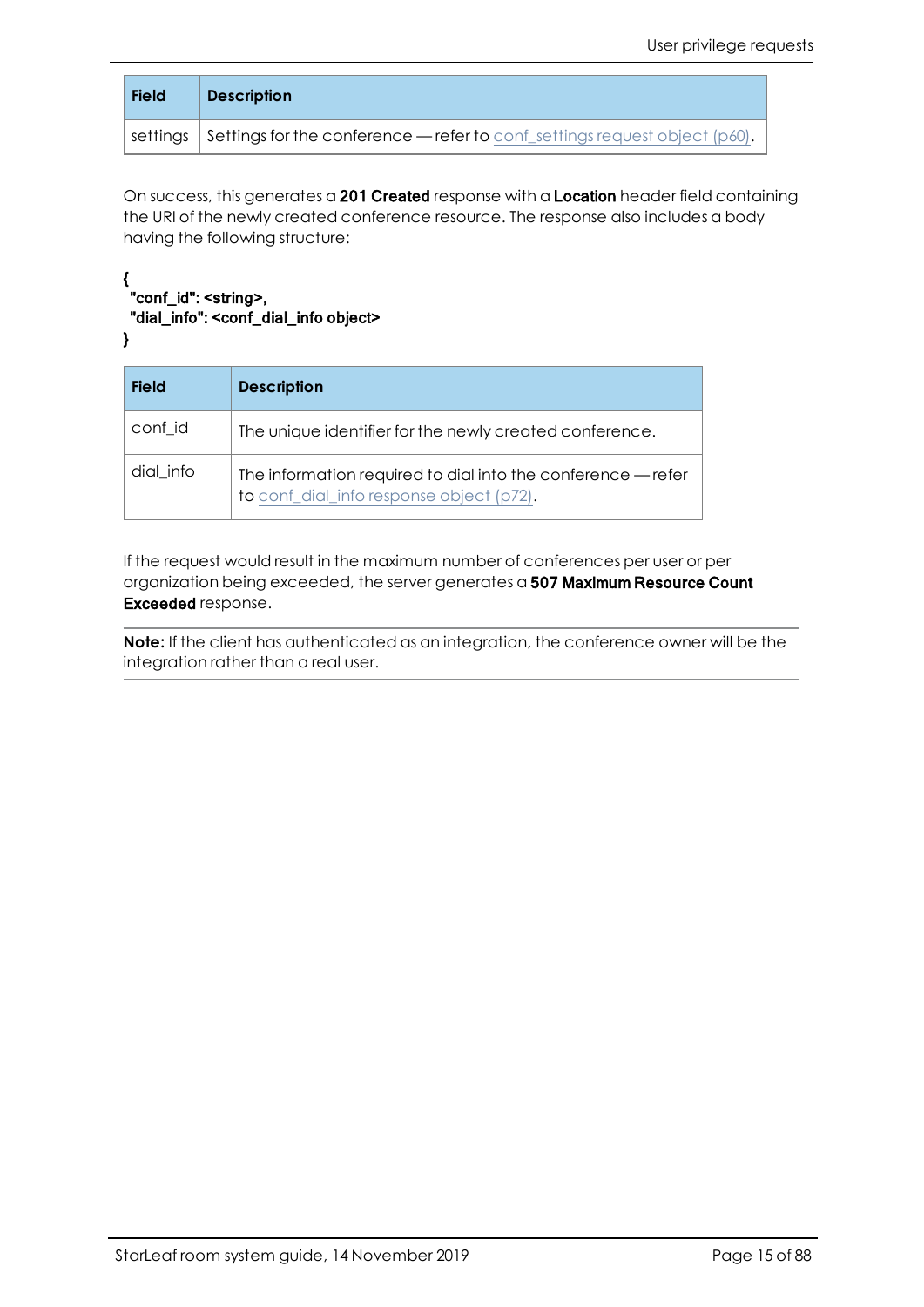## <span id="page-15-0"></span>**List conferences**

Use this request to:

- **n** list the conferences owned by a user (if the client is authenticated as a real user)
- <sup>n</sup> list the conferences created by the integration (if the client is authenticated as an integration)

To list conferences, make an HTTPS GET request to:

#### /myconferences

Used to obtain a list of unique identifiers (**<conf\_id>)** owned by the user or integration. There is no request body. However, there is an optional query parameter that you can use in the request to limit the response to externally managed conferences:

**n thisappmanaged=true:** only the conferences having **externally\_managed** set to true are returned

On success, this generates a 200 OK response with a body having the following structure:

```
{
  "conf_ids": [
   <string: optional>,
   <string: optional>,
   ...]
```
}

| <b>Field</b> | <b>Description</b>                                                      |
|--------------|-------------------------------------------------------------------------|
| conf<br>ids  | A list of the unique identifiers for all conferences owned by the user. |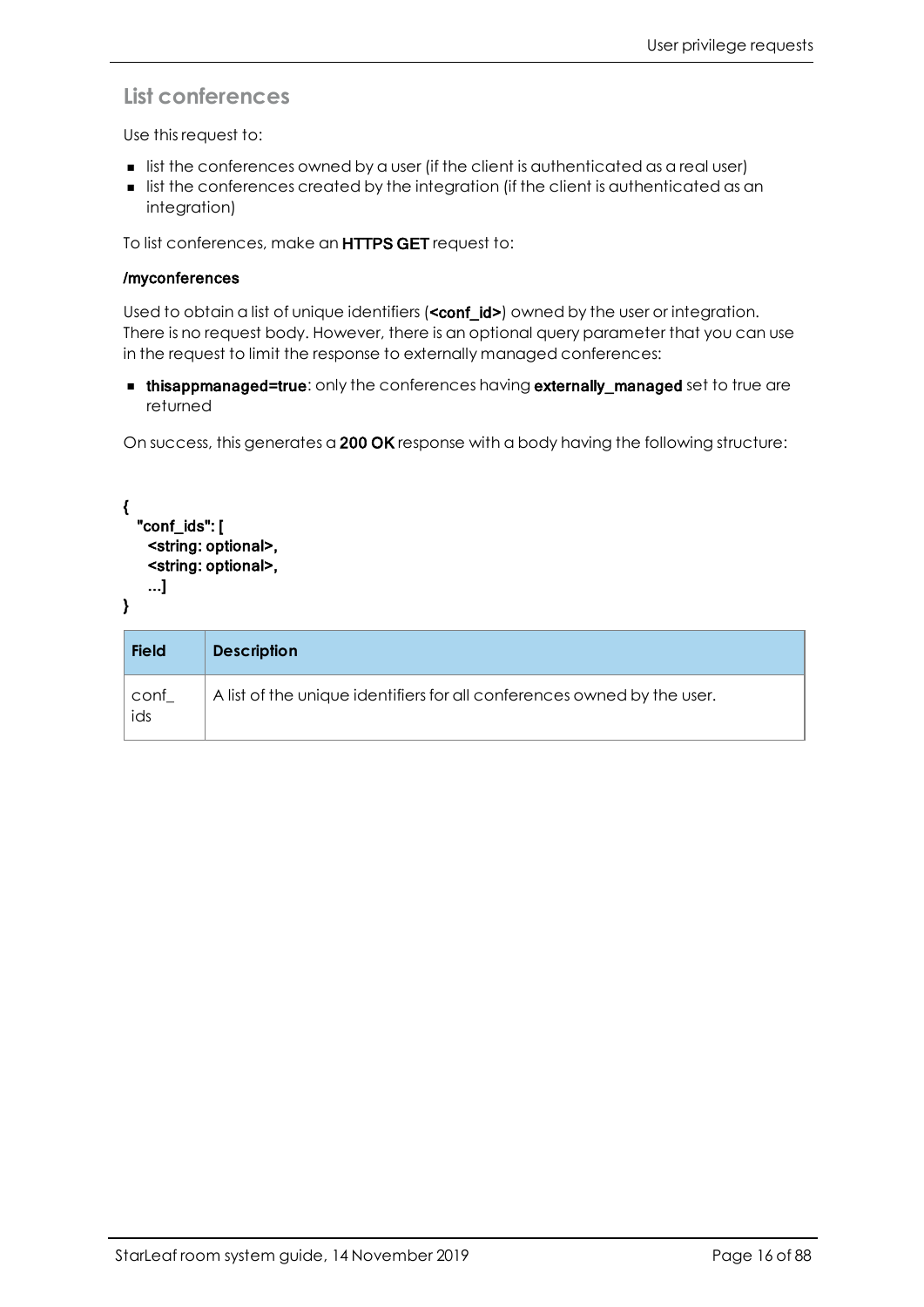## <span id="page-16-0"></span>**Update a conference**

To update a conference, make an **HTTPS PUT** request to:

#### /myconferences/<conf\_id>

where **conf\_id>** is the unique identifier for the conference returned when the conference was created.

Used to update an existing conference. This request can also be used to create a new conference with a **<conf**  $id$ > specified by the client, in which case **<conf**  $id$ > must not end in '@starleaf.com'.

The structure of the request is as follows:

#### { "settings": <conf\_settings object: required> }

| <b>Field</b> | <b>Description</b>                                                            |
|--------------|-------------------------------------------------------------------------------|
| settings     | Settings for the conference — refer to conf_settings request object $(p60)$ . |

On success, updating an existing conference generates a 204 No Content response. Creating a new conference (with **conf\_id>** specified by the client) generates a 201 Created response with a Location header field containing the URI of the newly created conference resource and a body having the following structure:

#### { "dial\_info": <conf\_dial\_info object> }

| <b>Field</b> | <b>Description</b>                                                                                      |
|--------------|---------------------------------------------------------------------------------------------------------|
| dial info    | The information required to dial into the conference - refer to conferal<br>info response object (p72). |

### <span id="page-16-1"></span>**Cancel a conference**

To cancel a conference, make an **HTTPS DELETE** request to:

#### /myconferences/<conf\_id>

where **<conf id>** is the unique identifier for the conference returned when the conference was created. There is no request body.

<span id="page-16-2"></span>On success, this generates a 204 No Content response.

### **Retrieve conference details**

To find details about a specific conference, make an HTTPS GET request to: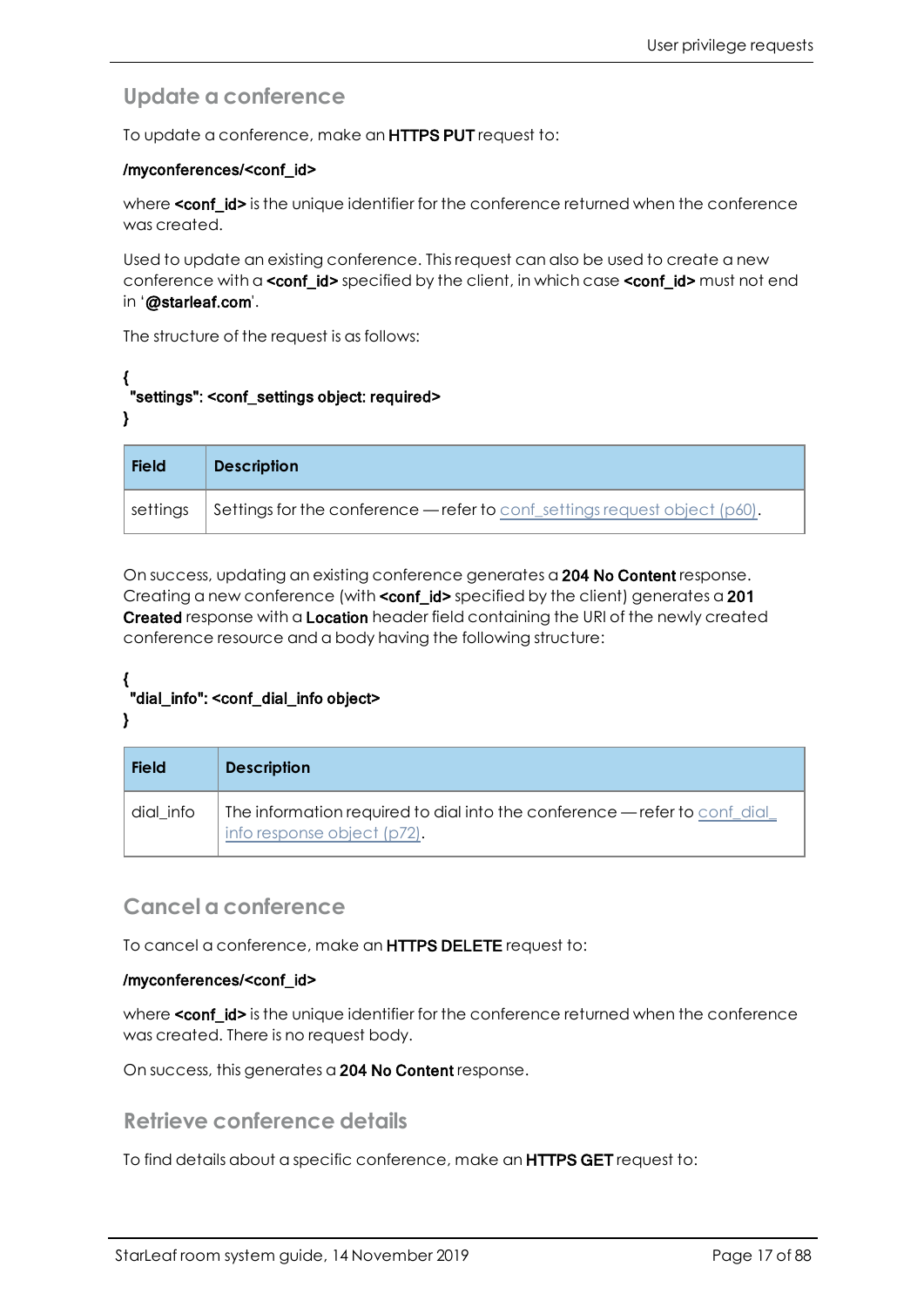#### /myconferences/<conf\_id>

where <conf\_id> is the unique identifier for the conference returned when the conference was created. There is no request body.

On success, this generates a 200 OK response with a body having the following structure:

```
{ 
 "settings": <conf_settings object>,
 "dial_info": <conf_dial_info object>,
 "occur_mod": [
   <string: optional>,
   <string: optional>,
   ...]
}
```

| <b>Field</b> | <b>Description</b>                                                                                                                                                                                                                                                                                                                                                                                                                                   |
|--------------|------------------------------------------------------------------------------------------------------------------------------------------------------------------------------------------------------------------------------------------------------------------------------------------------------------------------------------------------------------------------------------------------------------------------------------------------------|
| settings     | <b>Settings for the conference — refer to conf_settings response object</b><br>(p72).                                                                                                                                                                                                                                                                                                                                                                |
| dial info    | The information required to dial into the conference — refer to conf<br>dial info response object (p72).                                                                                                                                                                                                                                                                                                                                             |
| occur_mod    | For a repeating conference, this is a list of occurrence identifiers<br>[ <occur_id>, ] that have been modified relative to the parent<br/>conference, if any. For non-repeating conferences, this is an empty list.<br/>Each <occur id=""> is the UTC start date and time of the occurrence as<br/>specified by the original parent repetition pattern, given in ISO 8601<br/>format (including the 'Z' suffix to indicate UTC).</occur></occur_id> |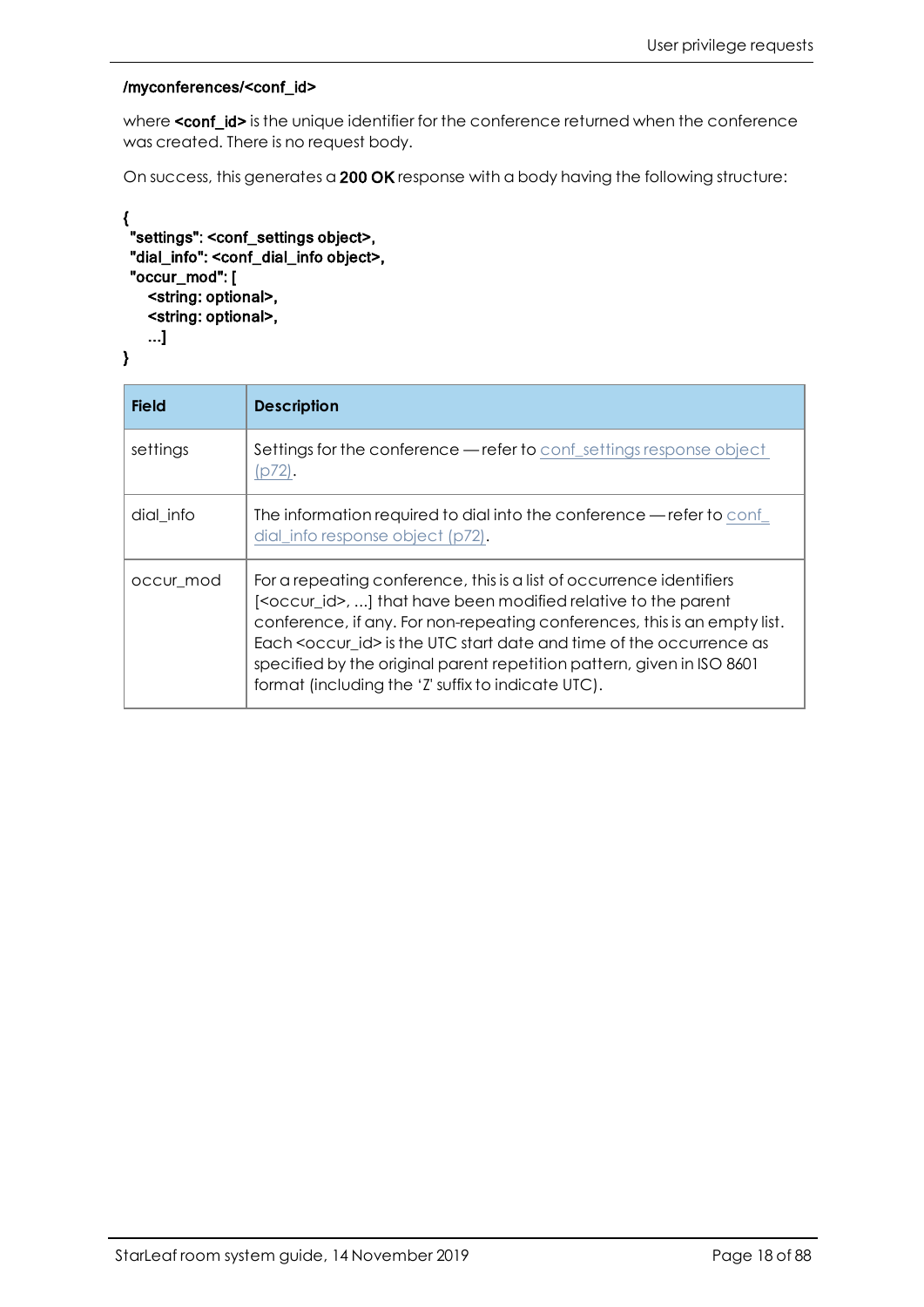## <span id="page-18-0"></span>**Modify a single occurrence of an existing repeating conference**

To modify a single occurrence of an existing repeating conference, make an **HTTPS PUT** request to:

#### /v1/myconferences/<conf\_id>/occurrences/<occur\_id>

where **<conf\_id>** is the unique identifier for the conference returned when the conference was created and <occur\_id> is the occurrence identifier, which is the UTC start date and time of the occurrence as specified by the original parent repetition pattern, given in ISO 8601 format (including the 'Z' suffix to indicate UTC).

The structure of the request is as follows:

#### { "settings": <occur\_settings object: required> }

| <b>Field</b> | <b>Description</b>                                                              |
|--------------|---------------------------------------------------------------------------------|
| settings     | Settings for the occurrence — refer to occur_settings request object ( $p67$ ). |

<span id="page-18-1"></span>On success, this generates a 204 No Content response.

### **Cancel a single occurrence of a repeating conference**

To cancel a single occurrence of an repeating conference, make an **HTTPS DELETE** request to:

#### /myconferences/<conf\_id>/occurrences/<occur\_id>

where **conf\_id>** is the unique identifier for the conference returned when the conference was created and <occur  $id$ > is the occurrence identifier, which is the UTC start date and time of the occurrence as specified by the original parent repetition pattern, given in ISO 8601 format (including the 'Z' suffix to indicate UTC). There is no request body.

On success, this generates a 204 No Content response.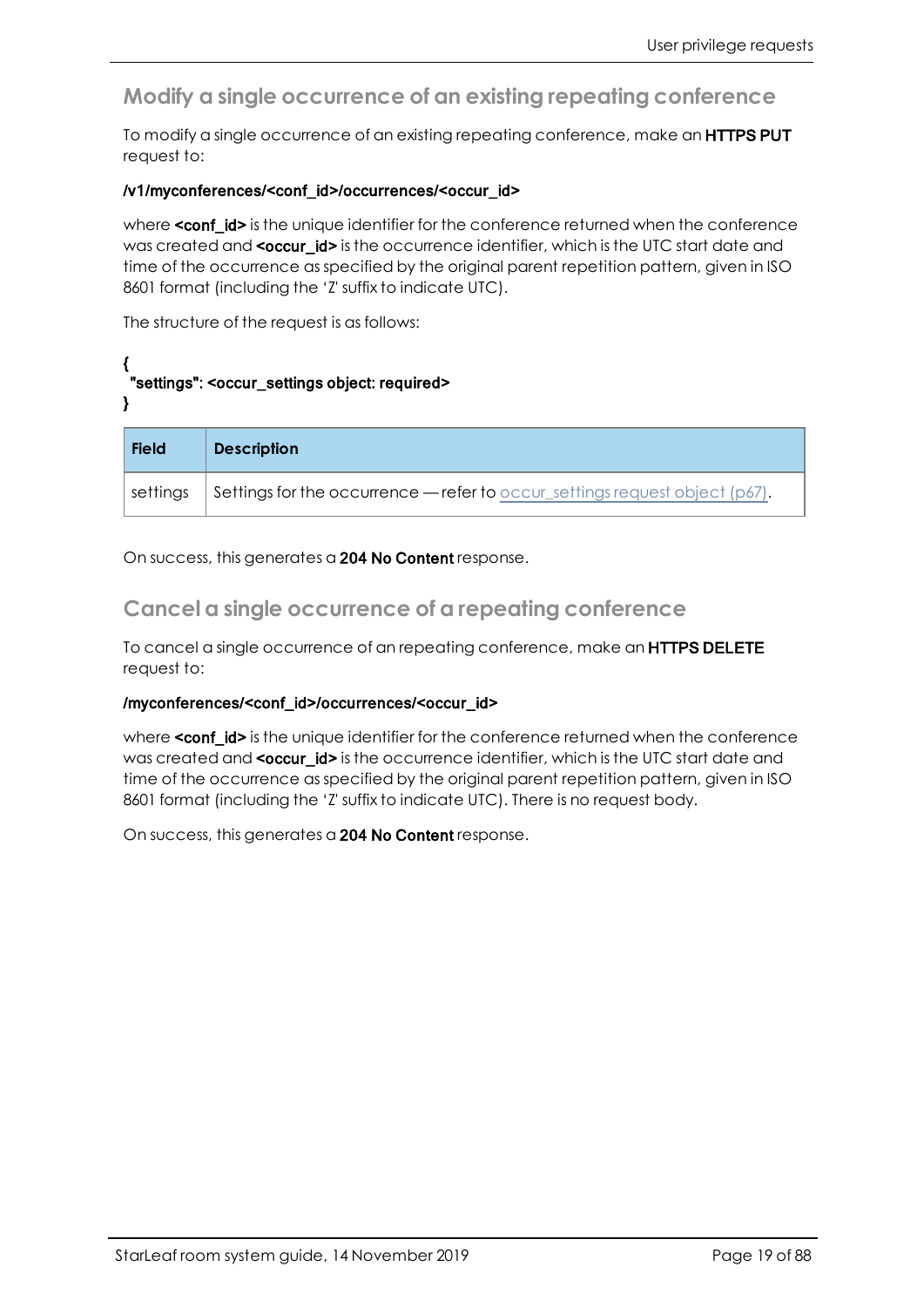## <span id="page-19-0"></span>**Retrieve details of a single occurrence of a repeating conference**

To retrieve details of a single occurrence of a repeating conference, make an **HTTPS GET** request to:

#### /myconferences/<conf\_id>/occurrences/<occur\_id>

where **<conf\_id>** is the unique identifier for the conference returned when the conference was created and <occur\_id> is the occurrence identifier, which is the UTC start date and time of the occurrence as specified by the original parent repetition pattern, given in ISO 8601 format (including the 'Z' suffix to indicate UTC). There is no request body.

On success, this generates a 200 OK response with a body having the following structure:

#### { "settings": <occur\_settings object>, "canceled": <boolean> }

| <b>Field</b> | <b>Description</b>                                                                                                    |
|--------------|-----------------------------------------------------------------------------------------------------------------------|
| settings     | Settings for the occurrence - refer to occur_settings response object<br>(p72).                                       |
| canceled     | Boolean specifying whether or not this occurrence is canceled. This key is<br>new in Cloud 5.3, API minor version 14. |

Note that the dialing information for the occurrence is not returned by this request as it is identical to that of the parent conference.

## <span id="page-19-2"></span><span id="page-19-1"></span>**Managing a user's profile**

### **Retrieve details of a user's profile**

New in Cloud 5.4, API minor version 15.

Use this request to list the details of a user's profile.

To retrieve a user's profile, make an HTTPS GET request to:

#### /myprofile

On success, this generates a 200 OK response with a body having the following structure:

{ 'email': <string>, 'firstname': <string>, 'lastname': <string>, 'timezone': <string or null>, 'locale': <string or null>, 'phone\_home': <string or null>, 'phone\_work': <string or null>,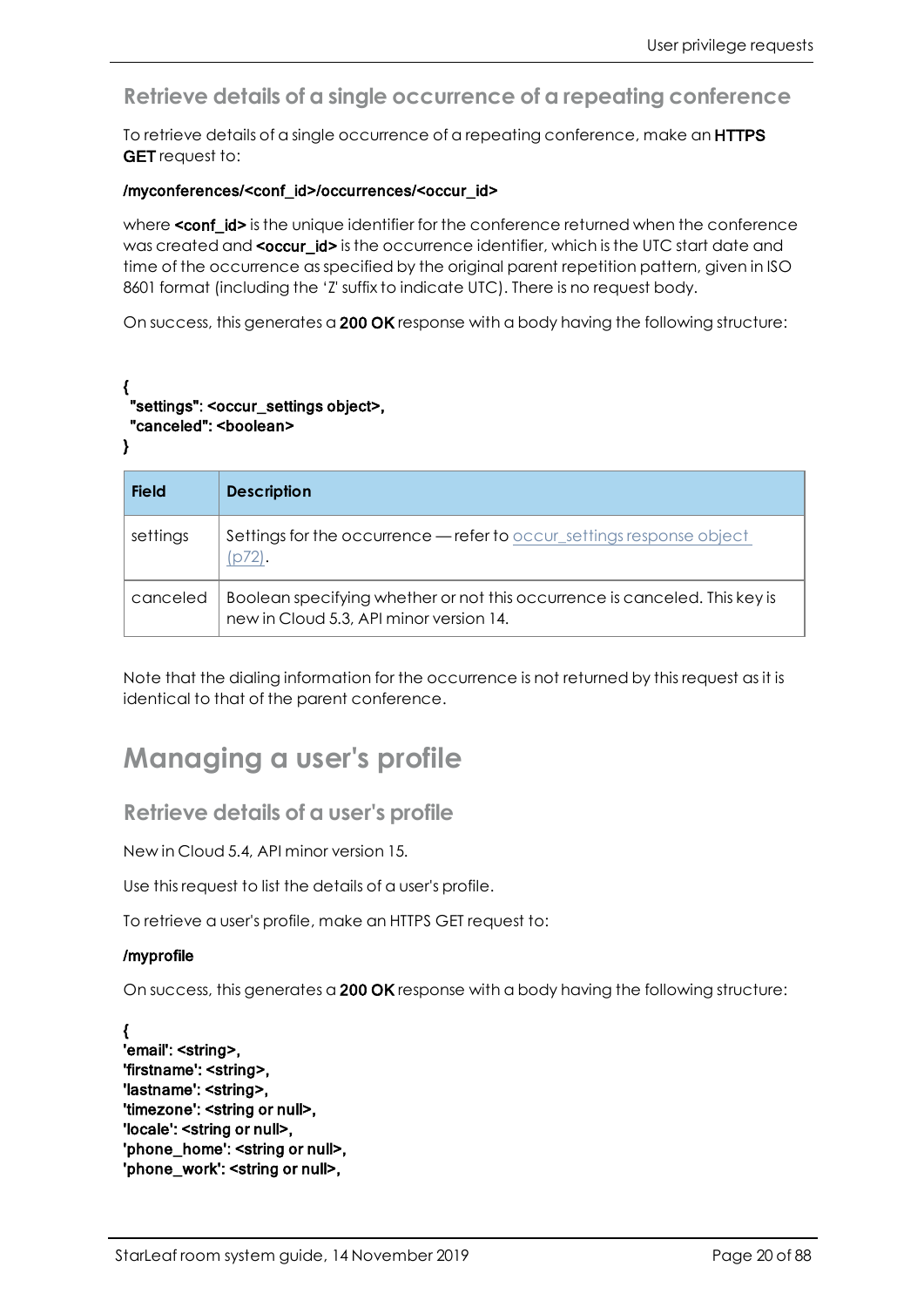'phone\_mobile': <string or null>, 'conf\_layout': <string or null>, 'externally\_managed': <boolean>, 'integration\_name': <string or null>, 'defaults': { 'locale': <string>, 'timezone': <string>, 'conf\_layout': <string>, }, }

The descriptions of these arguments are the same as in the user [response](#page-68-2) object, except for the following:

| <b>Field</b>           | <b>Description</b>                                                                                                                                                                                                                                                        |
|------------------------|---------------------------------------------------------------------------------------------------------------------------------------------------------------------------------------------------------------------------------------------------------------------------|
| conf<br>layout         | The layout used for QuickMeet conferences and the default layout for<br>scheduled conferences. If null, then the default layout set for the org is<br>used. The valid values for the string are as per the <b>layout</b> argument in the<br>conf_settings request object. |
| externally_<br>managed | Indicates whether or not this user is managed by an external integration. If<br>it is, any attempt to modify <b>firstname</b> , <b>lastname</b> , <b>phone_work</b> or <b>phone_</b><br>mobile will return a 403 FORBIDDEN response.                                      |
| integration_<br>name   | The name of the external integration, if any, that is managing this user.                                                                                                                                                                                                 |
| defaults               | The locale, timezone and conf_layout values in the defaults object provide<br>the default values for the org. These are the values that will be used if the<br>corresponding values for the user are set to null.                                                         |

## <span id="page-20-0"></span>**Update a user's profile**

New in Cloud 5.4, API minor version 15.

To edit a user's profile, make an HTTPS PUT request to:

#### /myprofile

The structure of the request is as follows:

### {

'firstname': <string: required>, 'lastname': <string: required>, 'timezone': <string: optional, default: null>, 'locale': <string: optional, default: null>, 'phone\_home': <string: optional, default: null>, 'phone\_work': <string: optional, default: null>, 'phone\_mobile': <string: optional, default: null>, 'conf\_layout': <string: optional, default: null> }

On success, this returns 204 NO CONTENT.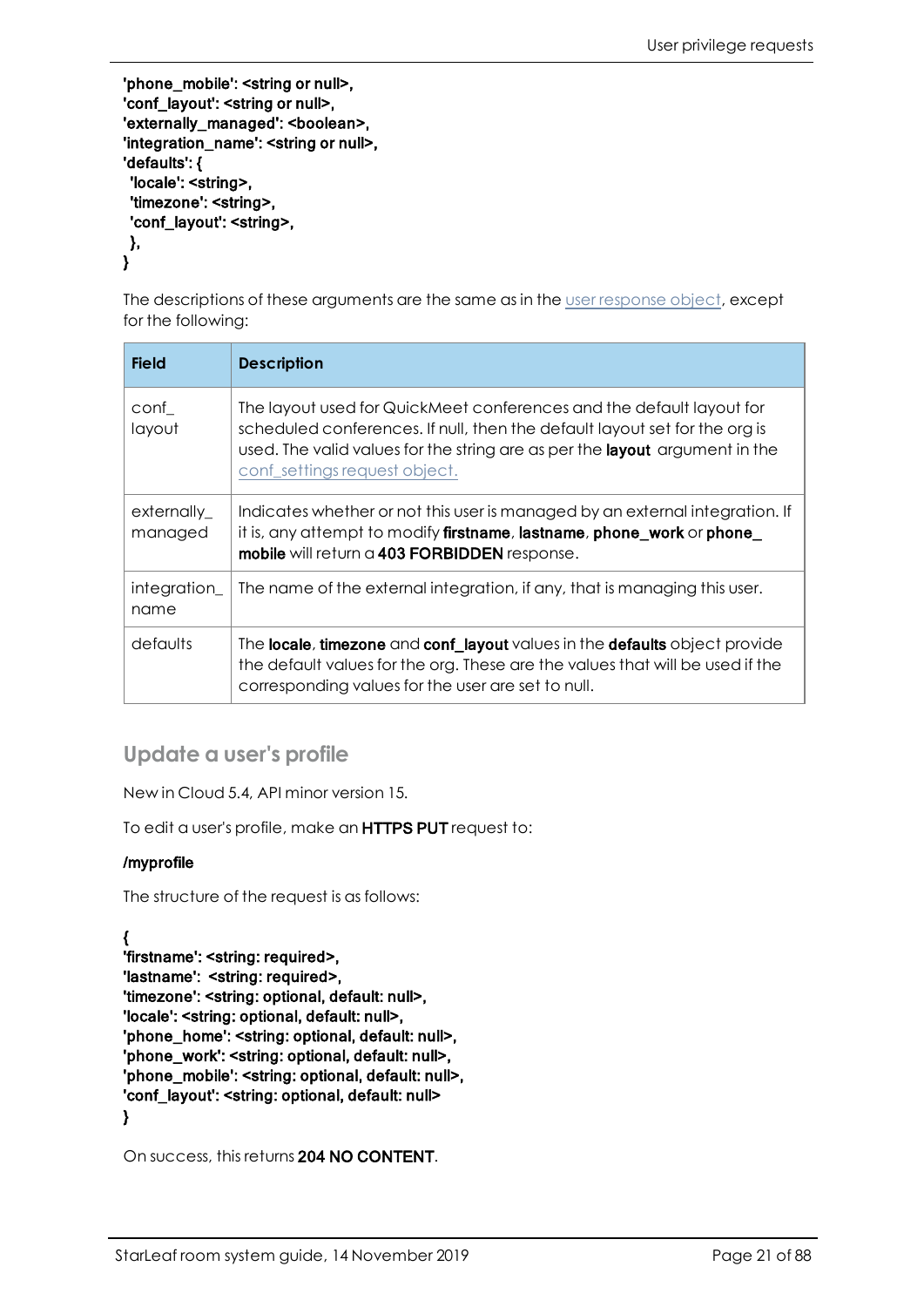The descriptions of these arguments are the same as in the user [request](#page-68-2) object, except for the following:

| <b>Field</b>   | <b>Description</b>                                                                                                                                                                                                                                                  |
|----------------|---------------------------------------------------------------------------------------------------------------------------------------------------------------------------------------------------------------------------------------------------------------------|
| conf<br>layout | The layout used for QuickMeet conferences and the default layout for<br>scheduled conferences. If null, then the default layout set for the org is used.<br>The valid values for the string are as per the layout argument in the conf_<br>settings request object. |

If this user is managed by an external integration, any attempt to modify firstname, lastname, phone\_work or phone\_mobile will return a 403 FORBIDDEN response.

### <span id="page-21-0"></span>**Selectively edit a user's profile**

New in Cloud 5.4, API minor version 15.

Use this request to update a user's profile where only particular settings need to be edited. Where values are not provided the existing settings will persist.

To selectively edit a user's profile, make an HTTPS PATCH request to:

#### /myprofile

The structure of the request is as follows:

```
{
'firstname': <string: required>,
'lastname': <string: required>,
'timezone': <string: optional, default: null>,
'locale': <string: optional, default: null>,
'phone_home': <string: optional, default: null>,
'phone_work': <string: optional, default: null>,
'phone_mobile': <string: optional, default: null>,
'conf_layout': <string: optional, default: null>
}
```
#### On success, this returns 204 NO CONTENT.

The descriptions of these args are the same as in the user [request](#page-68-2) object, except for the following:

| <b>Field</b>   | <b>Description</b>                                                                                                                                                                                                                                                 |
|----------------|--------------------------------------------------------------------------------------------------------------------------------------------------------------------------------------------------------------------------------------------------------------------|
| conf<br>layout | The layout used for QuickMeet conferences and the default layout for<br>scheduled conferences. If null, then the default layout set for the org is used.<br>The valid values for the string are as per the layout argument in the conf<br>settings request object. |

If this user is managed by an external integration, any attempt to modify **firstname**, lastname, phone work or phone mobile will return a 403 FORBIDDEN response.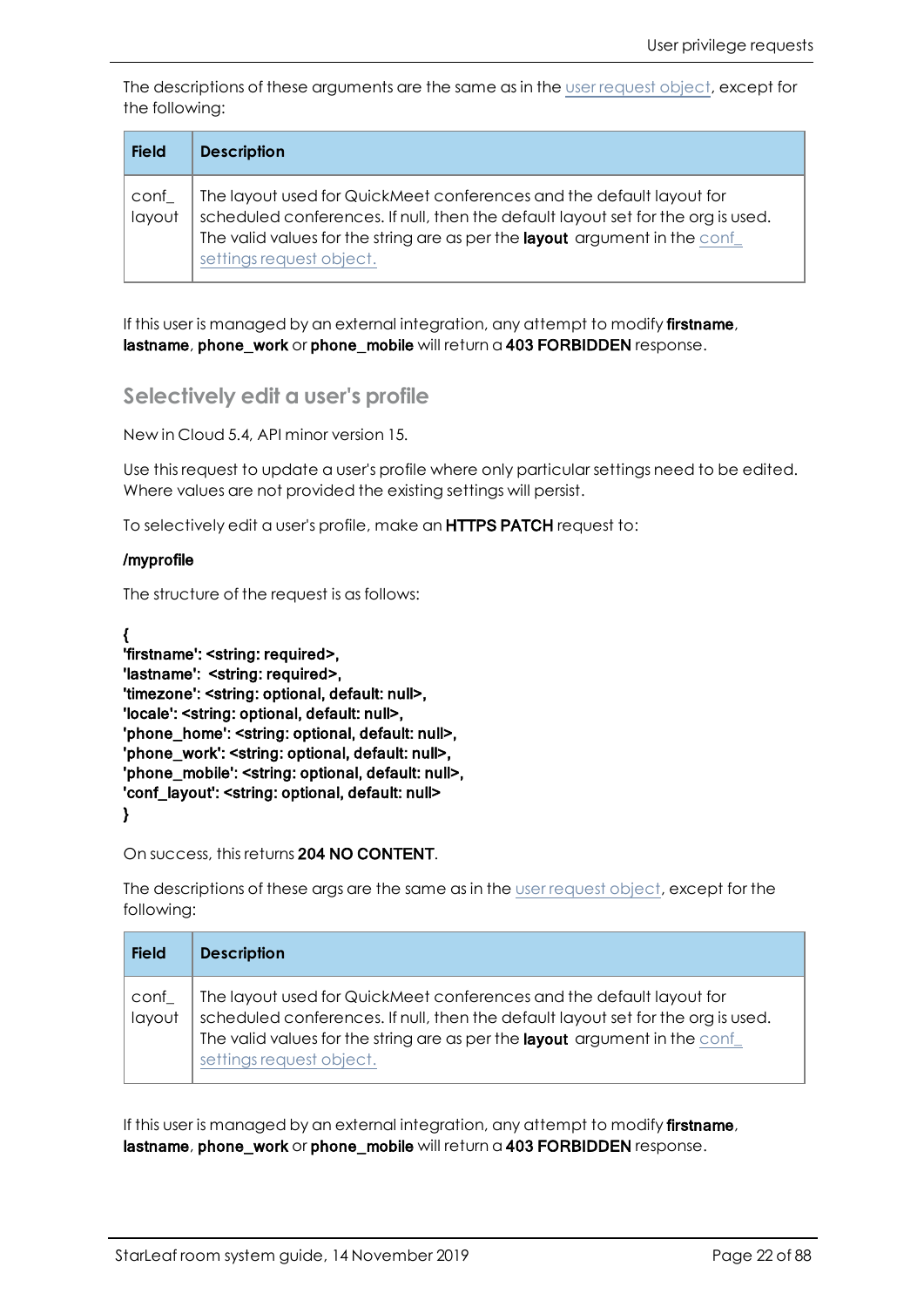## <span id="page-22-0"></span>**Sending guest invites**

This request is only available for clients that use the challenge and response authentication method.

To send a guest invite to someone so that they can sign up to the StarLeaf Cloud service and download a software video client, make an HTTPS POST request to:

#### /invite

The structure of the request is as follows:

```
{ 
  "invitee": <string: required>
}
```

| <b>Field</b> | <b>Description</b>                                        |
|--------------|-----------------------------------------------------------|
| invitee      | The email address of the person you would like to invite. |

On success, this generates a 200 OK response with a body having the following structure:

```
{ 
 "status": invitee is callable
}
```

```
or
```

```
{ 
 "status": invite sent if possible
```
### }

| <b>Response status</b>  | <b>Description</b>                                                |
|-------------------------|-------------------------------------------------------------------|
| invitee is callable     | If this guest is logged in to Breeze, this guest is callable.     |
| invite sent if possible | If the email address was valid, the guest has received an invite. |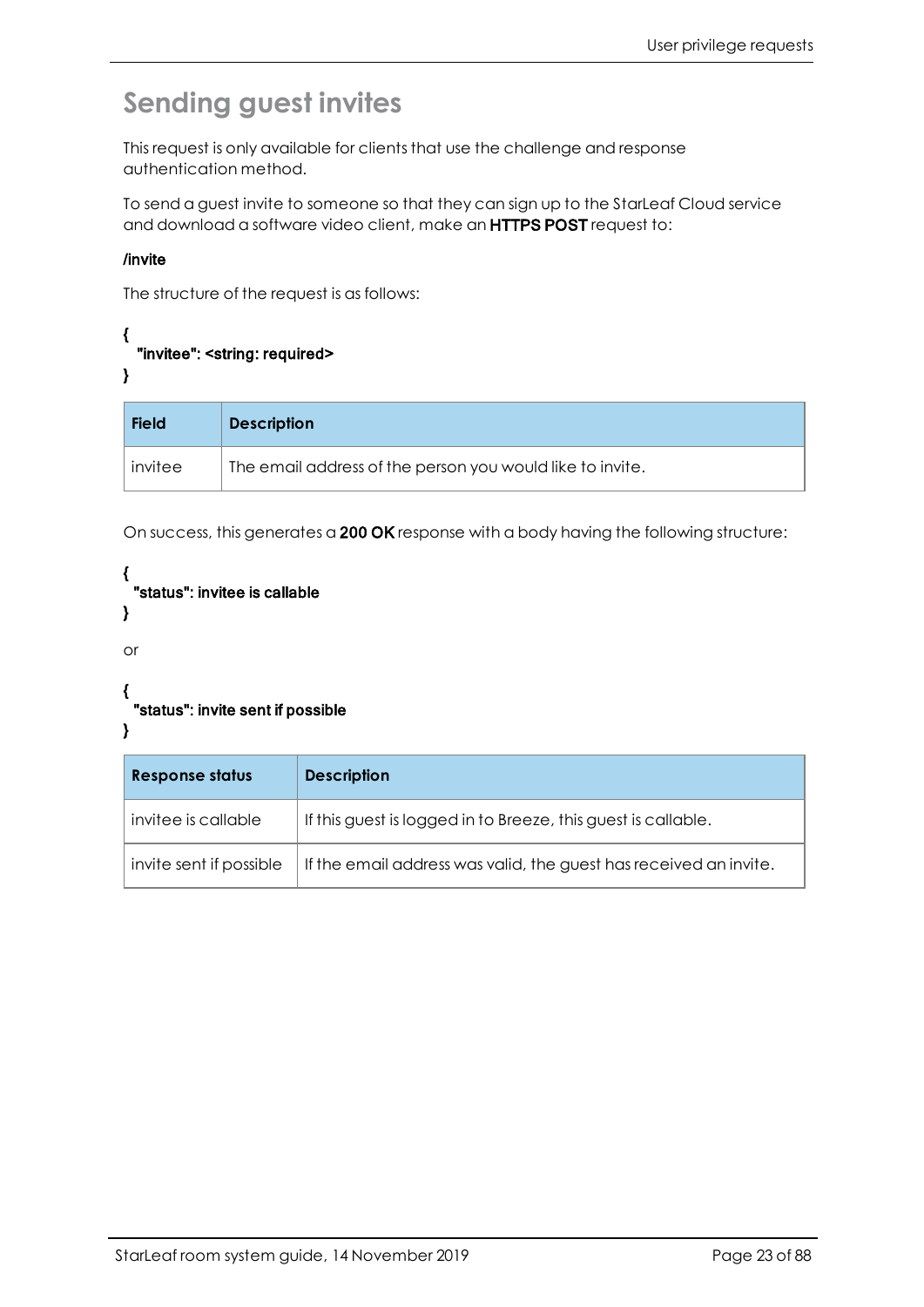## <span id="page-23-0"></span>**Requesting a feature list**

This request will obtain a list of API features available on the server and enabled for the user's or integration's organization. Remember, that if the user has reseller privileges in the StarLeaf Cloud this request will return features for the reseller organization.

To obtain a list of API features available on the server and enabled for the organization, make an HTTPS GET request to:

#### /features

There is no request body.

On success, this generates a 200 OK response with a body having the following structure:

```
{ 
 "features": [
    <string: optional>,
    <string: optional>,
    ...]
}
```

| <b>Field</b> | <b>Description</b>                                                                                                                                                                        |
|--------------|-------------------------------------------------------------------------------------------------------------------------------------------------------------------------------------------|
| features     | The list of API features available on the server and enabled for the<br>client. Some of the available features are defined in the table below<br>(note that this is not a complete list). |

| <b>Feature</b>    | <b>Description</b>                                                          |
|-------------------|-----------------------------------------------------------------------------|
| conferencing      | Ability to schedule conferences.                                            |
| conf layouts      | Ability to select the layout of a scheduled conference.                     |
| conf<br>recording | Ability to record a conference.                                             |
| lync              | Ability to dial into a conference using Microsoft Skype-for-Business.       |
| guest invites     | Ability to send guest invites.                                              |
| webrtc            | Ability for this organization to use Click-to-Call (browser-based calling). |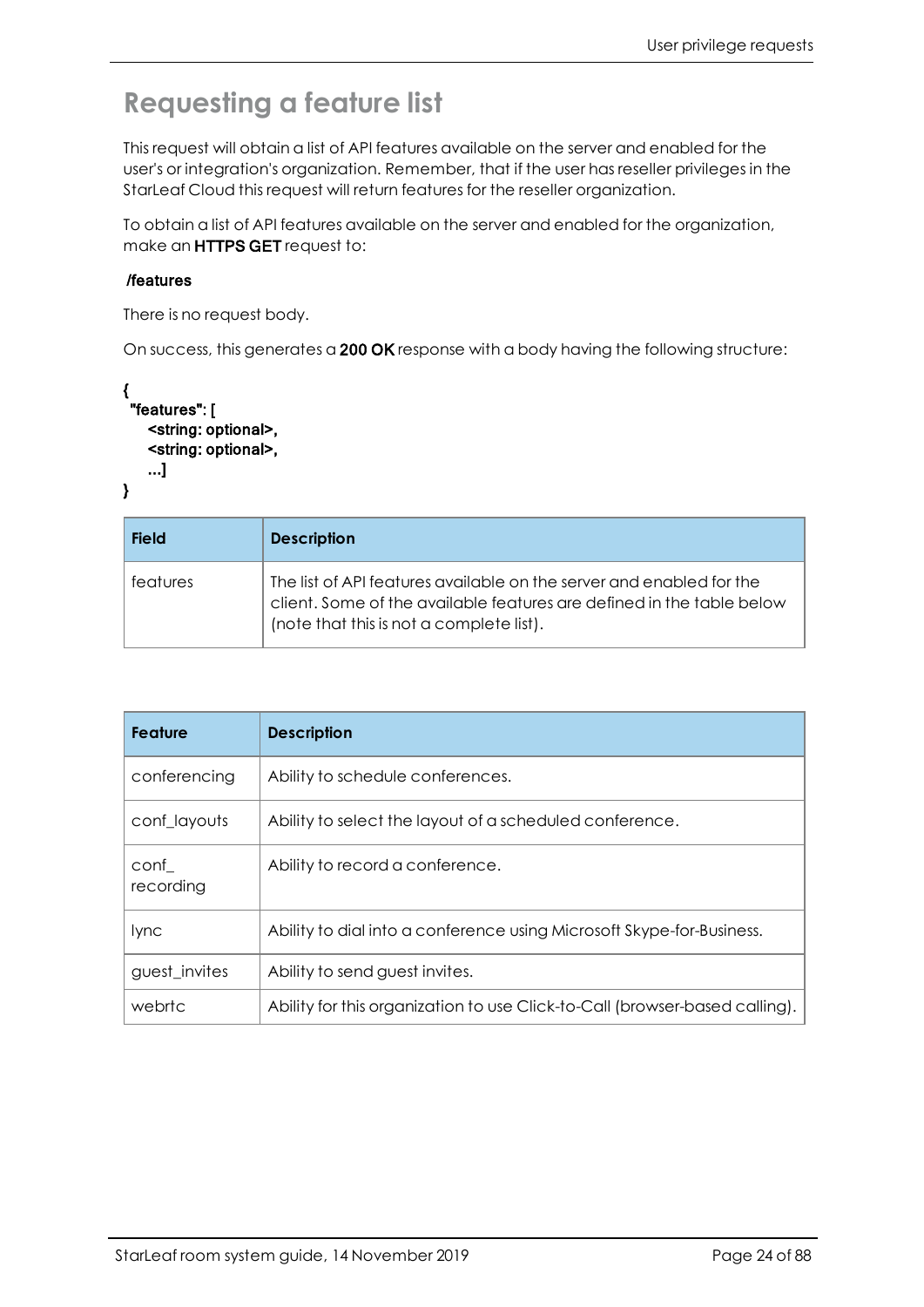## <span id="page-24-0"></span>**Requesting the version**

To obtain the software version running on the server, make an **HTTPS GET** request to:

#### /version

There is no request body.

On success, this generates a 200 OK response with a body having the following structure:

#### { "software\_version": <string>, "api\_minor\_version": <integer>

}

| <b>Field</b>      | <b>Description</b>                               |
|-------------------|--------------------------------------------------|
| software version  | Cloud software version running<br>on the server. |
| api_minor_version | API minor version running on the<br>server.      |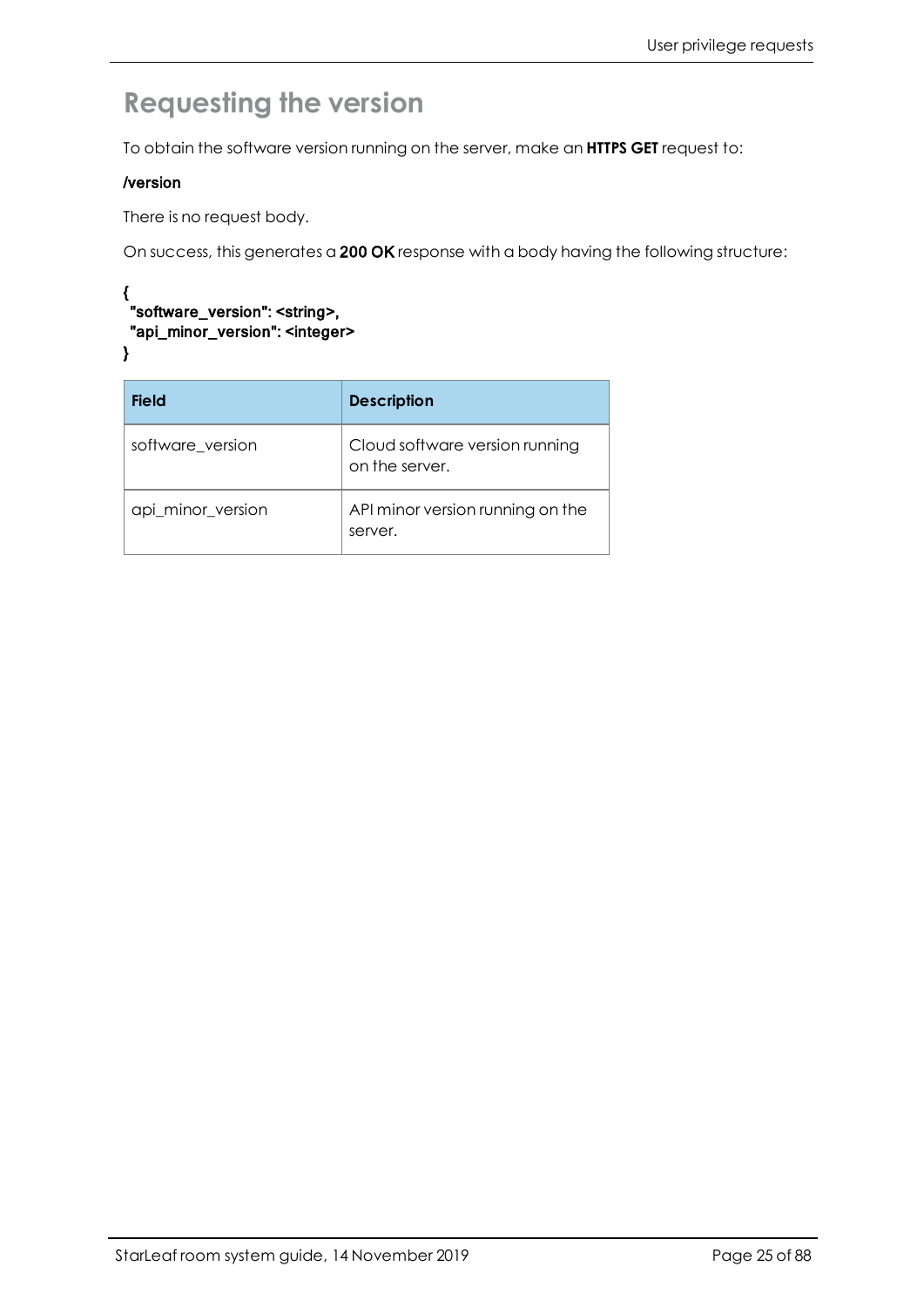## <span id="page-25-0"></span>**Organization-admin requests**

Organization admin requests:

| Request                                                                      | <b>Purpose</b>                                                          |
|------------------------------------------------------------------------------|-------------------------------------------------------------------------|
| <b>POST/users</b>                                                            | Create a user (p27)                                                     |
| <b>GET</b> /users                                                            | Retrieve a list of users and their details (p27)                        |
| GET/users/ <user_id></user_id>                                               | Retrieve a user's details (p28)                                         |
| PUT/users/ <user_id></user_id>                                               | Update a user's details (p28)                                           |
| PATCH/users/ <user_id></user_id>                                             | Selectively edit a user's details (p29)                                 |
| DELETE /users/ <user_id></user_id>                                           | Delete a user (p29)                                                     |
| PUT/users/ <user_id>/disable</user_id>                                       | Disable/re-enable a user (p29)                                          |
| POST/directory_entries                                                       | Create a directory entry (p30)                                          |
| <b>GET/directory_entries</b>                                                 | Retrieve a list of directory entries and their<br>details (p30)         |
| GET/directory_entries/ <uid></uid>                                           | Retrieve a directory entry's details (p31)                              |
| PUT/directory_entries/ <uid></uid>                                           | Update a directory entry's details (p31)                                |
| PATCH/directory_entries/ <uid></uid>                                         | Selectively edit a directory entry's details (p32)                      |
| DELETE/directory_entries/ <uid></uid>                                        | Delete a directory entry (p32)                                          |
| <b>POST</b> /integrations                                                    | Create an integration                                                   |
| <b>GET</b> /integrations                                                     | Retrieve a list of integrations and their details                       |
| GET/integrations/ <integration_id></integration_id>                          | Retrieve an integration's details                                       |
| PUT/integrations/ <integration_id></integration_id>                          | Update an integration's details                                         |
| PATCH/integrations/ <integration_id></integration_id>                        | Selectively edit an integration's details                               |
| DELETE/integrations/ <integration_id></integration_id>                       | Delete an integration                                                   |
| <b>POST/conferences</b>                                                      | Create a conference for a user in the<br>organization                   |
| <b>GET/conferences</b>                                                       | List conferences (p36)                                                  |
| PUT /conferences/ <conf_id></conf_id>                                        | Update a conference (p37)                                               |
| DELETE /conferences/ <conf_id></conf_id>                                     | Cancel a conference (p37)                                               |
| GET/conferences/ <conf_id></conf_id>                                         | Retrieve conference details (p38)                                       |
| PUT/conferences/ <conf<br>id&gt;/occurrences/<occur_id></occur_id></conf<br> | Modify a single occurrence of an existing<br>repeating conference (p39) |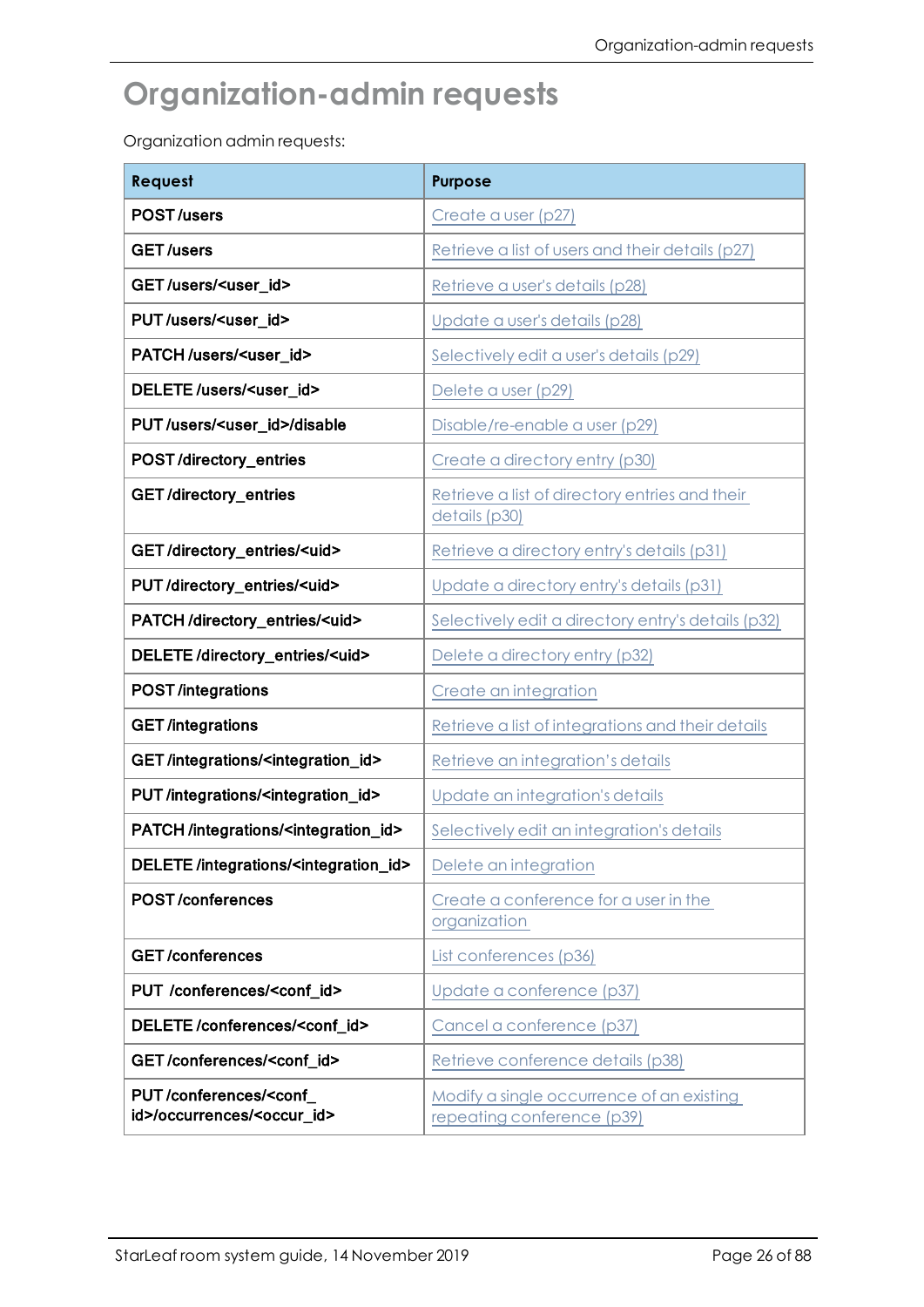| <b>Request</b>                                                                              | <b>Purpose</b>                               |
|---------------------------------------------------------------------------------------------|----------------------------------------------|
| DELETE/conferences/ <conf< th=""><th>Cancel a single occurrence of a repeating</th></conf<> | Cancel a single occurrence of a repeating    |
| id>/occurrences/ <occur id=""></occur>                                                      | conference (p39)                             |
| GET/conferences/ <conf< th=""><th>Retrieve details of a single occurrence of a</th></conf<> | Retrieve details of a single occurrence of a |
| id>/occurrences/ <occur_id></occur_id>                                                      | repeating conference (p40)                   |

## <span id="page-26-1"></span><span id="page-26-0"></span>**Managing users**

### **Create a user**

New in Cloud 4.6, API minor version 7.

To create a user, make an **HTTPS POST** request to:

#### /users

This creates a user in the organization.

The body of this [request](#page-68-1) is the request object user. Refer to user request object ( $p69$ ).

<span id="page-26-2"></span>On success this generates a 201 Created response with a Location header field containing the URI of the newly created user resource. The response body is the response object user. Refer to user [response](#page-74-1) object (p75).

### **Retrieve a list of users and their details**

New in Cloud 4.6, API minor version 7.

To retrieve a list of users and their details, make an HTTPS GET request to:

#### /users

There is no request body. However, there are optional query parameters that you can use in the request to page the response:

- **n** count: The number of user records that you want returned. If not specified, all the records will be returned.
- **startIndex:** When you make the request, the Cloud will skip the user records prior to the number that you specify for startIndex. Use startIndex to get the next set of user records. If not specified, startIndex defaults to 1.

For example, HTTPS GET /users?count=20&startIndex=41 will skip the first 40 users and return the next 20.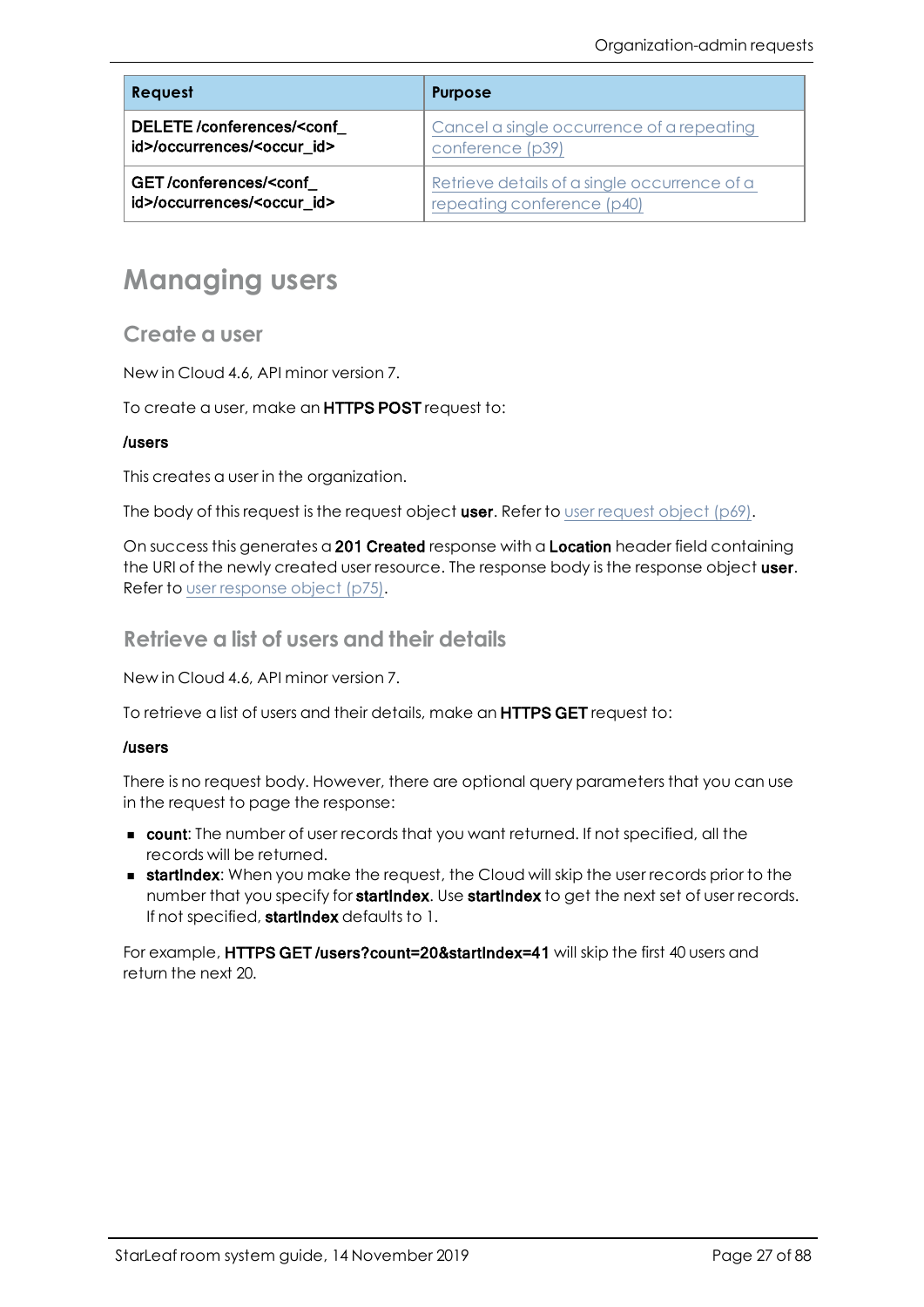On success, this request generates a 200 OK response with a body having the following structure:

```
{ 
"itemsPerPage": <integer>,
"startIndex": <integer>,
"totalResults": <integer>,
"users": [
   <user response object>,
   <user response object>,
   ...]
```
}

| <b>Field</b>        | <b>Description</b>                                                                                                                                                                 |
|---------------------|------------------------------------------------------------------------------------------------------------------------------------------------------------------------------------|
| <i>itemsPerPage</i> | The number of items, which will either be equal to <b>totalResults</b> or if you<br>made the request with <b>count</b> specified, it will be equal to the number<br>you specified. |
| startlndex          | This will be the same as the requested <b>startIndex</b> . If not specified, it will<br>be 1.                                                                                      |
| totalResults        | The total number of user records for the organization.                                                                                                                             |
| users               | A list of <b>user</b> response objects. Refer to user response object $(p75)$ .                                                                                                    |

### <span id="page-27-0"></span>**Retrieve a user's details**

New in Cloud 4.6, API minor version 7.

To retrieve a user's details, make an HTTPS GET request to:

#### /users/<user\_id>

where <user\_id> is the unique identifier user details returned when the user was created.

There is no request body.

<span id="page-27-1"></span>On success, this generates a 200 OK response with a body which is the response object **user.** Refer to user [response](#page-74-1) object (p75).

### **Update a user's details**

New in Cloud 4.6, API minor version 7.

To edit a user, make an HTTPS PUT request to:

#### /users/<user\_id>

where **<user** id> is the unique identifier returned when the user was created.

This request is used to update an existing user. Values that are not provided by the request will be populated with the default settings for those values.

The body of this [request](#page-68-1) is the request object user. Refer to user request object (p69).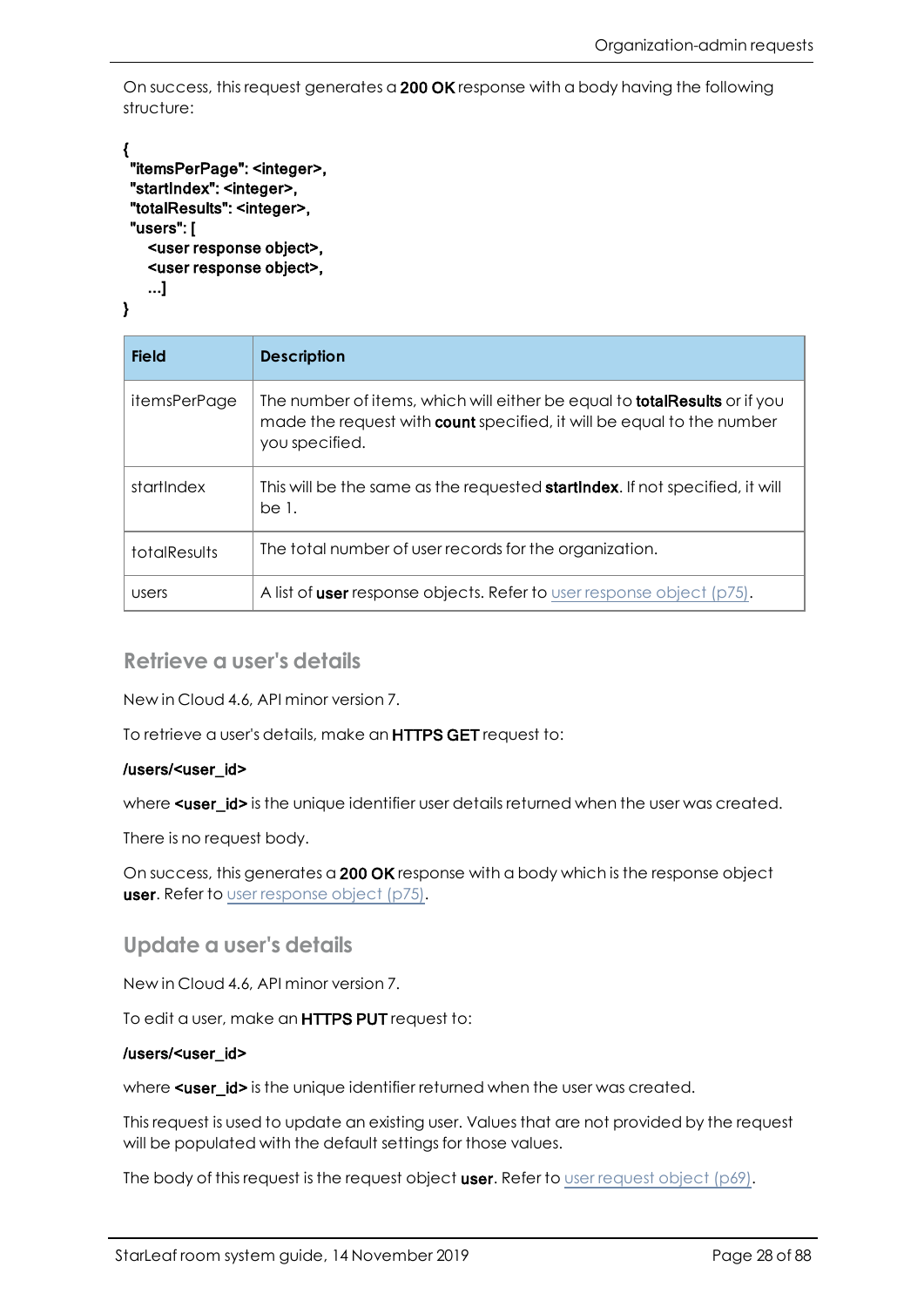<span id="page-28-0"></span>On success, this generates a 200 OK response with a body which is the response object **user.** Refer to user [response](#page-74-1) object (p75).

**Selectively edit a user's details**

New in Cloud 4.6, API minor version 7.

To selectively edit a user, make an HTTPS PATCH request to:

#### /users/<user\_id>

where **<user** id> is the unique identifier returned when the user was created.

Use this request to update an existing user where only particular settings need to be edited. Where values are not provided the existing settings will persist.

The body of this [request](#page-68-1) is the request object user. Refer to user request object (p69). All fields are optional.

<span id="page-28-1"></span>On success, this generates a 200 OK response with a body which is the response object **user.** Refer to user [response](#page-74-1) object (p75).

#### **Delete a user**

New in Cloud 4.6, API minor version 7.

To delete a user, make an HTTPS DELETE request to:

#### /users/<user\_id>

where <user\_id> is the unique identifier returned when the user was created.

There is no request body. However, there is an optional query parameter (new in Cloud 5.1, API minor version 12) that you can use in the request to specify whether or not the deleted user will also be removed as a participant from all conferences in the same organization. By default, the user will be removed from conferences:

**Example 2** keep conf participants=true: do not remove the user from conferences

<span id="page-28-2"></span>On success, this generates a 204 No Content response.

#### **Disable/re-enable a user**

New in Cloud 5.2, API minor version 12.

Disabling a user allows you to effectively 'deactivate' the user without having to delete that user. To disable or re-enable a user, make an **HTTPS PUT** request to:

#### /users/<user\_id>/disable

where **<user** id> is the unique identifier returned when the user was created.

The structure of the request is as follows:

{ "enabled": <boolean: required>,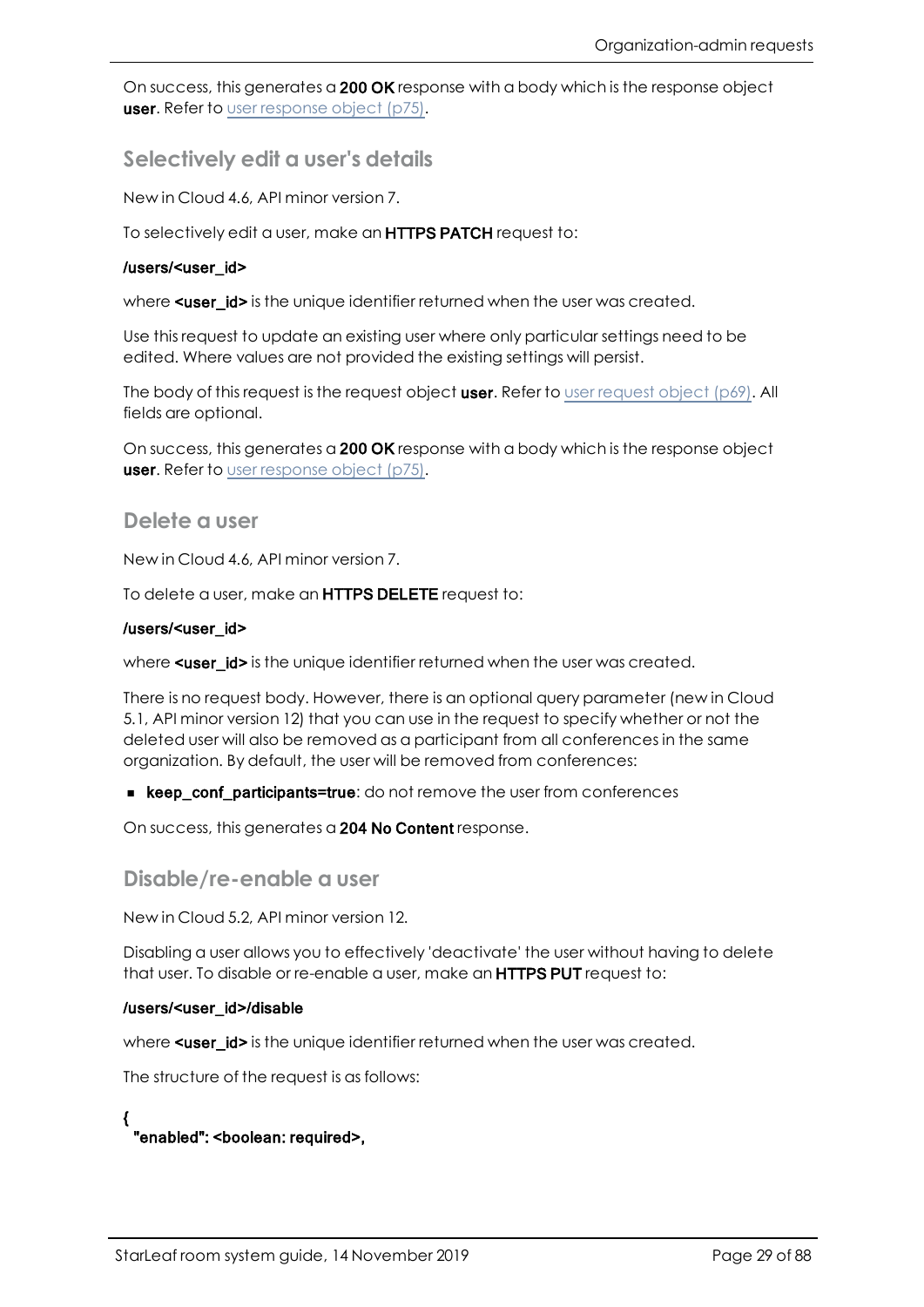#### "keep\_conf\_participants": <boolean: optional, default: false> }

| <b>Field</b>               | <b>Description</b>                                                                                                                                                                                                                                                                     |
|----------------------------|----------------------------------------------------------------------------------------------------------------------------------------------------------------------------------------------------------------------------------------------------------------------------------------|
| enabled                    | Set to true to enable the user. Set to false to disable the user.                                                                                                                                                                                                                      |
| keep_conf_<br>participants | When a user is being disabled, this field determines whether or not the<br>user will be removed as a participant from all conferences in the same<br>organization. Defaults to false (user will be removed from conferences).<br>This field is ignored when the user is being enabled. |

On success, this generates a 200 OK response with a body which is the response object **user refer to** user [response](#page-74-1) object (p75).

To see whether a user is enabled or not, retrieve a user's details and look at the [user](#page-74-1) [response](#page-74-1) object (p75).

## <span id="page-29-1"></span><span id="page-29-0"></span>**Managing directory entries**

## **Create a directory entry**

To create a directory entry, make an **HTTPS POST** request to:

#### /directory\_entries

This creates a directory entry in the organization.

The body of this request is the request object **[directory\\_entries](#page-69-1)** . Refer to directory\_entries [request](#page-69-1) object (p70).

<span id="page-29-2"></span>On success this generates a 201 Created response with a Location header field containing the URI of the newly created directory entry resource. The response body is the response object [directory\\_entries](#page-76-1). Refer to directory\_entries response object (p77).

### **Retrieve a list of directory entries and their details**

To retrieve a list of directory entries and their details, make an **HTTPS GET** request to:

#### /directory\_entries

There is no request body. However, there are optional query parameters that you can use in the request to page the response:

- **n** count: The number of user records that you want returned. If not specified, all the records will be returned.
- **startIndex:** When you make the request, the Cloud will skip the user records prior to the number that you specify for **startIndex**. Use **startIndex** to get the next set of user records. If not specified, startIndex defaults to 1.

For example, HTTPS GET /directory\_entries?count=20&startIndex=41 will skip the first 40 users and return the next 20.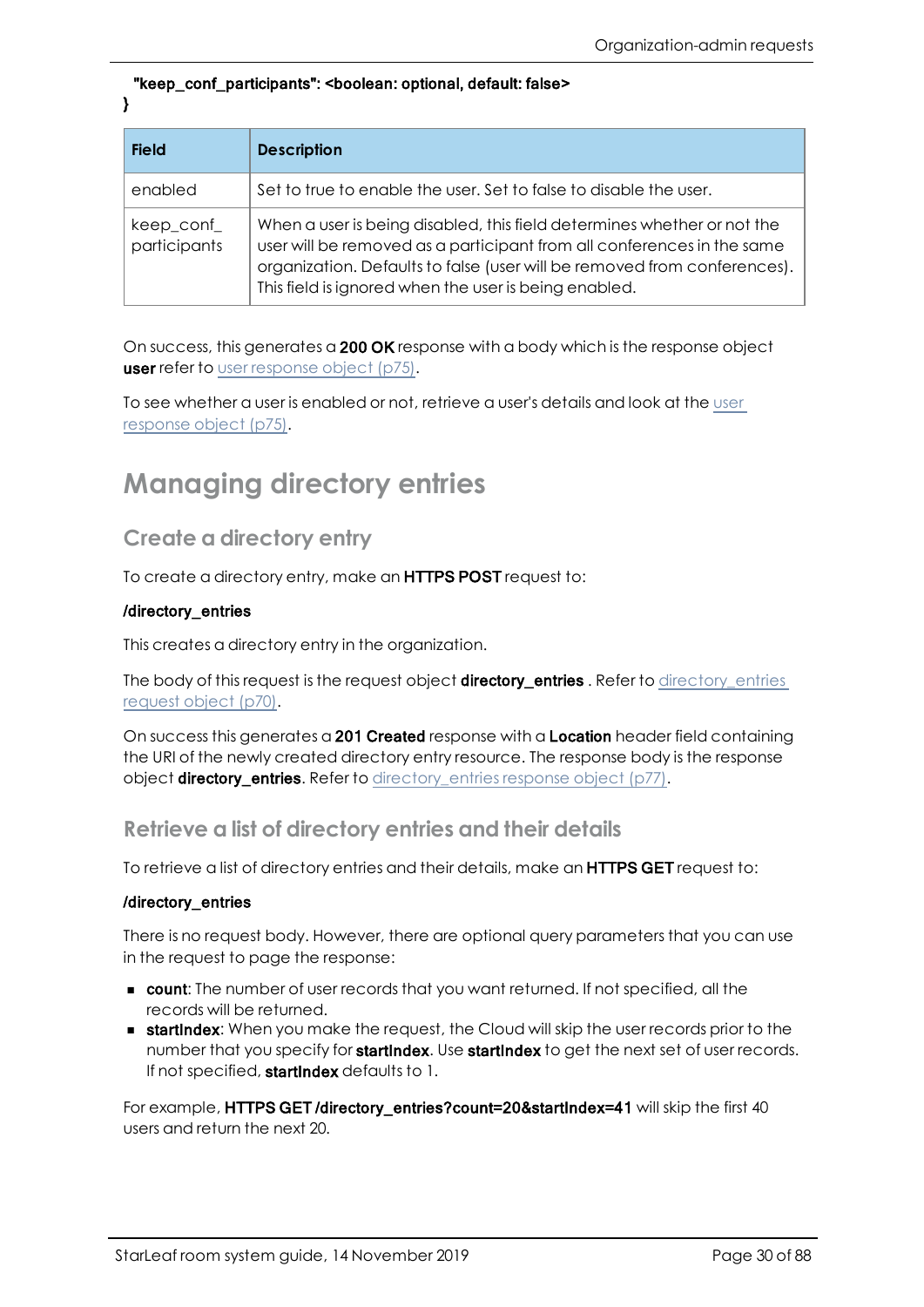On success, this request generates a 200 OK response with a body having the following structure:

```
{ 
 "itemsPerPage": <integer>,
 "startIndex": <integer>,
 "totalResults": <integer>,
 "users": [
   <directory_entries response object>,
   <directory_entries response object>,
   ...]
}
```
If the count requested is  $> 1000$ , it will return a 400 Cannot request more than 1000 directory entries error. If a count isn't specified and the response would otherwise be > 1000, it will return the same error.

If the start index is larger than the number of directory entries in the organization, it will return an empty list.

| <b>Field</b>         | <b>Description</b>                                                                                                                                                                 |
|----------------------|------------------------------------------------------------------------------------------------------------------------------------------------------------------------------------|
| <i>itemsPerPage</i>  | The number of items, which will either be equal to <b>totalResults</b> or if you<br>made the request with <b>count</b> specified, it will be equal to the number<br>you specified. |
| startlndex           | This will be the same as the requested <b>startlndex</b> . If not specified, it will<br>be 1.                                                                                      |
| <b>totalResults</b>  | The total number of directory entry records for the organization.                                                                                                                  |
| directory<br>entries | A list of <b>directory_entries</b> response objects. Refer to directory_entries<br>response object (p77).                                                                          |

### <span id="page-30-0"></span>**Retrieve a directory entry's details**

To retrieve a directory entry's details, make an **HTTPS GET** request to:

#### /directory\_entries/<uid>

where **<uid>** is the unique identifier user details returned when the directory entry was created.

There is no request body.

<span id="page-30-1"></span>On success, this generates a 200 OK response with a body which is the response object user. Refer to directory entries response object (p77).

### **Update a directory entry's details**

To edit a directory entry, make an HTTPS PUT request to:

#### /directory\_entries/<uid>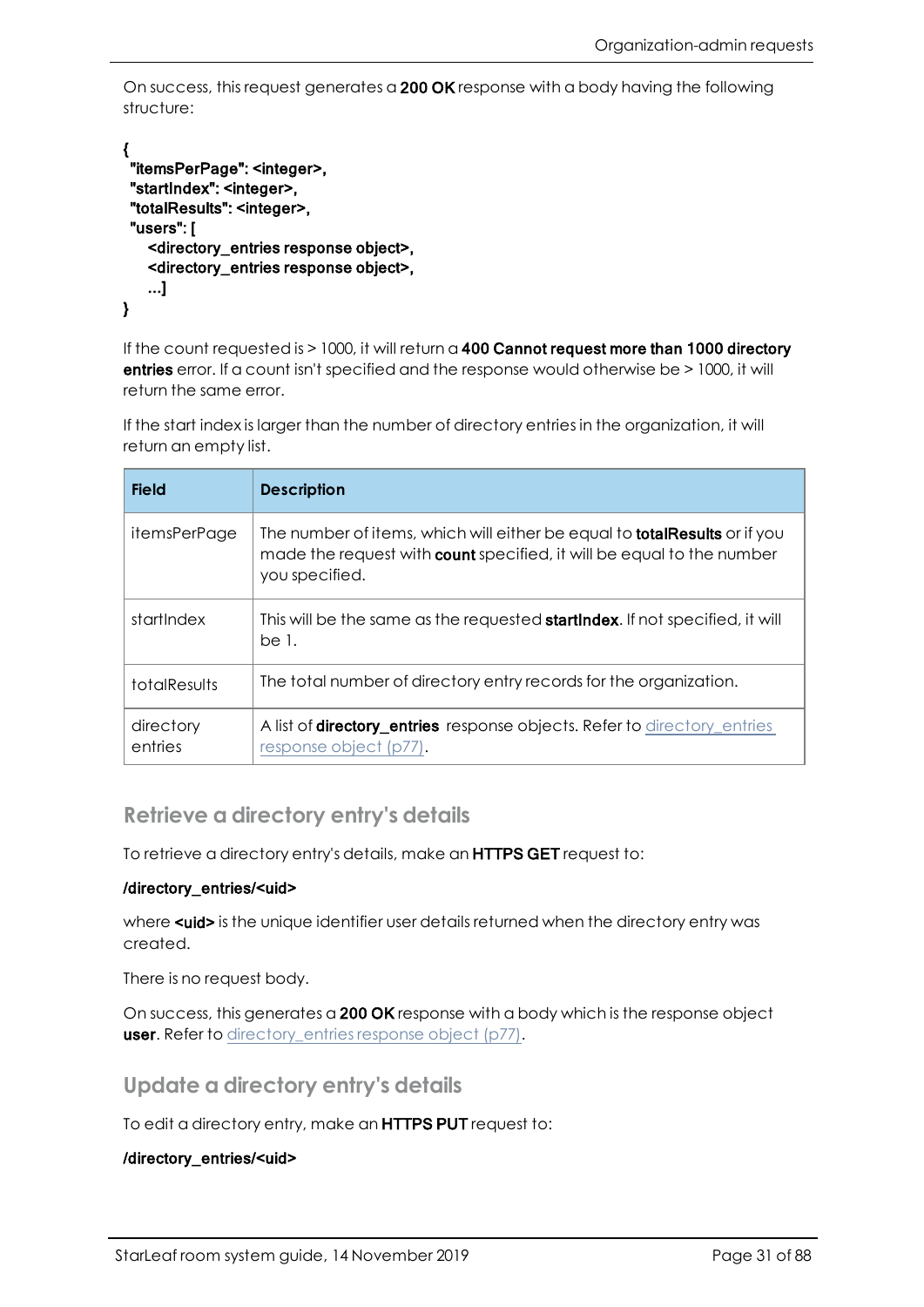where **suid>** is the unique identifier returned when the directory entry was created.

This request is used to update an existing directory entry. Values that are not provided by the request will be populated with the default settings for those values.

The body of this request is the request object **[directory\\_entries](#page-69-1)**. Refer to directory\_entries [request](#page-69-1) object (p70).

<span id="page-31-0"></span>On success, this generates a 200 OK response with a body which is the response object [directory\\_entries](#page-76-1). Refer to directory\_entries response object (p77).

### **Selectively edit a directory entry's details**

To selectively edit a directory entry, make an **HTTPS PATCH** request to:

#### /directory\_entries/<uid>

where **suid>** is the unique identifier returned when the directory entry was created.

Use this request to update an existing directory entry where only particular settings need to be edited. Where values are not provided the existing settings will persist.

The body of this request is the request object [directory\\_entries](#page-69-1). Refer to directory\_entries [request](#page-69-1) object (p70). All fields are optional.

<span id="page-31-1"></span>On success, this generates a 200 OK response with a body which is the response object [directory\\_entries](#page-76-1). Refer to directory\_entries response object (p77).

### **Delete a directory entry**

To delete a directory entry, make an HTTPS DELETE request to:

#### /directory\_entries/<uid>

where **<uid>** is the unique identifier returned when the directory entry was created.

There is no request body.

<span id="page-31-2"></span>On success, this generates a 204 No Content response.

## **Managing integrations**

### <span id="page-31-3"></span>**Create an integration**

New in Cloud 4.6, API minor version 7.

An integration can be used to access the API, for example, to create conferences in an organization.

To create an integration in an organization, make an **HTTPS POST** request to:

#### /integrations

This creates an integration.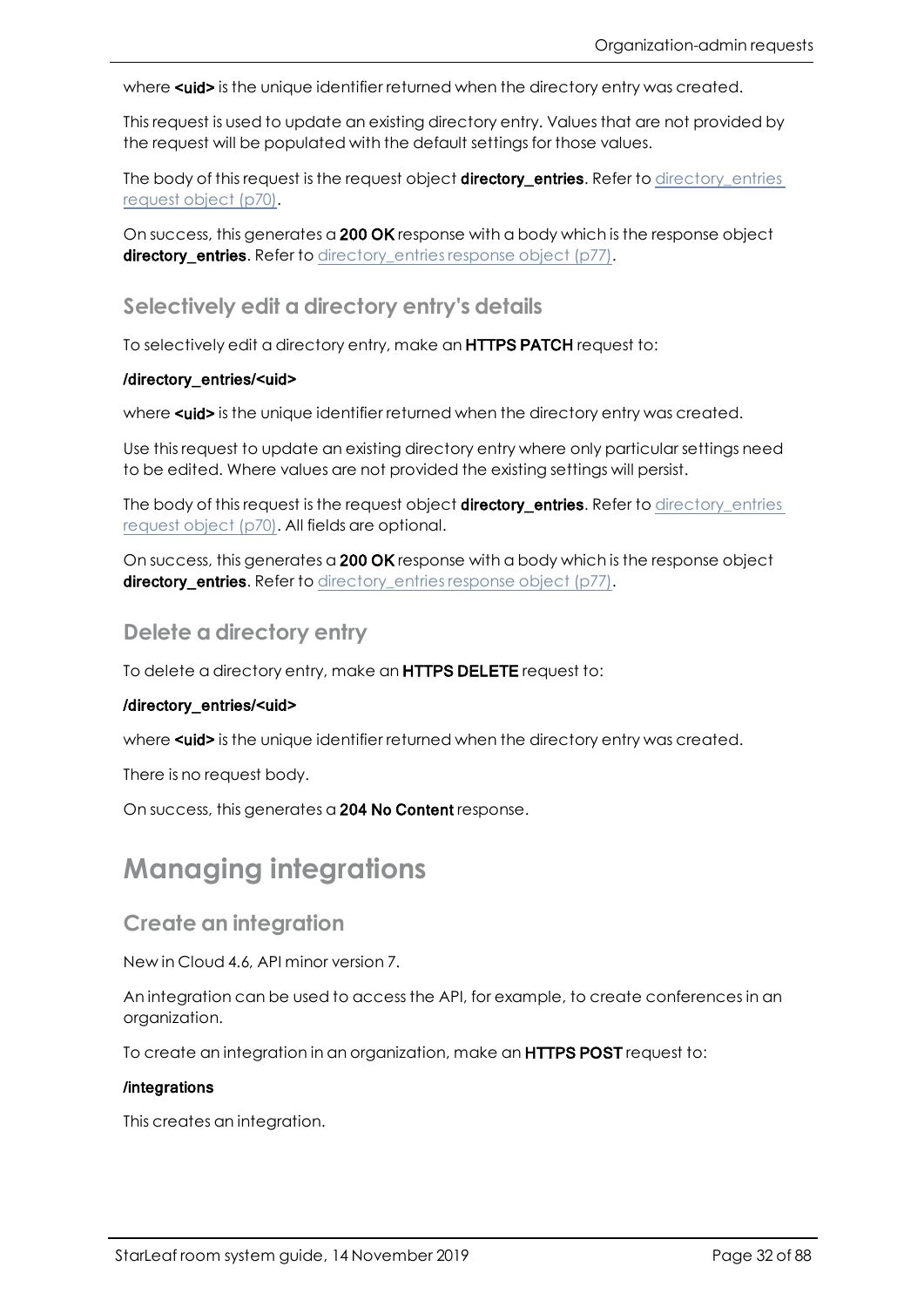The body of this request is the request object [create\\_](#page-69-4)integration. Refer to create\_ [integration](#page-69-4) request object.

On success, this generates a 201 Created response with a body which is the response object [integration](#page-78-2). Refer to integration response object.

### <span id="page-32-0"></span>**Retrieve a list of integrations and their details**

New in Cloud 4.6, API minor version 7.

To retrieve a list of integrations and their details, make an **HTTPS GET** request to:

#### /integrations

There is no request body.

On success, this request generates a 200 OK response with a body having the following structure:

 $\mathsf{L}$ <integration response object>, <integration response object>, ...]

<span id="page-32-1"></span>This is a list of [integration](#page-78-2) response objects. Refer to integration response object.

### **Retrieve an integration's details**

New in Cloud 4.6, API minor version 7.

To retrieve details of an integration, make an HTTP GET request to:

#### /integrations/<integration\_id>

There is no request body.

On success, this generates a 200 OK response with a body which is the response object [integration](#page-78-2). Refer to integration response object.

### <span id="page-32-2"></span>**Update an integration's details**

New in Cloud 4.6, API minor version 7.

To update an integration, make an **HTTPS PUT** request to:

#### /integrations/<integration\_id>

where **sintegration id>** is the unique identifier for the integration returned when the integration was created. Used to update an existing integration. Values that are not provided by the request will be populated with the default settings for those values.

The body of this request is the request object [update\\_](#page-70-1)integration. Refer to update\_ [integration](#page-70-1) request object.

On success, this generates a 200 OK response with a body which is the response object [integration](#page-78-2). Refer to integration response object.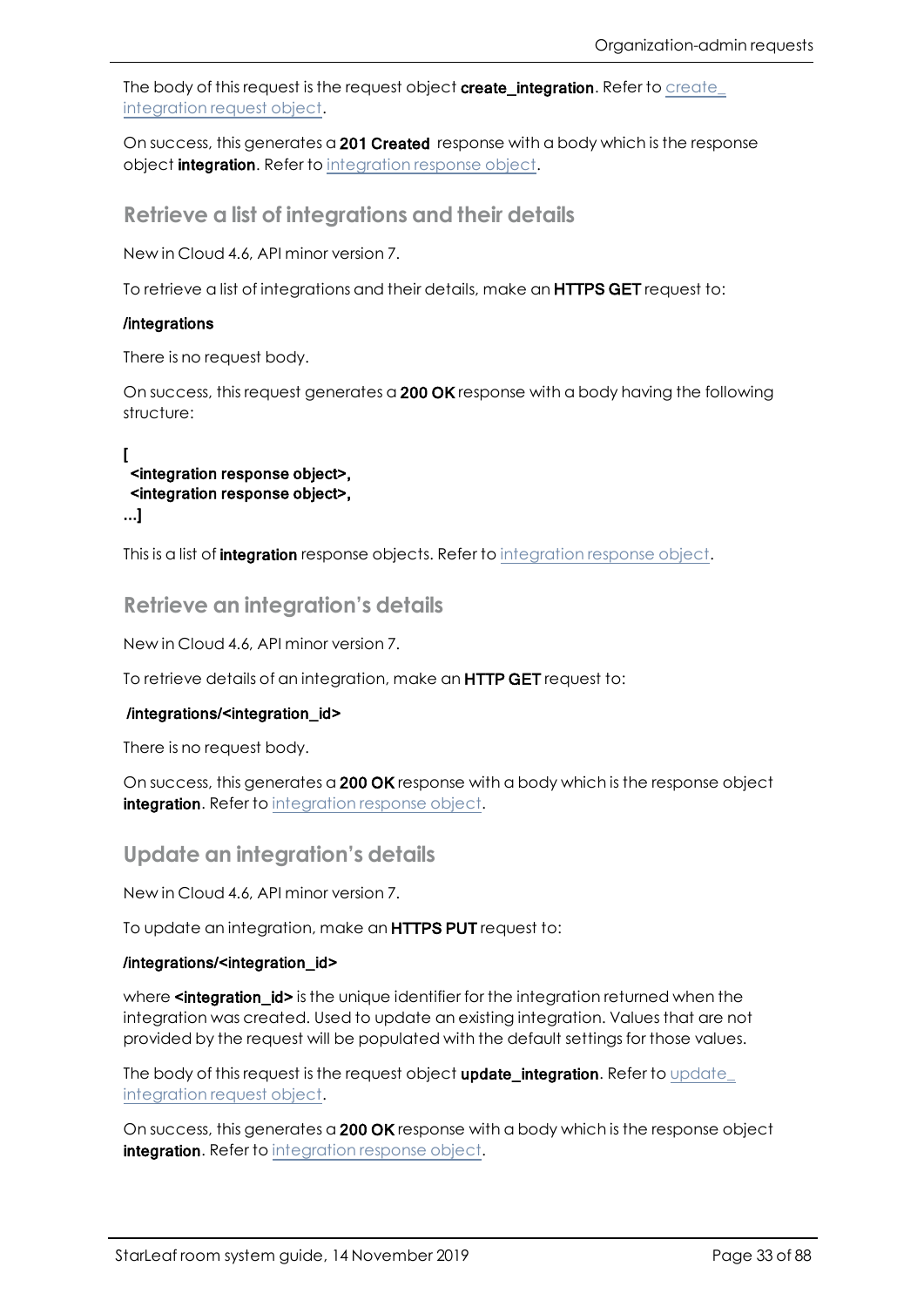## <span id="page-33-0"></span>**Selectively edit an integration's details**

New in Cloud 4.6, API minor version 7.

To selectively edit an integration, make an HTTPS PATCH request to:

#### /integrations/<integration\_id>

where **sintegration\_id>** is the unique identifier for the integration returned when the integration was created.

Use this request to update an existing integration where only particular settings need to be edited. Where values are not provided the existing settings will persist.

The body of this request is the request object [update\\_](#page-70-1)integration. Refer to update\_ [integration](#page-70-1) request object. All fields are optional.

On success, this generates a 200 OK response with a body which is the response object [integration](#page-78-2). Refer to integration response object.

### <span id="page-33-1"></span>**Delete an integration**

New in Cloud 4.6, API minor version 7.

To delete an integration, make an HTTPS DELETE request to:

#### /integrations/<integration\_id>

where **sintegration id>** is the unique identifier returned when the integration was created.

There is no request body.

<span id="page-33-2"></span>On success, this generates a 204 No Content response.

## <span id="page-33-3"></span>**Managing conferences**

### **Create a conference for a user in the organization**

New in Cloud 5.1, API minor version 11.

To create a new conference for a user in the organization, make an **HTTPS POST** request  $t^{\circ}$ 

#### /conferences

The structure of the request is as follows:

{ "settings": <conf\_settings object: required>, "owner\_id": <string: required> }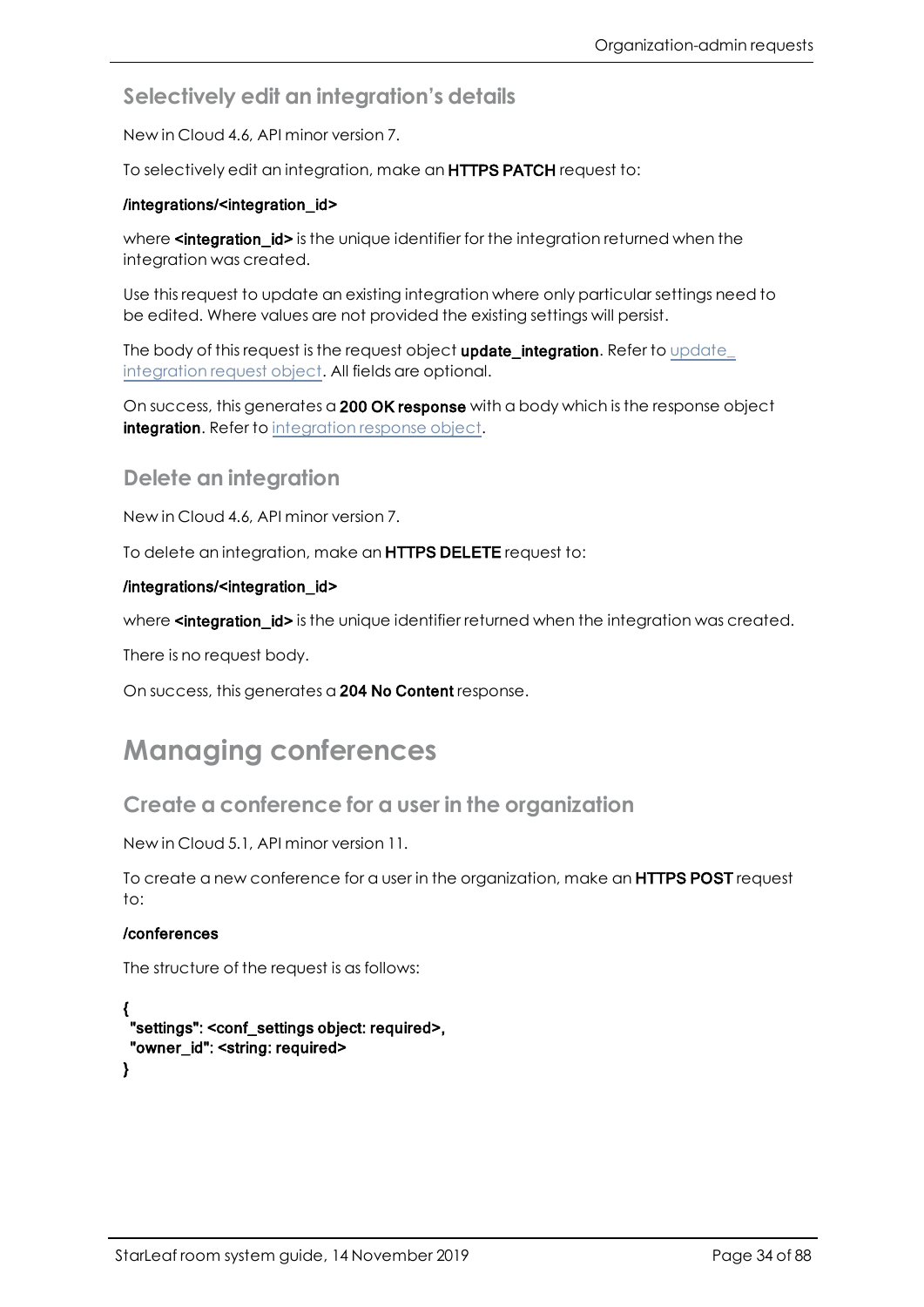| <b>Field</b> | <b>Description</b>                                                            |
|--------------|-------------------------------------------------------------------------------|
| settings     | Settings for the conference — refer to conf-settings request object $(p60)$ . |
|              | owner id   The user id of the user that will be the conference owner.         |

On success, this generates a 201 Created response with a Location header field containing the URI of the newly created conference resource. The response also includes a body having the following structure:

#### { "conf\_id": <string>, "dial\_info": <conf\_dial\_info object> }

| <b>Field</b> | <b>Description</b>                                                                                       |
|--------------|----------------------------------------------------------------------------------------------------------|
| conf id      | The unique identifier for the newly created conference.                                                  |
| dial info    | The information required to dial into the conference — refer<br>to conf_dial_info response object (p72). |

If the request would result in the maximum number of conferences per user or per organization being exceeded, the server generates a 507 Maximum Resource Count Exceeded response.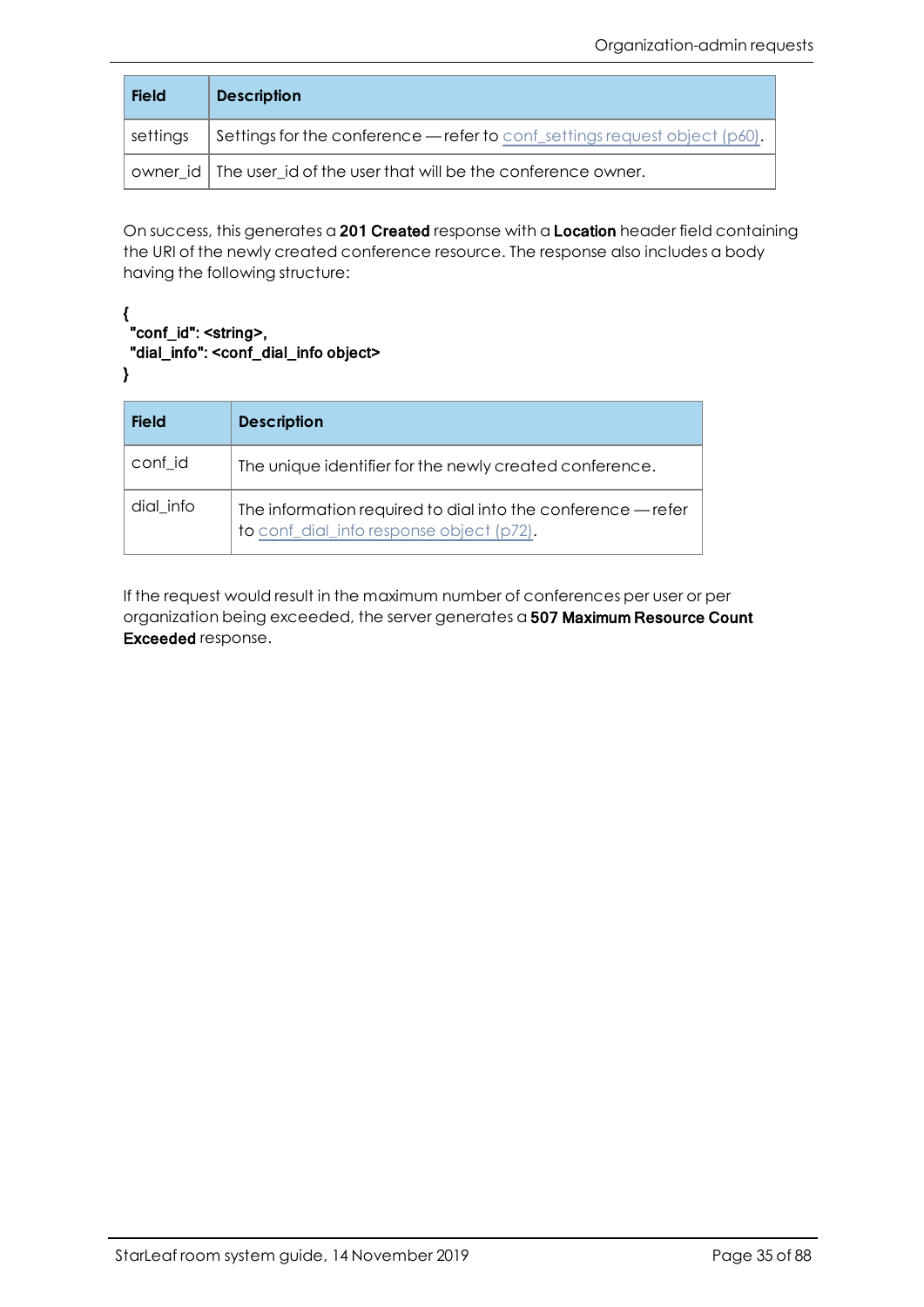## <span id="page-35-0"></span>**List conferences**

New in Cloud 5.1, API minor version 11.

Use this request to list all conferences in this organization.

To list conferences, make an HTTPS GET request to:

#### /conferences

Used to obtain a list of unique conference identifiers (**<conf\_id>)** in this organization. There is no request body. However, there is an optional query parameters that you can use in the request to limit the response to externally managed conferences:

**n thisappmanaged=true:** only the conferences having externally\_managed set to true are returned

On success, this generates a 200 OK response with a body having the following structure:

```
{
  "conf_ids": [
   <string: optional>,
   <string: optional>,
   ...]
}
```

| <b>Field</b> | <b>Description</b>                                                |
|--------------|-------------------------------------------------------------------|
| conf_<br>ids | A list of unique identifiers for conferences in the organization. |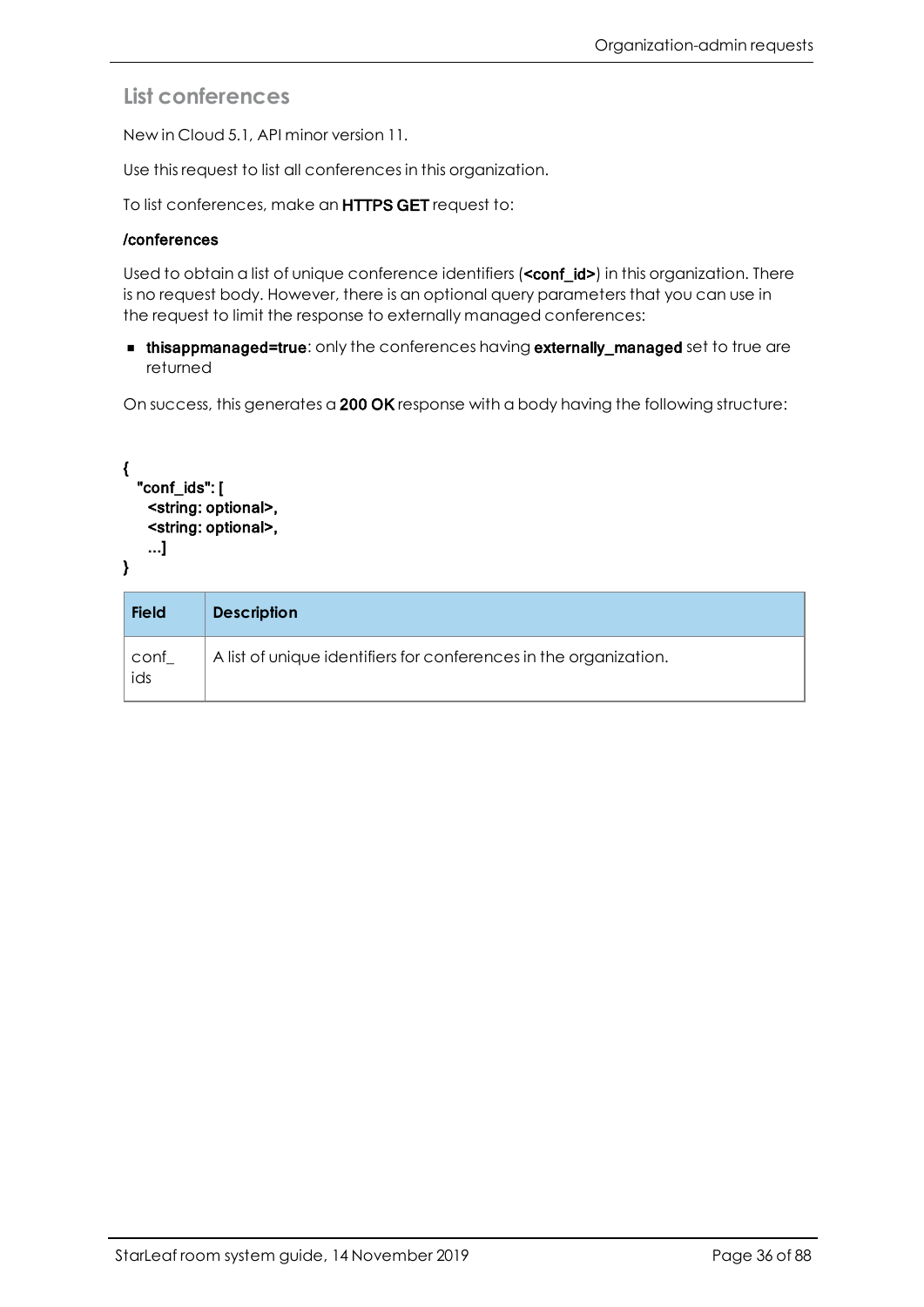## **Update a conference**

New in Cloud 5.1, API minor version 11.

To update a conference, make an HTTPS PUT request to:

#### /conferences/<conf\_id>

where **<conf\_id>** is the unique identifier for the conference returned when the conference was created.

Used to update an existing conference. This request can also be used to create a new conference with a **<conf\_id>** specified by the client, in which case **<conf\_id>** must not end in '@starleaf.com'.

The structure of the request is as follows:

```
{ 
 "settings": <conf_settings object: required>,
 "owner_id": <string: required>
```
}

| <b>Field</b> | <b>Description</b>                                                                                                                                                       |
|--------------|--------------------------------------------------------------------------------------------------------------------------------------------------------------------------|
| settings     | <b>Settings for the conference — refer to conf-settings request object (p60).</b>                                                                                        |
| owner<br>id  | The user_id of the user that is the conference owner. You cannot change the<br>owner of the conference and attempting to do so will result in a 400 Bad<br>Request error |

On success, updating an existing conference generates a 204 No Content response. Creating a new conference (with **conf\_id>** specified by the client) generates a 201 Created response with a Location header field containing the URI of the newly created conference resource and a body having the following structure:

#### { "dial\_info": <conf\_dial\_info object>

#### }

| <b>Field</b> | <b>Description</b>                                                                                       |
|--------------|----------------------------------------------------------------------------------------------------------|
| dial info    | The information required to dial into the conference — refer to conf dial<br>info response object (p72). |

## **Cancel a conference**

New in Cloud 5.1, API minor version 11.

To cancel a conference, make an HTTPS DELETE request to:

#### /conferences/<conf\_id>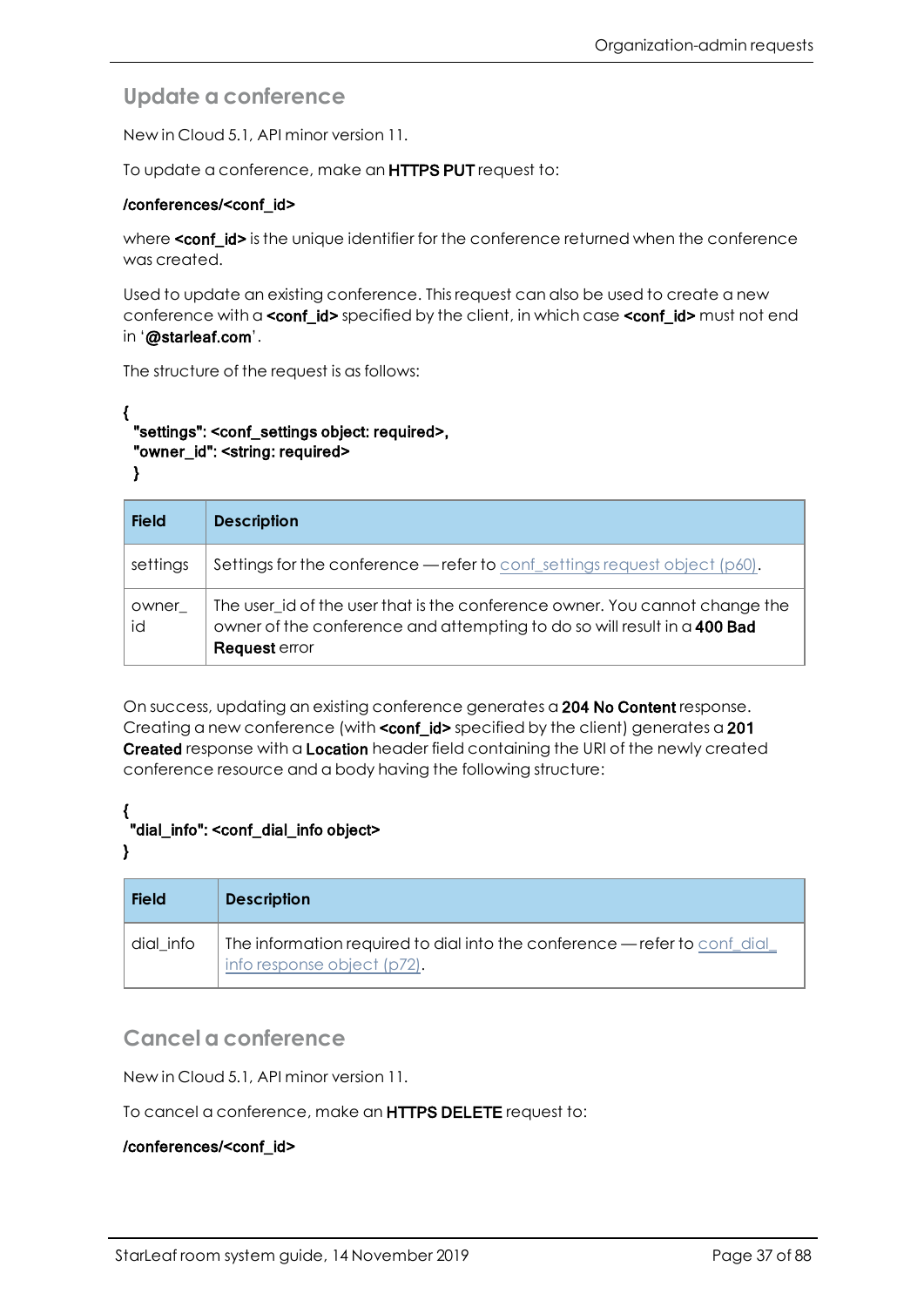where **<conf\_id>** is the unique identifier for the conference returned when the conference was created. There is no request body.

On success, this generates a 204 No Content response.

## **Retrieve conference details**

New in Cloud 5.1, API minor version 11.

To find details about a specific conference, make an HTTPS GET request to:

#### /conferences/<conf\_id>

where **<conf\_id>** is the unique identifier for the conference returned when the conference was created. There is no request body.

On success, this generates a 200 OK response with a body having the following structure:

```
{ 
 "settings": <conf_settings object>,
 "dial_info": <conf_dial_info object>,
 "owner_id": <string>,
 "occur_mod": [
   <string: optional>,
   <string: optional>,
   ...]
}
```

```
Field Description
conf_settings response object
              (p72).
dial_info The information required to dial into the conference — refer to conf
              dial_info response object (p72).
owner_id The user_id of the owner of the conference.
occur mod For a repeating conference, this is a list of occurrence identifiers
              [<occur_id>, ...] that have been modified relative to the parent
              conference, if any. For non-repeating conferences, this is an empty list.
              Each <occur_id> is the UTC start date and time of the occurrence as
              specified by the original parent repetition pattern, given in ISO 8601
              format (including the 'Z' suffix to indicate UTC).
```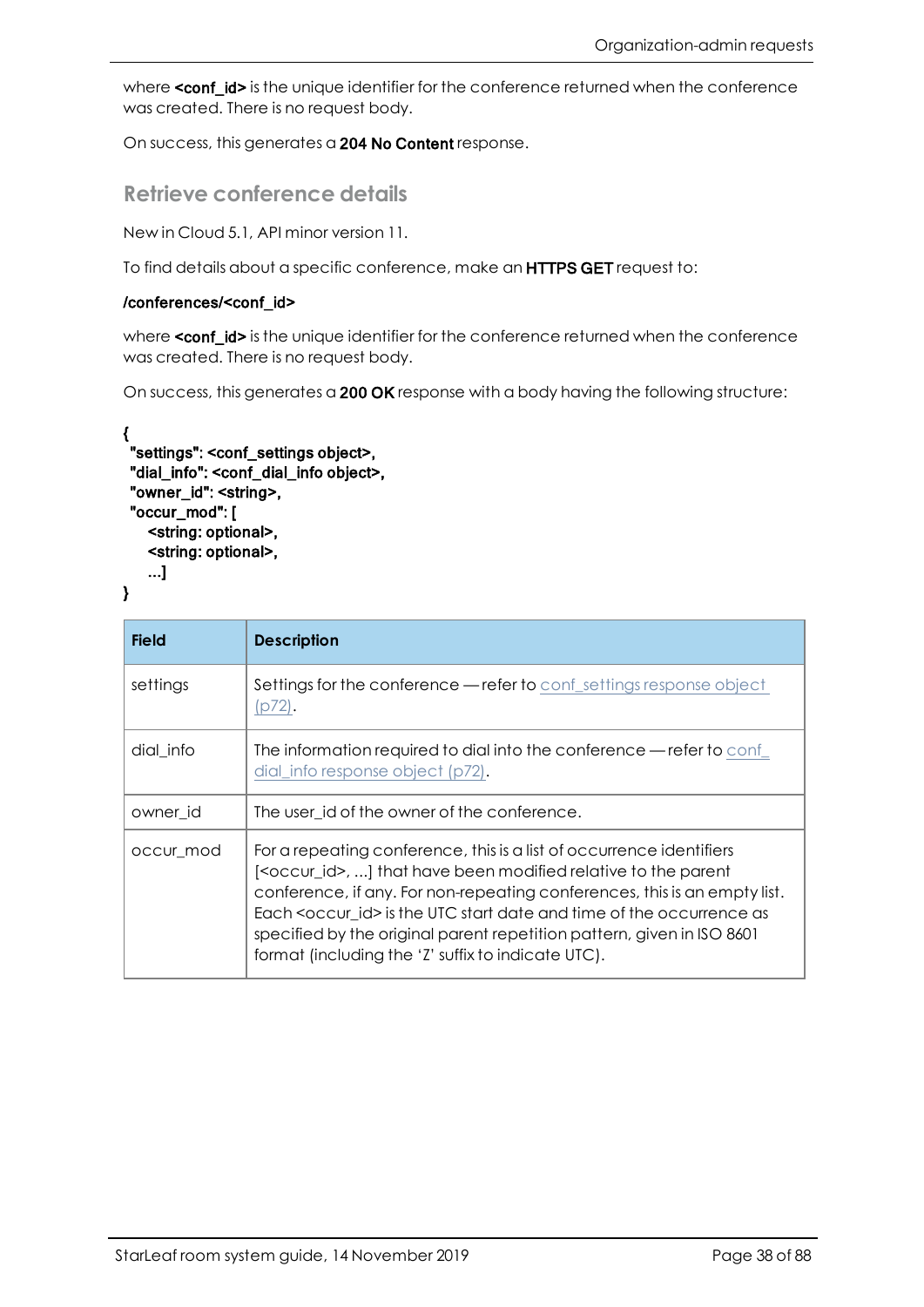**Modify a single occurrence of an existing repeating conference**

New in Cloud 5.1, API minor version 11.

To modify a single occurrence of an existing repeating conference, make an **HTTPS PUT** request to:

#### /conferences/<conf\_id>/occurrences/<occur\_id>

where **<conf\_id>** is the unique identifier for the conference returned when the conference was created and <occur id> is the occurrence identifier, which is the UTC start date and time of the occurrence as specified by the original parent repetition pattern, given in ISO 8601 format (including the 'Z' suffix to indicate UTC).

The structure of the request is as follows:

#### { "settings": <occur\_settings object: required>

}

| <b>Field</b> | <b>Description</b>                                                              |
|--------------|---------------------------------------------------------------------------------|
| settings     | Settings for the occurrence — refer to occur_settings request object ( $p67$ ). |

On success, this generates a 204 No Content response.

### **Cancel a single occurrence of a repeating conference**

New in Cloud 5.1, API minor version 11.

To cancel a single occurrence of a repeating conference, make an **HTTPS DELETE** request to:

#### /conferences/<conf\_id>/occurrences/<occur\_id>

where <conf\_id> is the unique identifier for the conference returned when the conference was created and <occur id> is the occurrence identifier, which is the UTC start date and time of the occurrence as specified by the original parent repetition pattern, given in ISO 8601 format (including the 'Z' suffix to indicate UTC). There is no request body.

On success, this generates a 204 No Content response.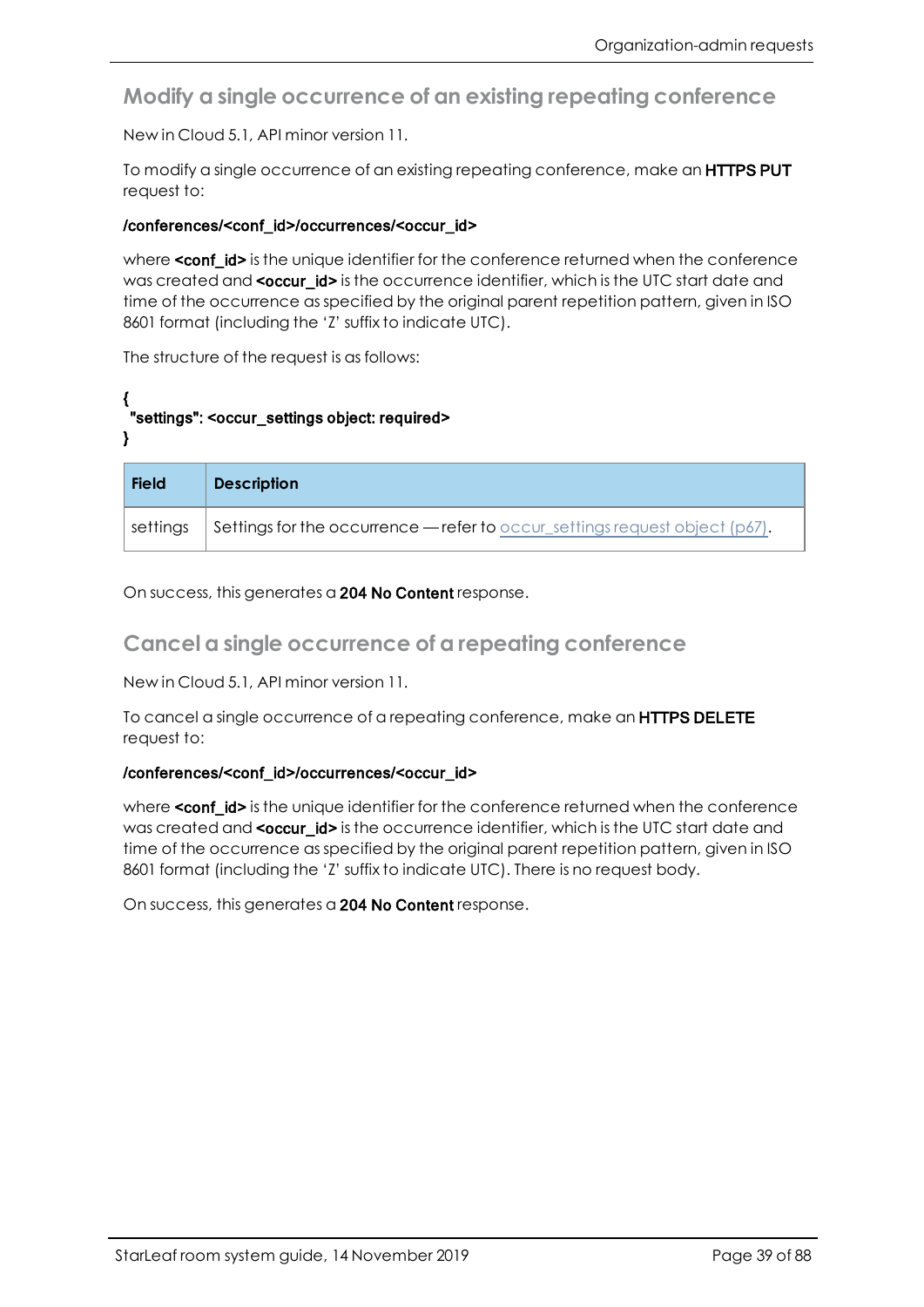**Retrieve details of a single occurrence of a repeating conference**

New in Cloud 5.1, API minor version 11.

To retrieve details of a single occurrence of a repeating conference, make an HTTPS **GET** request to:

#### /conferences/<conf\_id>/occurrences/<occur\_id>

where **<conf\_id>** is the unique identifier for the conference returned when the conference was created and <occur\_id> is the occurrence identifier, which is the UTC start date and time of the occurrence as specified by the original parent repetition pattern, given in ISO 8601 format (including the 'Z' suffix to indicate UTC). There is no request body.

On success, this generates a 200 OK response with a body having the following structure:

#### { "settings": <occur\_settings object>, "canceled": <boolean>

}

| <b>Field</b> | <b>Description</b>                                                                                                    |
|--------------|-----------------------------------------------------------------------------------------------------------------------|
| settings     | Settings for the occurrence - refer to occur_settings response object<br>(p72).                                       |
| canceled     | Boolean specifying whether or not this occurrence is canceled. This key is<br>new in Cloud 5.3, API minor version 14. |

Note that the dialing information for the occurrence is not returned by this request as it is identical to that of the parent conference.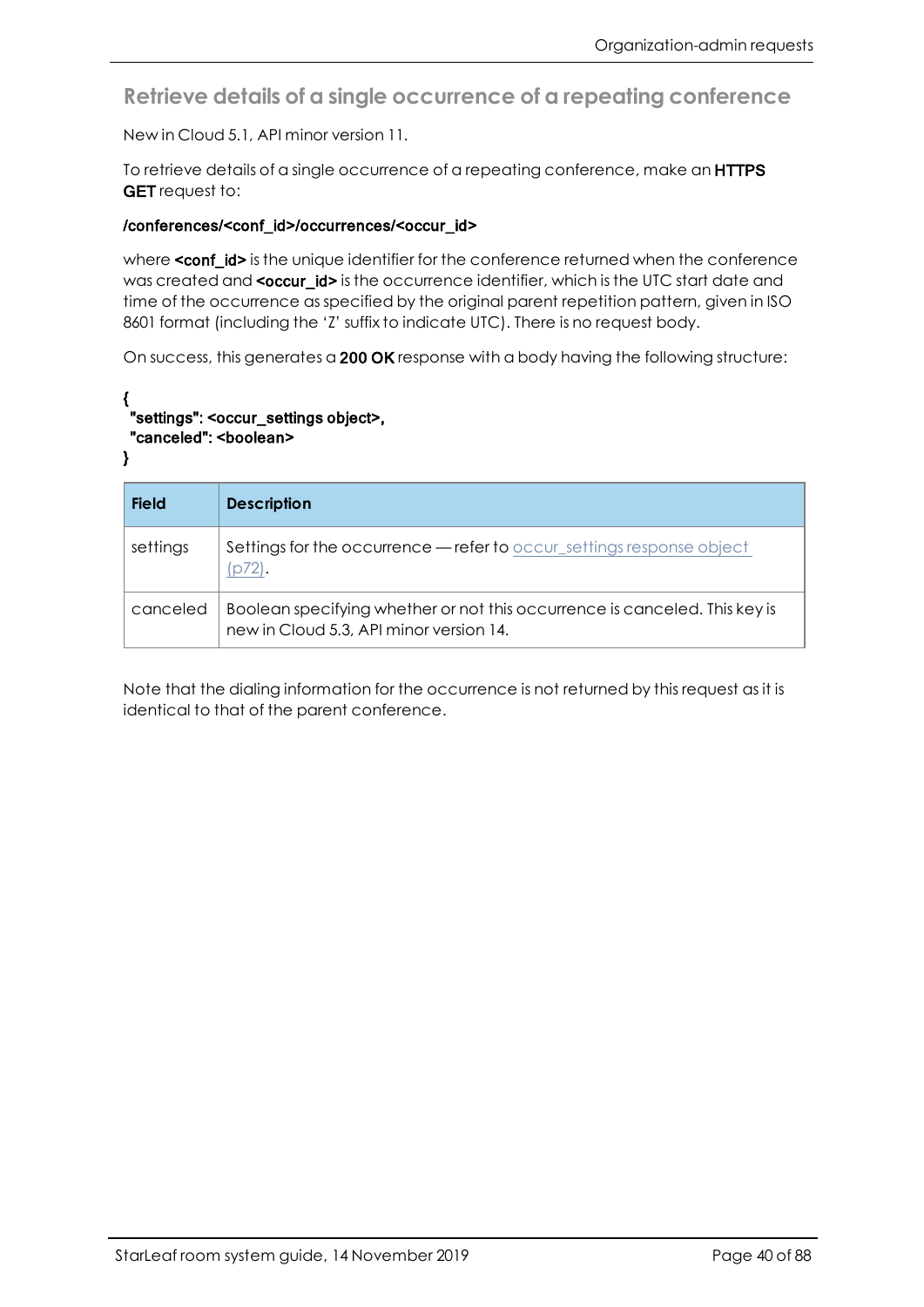# **Reseller-level requests**

# **Managing customers**

To use the requests for managing customers, the user that you use for authentication must be a reseller user in the StarLeaf Cloud.

Requests for managing customers:

| Request                                                                              | <b>Purpose</b>                                                 |
|--------------------------------------------------------------------------------------|----------------------------------------------------------------|
| <b>POST/customers</b>                                                                | Create an organization<br>(p43)                                |
| <b>GET/customers</b>                                                                 | Retrieve a list of<br>organizations and their<br>details (p44) |
| GET/customers/ <org_uid></org_uid>                                                   | Retrieve the details of an<br>organization (p44)               |
| DELETE/customers/ <org_uid></org_uid>                                                | Delete an organization                                         |
| POST/customers/ <org_uid>/integrations</org_uid>                                     | Create an integration in<br>an organization (p45)              |
| GET/customers/ <org_uid>/integrations</org_uid>                                      | Retrieve a list of<br>integrations and their<br>details        |
| PUT/customers/ <org_uid>/integrations/<integration_id></integration_id></org_uid>    | Update an integration's<br>details                             |
| PATCH/customers/ <org_uid>/integrations/<integration_id></integration_id></org_uid>  | Selectively edit an<br>integration's details                   |
| DELETE/customers/ <org_uid>/integrations/<integration_id></integration_id></org_uid> | Delete an integration                                          |
| POST/customers/ <org_uid>/users</org_uid>                                            | Create a user (p48)                                            |
| GET/customers/ <org_uid>/users</org_uid>                                             | Retrieve a list of users and<br>their details (p48)            |
| GET/customers/ <org_uid>/users/<user_id></user_id></org_uid>                         | Retrieve a user's details<br>(p49)                             |
| PUT/customers/ <org_uid>/users/<user_id></user_id></org_uid>                         | Update a user's details<br>(p49)                               |
| PATCH/customers/ <org_uid>/users/<user_id></user_id></org_uid>                       | Selectively edit a user's<br>details (p49)                     |
| DELETE/customers/ <org_uid>/users/<user_id></user_id></org_uid>                      | Delete a user (p50)                                            |
| PUT/customers/ <org_uid>/users/<user_id>/disable</user_id></org_uid>                 | Disable/re-enable a user<br>(p50)                              |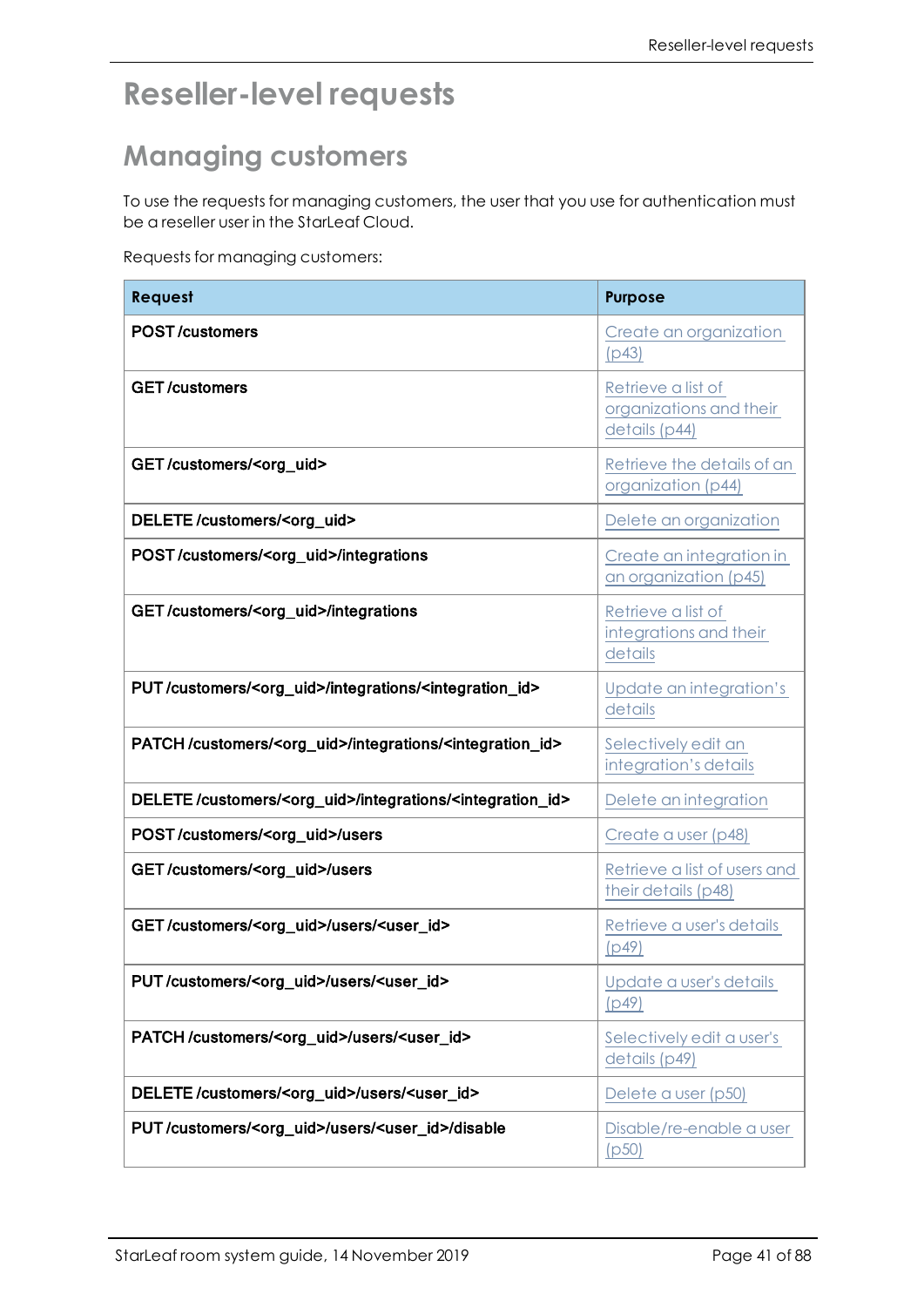| Request                                                                                                         | <b>Purpose</b>                                                                   |
|-----------------------------------------------------------------------------------------------------------------|----------------------------------------------------------------------------------|
| POST/customers/ <org_uid>/conferences</org_uid>                                                                 | Create a conference for<br>a user $(p51)$                                        |
| GET /customers/ <org_uid>/conferences</org_uid>                                                                 | List conferences (p53)                                                           |
| PUT /customers/ <org_uid>/conferences/<conf_id></conf_id></org_uid>                                             | Update a conference<br>(p54)                                                     |
| DELETE/customers/ <org_uid>/conferences/<conf_id></conf_id></org_uid>                                           | Cancel a conference<br>(p54)                                                     |
| GET/customers/ <org_uid>/conferences/<conf_id></conf_id></org_uid>                                              | Retrieve conference<br>details (p55)                                             |
| PUT/customers/ <org_uid>/conferences/<conf_<br>id&gt;/occurrences/<occur_id></occur_id></conf_<br></org_uid>    | Modify a single<br>occurrence of an existing<br>repeating conference<br>(p56)    |
| DELETE/customers/ <org_uid>/conferences/<conf_<br>id&gt;/occurrences/<occur_id></occur_id></conf_<br></org_uid> | Cancel a single<br>occurrence of a<br>repeating conference<br>(p56)              |
| GET/customers/ <org_uid>/conferences/<conf_<br>id&gt;/occurrences/<occur_id></occur_id></conf_<br></org_uid>    | Retrieve details of a<br>single occurrence of a<br>repeating conference<br>(p57) |
| GET/customers/ <org_uid>/features</org_uid>                                                                     | Request a feature list for<br>an organization                                    |
| GET/customers/ <org_uid>/version</org_uid>                                                                      | Request the version of an<br>organization                                        |

**Note:** The <org\_uid> variable refers to the **Organization reference** number on the StarLeaf Portal.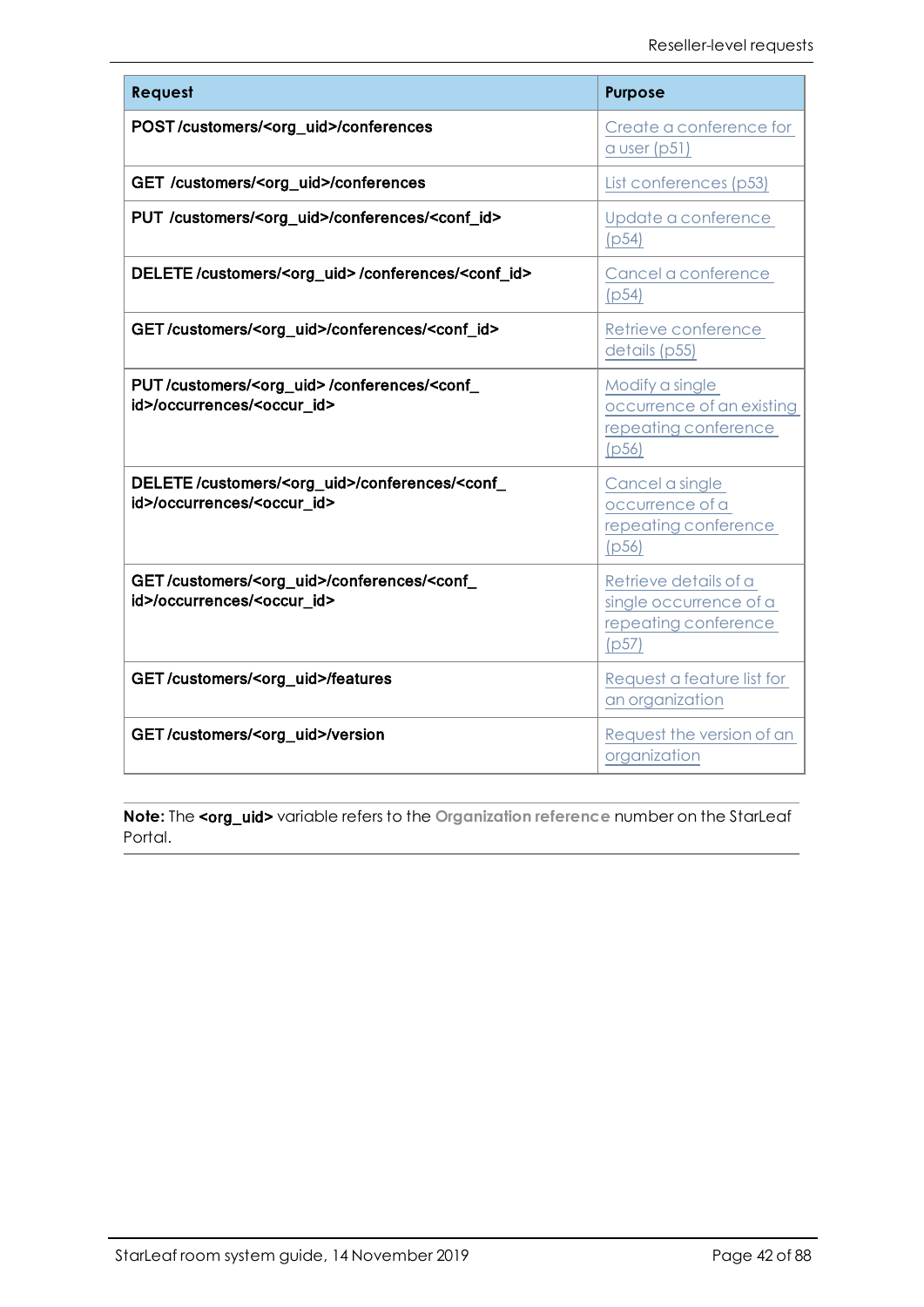## <span id="page-42-0"></span>**Create an organization**

To create a new organization, make an HTTPS POST request to:

#### /customers

```
The structure of the request is as follows:
```

```
{
  "org_name": <string: required>,
  "subdomain": <string: required>,
  "email_domains": [
     <string: optional>,
     <string: optional>,
     ...],
  "location": <location object: required>
}
```

| <b>Field</b>     | <b>Description</b>                                                                                                                                                                                                                                                                                                                                         |
|------------------|------------------------------------------------------------------------------------------------------------------------------------------------------------------------------------------------------------------------------------------------------------------------------------------------------------------------------------------------------------|
| org name         | The name of the organization.                                                                                                                                                                                                                                                                                                                              |
| subdomain        | The subdomain of the new organization. This is used by the Cloud to<br>create video addresses (URIs) for dialing into the organization (e.g.<br>example.call.sl).                                                                                                                                                                                          |
| email<br>domains | A list of email domains to associate with the new organization. These are<br>any corporate domains that this organization owns and uses for the<br>sending and receiving of emails. For example, anybody receiving a guest<br>invite whom appears (by their email address) to be part of this<br>organization can be added as a user to this organization. |
| Iocation         | Settings for the location. Refer to location request object (p68).                                                                                                                                                                                                                                                                                         |

On success this generates a 201 Created response with a Location header field containing the URI of the newly created organization resource. The response also has a body with the following structure:

#### { "org\_uid": <string> }

where **org\_uid** is the organization reference number, which is a unique identifier for this organization. You need this **org\_uid** to create users in this organization.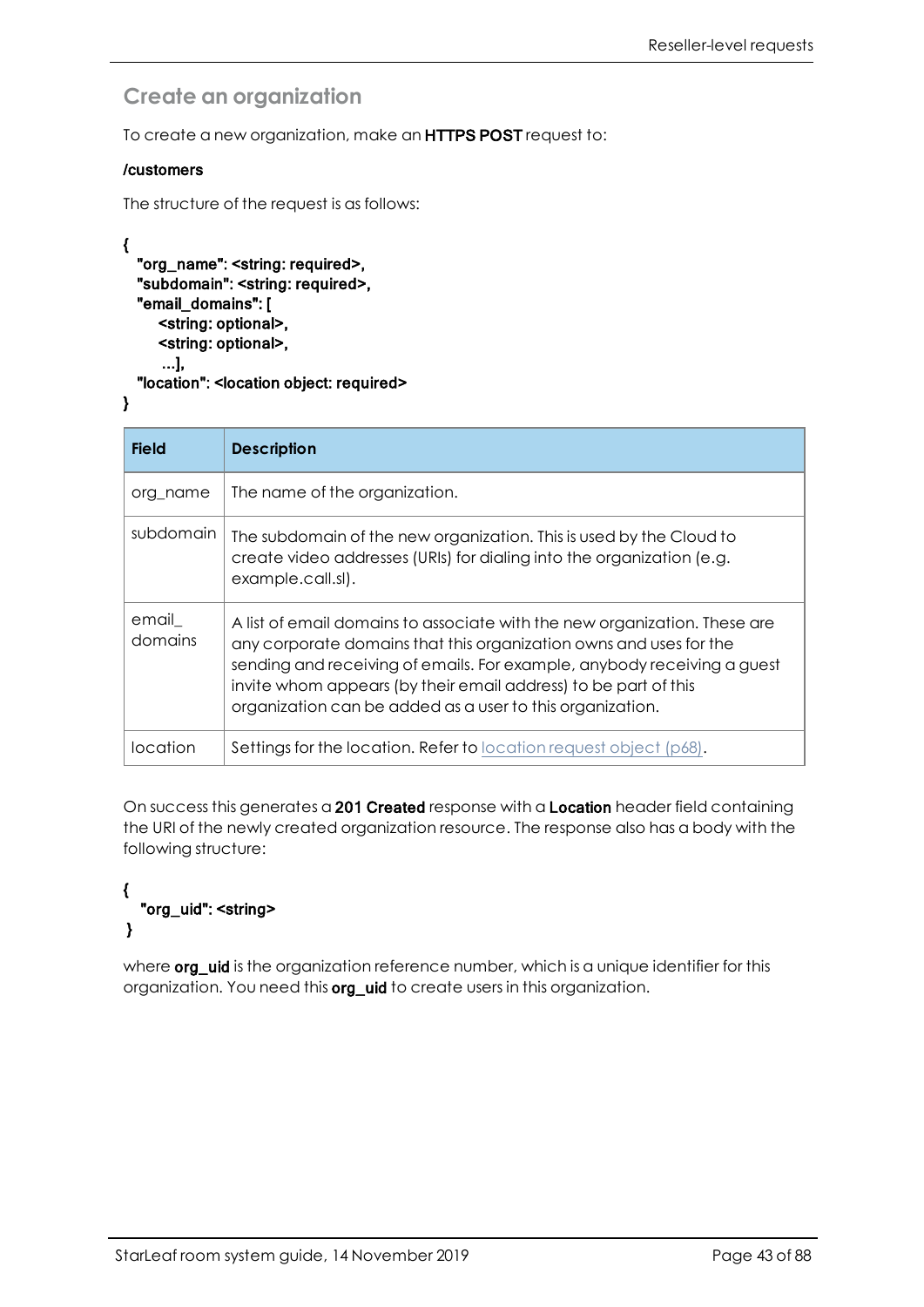<span id="page-43-0"></span>**Retrieve a list of organizations and their details**

New in Cloud 4.6, API minor version 7.

To retrieve a list of organizations and their details, make an **HTTPS GET** request to:

#### /customers

There is no request body.

On success, this request generates a 200 OK response with a body having the following structure:

#### $\mathbf{r}$ <org response object>, <org response object>, ...]

<span id="page-43-1"></span>This is a list of **org** [response](#page-73-0) objects. Refer to org response object (p74).

### **Retrieve the details of an organization**

New in Cloud 4.6, API minor version 7.

To retrieve details of an organization, make an HTTPS GET request to:

#### /customers/<org\_uid>

where <org\_uid> is the unique identifier of the organization whose details you require.

There is no request body.

On success, this generates a 200 OK response with a body which is the response object org. Refer to org [response](#page-73-1) object.

### <span id="page-43-2"></span>**Delete an organization**

New in Cloud 4.6, API minor version 9.

To delete an organization, make an HTTPS DELETE request to:

#### /customers/<org\_uid>

where <org\_uid> is the unique identifier of the organization that you want to delete.

There is no request body.

On success, this generates a 204 No Content response.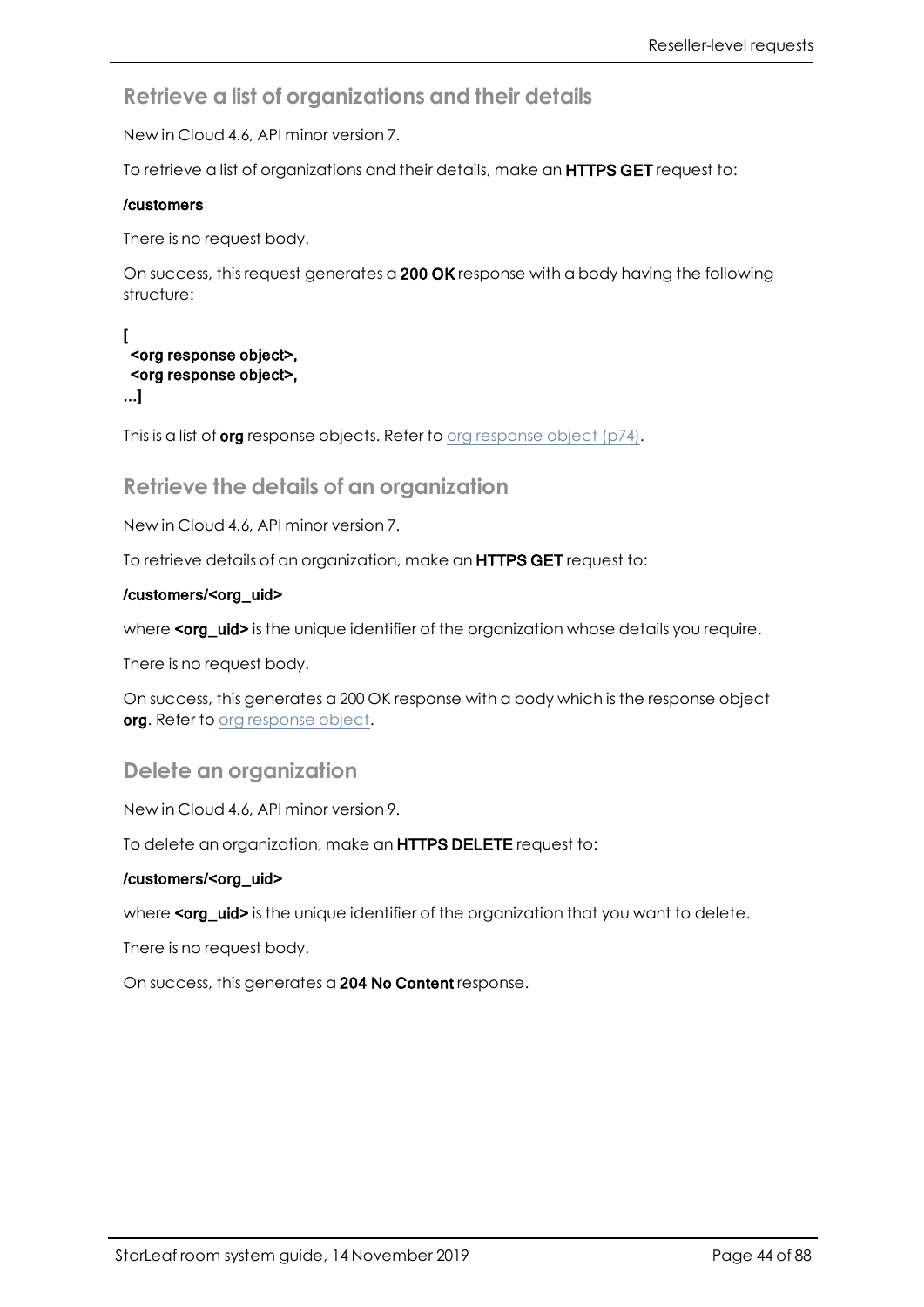## <span id="page-44-0"></span>**Create an integration in an organization**

New in Cloud 4.6, API minor version 7.

An integration can be used to access the API, for example, to create conferences in an organization.

To create an integration in an organization, make an **HTTPS POST** request to:

#### /customers/<org\_uid>/integrations

This creates an integration in the organization matched by org\_uid.

The body of this request is the request object [create\\_](#page-69-0)integration. Refer to create\_ [integration](#page-69-0) request object.

On success, this generates a 201 Created response with a body which is the response object [integration](#page-78-0). Refer to integration response object.

<span id="page-44-1"></span>**Retrieve a list of integrations and their details**

New in Cloud 4.6, API minor version 7.

To retrieve a list of integrations and their details, make an **HTTPS GET** request to:

#### /customers/<org\_uid>/integrations

where  $\leq$  org\_uid> is the unique identifier of the organization whose integrations you are managing.

There is no request body.

On success, this request generates a 200 OK response with a body having the following structure:

```
[
<integration response object>,
<integration response object>,
...]
```
This is a list of **[integration](#page-78-0)** response objects. Refer to integration response object.

### **Retrieve an integration's details**

New in Cloud 4.6, API minor version 7.

To retrieve details of an integration, make an **HTTP GET** request to:

#### /customers/<org\_uid> /integrations/<integration\_id>

where **sintegration id>** is the unique identifier for the integration returned when the integration was created and  $\text{con}$  uid> is the unique identifier of the organization whose integrations you are managing.

There is no request body.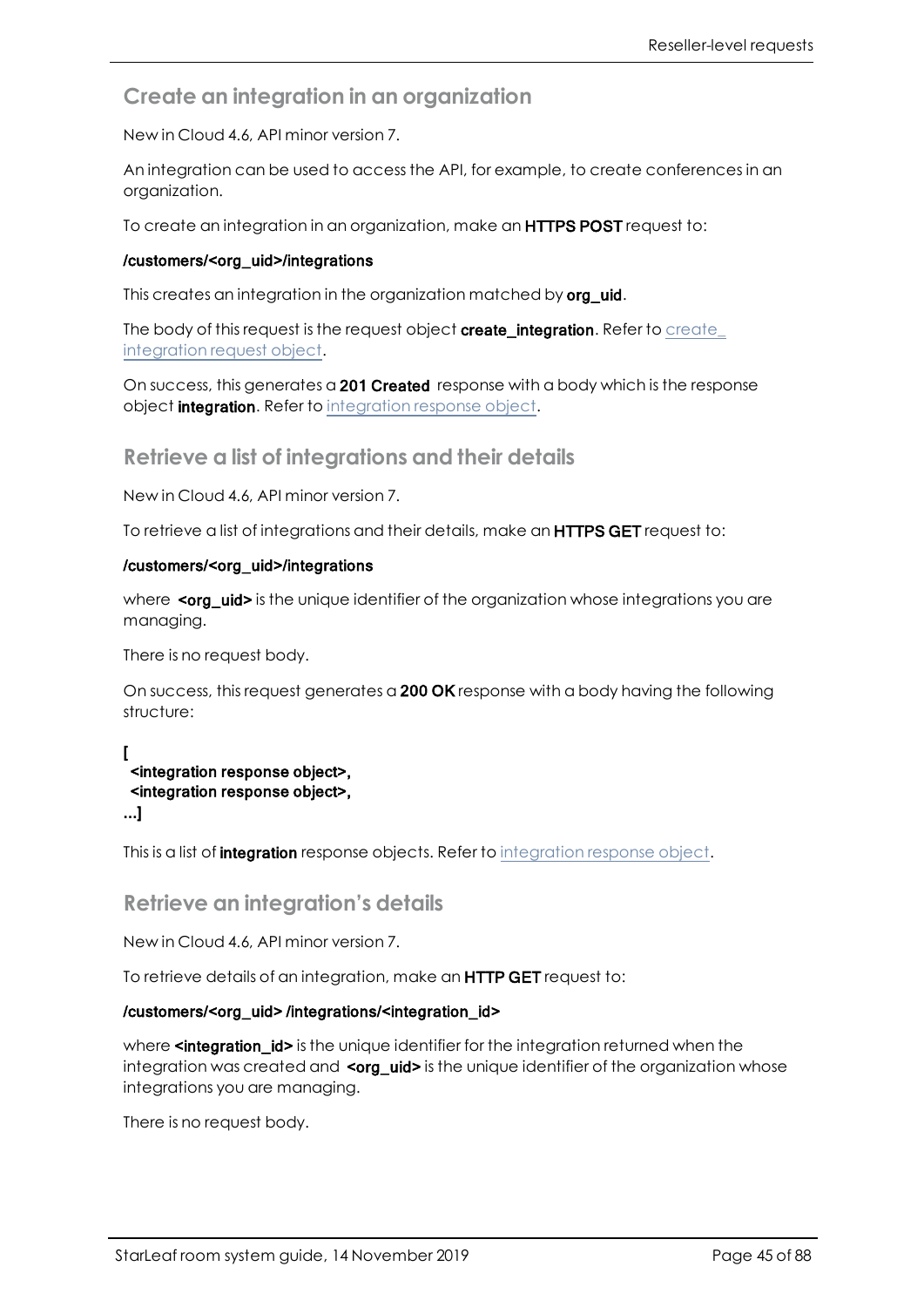On success, this generates a 200 OK response with a body which is the response object [integration](#page-78-0). Refer to integration response object.

### <span id="page-45-0"></span>**Update an integration's details**

New in Cloud 4.6, API minor version 7.

To update an integration, make an **HTTPS PUT** request to:

#### /customers/<org\_uid>/integrations/<integration\_id>

where **sintegration id>** is the unique identifier for the integration returned when the integration was created and <org\_uid> is the unique identifier of the organization whose integration you are managing. Used to update an existing integration. Values that are not provided by the request will be populated with the default settings for those values.

The body of this request is the request object [update\\_](#page-70-0)integration. Refer to update\_ [integration](#page-70-0) request object.

On success, this generates a 200 OK response with a body which is the response object [integration](#page-69-0). Refer to integration response object.

### <span id="page-45-1"></span>**Selectively edit an integration's details**

New in Cloud 4.6, API minor version 7.

To selectively edit an integration, make an **HTTPS PATCH** request to:

#### /customers/<org\_uid>/integrations/<integration\_id>

where **sintegration\_id>** is the unique identifier for the integration returned when the integration was created and  $\leq_{org\_uid}$  is the unique identifier of the organization whose integration you are managing.

Use this request to update an existing integration where only particular settings need to be edited. Where values are not provided the existing settings will persist.

The body of this request is the request object [update\\_](#page-70-0)integration. Refer to update\_ [integration](#page-70-0) request object. All fields are optional.

On success, this generates a 200 OK response with a body which is the response object [integration](#page-78-0). Refer to integration response object.

#### <span id="page-45-2"></span>**Delete an integration**

New in Cloud 4.6, API minor version 7.

To delete an integration, make an HTTPS DELETE request to:

#### /customers/<org\_uid>/integrations/<integration\_id>

where **sintegration id>** is the unique identifier returned when the integration was created and <org uid> is the unique identifier of the organization whose integrations you are managing.

There is no request body.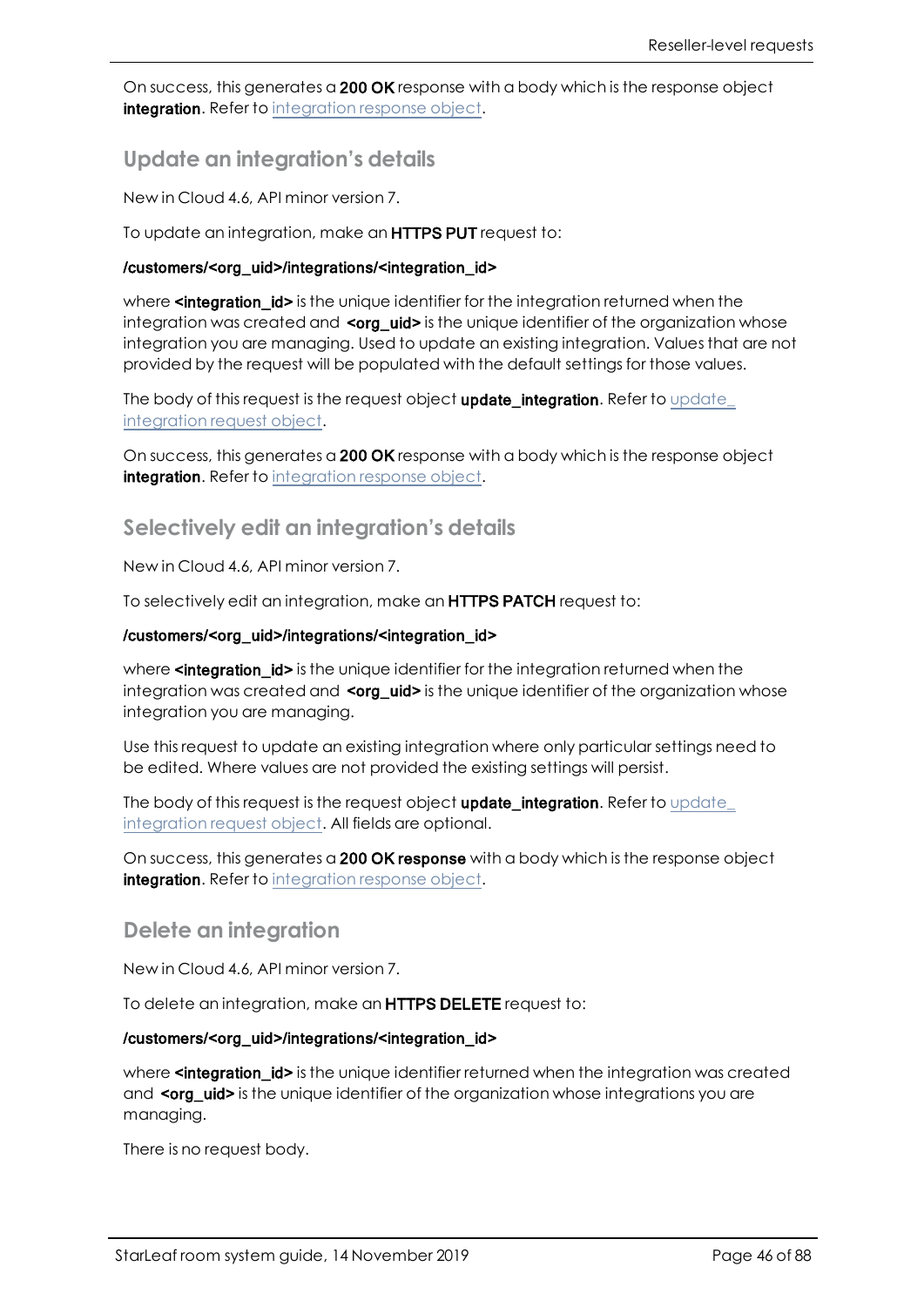On success, this generates a 204 No Content response.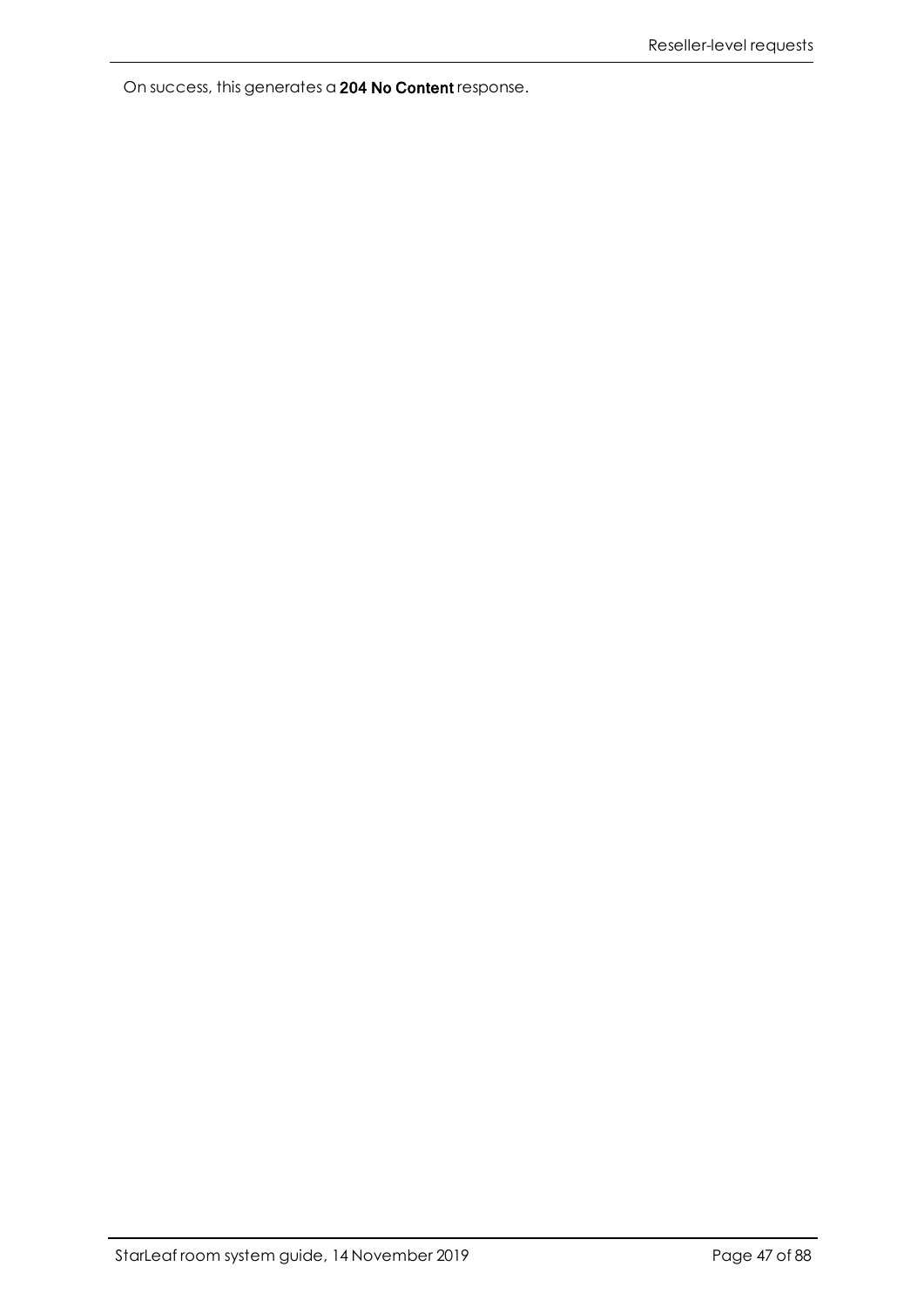## <span id="page-47-0"></span>**Create a user**

To create a user in an organization, make an **HTTPS POST** request to:

#### /customers/<org\_uid>/users

This creates the user in the organization matched by org uid.

The body of this [request](#page-68-0) is the request object user. Refer to user request object ( $p69$ ).

<span id="page-47-1"></span>On success this generates a 201 Created response with a Location header field containing the URI of the newly-created user resource. The response body is the response object user. Refer to user [response](#page-74-0) object (p75).

### **Retrieve a list of users and their details**

New in Cloud 4.6, API minor version 7.

To retrieve a list of users and their details, make an HTTPS GET request to:

#### /customers/<org\_uid>/users

where <org\_uid> is the unique identifier of the organization for which you want users' details.

There is no request body. However, there are optional query parameters that you can use in the request to page the response:

- **n** count: The number of user records that you want returned. If not specified, all the records will be returned.
- **startIndex:** When you make the request, the Cloud will skip the user records prior to the number that you specify for **startIndex**. Use **startIndex** to get the next set of user records. If not specified, startIndex defaults to 1.

For example, (for an example organization with **org\_uid** 99892630):

HTTPS GET customers/99892630/users?count=20&startIndex=41 will skip the first 40 users and return the next 20.

On success, this request generates a 200 OK response with a body having the following structure:

```
{ 
"itemsPerPage": <integer>,
"startIndex": <integer>,
"totalResults": <integer>,
"users": [
   <user response object>,
   <user response object>,
   ...]
```
}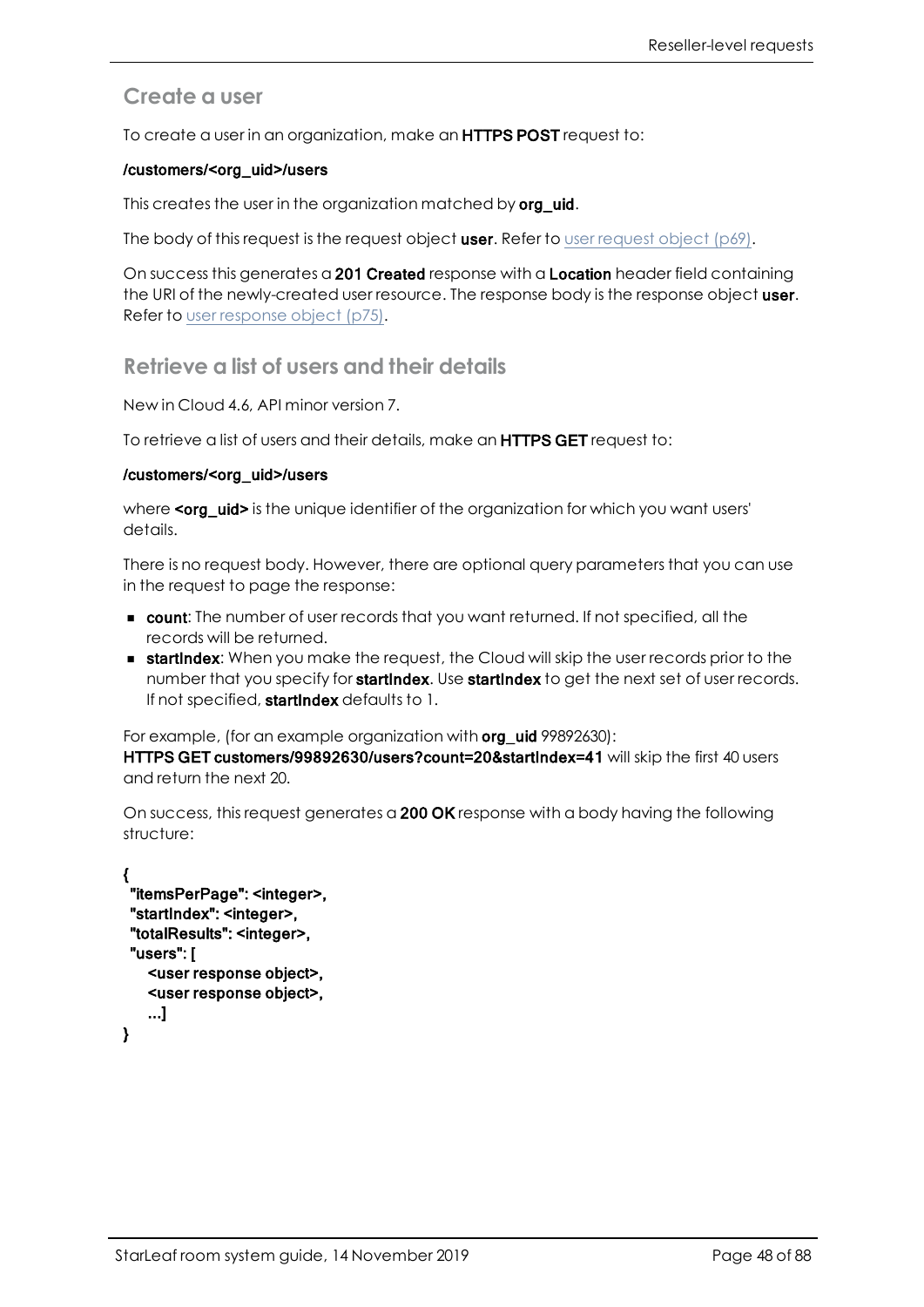| <b>Field</b>        | <b>Description</b>                                                                                                                                                                 |
|---------------------|------------------------------------------------------------------------------------------------------------------------------------------------------------------------------------|
| itemsPerPage        | The number of items, which will either be equal to <b>totalResults</b> or if you<br>made the request with <b>count</b> specified, it will be equal to the number<br>you specified. |
| startlndex          | This will be the same as the requested <b>startIndex</b> . If not specified, it will<br>be 1.                                                                                      |
| <b>totalResults</b> | The total number of user records for the organization.                                                                                                                             |
| users               | A list of user response objects. Refer to user response object (p75).                                                                                                              |

## <span id="page-48-0"></span>**Retrieve a user's details**

New in Cloud 4.6, API minor version 7.

To retrieve an individual user's details, make an HTTPS GET request to:

#### /customers/<org\_uid>/users/<user\_id>

where **<org\_uid>** is the unique identifier of the organization and **<user\_id>** is the unique identifier for the user whose details you require.

There is no request body.

<span id="page-48-1"></span>On success, this generates a 200 OK response with a body which is the response object **user.** Refer to user [response](#page-74-0) object (p75).

#### **Update a user's details**

New in Cloud 4.6, API minor version 7.

To edit a user, make an HTTPS PUT request to:

#### /customers/<org\_uid>/users/<user\_id>

where  $\leq$  org uid> is the unique identifier of the organization of the user and  $\leq$ user  $id$ > is the unique identifier for the user that you want to edit.

This request is used to update an existing user. Values that are not provided by the request will be populated with the default settings for those values.

The body of this [request](#page-68-0) is the request object user. Refer to user request object  $(p69)$ .

<span id="page-48-2"></span>On success, this generates a 200 OK response with a body which is the response object **user.** Refer to user [response](#page-74-0) object (p75).

#### **Selectively edit a user's details**

New in Cloud 4.6, API minor version 7.

To selectively edit a user, make an HTTPS PATCH request to:

#### /customers/<org\_uid>/users/<user\_id>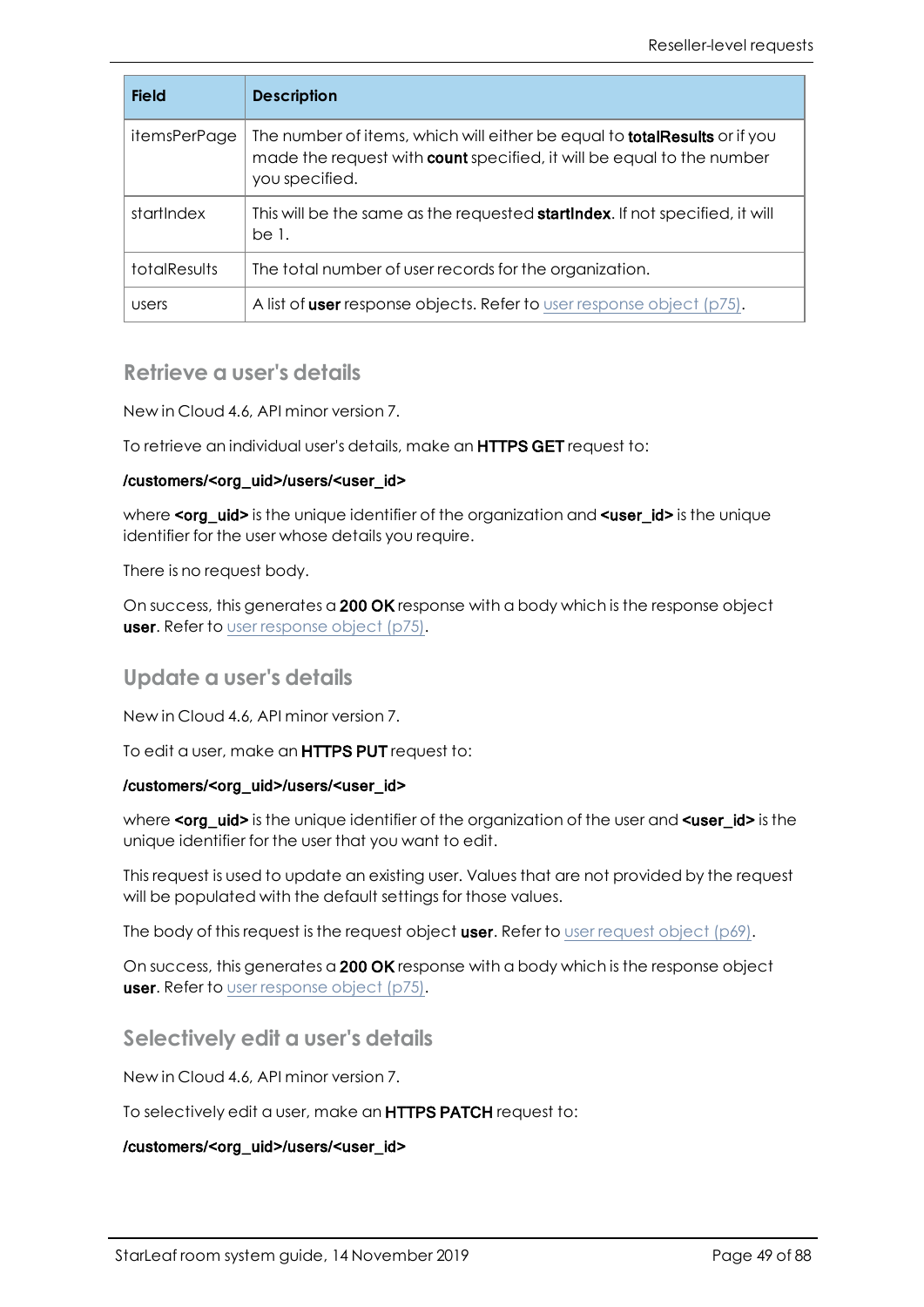where  $\text{cong}$  uid> is the unique identifier of the organization of the user and  $\text{con}$   $\text{cong}$  is the unique identifier for the user that you want to edit.

Use this request to update an existing user where only particular settings need to be edited. Where values are not provided the existing settings will persist.

The body of this [request](#page-68-0) is the request object user. Refer to user request object (p69). All fields are optional.

<span id="page-49-0"></span>On success, this generates a 200 OK response with a body which is the response object **user.** Refer to user [response](#page-74-0) object (p75).

**Delete a user**

New in Cloud 4.6, API minor version 7.

To delete a user, make an **HTTPS DELETE** request to:

#### /customers/<org\_uid>/users/<user\_id>

where  $\leq$  org uid> is the unique identifier of the organization of the user and  $\leq$ user id> is the unique identifier for the user that you want to delete.

There is no request body. However, there is an optional query parameter (new in Cloud 5.1, API minor version 12) that you can use in the request to specify whether or not the deleted user will also be removed as a participant from all conferences in the same organization. By default, the user will be removed from conferences:

**n** keep\_conf\_participants=true: do not remove the user from conferences

<span id="page-49-1"></span>On success, this generates a 204 No Content response.

## **Disable/re-enable a user**

Disabling a user allows you effectively 'deactivate' a user without having to delete that user. To disable or re-enable a user, make an HTTPS PUT request to:

#### /customers/<org\_uid>/users/<user\_id>/disable

where  $\leq$  org\_uid> is the unique identifier of the organization and  $\leq$ user\_id> is the unique identifier for the user whose enabled state you want to change.

The structure of the request is as follows:

{ "enabled": <boolean: required>, "keep\_conf\_participants": <boolean: optional, default: false> }

| <b>Field</b> | <b>Description</b>                                                |
|--------------|-------------------------------------------------------------------|
| enabled      | Set to true to enable the user. Set to false to disable the user. |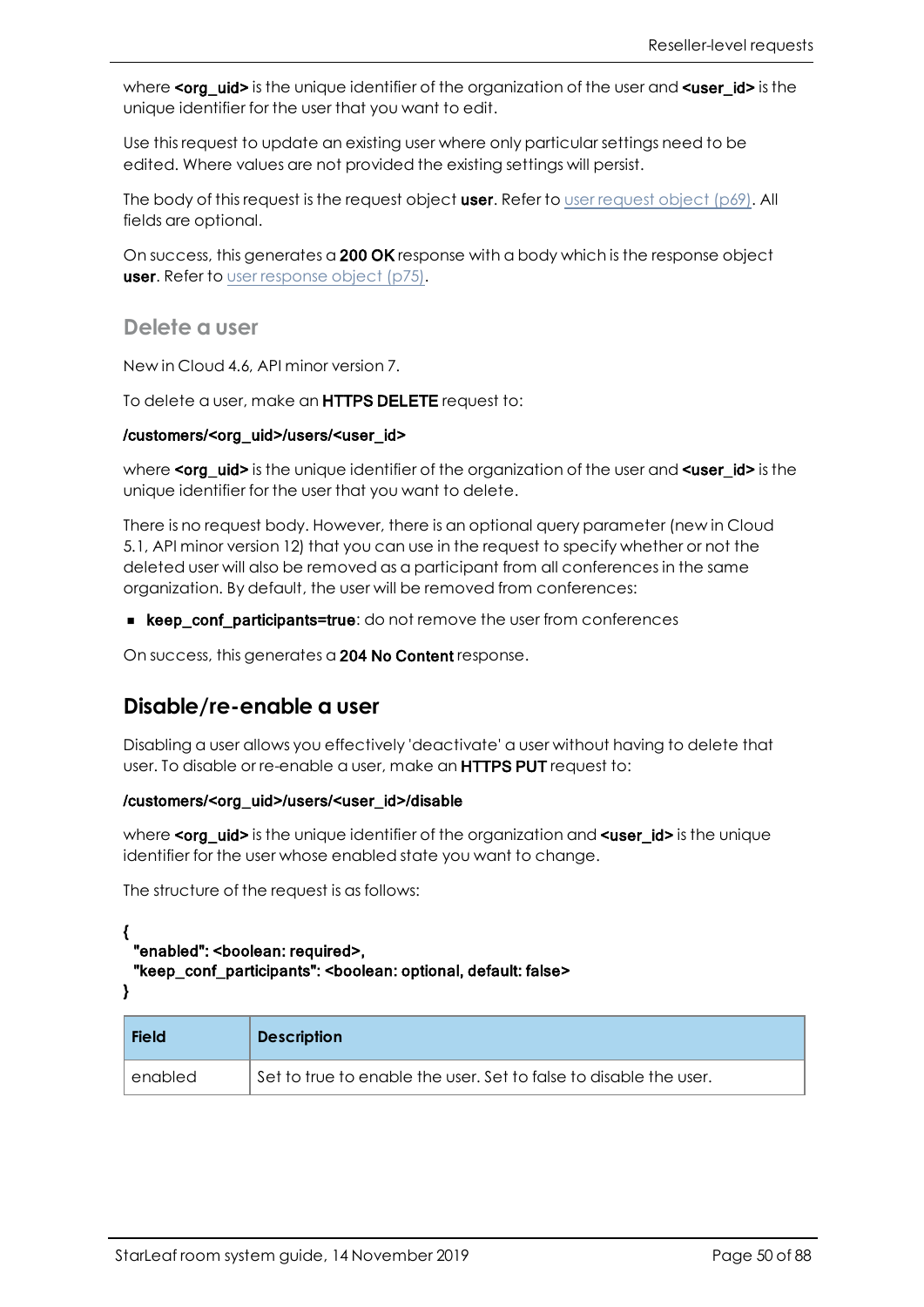| <b>Field</b>               | <b>Description</b>                                                                                                                                                                                                                                                                     |
|----------------------------|----------------------------------------------------------------------------------------------------------------------------------------------------------------------------------------------------------------------------------------------------------------------------------------|
| keep_conf_<br>participants | When a user is being disabled, this field determines whether or not the<br>user will be removed as a participant from all conferences in the same<br>organization. Defaults to false (user will be removed from conferences).<br>This field is ignored when the user is being enabled. |

On success, this generates a 200 OK response with a body which is the response object **user** refer to user [response](#page-74-0) object (p75).

To see whether a user is enabled or not, retrieve a user's details and look at the [user](#page-74-0) [response](#page-74-0) object (p75).

## <span id="page-50-0"></span>**Managing conferences**

### **Create a conference for a user**

New in Cloud 5.1, API minor version 11.

To create a new conference for a user in an organization, make an **HTTPS POST** request to:

#### /customers/<org\_uid>/conferences

where  $\text{cong}$  uid> is the organization reference number, which is a unique identifier for this organization

The structure of the request is as follows:

```
{ 
"settings": <conf_settings object: required>,
"owner_id": <string: required>
```
}

| <b>Field</b> | <b>Description</b>                                                               |  |
|--------------|----------------------------------------------------------------------------------|--|
| settings     | Settings for the conference $-$ refer to conf-settings request object ( $p60$ ). |  |
|              | owner id   The user id of the user that will be the conference owner.            |  |

On success, this generates a 201 Created response with a Location header field containing the URI of the newly created conference resource. The response also includes a body having the following structure:

```
{ 
 "conf_id": <string>,
 "dial_info": <conf_dial_info object>
}
```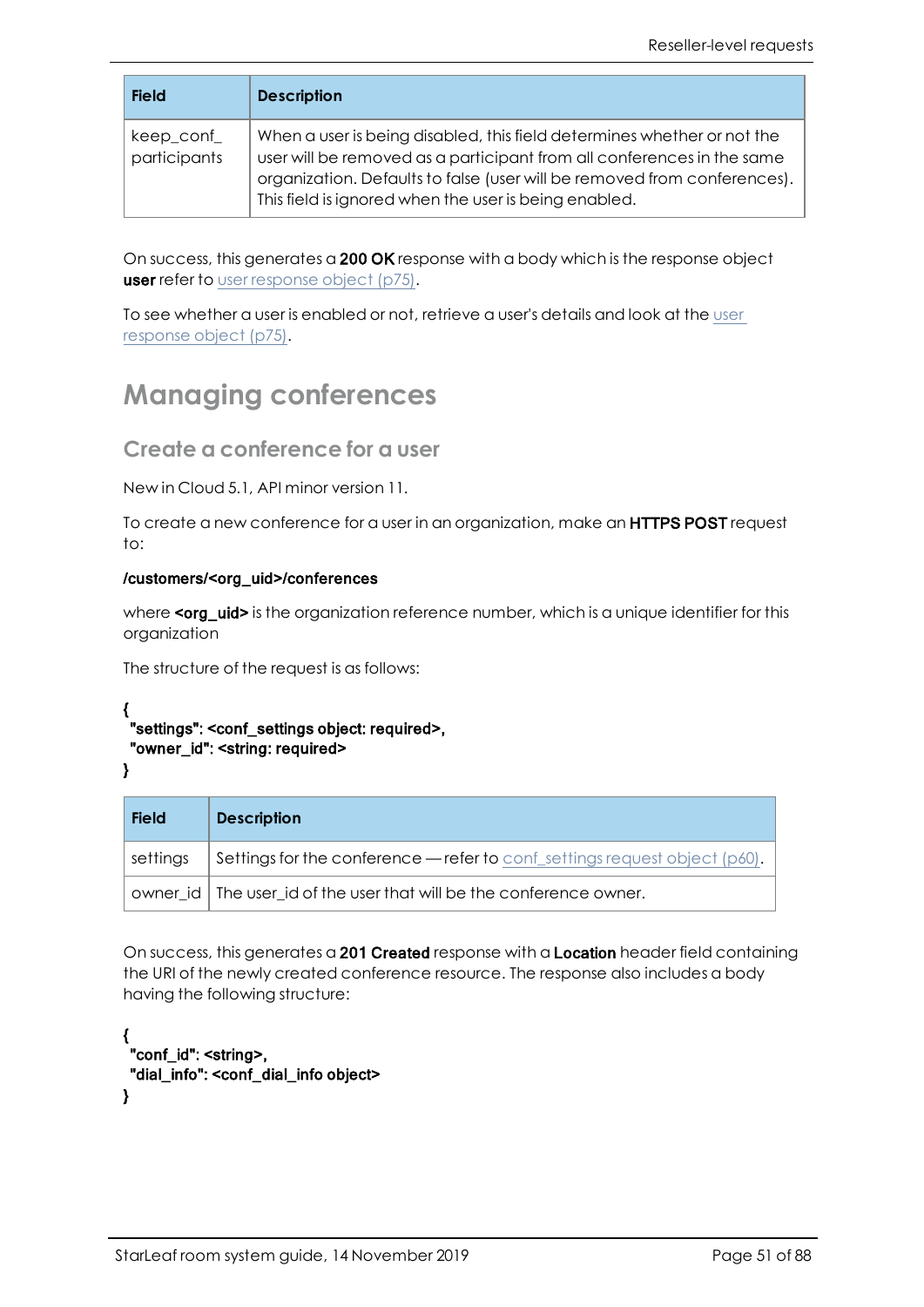| <b>Field</b>                                                                                                          | <b>Description</b>                                      |
|-----------------------------------------------------------------------------------------------------------------------|---------------------------------------------------------|
| conf id                                                                                                               | The unique identifier for the newly created conference. |
| dial info<br>The information required to dial into the conference - refer<br>to conf_dial_info response object (p72). |                                                         |

If the request would result in the maximum number of conferences per user or per organization being exceeded, the server generates a 507 Maximum Resource Count Exceeded response.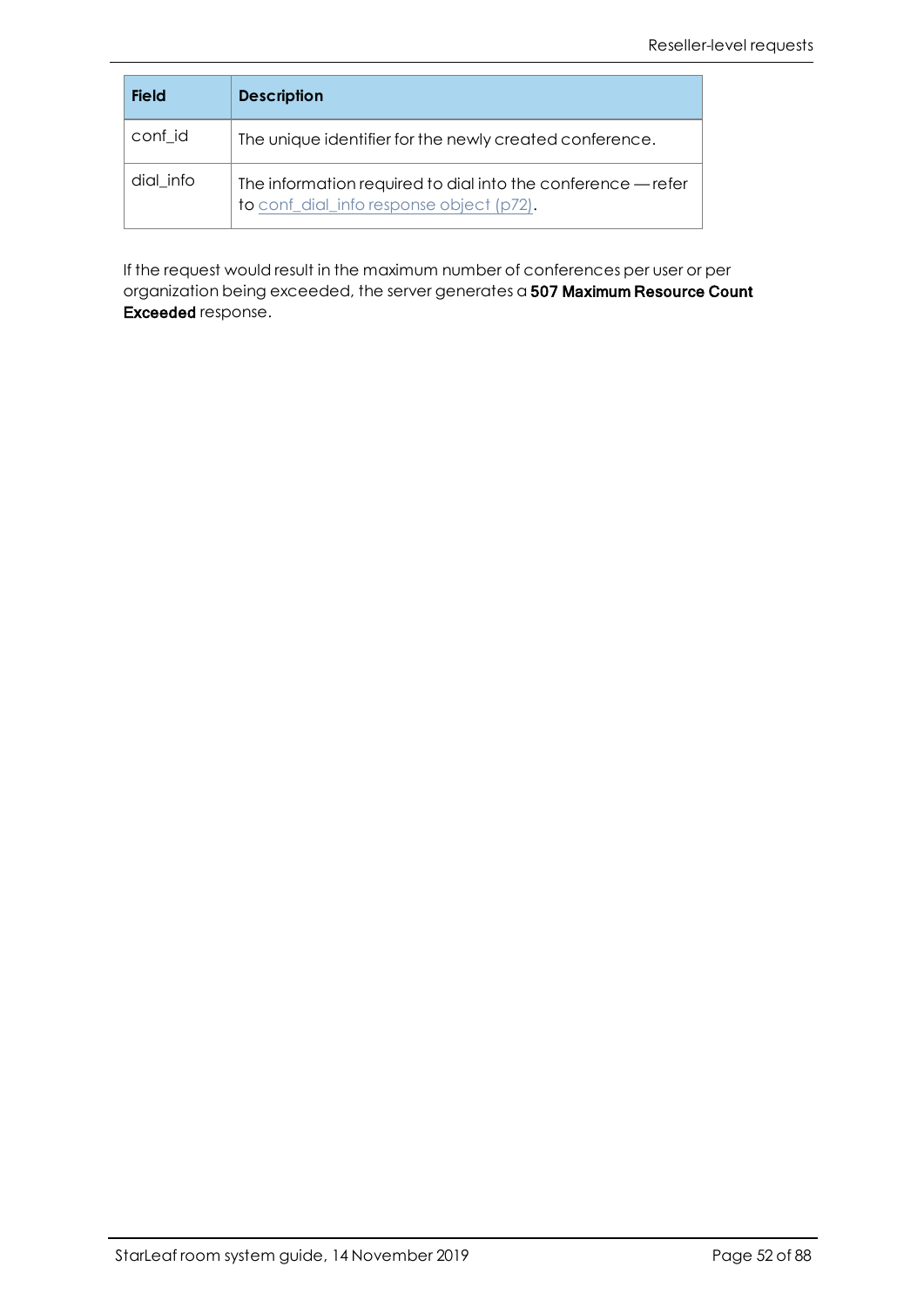## <span id="page-52-0"></span>**List conferences**

New in Cloud 5.1, API minor version 11.

Use this request to list conferences in this organization.

To list conferences, make an HTTPS GET request to:

#### /customers/<org\_uid>/conferences

where  $\text{cong}$  uid  $\text{in}$  is the organization reference number, which is a unique identifier for this organization

Used to obtain a list of unique conference identifiers (**<conf\_id>)** in this organization. There is no request body. However, there is an optional query parameter that you can use in the request to limit the response to externally managed conferences:

**n thisappmanaged=true:** only the conferences having **externally\_managed** set to true are returned

On success, this generates a 200 OK response with a body having the following structure:

```
{
  "conf_ids": [
    <string: optional>,
    <string: optional>,
    ...]
}
```

| <b>Field</b> | <b>Description</b>                                               |
|--------------|------------------------------------------------------------------|
| conf<br>ids  | A list of unique identifiers for conferences in an organization. |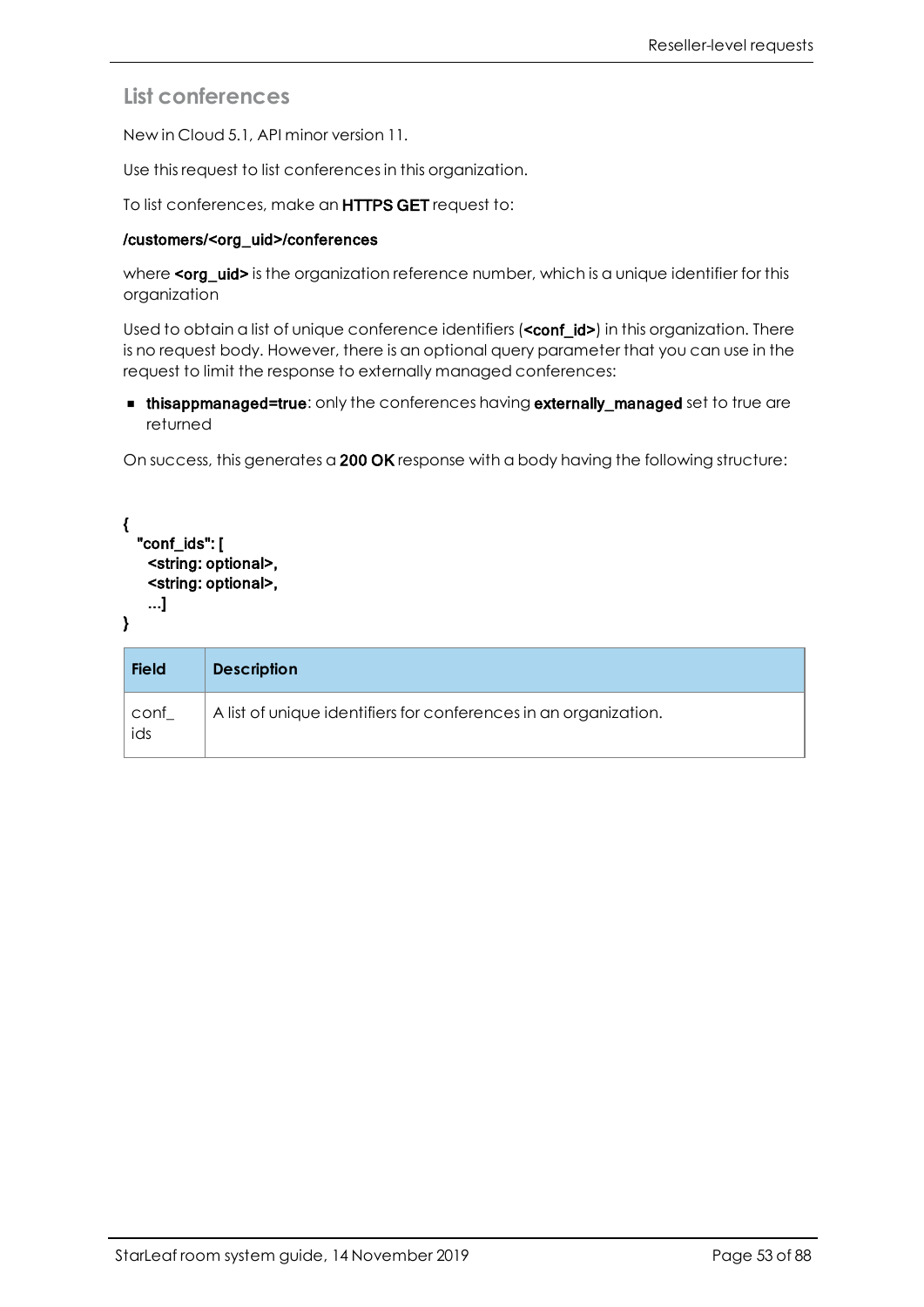## <span id="page-53-0"></span>**Update a conference**

New in Cloud 5.1, API minor version 11.

To update a conference, make an **HTTPS PUT** request to:

#### /customers/<org\_uid>/conferences/<conf\_id>

where **<conf\_id>** is the unique identifier for the conference returned when the conference was created and **<org\_uid>** is the organization reference number, which is a unique identifier for this organization.

Used to update an existing conference. This request can also be used to create a new conference with a **<conf\_id>** specified by the client, in which case **<conf\_id>** must not end in '@starleaf.com'.

The structure of the request is as follows:

#### { "settings": <conf\_settings object: required>, "owner\_id": <string: required>

}

| <b>Field</b> | <b>Description</b>                                                                                                                                                       |
|--------------|--------------------------------------------------------------------------------------------------------------------------------------------------------------------------|
| settings     | Settings for the conference — refer to conf-settings request object $(p60)$ .                                                                                            |
| owner<br>id  | The user_id of the user that is the conference owner. You cannot change the<br>owner of the conference and attempting to do so will result in a 400 Bad<br>Request error |

On success, updating an existing conference generates a 204 No Content response. Creating a new conference (with **conf\_id>** specified by the client) generates a 201 Created response with a Location header field containing the URI of the newly created conference resource and a body having the following structure:

#### { "dial\_info": <conf\_dial\_info object>

}

| <b>Field</b> | <b>Description</b>                                                                                      |
|--------------|---------------------------------------------------------------------------------------------------------|
| dial info    | The information required to dial into the conference — refer to conferal<br>info response object (p72). |

## <span id="page-53-1"></span>**Cancel a conference**

New in Cloud 5.1, API minor version 11.

To cancel a conference, make an **HTTPS DELETE** request to:

#### /customers/<org\_uid>/conferences/<conf\_id>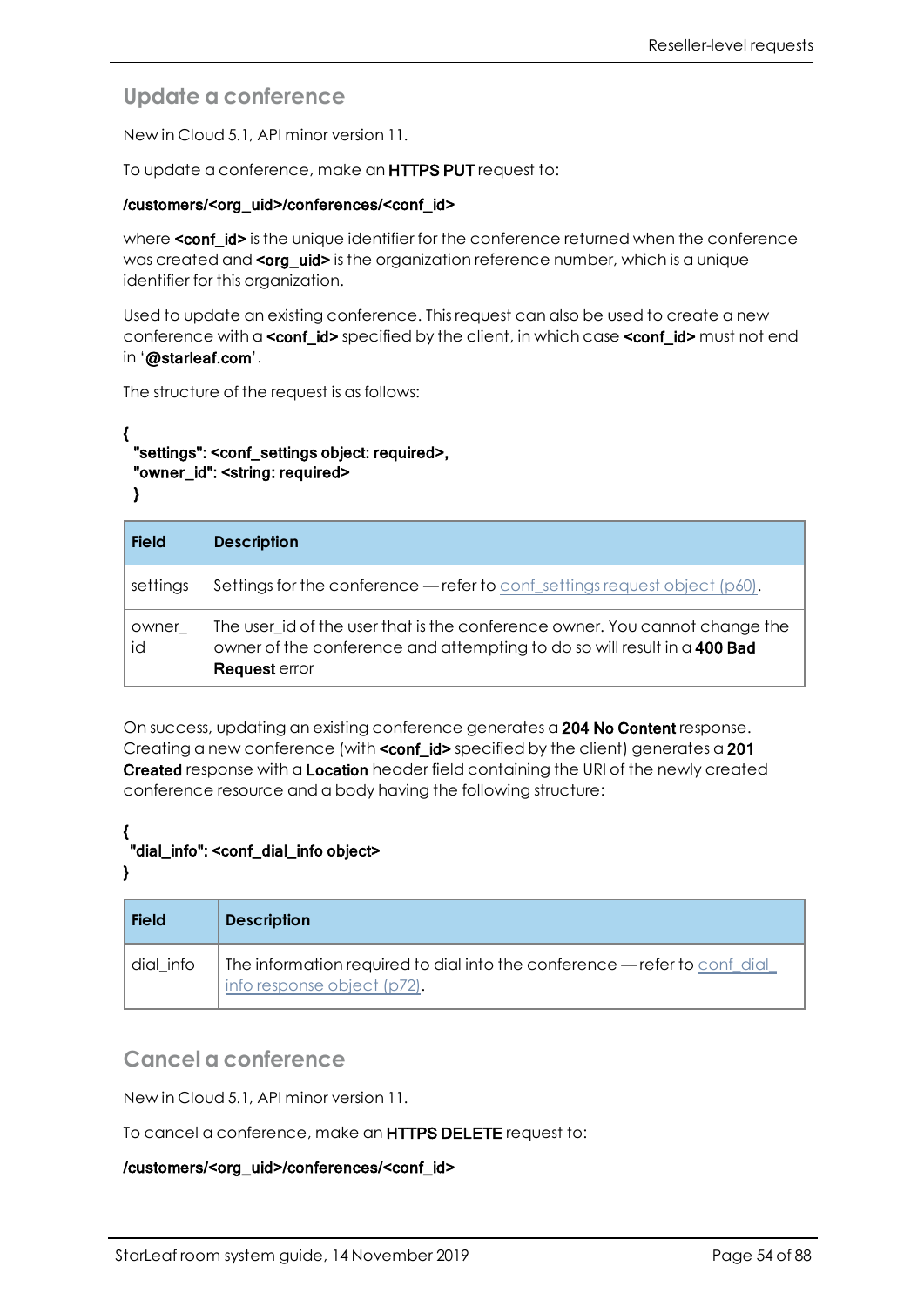where **<conf\_id>** is the unique identifier for the conference returned when the conference was created and **<org\_uid>** is the organization reference number, which is a unique identifier for this organization. There is no request body.

<span id="page-54-0"></span>On success, this generates a 204 No Content response.

### **Retrieve conference details**

New in Cloud 5.1, API minor version 11.

To find details about a specific conference, make an HTTPS GET request to:

#### /customers/<org\_uid>/conferences/<conf\_id>

where <conf\_id> is the unique identifier for the conference returned when the conference was created and <org\_uid>is the organization reference number, which is a unique identifier for this organization. There is no request body.

On success, this generates a 200 OK response with a body having the following structure:

```
{ 
 "settings": <conf_settings object>,
 "dial_info": <conf_dial_info object>,
 "owner_id": <string>,
 "occur_mod": [
   <string: optional>,
   <string: optional>,
   ...]
}
```

| <b>Field</b> | <b>Description</b>                                                                                                                                                                                                                                                                                                                                                                                                                                   |
|--------------|------------------------------------------------------------------------------------------------------------------------------------------------------------------------------------------------------------------------------------------------------------------------------------------------------------------------------------------------------------------------------------------------------------------------------------------------------|
| settings     | <b>Settings for the conference — refer to conf_settings response object</b><br>p72).                                                                                                                                                                                                                                                                                                                                                                 |
| dial_info    | The information required to dial into the conference — refer to conf<br>dial_info response object (p72).                                                                                                                                                                                                                                                                                                                                             |
| owner id     | The user_id of the owner of the conference.                                                                                                                                                                                                                                                                                                                                                                                                          |
| occur_mod    | For a repeating conference, this is a list of occurrence identifiers<br>[ <occur_id>, ] that have been modified relative to the parent<br/>conference, if any. For non-repeating conferences, this is an empty list.<br/>Each <occur id=""> is the UTC start date and time of the occurrence as<br/>specified by the original parent repetition pattern, given in ISO 8601<br/>format (including the 'Z' suffix to indicate UTC).</occur></occur_id> |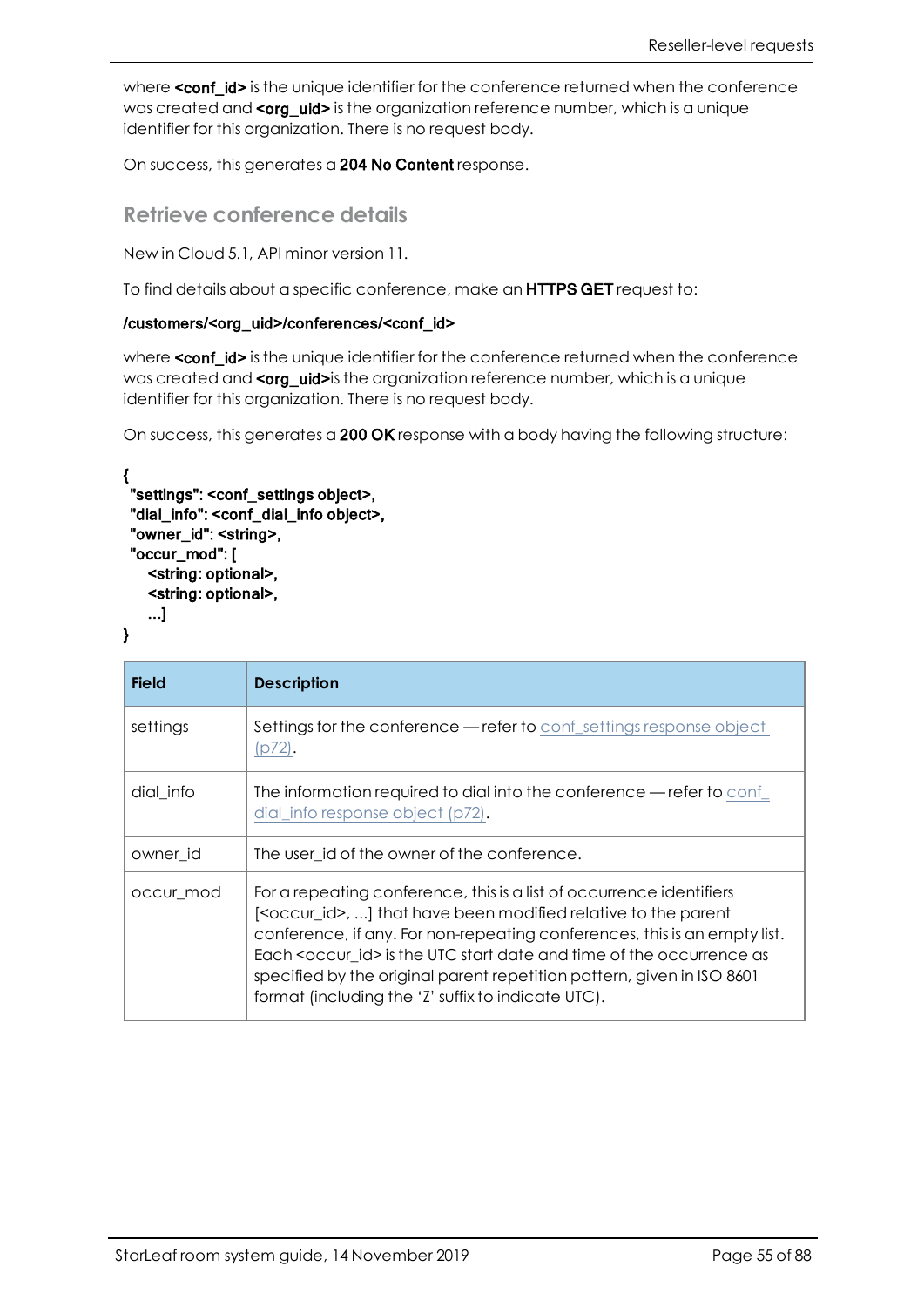<span id="page-55-0"></span>**Modify a single occurrence of an existing repeating conference**

New in Cloud 5.1, API minor version 11.

To modify a single occurrence of an existing repeating conference, make an **HTTPS PUT** request to:

#### /customers/<org\_uid>/conferences/<conf\_id>/occurrences/<occur\_id>

where **conf\_id>** is the unique identifier for the conference returned when the conference was created, <occur id> is the occurrence identifier, which is the UTC start date and time of the occurrence as specified by the original parent repetition pattern, given in ISO 8601 format (including the 'Z' suffix to indicate UTC), and <org\_uid> is the organization reference number, which is a unique identifier for this organization .

The structure of the request is as follows:

### { "settings": <occur\_settings object: required>

}

| <b>Field</b> | <b>Description</b>                                                              |
|--------------|---------------------------------------------------------------------------------|
| settings     | Settings for the occurrence — refer to occur_settings request object ( $p67$ ). |

<span id="page-55-1"></span>On success, this generates a 204 No Content response.

## **Cancel a single occurrence of a repeating conference**

New in Cloud 5.1, API minor version 11.

To cancel a single occurrence of a repeating conference, make an HTTPS DELETE request to:

#### /customers/<org\_uid>/conferences/<conf\_id>/occurrences/<occur\_id>

where **<conf id>** is the unique identifier for the conference returned when the conference was created, <occur\_id> is the occurrence identifier, which is the UTC start date and time of the occurrence as specified by the original parent repetition pattern, given in ISO 8601 format (including the 'Z' suffix to indicate UTC), and <org\_uid> is the organization reference number, which is a unique identifier for this organization. There is no request body.

On success, this generates a 204 No Content response.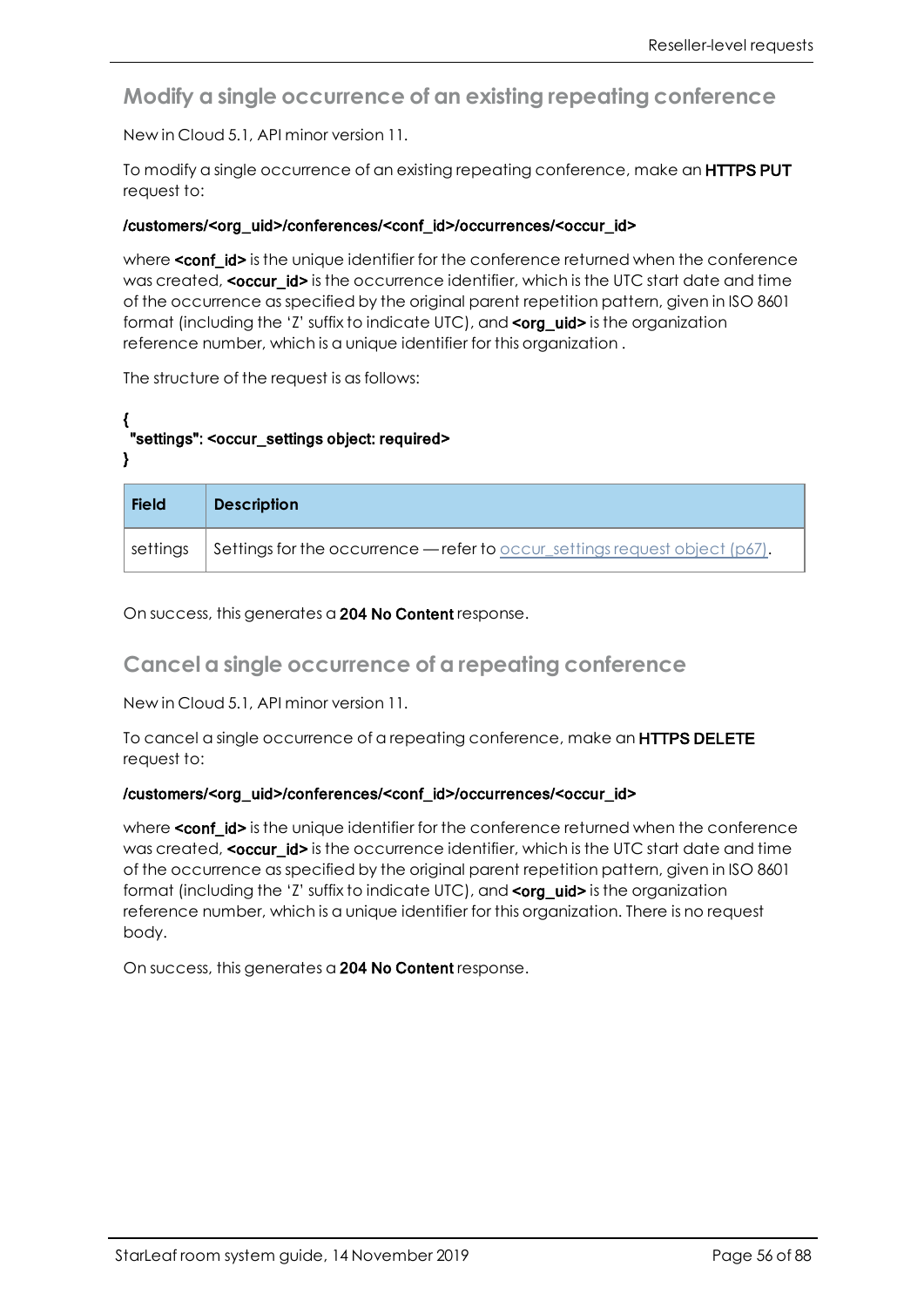<span id="page-56-0"></span>**Retrieve details of a single occurrence of a repeating conference**

New in Cloud 5.1, API minor version 11.

To retrieve details of a single occurrence of a repeating conference, make an **HTTPS GET** request to:

#### /customers/<org\_uid>/conferences/<conf\_id>/occurrences/<occur\_id>

where **conf\_id>** is the unique identifier for the conference returned when the conference was created, <occur id> is the occurrence identifier, which is the UTC start date and time of the occurrence as specified by the original parent repetition pattern, given in ISO 8601 format (including the 'Z' suffix to indicate UTC), and <org\_uid> is the organization reference number, which is a unique identifier for this organization. There is no request body.

On success, this generates a 200 OK response with a body having the following structure:

```
{ 
"settings": <occur_settings object>,
 "canceled": <boolean>
}
```
**Field Description** settings Settings for the occurrence — refer to [occur\\_settings](#page-71-2) response object [\(p72\).](#page-71-2) canceled  $\Box$  Boolean specifying whether or not this occurrence is canceled. This key is new in Cloud 5.3, API minor version 14.

<span id="page-56-1"></span>Note that the dialing information for the occurrence is not returned by this request as it is identical to that of the parent conference.

# **Request a feature list for an organization**

New in Cloud 5.1, API minor version 11.

This request will obtain a list of API features available on the server and enabled for the specified organization.

To obtain a list of API features available on the server and enabled for the organization, make an HTTPS GET request to:

#### /customers/<org\_uid>/features

where **corg** uid> is the organization reference number, which is a unique identifier for this organization.

There is no request body.

On success, this generates a 200 OK response with a body having the following structure: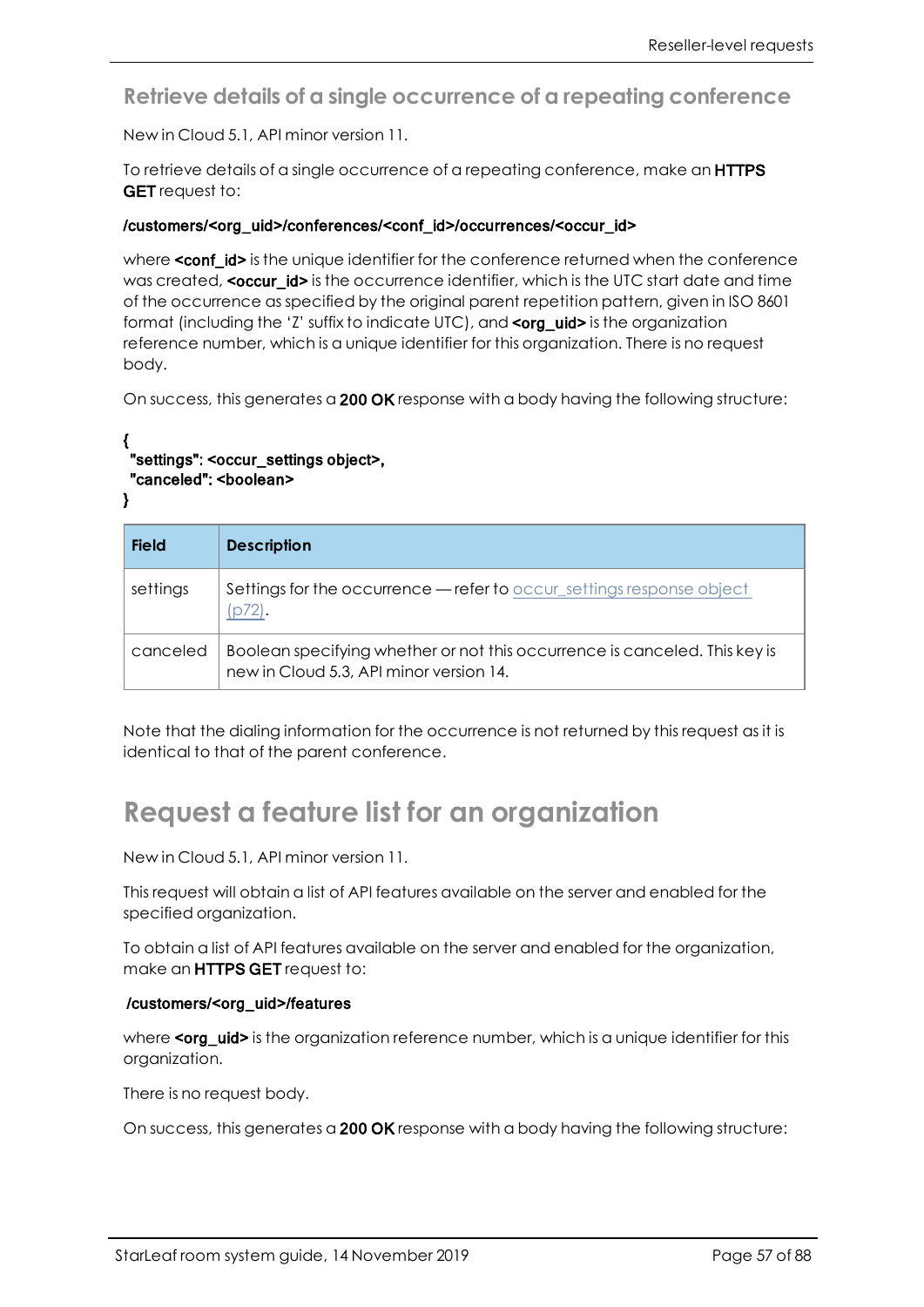```
{ 
 "features": [
    <string: optional>,
    <string: optional>,
    ...]
}
```

| <b>Field</b> | <b>Description</b>                                                                                                                                                                        |
|--------------|-------------------------------------------------------------------------------------------------------------------------------------------------------------------------------------------|
| features     | The list of API features available on the server and enabled for the<br>client. Some of the available features are defined in the table below<br>(note that this is not a complete list). |

| <b>Feature</b>    | <b>Description</b>                                                          |
|-------------------|-----------------------------------------------------------------------------|
| conferencing      | Ability to schedule conferences.                                            |
| conf_layouts      | Ability to select the layout of a scheduled conference.                     |
| conf<br>recording | Ability to record a conference.                                             |
| lync              | Ability to dial into a conference using Microsoft Skype-for-Business.       |
| guest_invites     | Ability to send guest invites.                                              |
| webrtc            | Ability for this organization to use Click-to-Call (browser-based calling). |

# <span id="page-57-0"></span>**Request the version of an organization**

New in Cloud 5.1, API minor version 11.

To obtain the Cloud software version for an organization, make an **HTTPS GET** request to:

#### /customers/<org\_uid>/version

where <org\_uid> is the organization reference number, which is a unique identifier for this organization.

There is no request body.

On success, this generates a 200 OK response with a body having the following structure:

```
{ 
 "software_version": <string>,  
 "api_minor_version": <integer>
}
```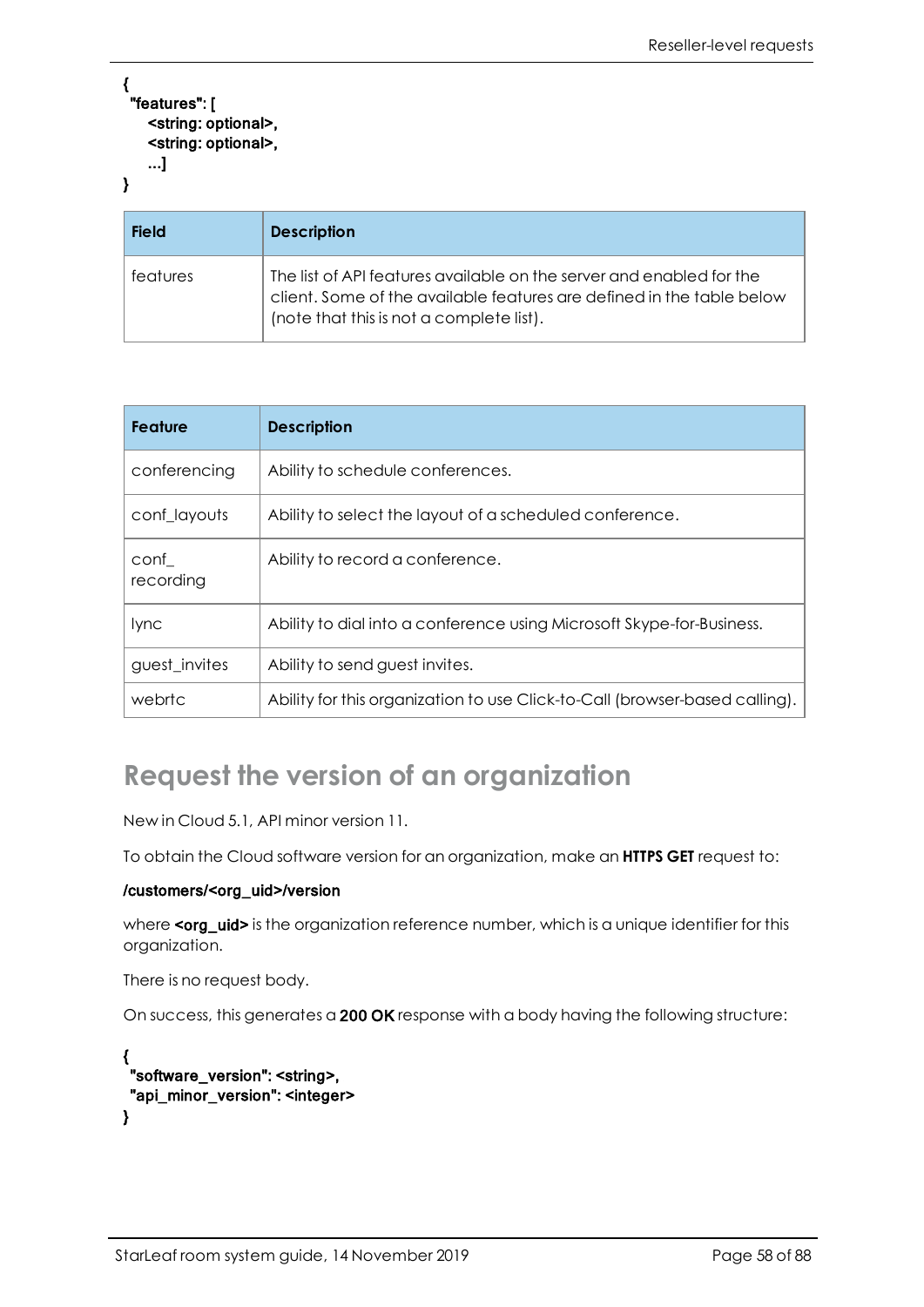| <b>Field</b>      | <b>Description</b>                               |
|-------------------|--------------------------------------------------|
| software version  | Cloud software version running<br>on the server. |
| api_minor_version | API minor version running on the<br>server.      |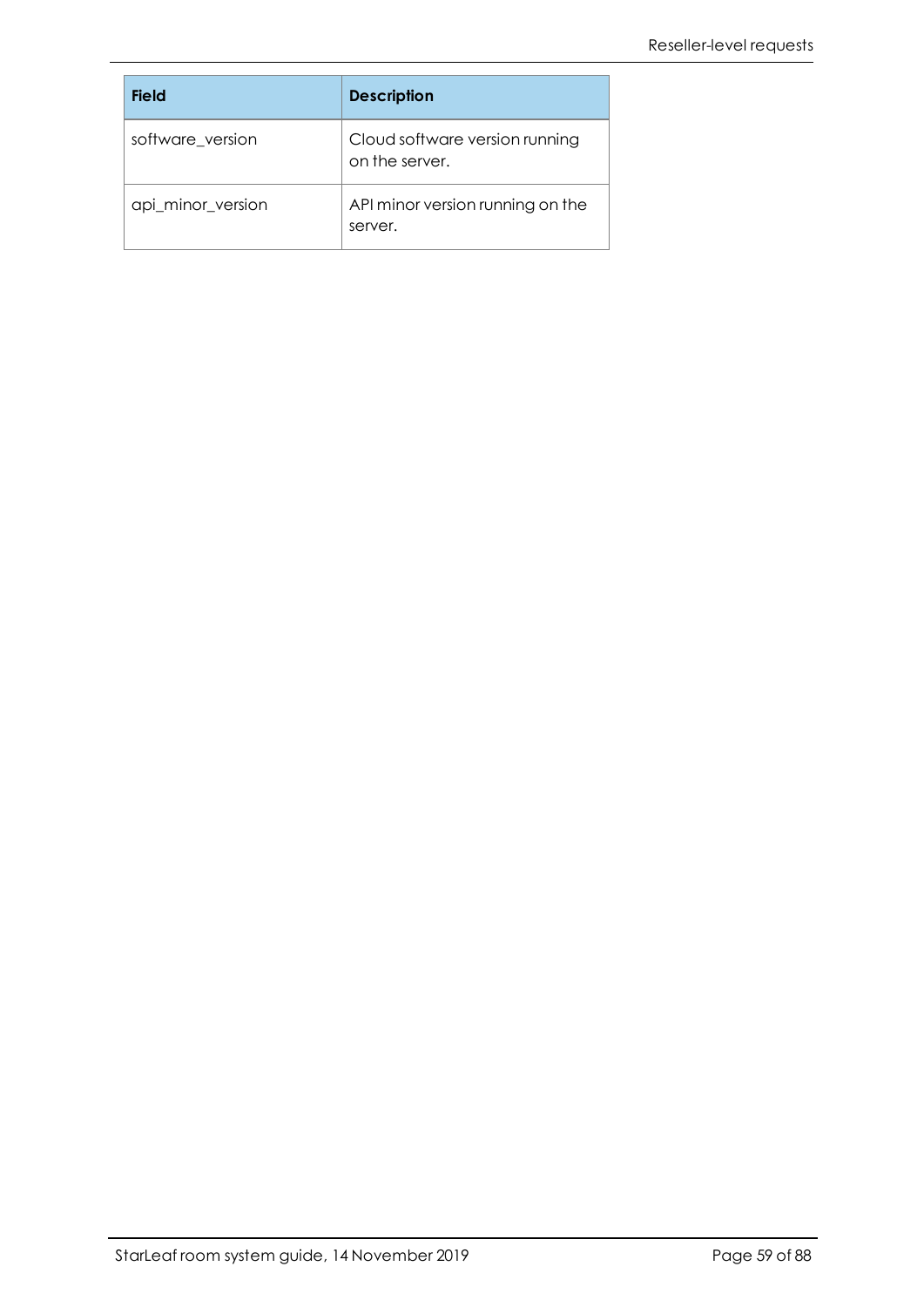# **Request objects**

#### The request objects are:

| conf_settings request object (p60)   |
|--------------------------------------|
| conf_repetition request object (p62) |

[conf\\_participant](#page-65-0) request object (p66)

[occur\\_settings](#page-66-0) request object (p67)

[location](#page-67-0) request object (p68)

user [request](#page-68-0) object (p69)

[directory\\_entries](#page-69-1) request object (p70)

[create\\_integration](#page-69-2) request object (p70)

[update\\_integration](#page-70-1) request object (p71)

## <span id="page-59-0"></span>**Request objects for managing conferences**

## **conf\_settings request object**

### {

"title": <string: required>, "description": <string: optional, default: "">, "timezone": <string: required>, "permanent": <boolean: required>, "start": <string: optional, default: null>, # null if permanent "end": <string: optional, default: null>, # null if permanent "repetition": <conf\_repetition object: optional, default: null> # null for conferences that do not repeat "participants": <[ <conf\_participant object: optional>, <conf\_participant object: optional>, ...], default: []>, "layout": <string: optional, default: "speaker\_with\_strip">, "require\_owner": <boolean: optional, default: false>, "recording": <boolean: optional, default: false>, "dummy": <boolean: optional, default: false>, "hide\_dir\_entry": <boolean: optional, default: false>, "send\_emails": <boolean: optional, default: false>,

"externally\_managed": <boolean: optional, default: true>

}

| <b>Field</b> | <b>Description</b>                                                              |
|--------------|---------------------------------------------------------------------------------|
| title        | The title of the conference. Must be between 2 and 256 characters in<br>length. |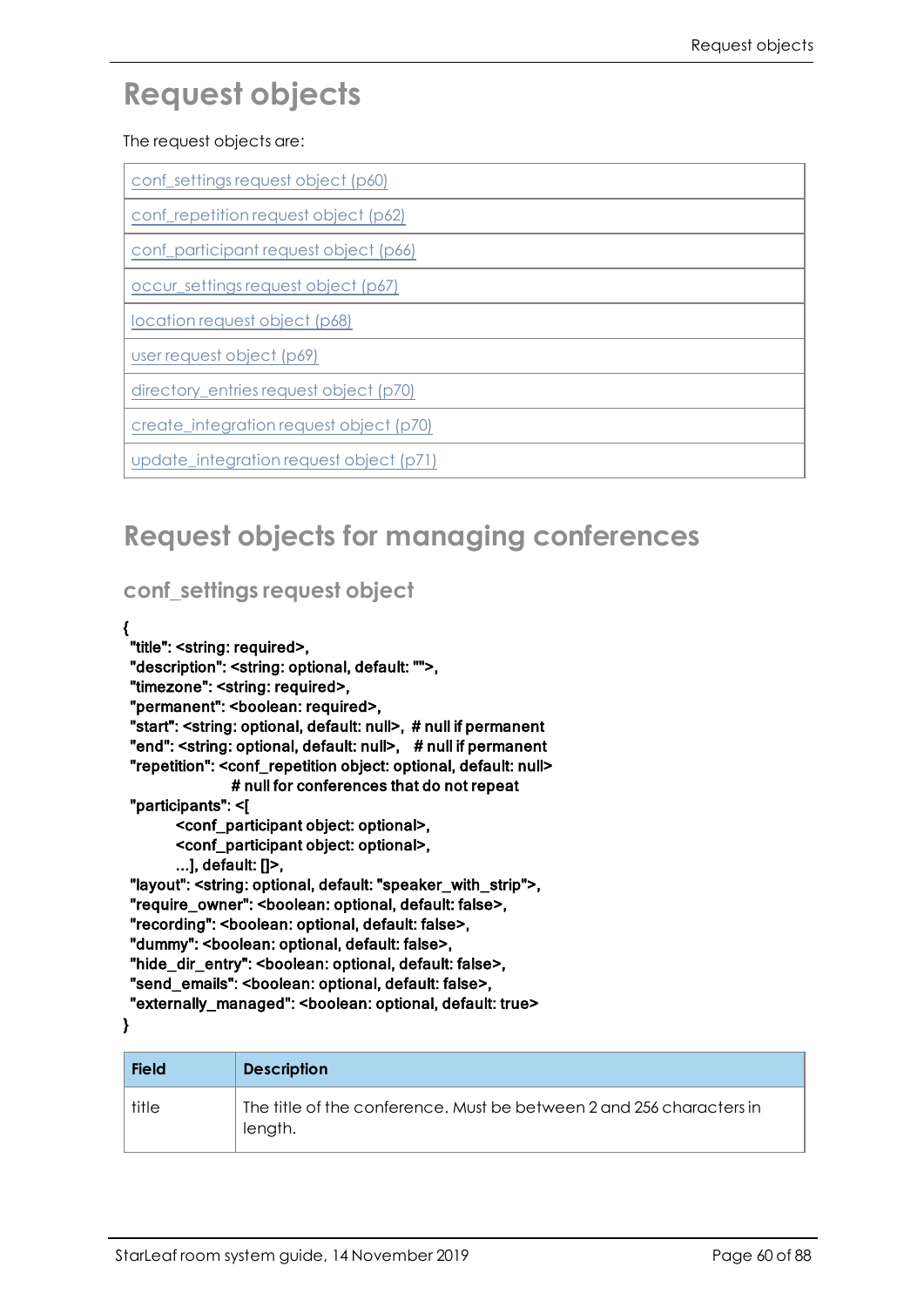| <b>Field</b>             | <b>Description</b>                                                                                                                                                                                                                                                                            |
|--------------------------|-----------------------------------------------------------------------------------------------------------------------------------------------------------------------------------------------------------------------------------------------------------------------------------------------|
| description              | A description of the conference, maximum length 2048 characters.                                                                                                                                                                                                                              |
| timezone                 | The name of the conference time zone, as per the IANA Time Zone<br>Database. This must match one of the StarLeaf supported time zone<br>names-see Timezone (p80) for more details.                                                                                                            |
| permanent                | True if the conference is permanent, else false.                                                                                                                                                                                                                                              |
| start                    | The start date and time of the conference in ISO 8601 format (without<br>time zone). Must be null if the conference is permanent.                                                                                                                                                             |
| end                      | The end date and time of the conference in ISO 8601 format (without<br>time zone). Must be null if the conference is permanent.                                                                                                                                                               |
| repetition               | The conf_repetition object must be not null if and only if the conference<br>is recurring.                                                                                                                                                                                                    |
| participants             | An optional array of conf_participant objects, each of which identifies a<br>user or room system that is present in the StarLeaf Cloud. The default<br>value is an empty array.                                                                                                               |
| layout                   | The layout to be used for the conference. Valid values are "speaker_<br>with_strip", "equal_panes", "speaker_only", and "large_speaker". The<br>default value is "speaker_with_strip".                                                                                                        |
|                          | "speaker_only" is new in Cloud 4.6, API minor version 9.                                                                                                                                                                                                                                      |
|                          | The layouts are described in more detail below.                                                                                                                                                                                                                                               |
| require_<br>owner        | If true, participants joining the conference are kept on hold until the<br>conference owner joins. Otherwise, participants cease to be on hold<br>after at least two have joined. The default value is false.                                                                                 |
| recording                | If true, the conference is recorded.                                                                                                                                                                                                                                                          |
| dummy                    | If true, the conference is silently deleted after 30 days. Use this feature if<br>the client must create a placeholder conference (in order to be<br>allocated a dial in number, for example) before the details can be<br>finalized.                                                         |
| hide_dir_<br>entry       | If false, permanent conferences will appear as directory listings. This is<br>useful where permanent conferences are used as 'virtual meeting rooms'<br>and where people might want to access them through the directory. If<br>true, permanent conferences will not appear in the directory. |
| send_emails              | If true, conference invitation emails are sent by the Cloud to the<br>attendees.                                                                                                                                                                                                              |
| $externally_$<br>managed | If true, the conference cannot be edited on the Portal (and has been<br>created by, for example, an Outlook Add-in).                                                                                                                                                                          |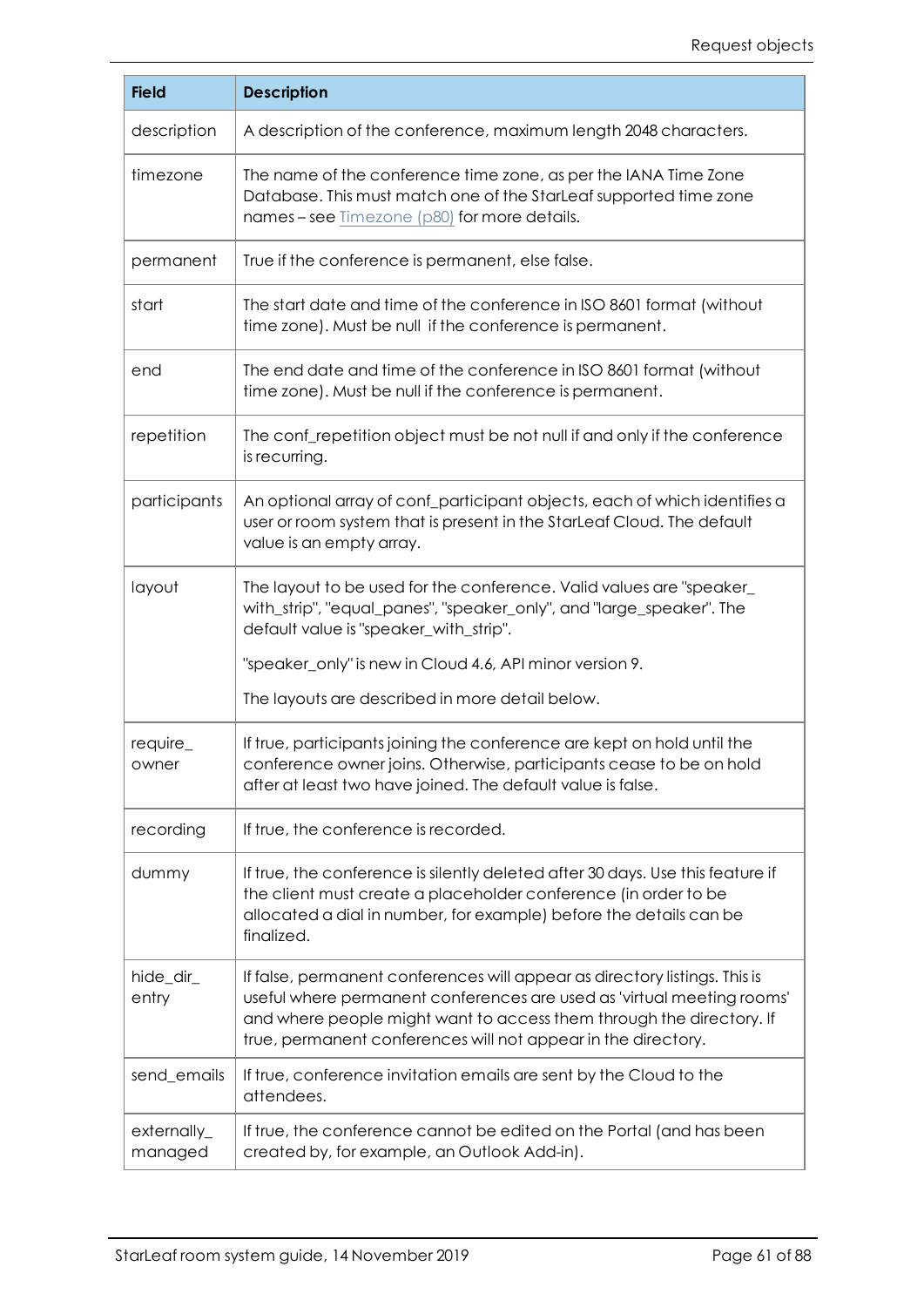| layout |                                                                                                                                                                                                                                                                                                                                                                              |
|--------|------------------------------------------------------------------------------------------------------------------------------------------------------------------------------------------------------------------------------------------------------------------------------------------------------------------------------------------------------------------------------|
|        | <b>Speaker with strip:</b> In this layout, the current speaker is given<br>prominence with the largest pane. Other participants are<br>displayed in a strip below the current speaker. A maximum of<br>five participants appear in the strip. Counters display the<br>numbers of additional audio and video participants in the<br>conference                                |
|        | <b>Eaual panes:</b> In this layout, every participant is given equal<br>prominence in equal-sized panes. The number of panes is<br>determined by the number of participants in the conference.<br>Up to 25 participants are shown. Counters display the numbers<br>of additional audio and video participants in the conference                                              |
|        | Speaker only: In this layout, only the current speaker is seen in a<br>large pane. Counters display the numbers of additional audio<br>and video participants in the conference                                                                                                                                                                                              |
|        | Large speaker: In this layout, the current speaker is given<br>prominence in the largest pane. The size of that pane is<br>determined by the number of other people in the conference.<br>Every participant remains visible at all times up to a maximum of<br>10 participants. Counters display the numbers of additional<br>audio and video participants in the conference |

## <span id="page-61-0"></span>**conf\_repetition request object**

{

"frequency": <string: required>,

"interval": <integer: required>,

"count": <integer: optional, default: null>,

"until": <string: optional, default: null>,

"days\_of\_week\_mask": <integer: optional, default: null>,

"days\_of\_month\_mask": <integer: optional, default: null>,

"months\_of\_year\_mask": <integer: optional, default: null>,

"month\_day\_what": <integer: optional, default: null>,

"month\_day\_which": <string: optional, default: null>

}

| <b>Field</b> | <b>Description</b>                                                                                          |
|--------------|-------------------------------------------------------------------------------------------------------------|
| frequency    | The base units used for repetition frequency: permitted values are "daily",<br>"weekly","monthly","yearly". |
| interval     | The number of frequency base units between successive repetition<br>occurrences (valid range is 1 to 999).  |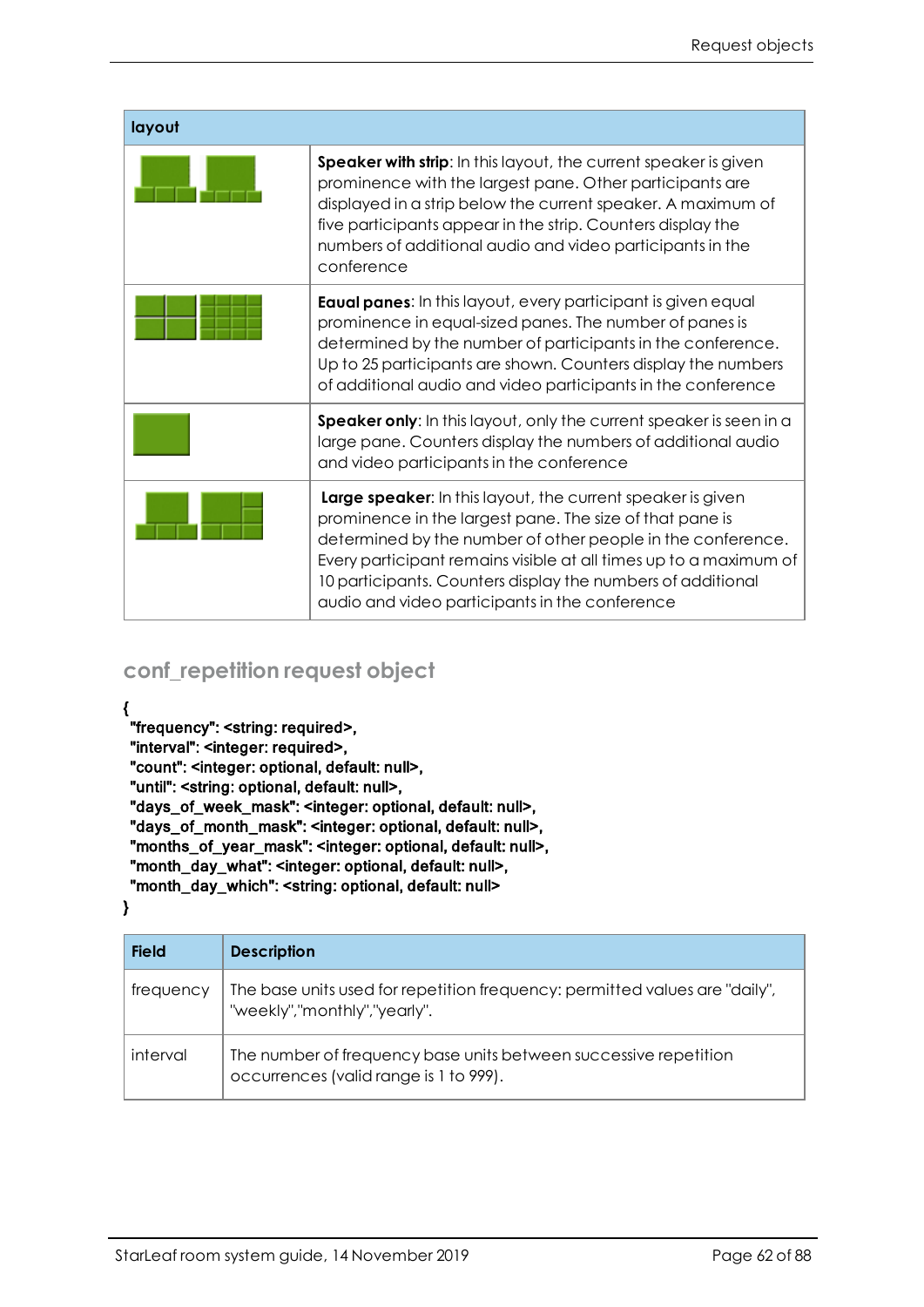| <b>Field</b>                 | <b>Description</b>                                                                                                                                                                                                                                                                                                                                                                                                                                                                                                                     |
|------------------------------|----------------------------------------------------------------------------------------------------------------------------------------------------------------------------------------------------------------------------------------------------------------------------------------------------------------------------------------------------------------------------------------------------------------------------------------------------------------------------------------------------------------------------------------|
| count                        | The number of repetition occurrences to schedule (valid range is 1 to 999).<br>At least one of "count" and "until" must be null. If "count" and "until" are both<br>null, the conference repeats forever.                                                                                                                                                                                                                                                                                                                              |
| until                        | The date in ISO 8601 format after which the repetition stops. At least one of<br>"count" and "until" must be null. If "count" and "until" are both null, the<br>conference repeats forever.                                                                                                                                                                                                                                                                                                                                            |
| $days_of_$<br>week_<br>mask  | May be not null only if the frequency is weekly. The presence of this field<br>allows a custom repetition pattern to be defined. Each day of the week<br>on which the conference is to occur is defined by setting the<br>corresponding bit in this integer. The mapping between days and bits is<br>given below.                                                                                                                                                                                                                      |
| $days_of_$<br>month_<br>mask | May be not null only if the frequency is monthly. If "days_of_month_mask" is<br>not null then both "month_day_what" and "month_day_which" must be<br>null. A not null value for this field allows a custom repetition pattern to be<br>defined. Each day of the month on which the conference is to occur is<br>defined by setting the corresponding bit in this integer. The mapping<br>between days and bits is given below.                                                                                                         |
| months_<br>of_year_<br>mask  | May be not null only if the frequency is yearly. A not null value for this field<br>allows a custom repetition pattern to be defined. Each month of the year<br>on which the conference is to occur is defined by setting the<br>corresponding bit in this integer. The mapping between months and bits is<br>given below.                                                                                                                                                                                                             |
| month_<br>day_what           | May be not null only if the frequency is monthly or yearly. If "month_day_<br>what" is not null then "month_day_which" must also be not null and "days_<br>of_month_mask" must be null. A not null value for this field together with<br>'month_day_which" allows more complex repetition patterns to be<br>defined, of the form 'repeat every <month_day_which> <month_day_<br>what&gt;'. The permitted values for the "month_day_what" integer, together<br/>with their meanings, are given below.</month_day_<br></month_day_which> |
| month_<br>day_which          | May be not null only if the frequency is monthly or yearly. If "month_day_<br>which" is not null then "month_day_what" must also be not null and "days_<br>of_month_mask" must be null. A not null value for this field together with<br>"month_day_what" allows more complex repetition patterns to be<br>defined, of the form 'repeat every <month_day_which> <month_day_<br>what&gt;'. The permitted values for "month_day_which" are "first", "second",<br/>"third", "fourth", "last".</month_day_<br></month_day_which>           |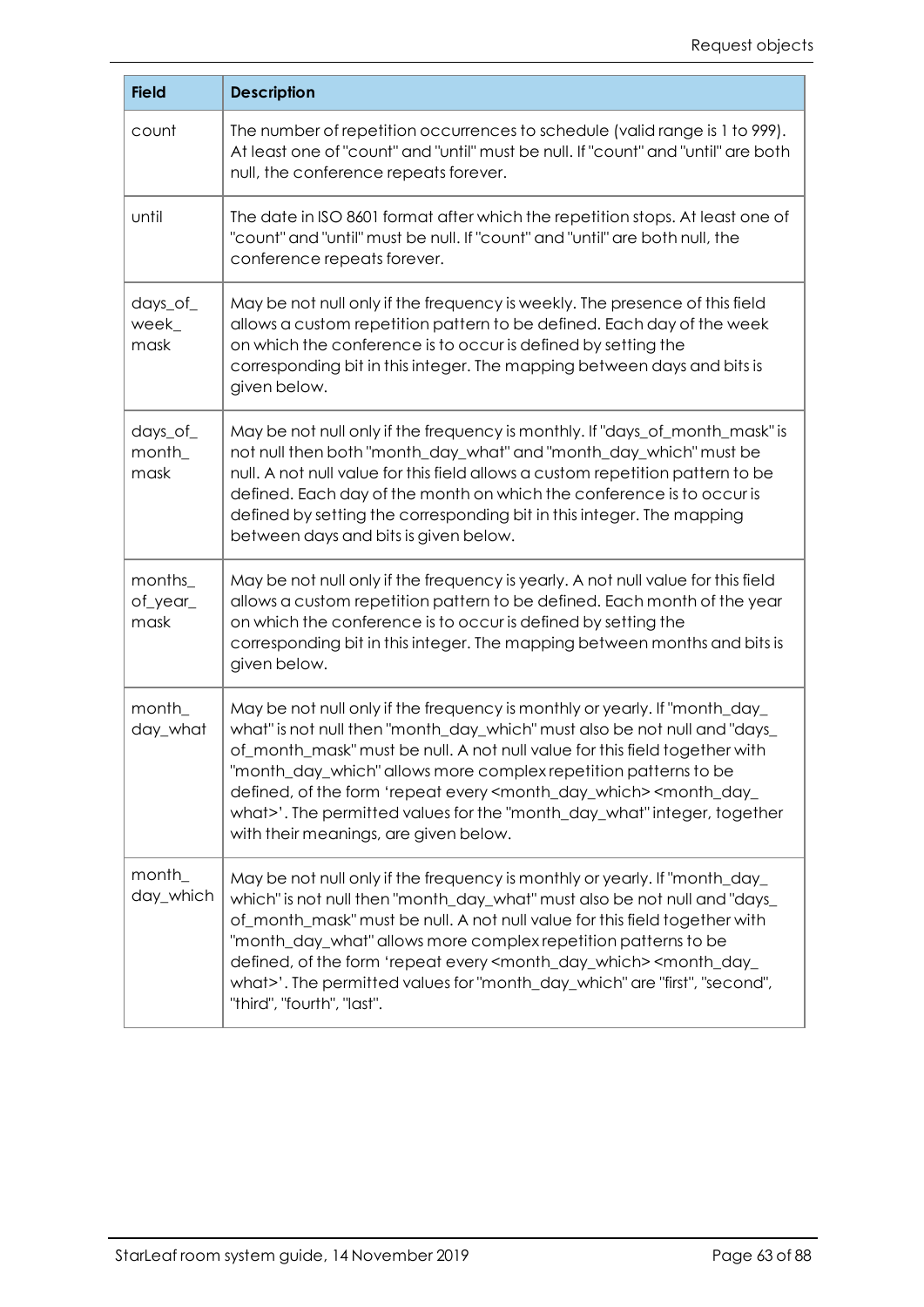| Day       | <b>Enumeration</b> | <b>Description</b>                                                              |
|-----------|--------------------|---------------------------------------------------------------------------------|
| Monday    | $\Omega$           | Value in integer "month_day_what", bit index in integer<br>"days_of_week_mask". |
| Tuesday   |                    | Value in integer "month_day_what", bit index in integer<br>"days_of_week_mask". |
| Wednesday | 2                  | Value in integer "month_day_what", bit index in integer<br>"days_of_week_mask". |
| Thursday  | 3                  | Value in integer "month_day_what", bit index in integer<br>"days_of_week_mask". |
| Friday    | $\overline{4}$     | Value in integer "month_day_what", bit index in integer<br>"days_of_week_mask". |
| Saturday  | 5                  | Value in integer "month_day_what", bit index in integer<br>"days_of_week_mask". |
| Sunday    | 6                  | Value in integer "month_day_what", bit index in integer<br>"days_of_week_mask". |
| Weekday   | 7                  | Value in integer "month_day_what".                                              |
| Weekend   | 8                  | Value in integer "month_day_what".                                              |
| Day       | 9                  | Value in integer "month_day_what".                                              |

Enumeration to use for fields "month\_day\_what" and "days\_of\_week\_mask":

Enumeration to use for field "days\_of\_month\_mask":

| Day              | <b>Enumeration</b> | <b>Description</b>                         |
|------------------|--------------------|--------------------------------------------|
| ιst              | 0                  | Bit index in integer "days_of_month_mask". |
| 2nd              |                    | Bit index in integer "days_of_month_mask". |
| 3rd              | 2                  | Bit index in integer "days_of_month_mask". |
| 4th              | 3                  | Bit index in integer "days_of_month_mask". |
|                  |                    |                                            |
| 30 <sup>th</sup> | 29                 | Bit index in integer "days_of_month_mask". |
| 31 <sup>st</sup> | 30                 | Bit index in integer "days_of_month_mask". |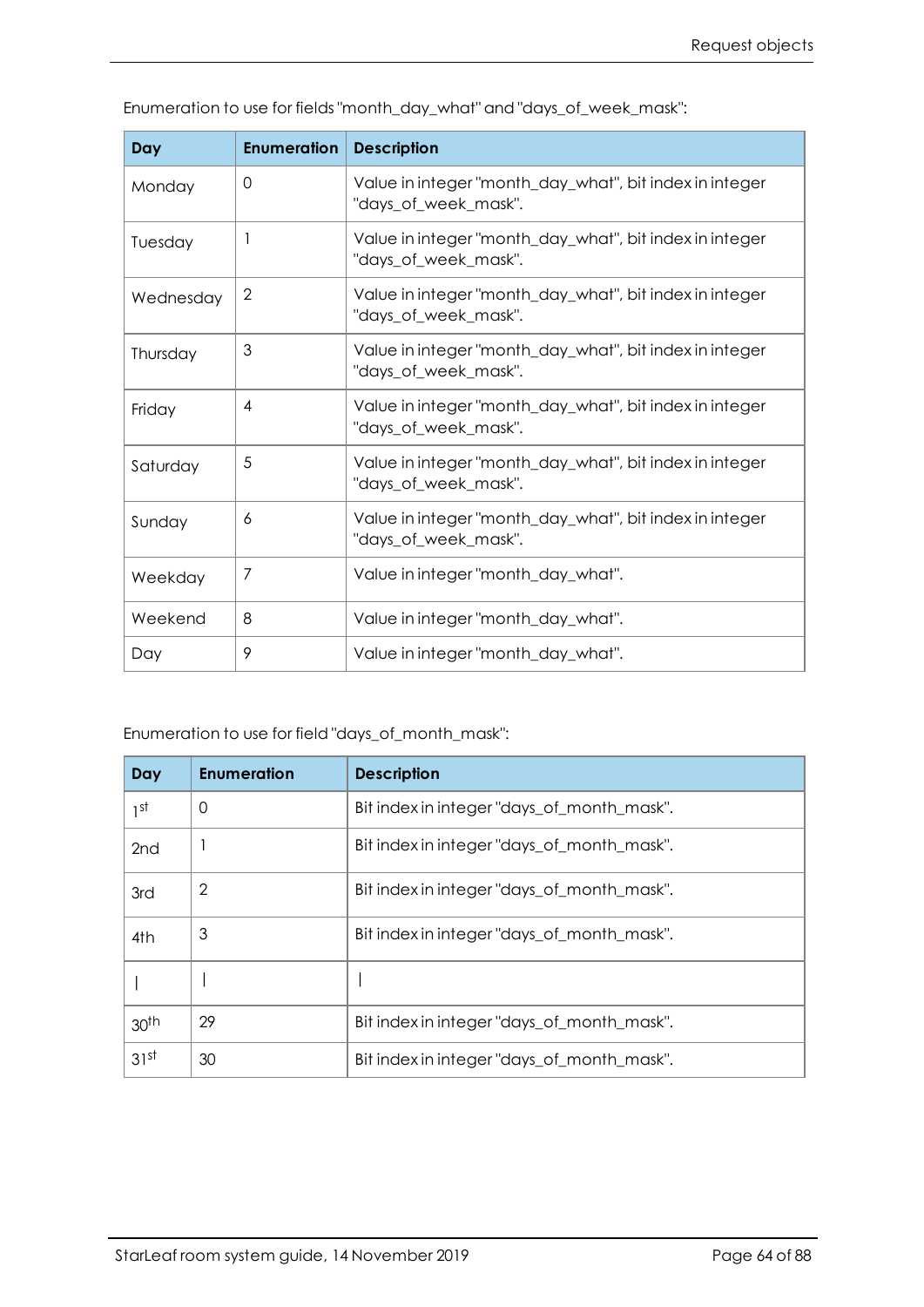Enumeration to use for field " months\_of\_year\_mask":

| <b>Month</b> | <b>Enumeration</b> | <b>Description</b>                          |
|--------------|--------------------|---------------------------------------------|
| January      | 0                  | Bit index in integer "months_of_year_mask". |
| February     |                    | Bit index in integer "months_of_year_mask". |
| March        | $\overline{2}$     | Bit index in integer "months of year mask". |
| April        | 3                  | Bit index in integer "months_of_year_mask". |
|              |                    |                                             |
| November     | 10                 | Bit index in integer "months of year mask". |
| December     | 11                 | Bit index in integer "months of year mask". |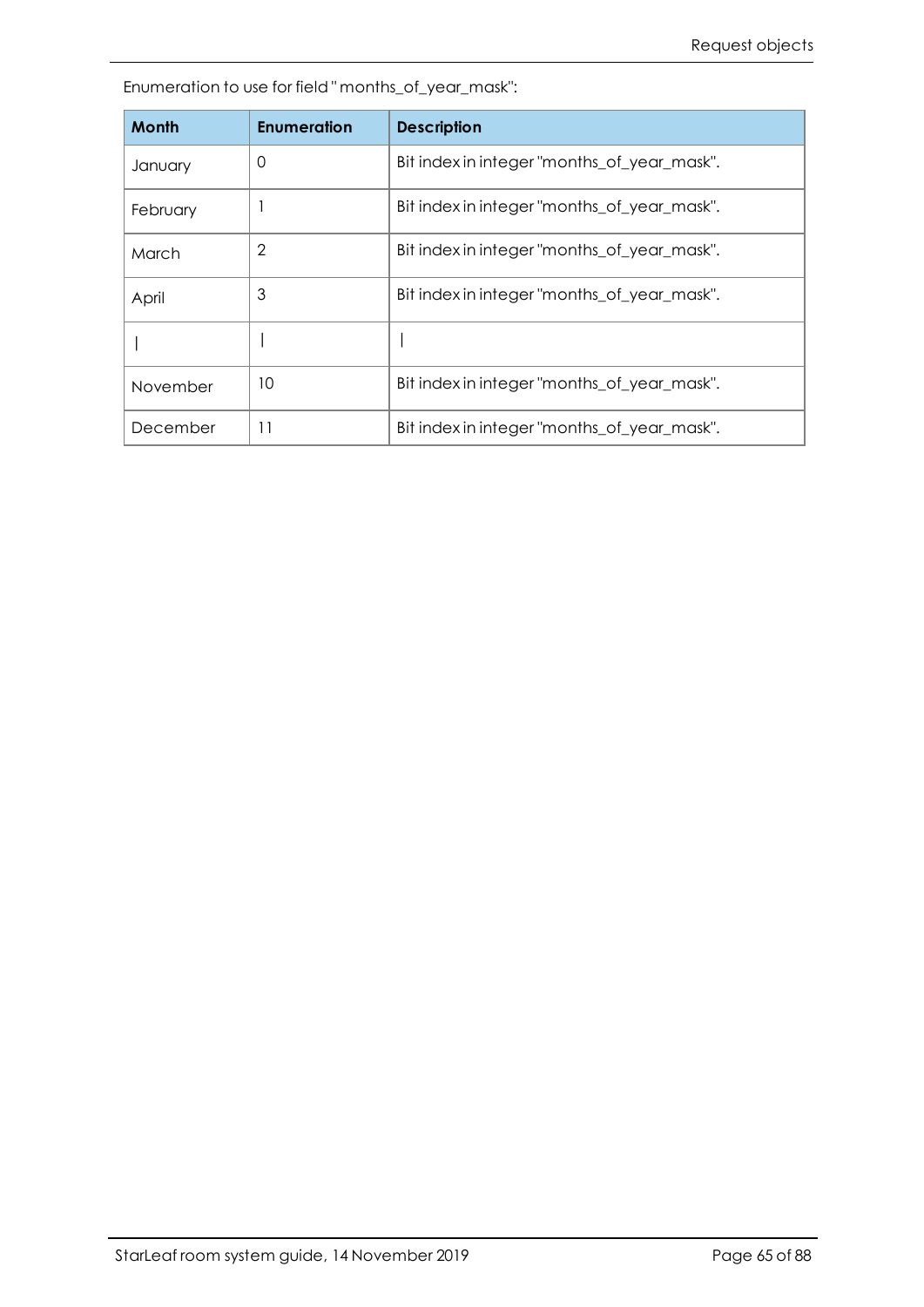## <span id="page-65-0"></span>**conf\_participant request object**

#### { "email": <string: required> }

| <b>Field</b> | <b>Description</b>                                                                                         |
|--------------|------------------------------------------------------------------------------------------------------------|
| email        | The email address of the user or video address of the room system, as<br>registered in the StarLeaf Cloud. |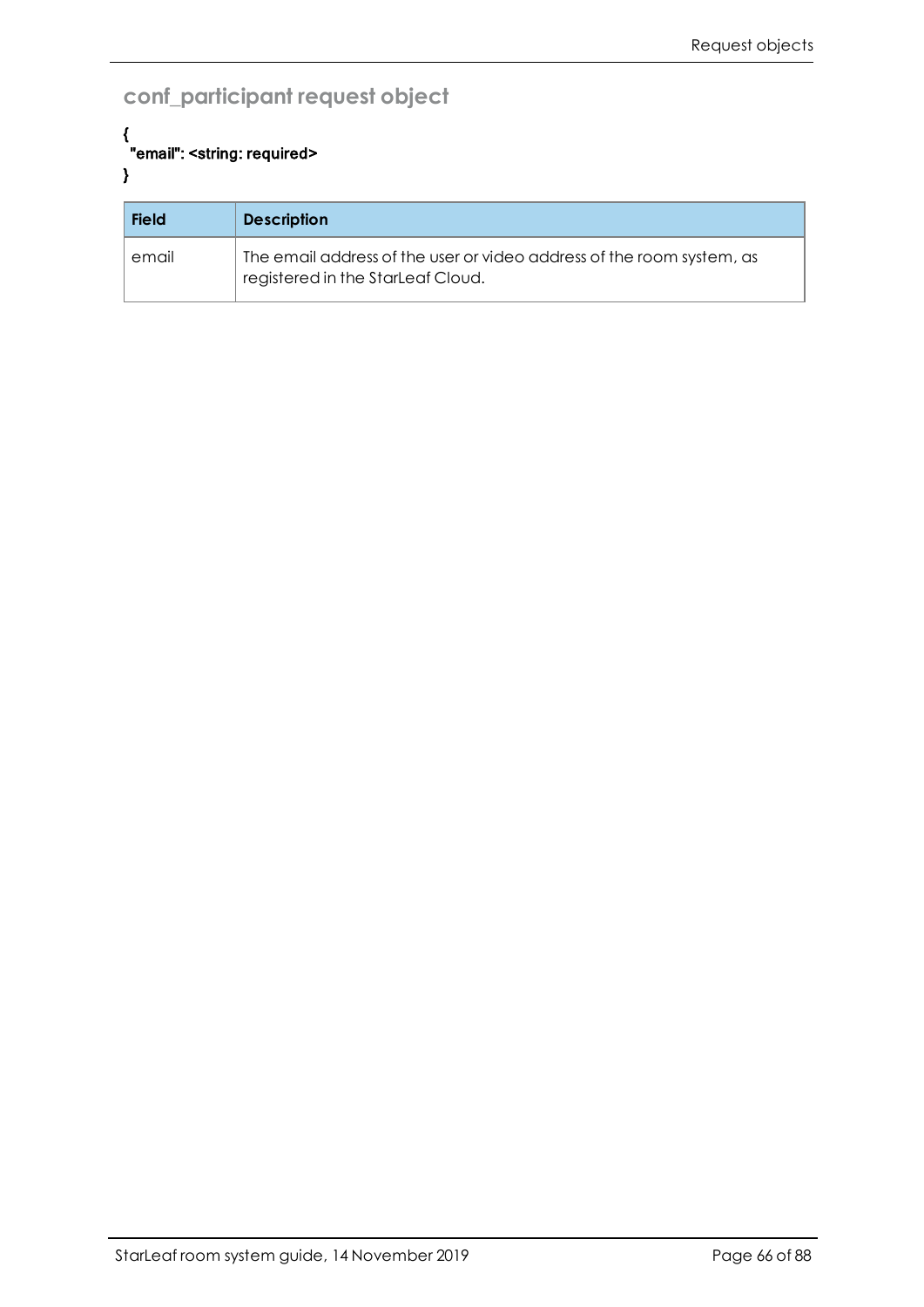## <span id="page-66-0"></span>**occur\_settings request object**

{ "title": <string: optional, default: null>, "description": <string: optional, default: null>, "timezone": <string: optional, default: null>, "start": <string: optional, default: null>, "end": <string: optional, default: null>, "participants": <[<conf\_participant object: optional>, <conf\_participant object: optional>, ...], default: null>, "layout": <string: optional, default: null>, "require\_owner": <boolean: optional, default: null>, "recording": <boolean: optional, default: null>

}

| <b>Field</b>      | <b>Description</b>                                                                                                                                                                          |
|-------------------|---------------------------------------------------------------------------------------------------------------------------------------------------------------------------------------------|
| title             | The title of the occurrence. Must be between 2 and 256 characters in<br>length.                                                                                                             |
| description       | A description of the occurrence, maximum length 2048 characters.                                                                                                                            |
| timezone          | The name of the occurrence time zone, as per the IANA Time Zone<br>Database. This must match one of the StarLeaf supported time zone<br>names – see the Time Zone section for more details. |
| start             | The start date and time of the occurrence in ISO 8601 format (without<br>time zone). If this value is not null, then a valid value for end must also be<br>provided.                        |
| end               | The end date and time of the occurrence in ISO 8601 format (without<br>time zone). If this value is not null, then a valid value for start must also be<br>provided.                        |
| participants      | An array of conf_participant objects, each of which identifies a user or<br>room system that is present in the StarLeaf Cloud.                                                              |
| layout            | The layout to be used for the conference. Valid values are "speaker<br>with_strip", "equal_panes", "large_speaker", and "null". The default value<br>is "null".                             |
| require_<br>owner | If true, participants joining the conference are kept on hold until the<br>conference owner joins. Otherwise, participants cease to be on hold<br>after at least two have joined.           |
| recording         | If true, the conference is recorded.                                                                                                                                                        |

Where a null value is supplied, the field is not modified from its previous value. If that field did not have a value previously assigned for this occurrence, then the occurrence of the conference uses the value from the parent conference.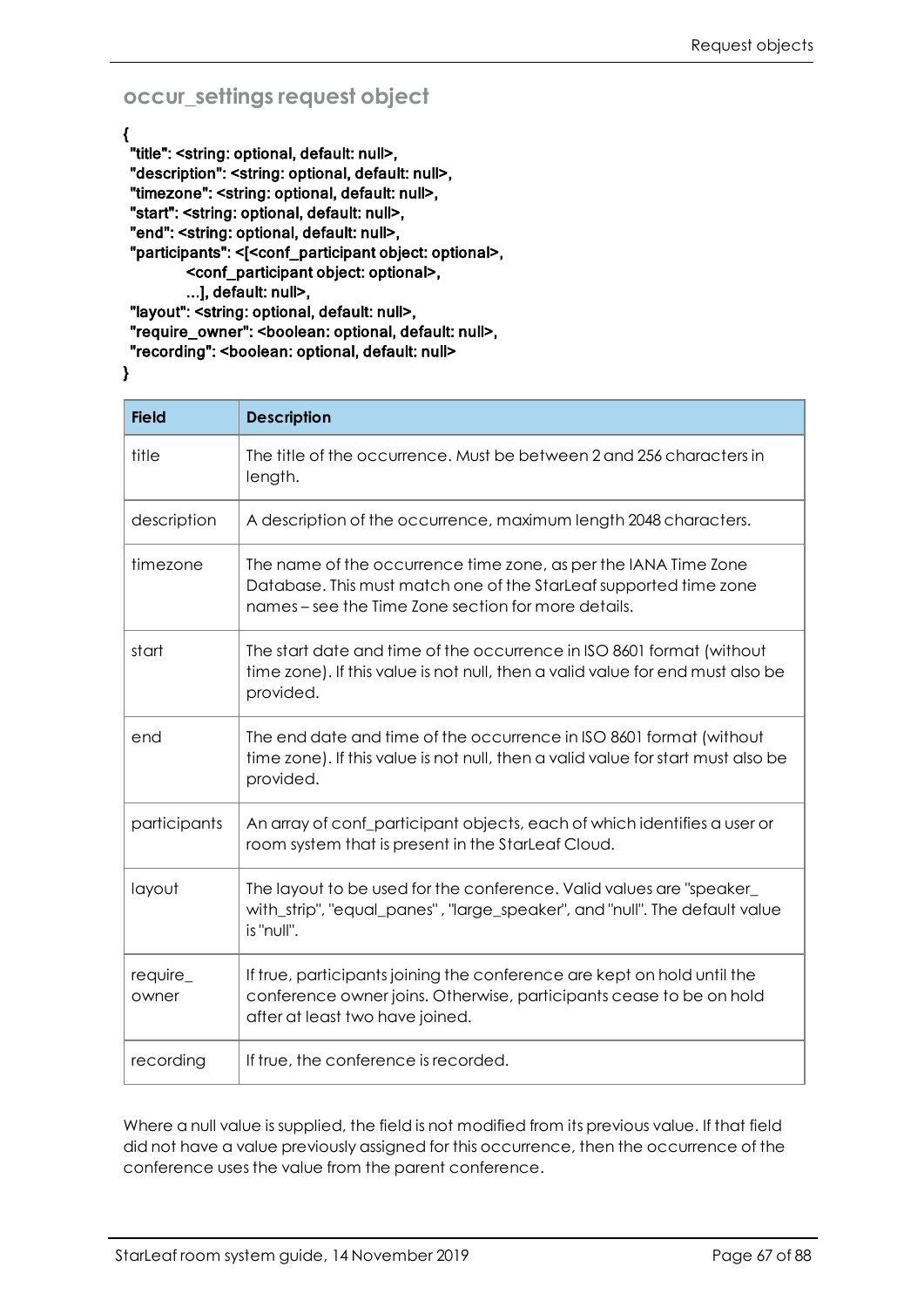# <span id="page-67-0"></span>**Request objects for managing customers**

## **location request object**

#### {

"country\_dialing\_code": <string: optional, default: null>, "country": <string: required>, "state": <string: optional, default: null>, "timezone": <string: optional>, "locale": <string: optional>, "default\_dscp": <string: optional, default: null>

}

| <b>Field</b>                           | <b>Description</b>                                                                                                                                                                                                                                                    |
|----------------------------------------|-----------------------------------------------------------------------------------------------------------------------------------------------------------------------------------------------------------------------------------------------------------------------|
| $\text{country}_-$<br>dialing_<br>code | Where a country has multiple country dialing codes, a string specifying the<br>code for this organization. This is required when there is a choice for a<br>country.                                                                                                  |
| country                                | Two letter country code for the country of the organization, as given by the<br>CLDR Database. The Cloud uses this to determine which data center hosts<br>this customer.                                                                                             |
| state                                  | The state within the chosen country for the organization. This is required (and<br>must not be null) if the country has multiple states from which to choose.                                                                                                         |
| timezone                               | An optional timezone for the organization. This defaults to the default for the<br>given country/ state. For details of supported timezones, refer to Timezones.                                                                                                      |
| locale                                 | An optional locale for the organization. This is for the purposes of localization<br>and sets the language and units for the organization. This defaults to the<br>default for the given country/ state. For a list of valid locale codes, refer to<br>Locales (p86). |
| default_<br>dscp                       | Where an organization has requested that StarLeaf network traffic adheres<br>to their network configuration for Quality of Service, this is the DSCP value<br>used by StarLeaf media packets.                                                                         |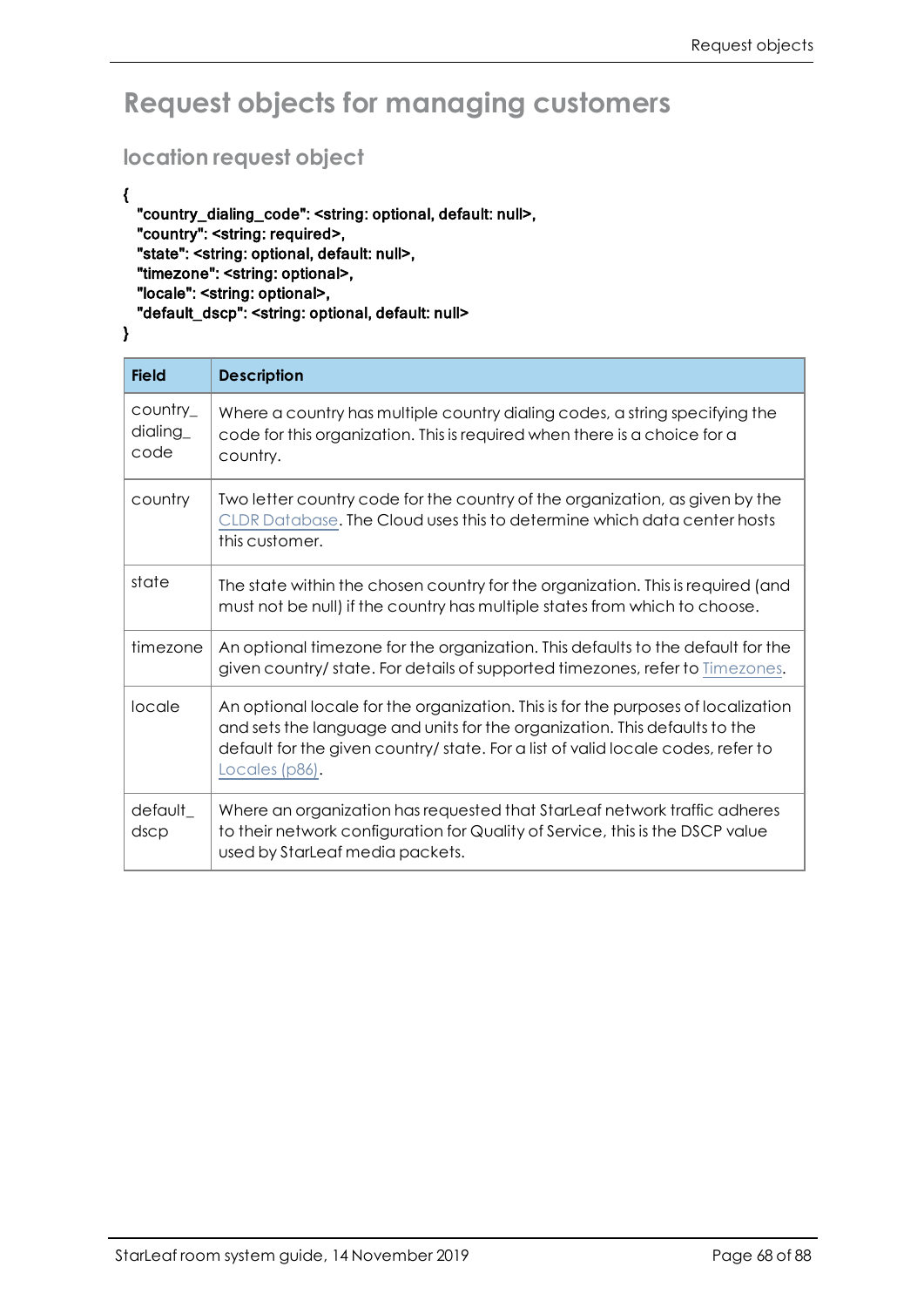# <span id="page-68-0"></span>**Request objects for managing users**

### **user request object**

#### {

}

"firstname": <string: required>, "lastname": <string: required>, "email": <string: required>, "is\_org\_admin": <boolean: optional, default: false>, "send\_emails": <boolean: optional, default: true>, "enable\_vvm": <boolean: optional, default: true>, "timezone": <string: optional, default: null>, "locale": <string: optional, default: null>, "phone\_home": <string: optional, default: null>, "phone\_work": <string: optional, default: null>, "phone\_mobile": <string: optional, default: null>

#### **Field Description** firstname  $\parallel$  First name of the new user.  $lastname$  Last name of the new user. email Email address of the new user. is\_org\_ admin Boolean to specify whether this user has admin privileges. The default value is false. send\_ emails Boolean to specify whether to send account-settings emails. Setting to false will suppress the sending of account-settings emails to this user by the Cloud (NOT recommended). The default value is true. enable\_ vvm Boolean to turn off/on video voicemail for this user. The default value is true. timezone  $\Box$  If the user is in a different timezone to the default timezone for the organization, this is the name of the user's time zone, as per the IANA Time Zone Database. This must match one of the StarLeaf supported timezone names—see [Timezone](#page-79-0) (p80) for more details.  $\vert$  locale  $\vert$  This is for the purposes of localization and sets the language and units for the user. For a list of valid locale codes, refer to [Locales](#page-85-0) (p86). phone\_ home The user's home telephone number. phone\_ work Another contact telephone number for the user. phone\_ mobile A mobile phone number for the user.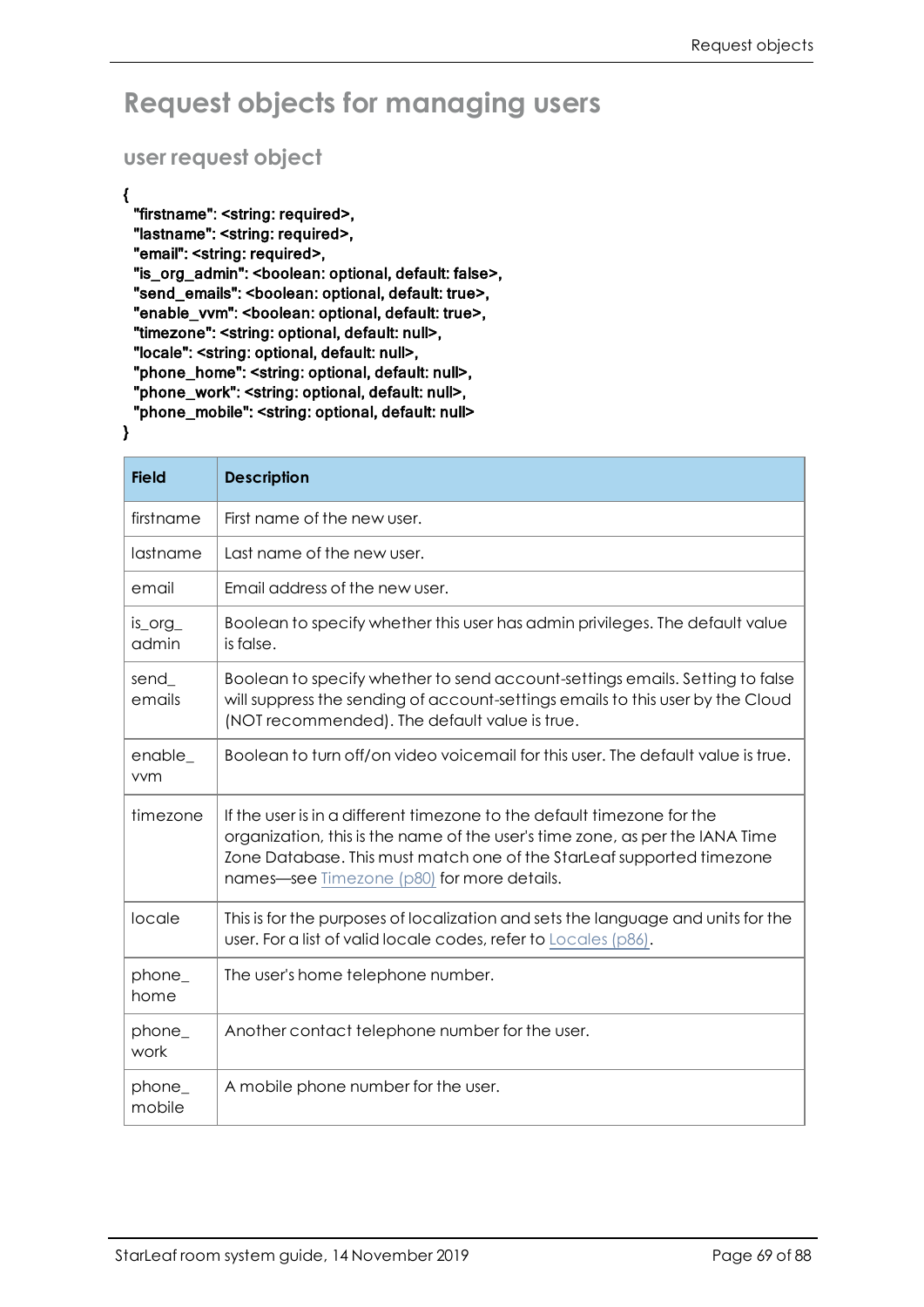# <span id="page-69-1"></span>**Request objects for managing directory entries**

## **directory\_entries request object**

```
{
 "firstname": <string: required>,
 "lastname": <string: required>,
 "phone_home": <string: optional, default: null>,
 "phone_work": <string: optional, default: null>,
 "phone_mobile": <string: optional, default: null>
```
}

| <b>Field</b>    | <b>Description</b>                                                                                          |
|-----------------|-------------------------------------------------------------------------------------------------------------|
| firstname       | First name of the new directory entry.                                                                      |
| lastname        | Last name of the new directory entry.                                                                       |
| phone<br>home   | A home contact telephone number, extension number, IP address, or video<br>address for the directory entry. |
| phone<br>work   | A work contact telephone number, extension number, IP address, or video<br>address for the directory entry. |
| phone<br>mobile | A mobile phone number for the directory entry.                                                              |

# <span id="page-69-2"></span>**Request objects for managing integrations**

## <span id="page-69-0"></span>**create\_integration request object**

{

```
"type": <string: optional, default: "custom">,
"label": <string: required>,
"is_org_admin": <boolean: optional, default: false>
```

```
}
```

| <b>Field</b> | <b>Description</b>                                                                                                                                                                                                                                          |
|--------------|-------------------------------------------------------------------------------------------------------------------------------------------------------------------------------------------------------------------------------------------------------------|
| type         | The type of integration. Currently, the only supported type is<br>"custom".                                                                                                                                                                                 |
| label        | A name by which you can recognize the integration. If you use<br>your integration to create conferences, this is the owner of those<br>conferences. The label must be unique within the organization<br>and must be between 2 and 250 characters in length. |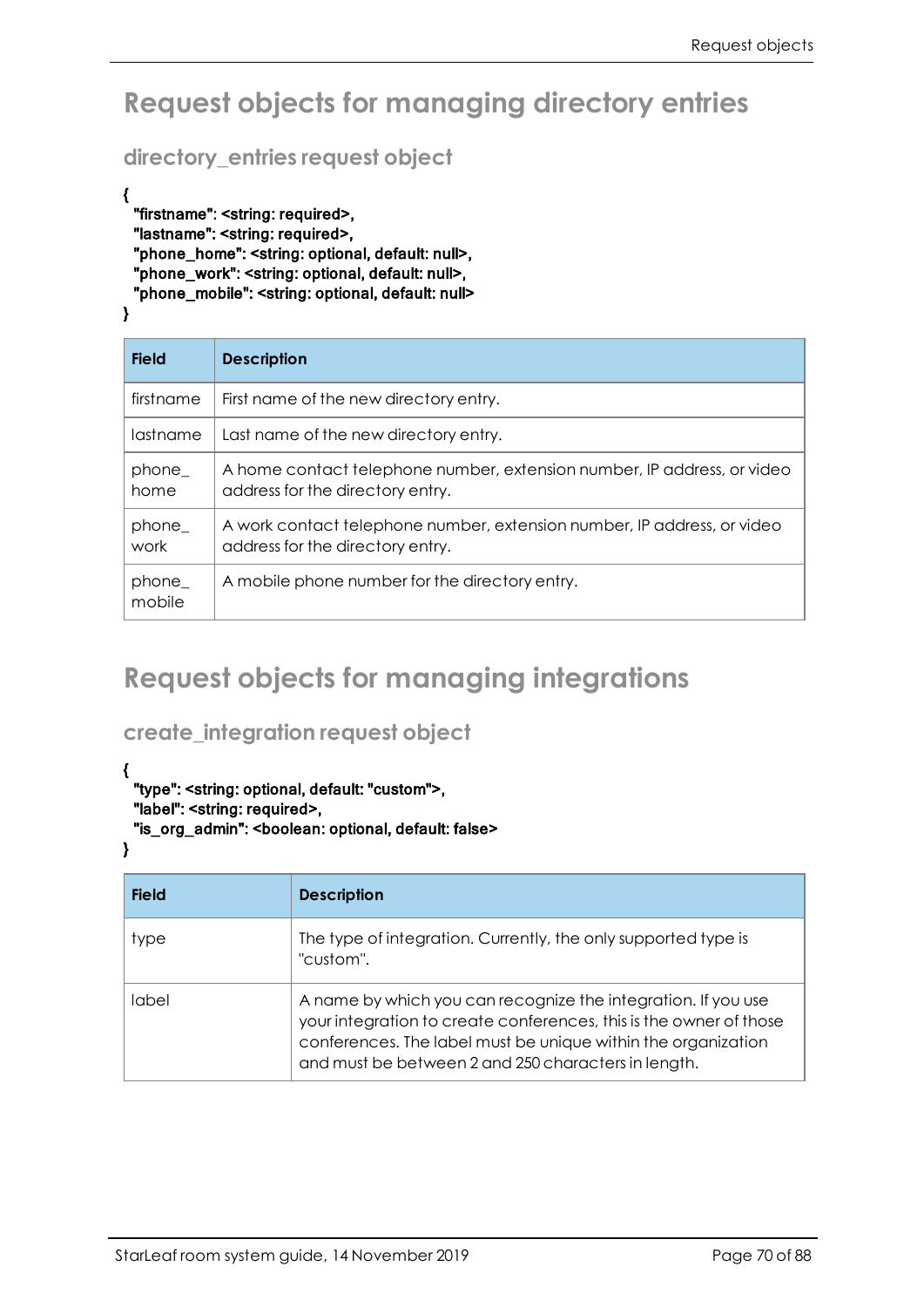| <b>Field</b> | <b>Description</b>                                                                                                                                                                                                                                                                                                                               |
|--------------|--------------------------------------------------------------------------------------------------------------------------------------------------------------------------------------------------------------------------------------------------------------------------------------------------------------------------------------------------|
| is_org_admin | Whether or not the integration will have administrator privileges to<br>the organization. For example, if your client will create users, it will<br>need to have administrator privileges. If your client will only create<br>conferences, it does not need administrator privileges. If true, the<br>client will have administrator privileges. |

## <span id="page-70-1"></span><span id="page-70-0"></span>**update\_integration request object**

"label": <string: required>,

"is\_org\_admin": <boolean: optional, default: false>,

"regen\_password": <boolean: optional, default: false>

}

{

| <b>Field</b>   | <b>Description</b>                                                                                                                                                                                                                                                                                                                               |
|----------------|--------------------------------------------------------------------------------------------------------------------------------------------------------------------------------------------------------------------------------------------------------------------------------------------------------------------------------------------------|
| label          | A name by which you can recognize the integration. If you use<br>your integration to create conferences, this is the owner of those<br>conferences. The label must be unique within the organization<br>and must be between 2 and 250 characters in length.                                                                                      |
| is_org_admin   | Whether or not the integration will have administrator privileges<br>to the organization. For example, if your client will create users, it<br>will need to have administrator privileges. If your client will only<br>create conferences, it does not need administrator privileges. If<br>true, the client will have administrator privileges. |
| regen password | If regen_password is true, then the Cloud will generate a new<br>access token for the integration. Warning: all clients using the<br>previous token will stop working until configured with the new<br>token.                                                                                                                                    |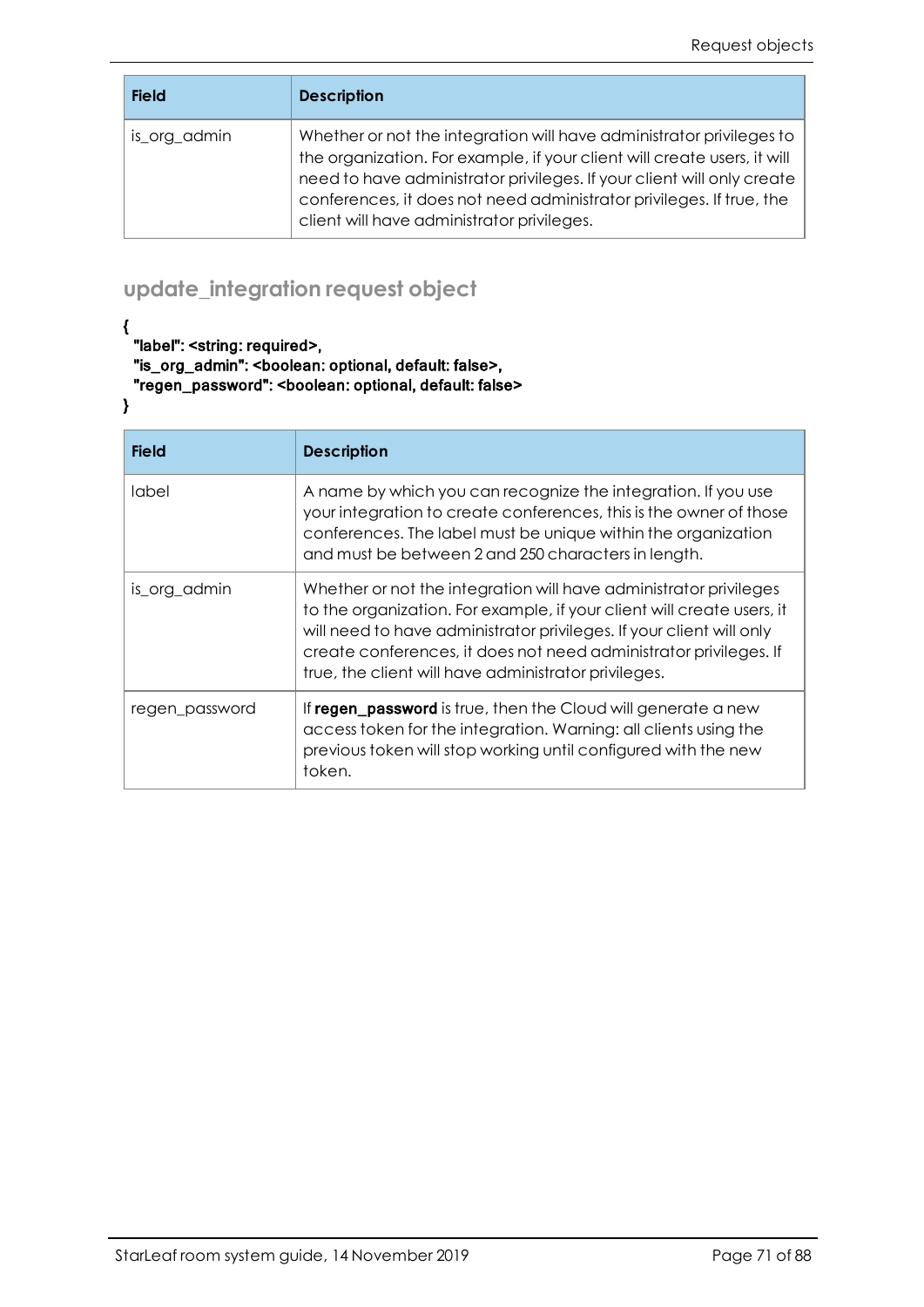# **Response objects**

The response objects are:

| conf_settings response object (p72)     |
|-----------------------------------------|
| conf_repetition response object (p72)   |
| conf_participant response object (p72)  |
| occur_settings response object (p72)    |
| conf_dial_info response object (p72)    |
| org response object                     |
| location response object (p74)          |
| user response object                    |
| directory_entries response object (p77) |
| line response object (p78)              |
| integration response object (p79)       |

## <span id="page-71-1"></span>**Response objects for managing conferences**

## **conf\_settings response object**

<span id="page-71-3"></span>The structure of the response object is identical to [conf\\_settings](#page-59-0) request object (p60).

## **conf\_repetition response object**

<span id="page-71-4"></span>The structure of the response object is identical to [conf\\_repetition](#page-61-0) request object (p62).

### **conf\_participant response object**

<span id="page-71-2"></span>The structure of the response object is identical to conferent contract request object (p66).

**occur\_settings response object**

<span id="page-71-0"></span>The structure of the response object is identical to occur settings request object (p67).

## **conf\_dial\_info response object**

{ "dial\_starleaf": <string>, "pstn\_numbers": [<conf\_pstn\_number object>, <conf\_pstn\_number object: optional>, ...], "access\_code\_pstn": <string>,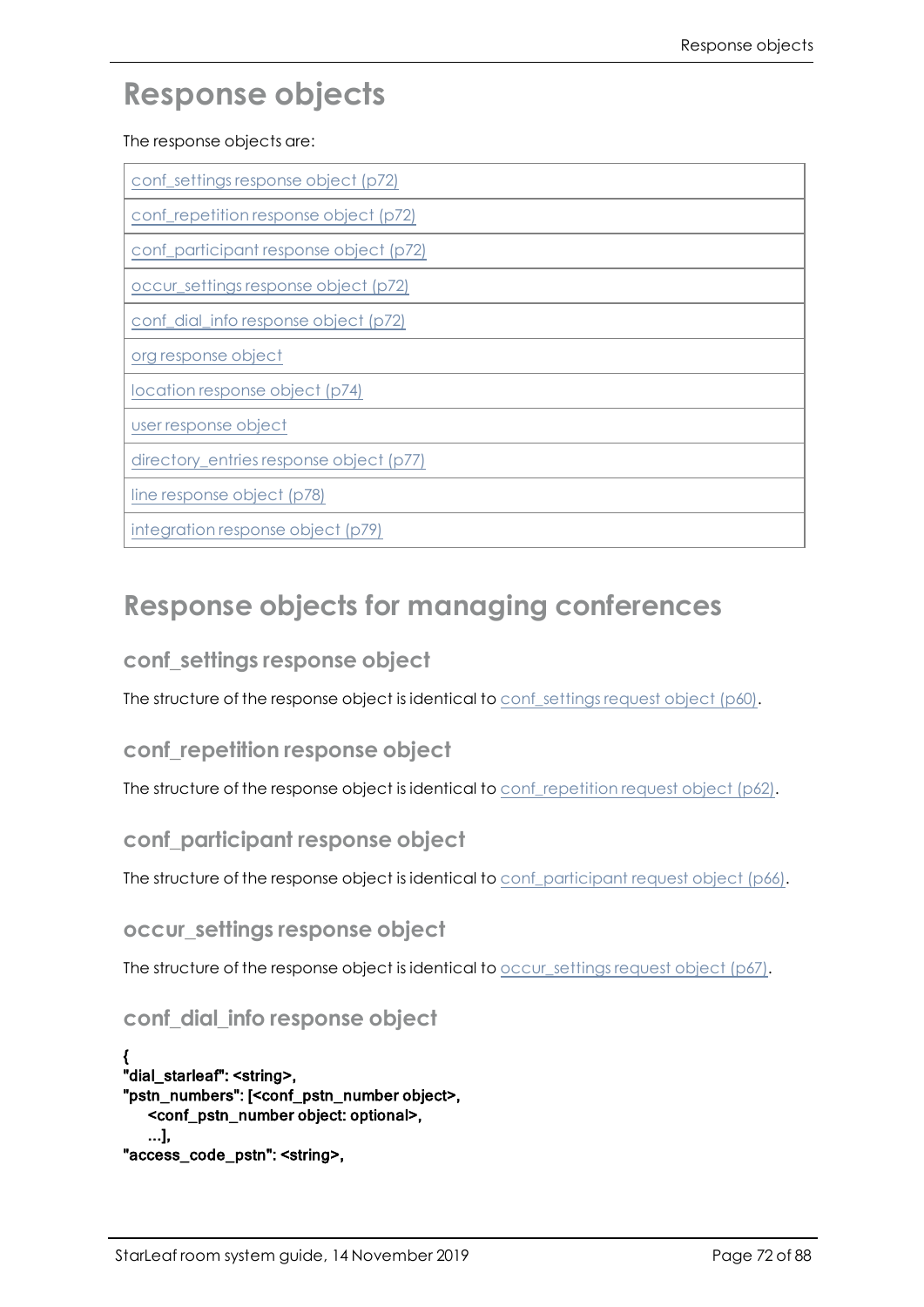"dial\_info\_url": <string>, "dial\_standards": <string>, "breeze\_link": <string>, "lync\_link": <string>, "webrtc\_link": <string> "sign\_up\_link": <string> }

| <b>Field</b>     | <b>Description</b>                                                                                                                                                                                                                                                                                                            |
|------------------|-------------------------------------------------------------------------------------------------------------------------------------------------------------------------------------------------------------------------------------------------------------------------------------------------------------------------------|
| dial_starleaf    | The string to dial to join the conference using a StarLeaf<br>endpoint.                                                                                                                                                                                                                                                       |
| pstn_numbers     | An array of one or more conf_pstn_number objects, each of<br>which provides a public switched telephone network (PSTN)<br>number for a different geographic location. Any of these<br>numbers may be dialed to join the conference. Participants<br>dialing in using this method will be prompted to enter an<br>access code. |
| access_code_pstn | The access code required by participants that dial in from the<br>PSTN.                                                                                                                                                                                                                                                       |
| dial_info_url    | A URL to a web page providing all the relevant dialing<br>information in a user readable format.                                                                                                                                                                                                                              |
| dial_standards   | The sequence to dial to join the conference using a standards<br>based (H.323 or SIP) endpoint.                                                                                                                                                                                                                               |
| breeze_link      | A link for use on devices that have the StarLeaf Breeze soft<br>client installed.                                                                                                                                                                                                                                             |
| lync_link        | A link for use on devices that have Microsoft Skype-for-Business<br>installed. Note that this value will be null if Skype-for-Business is<br>not enabled for the client in the StarLeaf Cloud.                                                                                                                                |
| webrtc_link      | A Click-to-Call link for joining the conference using a web<br>browser. Note that this value will be null if WebRTC is not<br>enabled for the client in the StarLeaf Cloud.                                                                                                                                                   |
| sign_up_link     | A URL to a web page that allows someone to sign up to the<br>StarLeaf Cloud service and download a software video client.                                                                                                                                                                                                     |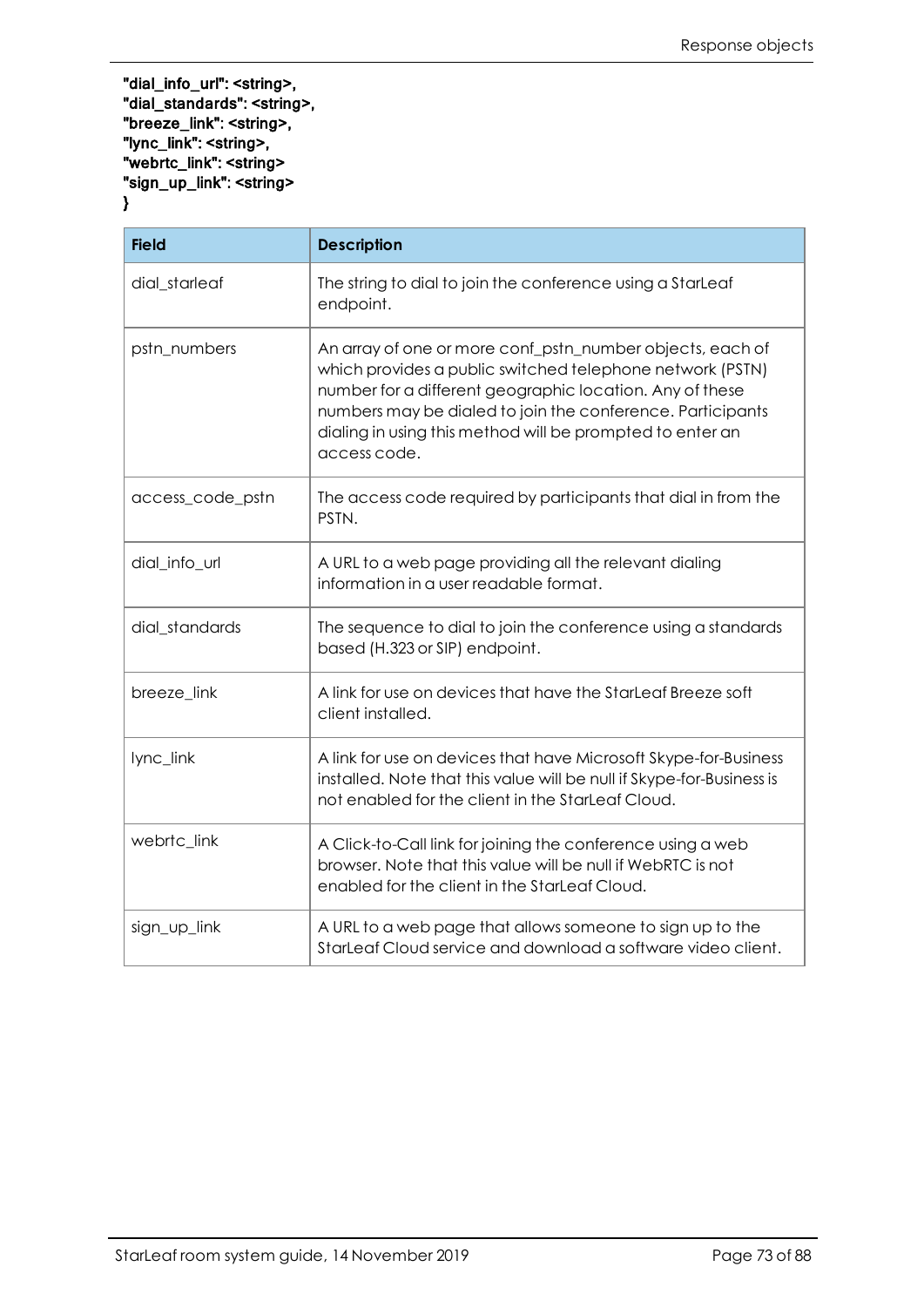# **Response objects for managing customers**

#### **location response object**

The structure of the response object is identical to [location](#page-67-0) request object (p68).

#### **org response object**

```
{
 "id": <string>,
 "org_name": <string>,
 "subdomain": <string>,
 "email_domains": [<optional string>, <optional string>, ....]
 "location": {
  "country": <country code>,
  "state": <state code>,
  "locale": <locale code>,
  "timezone": <timezone>,
  "country_dialling_code": <country dialing code>,
  "default_dscp": <default_dscp>
  }
}
```

| <b>Field</b>  | <b>Description</b>                                                                      |
|---------------|-----------------------------------------------------------------------------------------|
| id            | The unique identifier for this organization.                                            |
| org name      | The organization name.                                                                  |
| subdomain     | The subdomain of the organization                                                       |
| email domains | The email domains associated with the organization.                                     |
| location      | The location response object which is identical to the location<br>request object (p68) |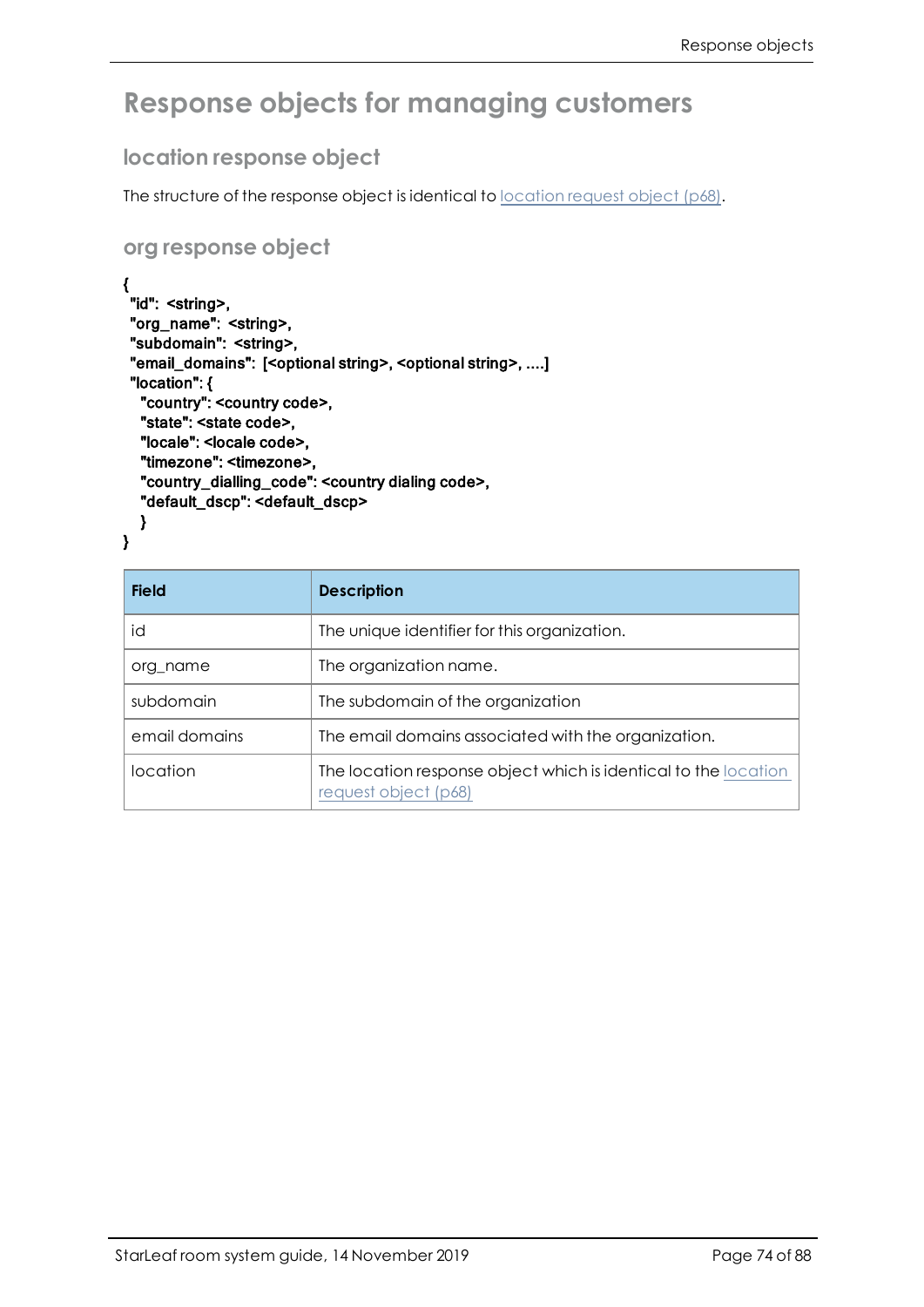## **Response objects for managing users**

#### **user response object**

{

.<br>"user\_id": <string>, "firstname": <string>, "lastname": <string>, "email": <string>, "is\_org\_admin": <boolean>, "send\_emails": <boolean>, "enable\_vvm": <boolean>, "timezone": <string or null>, "locale": <string or null>, "phone\_home": <string or null>, "phone\_work": <string or null>, "phone\_mobile": <string or null>, "enabled": <boolean> "line": <line response object>, "breeze": <breeze response object>

}

| <b>Field</b>     | <b>Description</b>                                                                                                                                                                                                                                                                                                                                                                                                      |
|------------------|-------------------------------------------------------------------------------------------------------------------------------------------------------------------------------------------------------------------------------------------------------------------------------------------------------------------------------------------------------------------------------------------------------------------------|
| user id          | The unique identifier for this user within the organization.                                                                                                                                                                                                                                                                                                                                                            |
| firstname        | First name of the new user.                                                                                                                                                                                                                                                                                                                                                                                             |
| lastname         | Last name of the new user.                                                                                                                                                                                                                                                                                                                                                                                              |
| email            | Email address of the new user.                                                                                                                                                                                                                                                                                                                                                                                          |
| is_org_<br>admin | Boolean to specify if whether this user has admin privileges.                                                                                                                                                                                                                                                                                                                                                           |
| send<br>emails   | Boolean to specify whether to send account-settings emails.                                                                                                                                                                                                                                                                                                                                                             |
| enable_<br>vvm   | Boolean to turn off/on video voicemail for this user.                                                                                                                                                                                                                                                                                                                                                                   |
| timezone         | If the user is in a different timezone to the default timezone for the<br>organization, this is the name of the user's time zone, as per the IANA Time<br>Zone Database.                                                                                                                                                                                                                                                |
| locale           | If the user uses a different language to the default language of the<br>organization, this is the code for that language. The language will be used<br>for emails to the user and for the user interface language for Breeze,<br>desktop system and user Portal pages. The locale is also used to determine<br>the format of any display of date and time. For a list of valid locale codes,<br>refer to Locales (p86). |
| phone_<br>home   | The user's home telephone number.                                                                                                                                                                                                                                                                                                                                                                                       |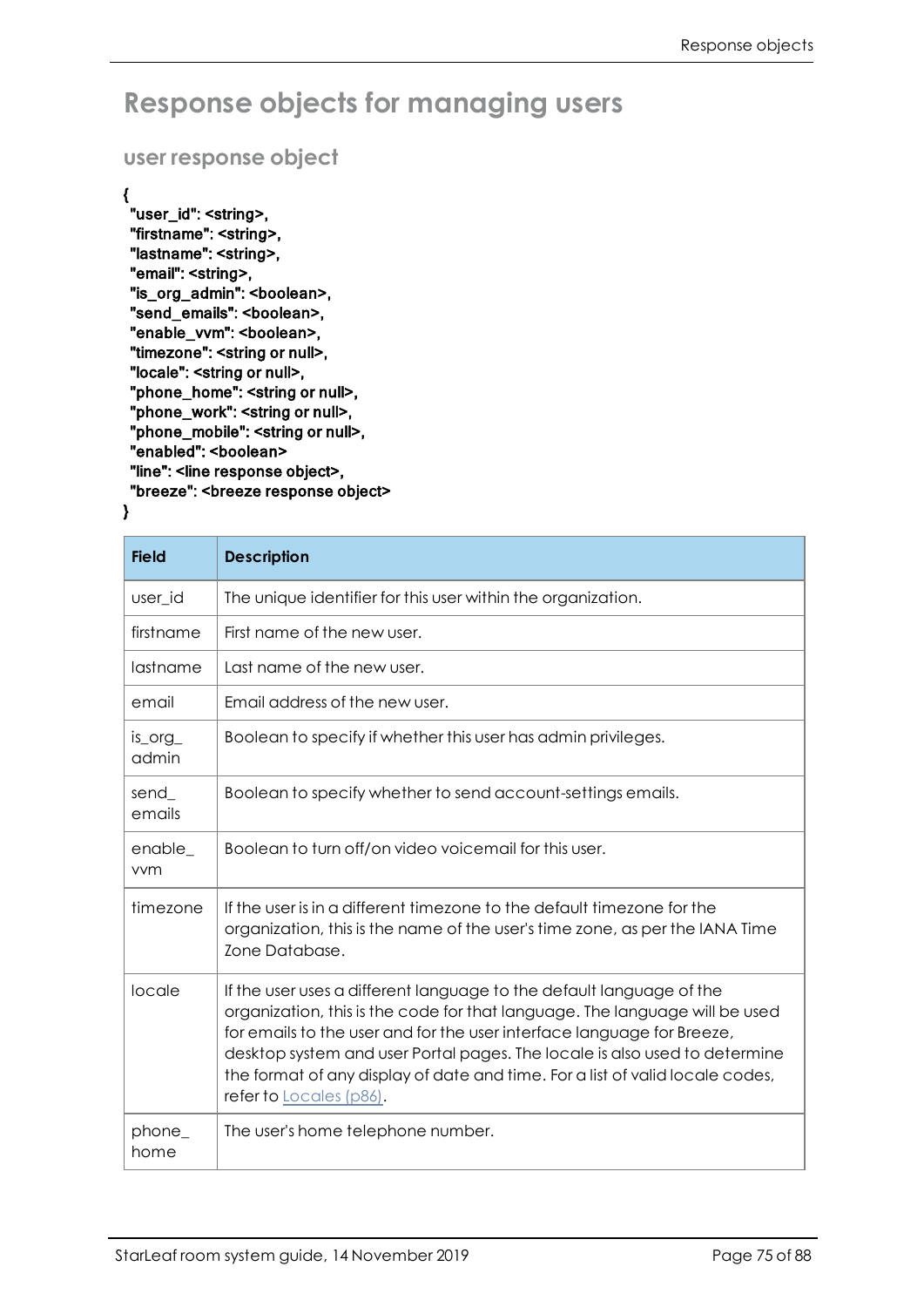| <b>Field</b>    | <b>Description</b>                                                                                                                                                              |
|-----------------|---------------------------------------------------------------------------------------------------------------------------------------------------------------------------------|
| phone_<br>work  | Another contact telephone number for the user.                                                                                                                                  |
| phone<br>mobile | A mobile phone number for the user.                                                                                                                                             |
| enabled         | Boolean to specify whether or not the user is enabled. A client can disable<br>or re-enable a user-refer to the relevant section in Org admin requests or<br>Reseller requests. |
| line            | Settings for the line—refer to line response object (p78).                                                                                                                      |
| breeze          | Setting for the breeze software client.                                                                                                                                         |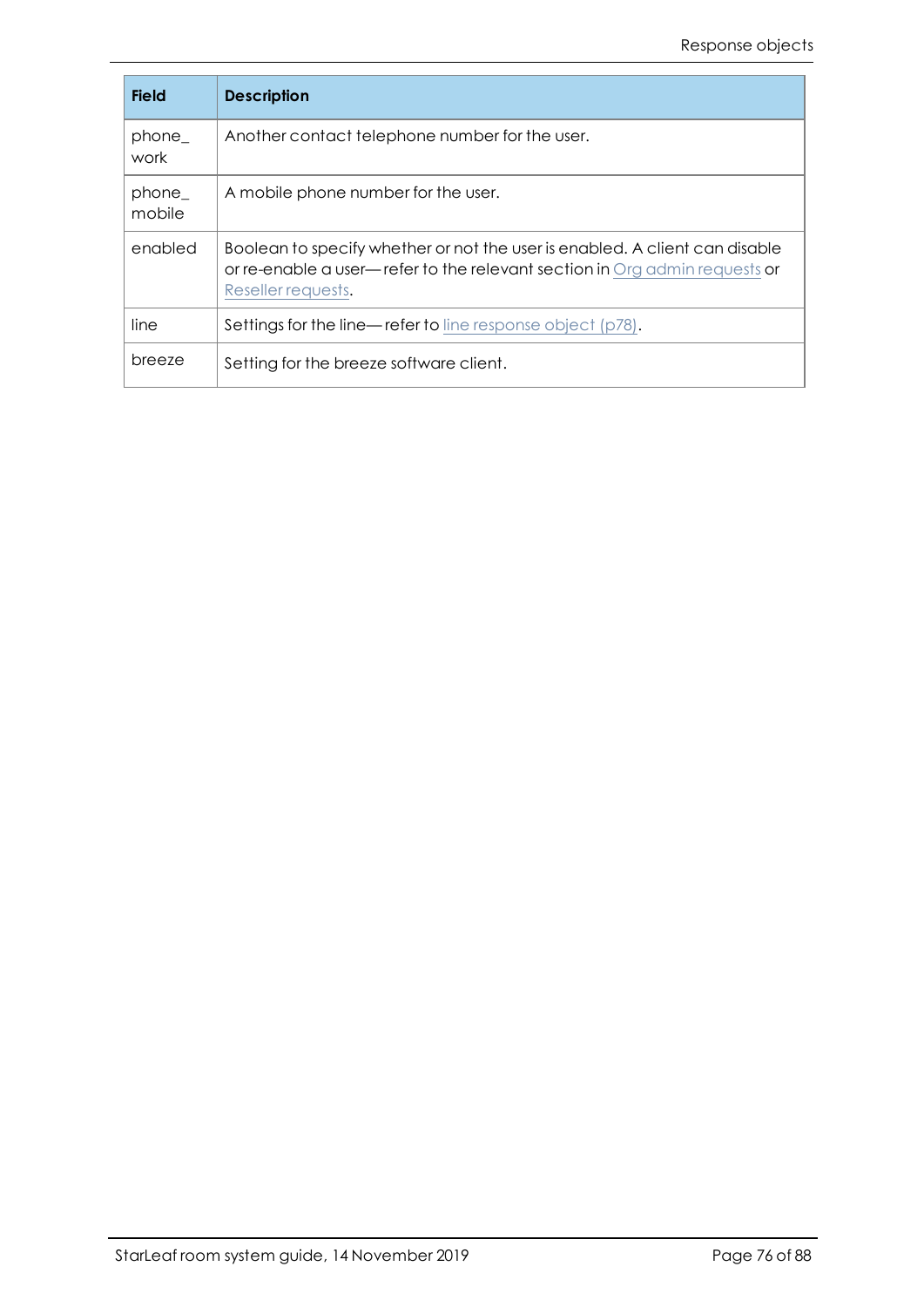# **Response objects for managing directory entries**

**directory\_entries response object**

```
{
.<br>"id": <string>,
 "firstname": <string>,
"last_name": <string>,
"phone_work": <string>,
 "phone_home": <string>,
"phone_mobile": <string>,
"status": <string>
 }
```

| <b>Field</b>    | <b>Description</b>                                                                                          |
|-----------------|-------------------------------------------------------------------------------------------------------------|
| id              | The unique identifier for this directory entry within the organization.                                     |
| firstname       | First name for the directory entry.                                                                         |
| lastname        | Last name for the directory entry.                                                                          |
| phone<br>work   | A contact telephone number, extension number, IP address, or video<br>address for the directory entry.      |
| phone_<br>home  | A home contact telephone number, extension number, IP address, or video<br>address for the directory entry. |
| phone<br>mobile | A mobile phone number for the directory entry.                                                              |
| status          | Indicates whether the directory entry was added automatically or manually                                   |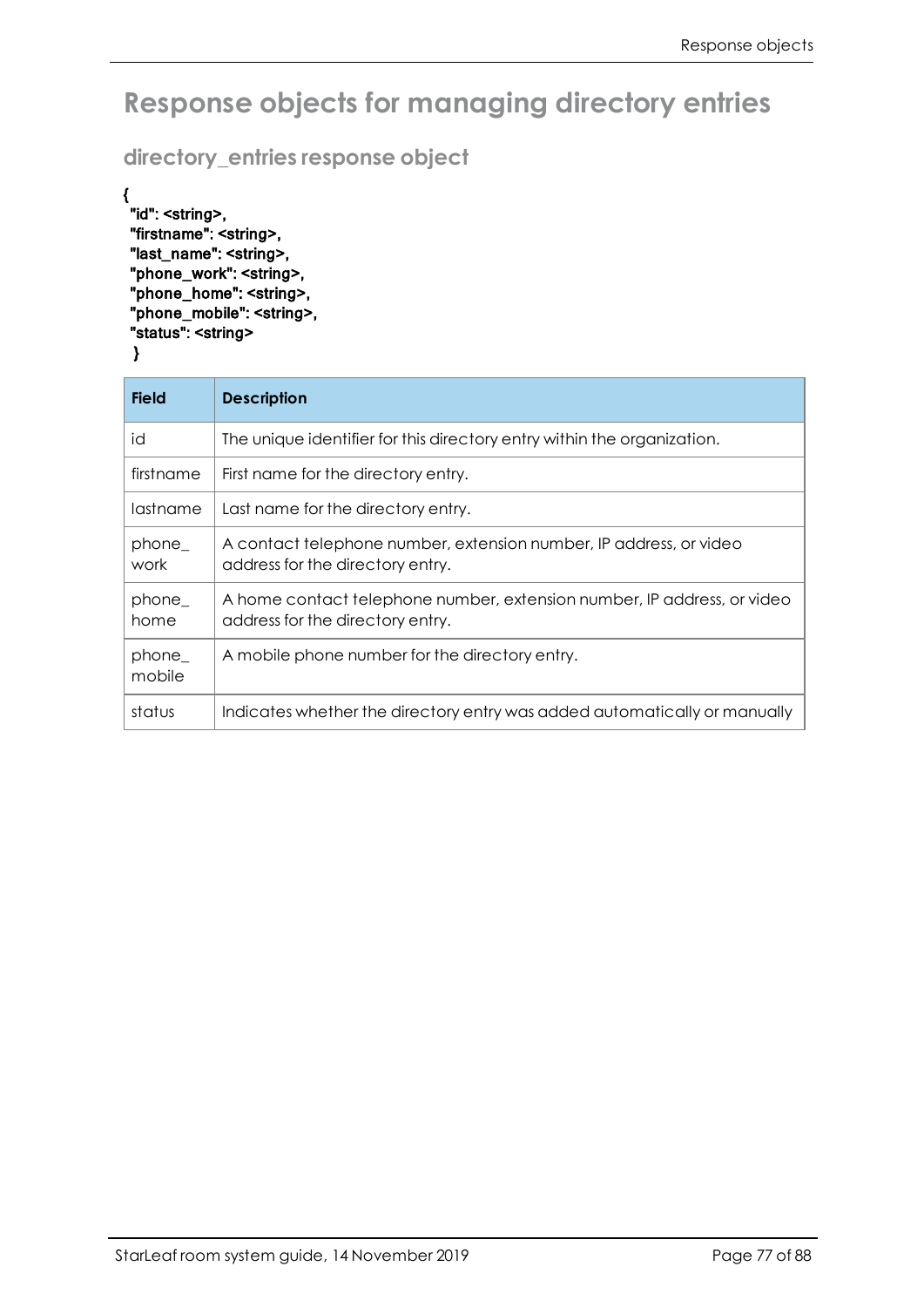### <span id="page-77-0"></span>**line response object**

line is an object that appears in the response to a create or modify user request.

```
{
  "alias":<string>,
  "alias_autocomplete": <boolean>,
  "number":<string>
}
```

| <b>Field</b>       | <b>Description</b>                                                                                                                                                                                                                        |
|--------------------|-------------------------------------------------------------------------------------------------------------------------------------------------------------------------------------------------------------------------------------------|
| alias              | The first part of the user's external video address. That<br>is, the part before the $@$ sign. To create the full<br>dialing URI for a user, use the format:<br><alias>@<organization_subdomain>.call.sl</organization_subdomain></alias> |
| alias_autocomplete | Whether or not this user's external video address was<br>automatically created by the Cloud. If false, this<br>external video address has been created or edited<br>through the StarLeaf Portal.                                          |
|                    | If true and you edit an existing user's email address,<br>the Cloud might auto-update the user's alias. If false<br>and you edit an existing user's email address, the<br>Cloud will not auto-update the user's alias.                    |
| number             | The directory number of this user.                                                                                                                                                                                                        |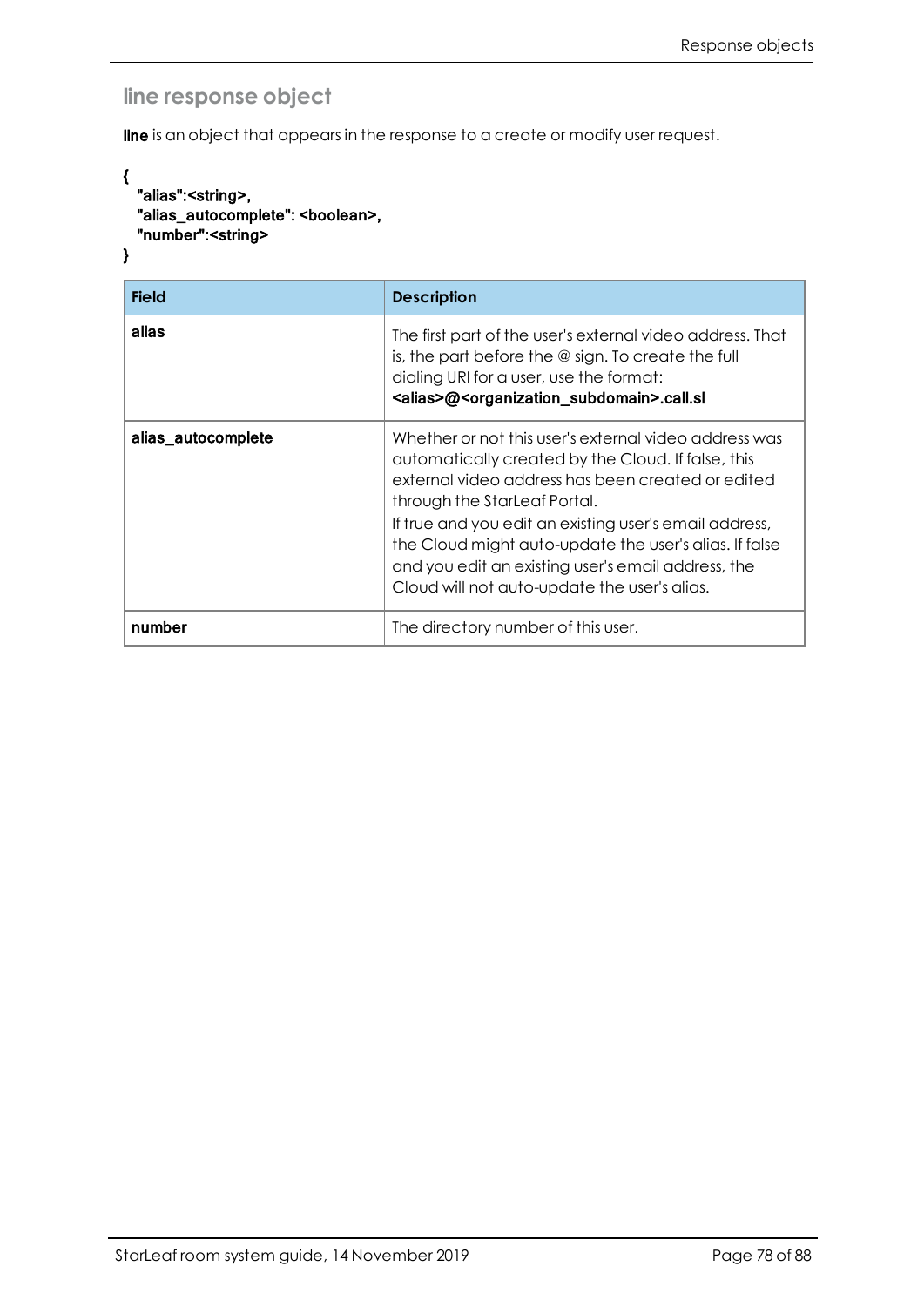# **Response objects for managing integrations**

### **integration response object**

```
{ 
 "label": <string>,
 "type": <string>,
"id"; <string>,
"token_header_name": <string>,
"access_token": <string>,
"is_org_admin": <boolean>
}
```

| <b>Field</b>          | <b>Description</b>                                                                                                                                                                                                                                                                                                                                                                                                                                                                 |
|-----------------------|------------------------------------------------------------------------------------------------------------------------------------------------------------------------------------------------------------------------------------------------------------------------------------------------------------------------------------------------------------------------------------------------------------------------------------------------------------------------------------|
| label                 | The name given to the integration.                                                                                                                                                                                                                                                                                                                                                                                                                                                 |
| type                  | The type of integration. Currently, the only supported type is<br>"custom".                                                                                                                                                                                                                                                                                                                                                                                                        |
| id                    | A unique identifier for this integration.                                                                                                                                                                                                                                                                                                                                                                                                                                          |
| token_header_<br>name | The name of the HTTP header that the integration client must use<br>for authentication.                                                                                                                                                                                                                                                                                                                                                                                            |
| access_token          | The value of the HTTP header that the integration client must use<br>for authentication. This is a unique token for this integration. Note,<br>it is worth remembering that this access token provides login<br>access to the organization. Therefore, keep it secret.<br>If you do want to regenerate the access token for an integration,<br>you can do so using a <b>PATCH</b> request for the integration. For<br>more information, refer to the relevant section of Org admin |
|                       | requests or Reseller requests.                                                                                                                                                                                                                                                                                                                                                                                                                                                     |
| is_org_admin          | Whether or not the integration has administrator access to this<br>organization.                                                                                                                                                                                                                                                                                                                                                                                                   |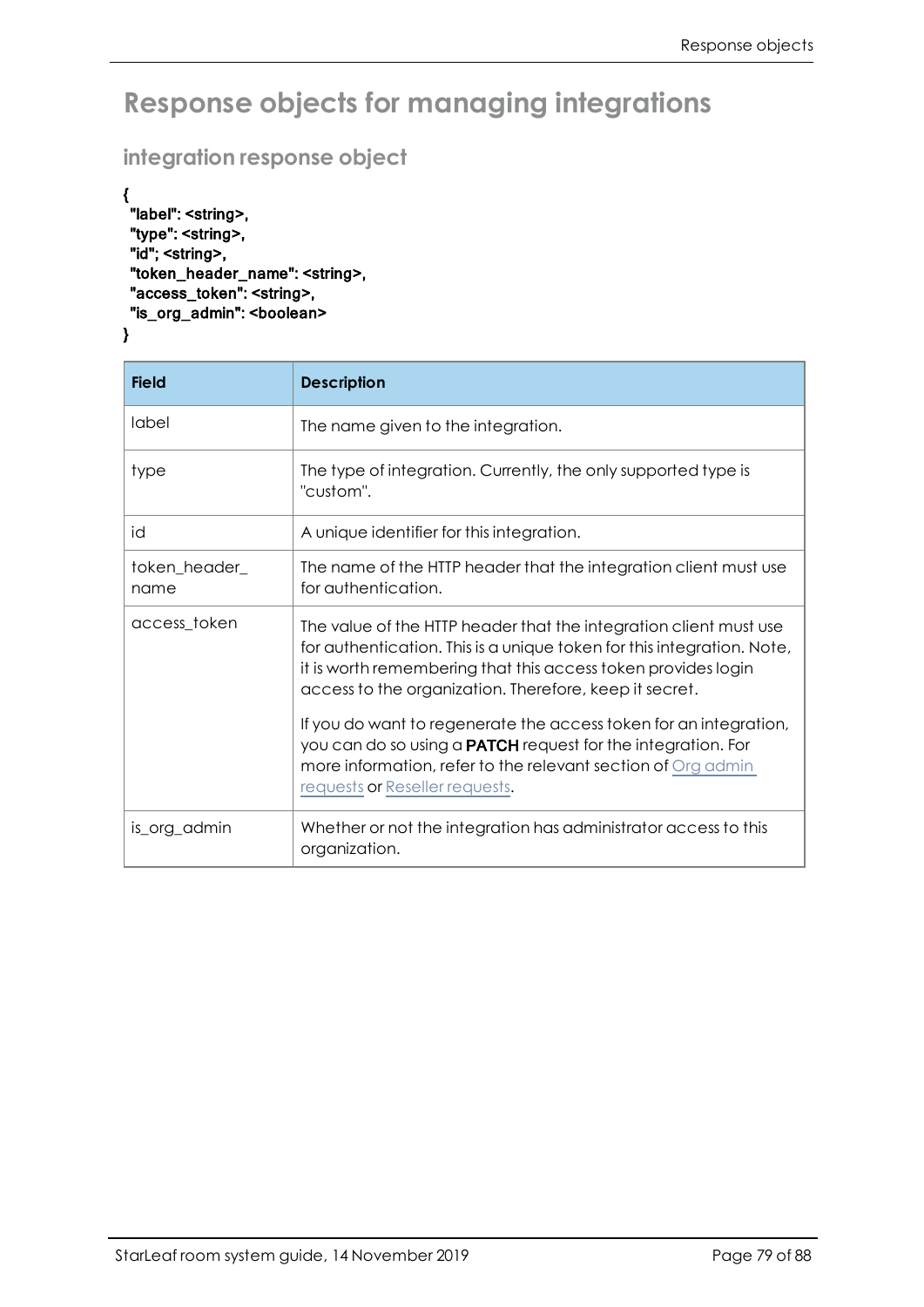# **Timezone**

The timezone parameter used in this API is the name of the time zone as defined by the IANA timezone Database:

<https://www.iana.org/time-zones>

These are the same timezone names as used in the Python pytz library:

<https://pypi.python.org/pypi/pytz/>

Converting from a Microsoft Windows timezone to an IANA timezone can be accomplished using the Noda Time library:

<https://github.com/nodatime/nodatime>

Not all IANA timezone names are supported by the StarLeaf Cloud. Below is a complete list of valid **timezone** parameters that are supported:

| <b>Supported timezones: Africa</b> |                     |                    |  |
|------------------------------------|---------------------|--------------------|--|
| Africa/Abidjan                     | Africa/Djibouti     | Africa/Malabo      |  |
| Africa/Accra                       | Africa/Douala       | Africa/Maputo      |  |
| Africa/Addis_Ababa                 | Africa/El_Aaiun     | Africa/Maseru      |  |
| Africa/Algiers                     | Africa/Freetown     | Africa/Mbabane     |  |
| Africa/Bamako                      | Africa/Gaborone     | Africa/Mogadishu   |  |
| Africa/Bangui                      | Africa/Harare       | Africa/Monrovia    |  |
| Africa/Banjul                      | Africa/Johannesburg | Africa/Nairobi     |  |
| Africa/Bissau                      | Africa/Kampala      | Africa/Ndjamena    |  |
| Africa/Blantyre                    | Africa/Khartoum     | Africa/Niamey      |  |
| Africa/Brazzaville                 | Africa/Kigali       | Africa/Nouakchott  |  |
| Africa/Bujumbura                   | Africa/Kinshasa     | Africa/Ouagadougou |  |
| Africa/Cairo                       | Africa/Lagos        | Africa/Porto-Novo  |  |
| Africa/Casablanca                  | Africa/Libreville   | Africa/Sao_Tome    |  |
| Africa/Ceuta                       | Africa/Lome         | Africa/Tripoli     |  |
| Africa/Conakry                     | Africa/Luanda       | Africa/Tunis       |  |
| Africa/Dakar                       | Africa/Lubumbashi   | Africa/Windhoek    |  |
| Africa/Dar_es_Salaam               | Africa/Lusaka       |                    |  |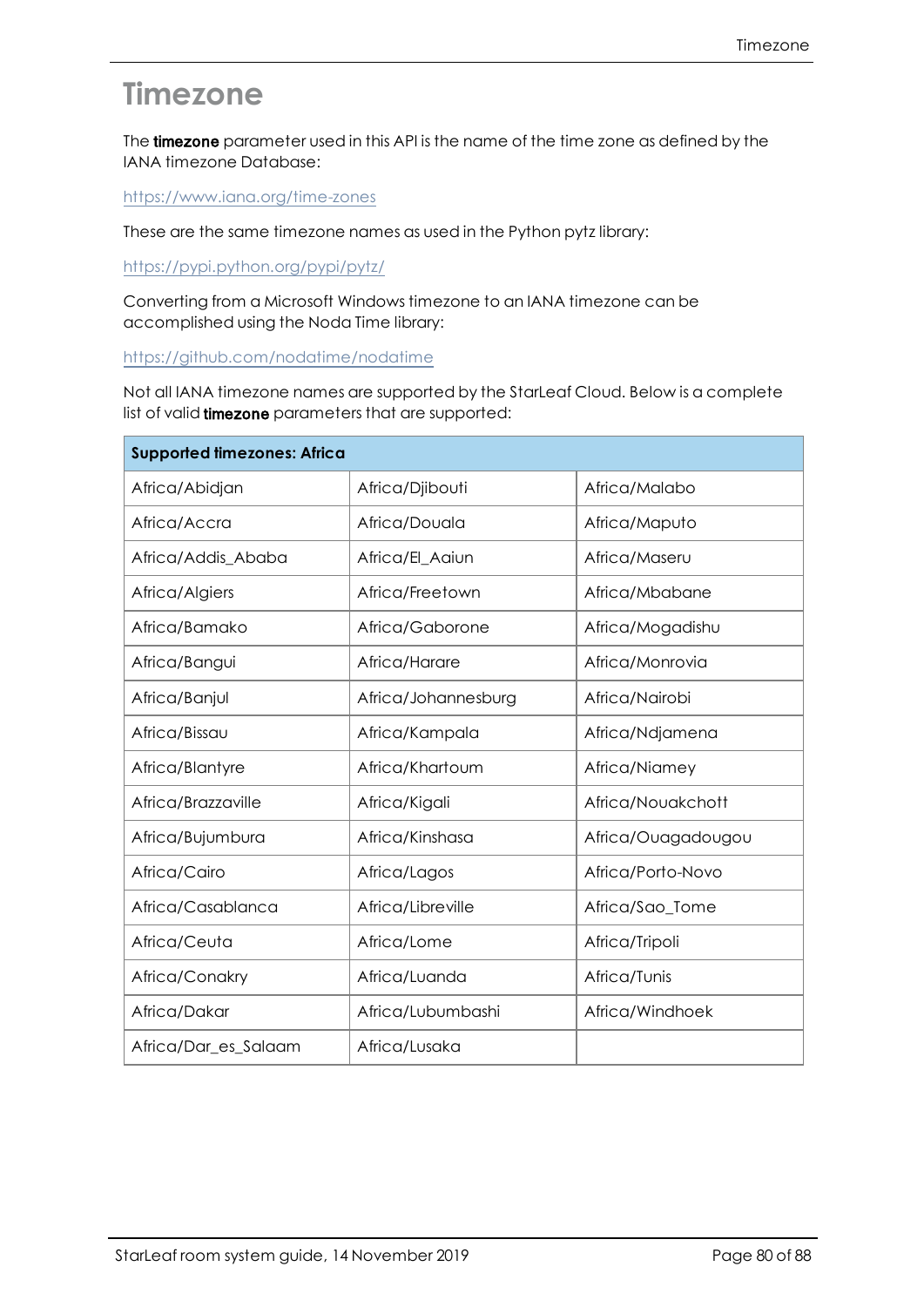| <b>Supported timezones: Americas</b> |                             |                                 |  |
|--------------------------------------|-----------------------------|---------------------------------|--|
| America/Adak                         | America/Grand_Turk          | America/Nome                    |  |
| America/Anchorage                    | America/Grenada             | America/Noronha                 |  |
| America/Anguilla                     | America/Guadeloupe          | America/North_<br>Dakota/Center |  |
| America/Antigua                      | America/Guatemala           | America/Panama                  |  |
| America/Araguaina                    | America/Guayaquil           | America/Pangnirtung             |  |
| America/Argentina/Buenos_<br>Aires   | America/Guyana              | America/Paramaribo              |  |
| America/Aruba                        | America/Halifax             | America/Phoenix                 |  |
| America/Asuncion                     | America/Havana              | America/Port_of_Spain           |  |
| America/Barbados                     | America/Hermosillo          | America/Port-au-Prince          |  |
| America/Belem                        | America/Indiana/Knox        | America/Porto_Velho             |  |
| America/Belize                       | America/Indiana/Marengo     | America/Puerto_Rico             |  |
| America/Boa_Vista                    | America/Indiana/Vevay       | America/Rainy_River             |  |
| America/Bogota                       | America/Inuvik              | America/Rankin_Inlet            |  |
| America/Boise                        | America/Iqaluit             | America/Recife                  |  |
| America/Cambridge_Bay                | America/Jamaica             | America/Regina                  |  |
| America/Cancun                       | America/Juneau              | America/Rio_Branco              |  |
| America/Caracas                      | America/Kentucky/Louisville | America/Santiago                |  |
| America/Cayenne                      | America/Kentucky/Monticello | America/Santo_<br>Domingo       |  |
| America/Cayman                       | America/La_Paz              | America/Sao_Paulo               |  |
| America/Chicago                      | America/Lima                | America/Scoresbysund            |  |
| America/Chihuahua                    | America/Los_Angeles         | America/St_Johns                |  |
| America/Costa_Rica                   | America/Maceio              | America/St_Kitts                |  |
| America/Cuiaba                       | America/Managua             | America/St_Lucia                |  |
| America/Curacao                      | America/Manaus              | America/St_Thomas               |  |
| America/Danmarkshavn                 | America/Martinique          | America/St_Vincent              |  |
| America/Dawson                       | America/Mazatlan            | America/Swift_Current           |  |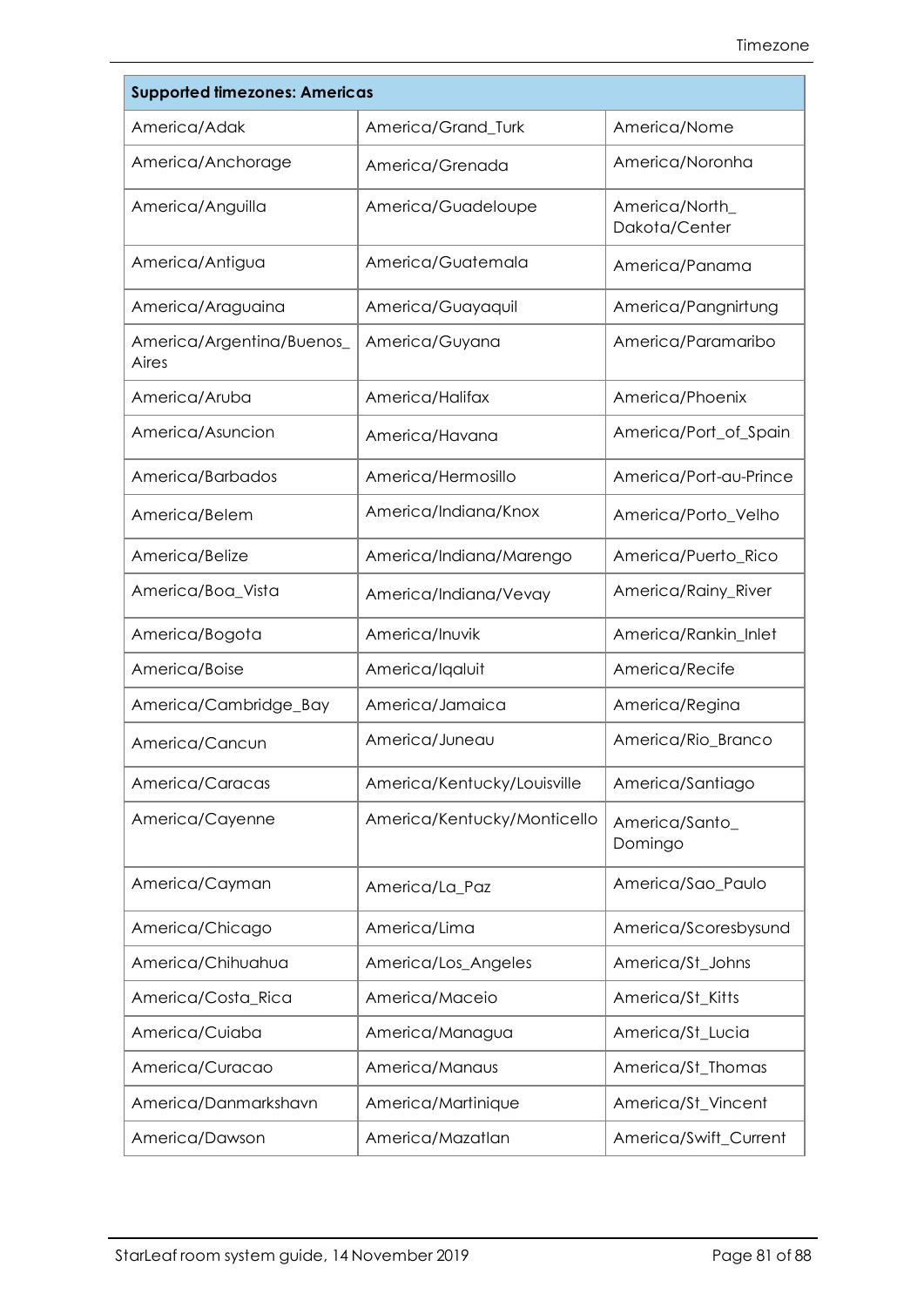| <b>Supported timezones: Americas</b> |                     |                     |
|--------------------------------------|---------------------|---------------------|
| America/Dawson_Creek                 | America/Menominee   | America/Tegucigalpa |
| America/Denver                       | America/Merida      | America/Thule       |
| America/Detroit                      | America/Mexico_City | America/Thunder_Bay |
| America/Dominica                     | America/Miquelon    | America/Tijuana     |
| America/Edmonton                     | America/Monterrey   | America/Tortola     |
| America/Eirunepe                     | America/Montevideo  | America/Vancouver   |
| America/El_Salvador                  | America/Montreal    | America/Whitehorse  |
| America/Fortaleza                    | America/Montserrat  | America/Winnipeg    |
| America/Glace_Bay                    | America/Nassau      | America/Yakutat     |
| America/Godthab                      | America/New_York    | America/Yellowknife |
| America/Goose_Bay                    | America/Nipigon     |                     |

| <b>Supported timezones: Antarctica</b> |                    |                     |  |
|----------------------------------------|--------------------|---------------------|--|
| Antarctica/Casey                       | Antarctica/Mawson  | Antarctica/Syowa    |  |
| Antarctica/Davis                       | Antarctica/McMurdo | Antarctica/Vostok   |  |
| Antarctica/<br><b>DumontDUrville</b>   | Antarctica/Palmer  | Arctic/Longyearbyen |  |

| <b>Supported timezones: Asia</b> |                |                |  |
|----------------------------------|----------------|----------------|--|
| Asia/Aden                        | Asia/Hong_Kong | Asia/Pontianak |  |
| Asia/Almaty                      | Asia/Hovd      | Asia/Pyongyang |  |
| Asia/Amman                       | Asia/Irkutsk   | Asia/Qatar     |  |
| Asia/Anadyr                      | Asia/Jakarta   | Asia/Qyzylorda |  |
| Asia/Aqtau                       | Asia/Jayapura  | Asia/Rangoon   |  |
| Asia/Aqtobe                      | Asia/Jerusalem | Asia/Riyadh    |  |
| Asia/Ashgabat                    | Asia/Kabul     | Asia/Sakhalin  |  |
| Asia/Baghdad                     | Asia/Kamchatka | Asia/Samarkand |  |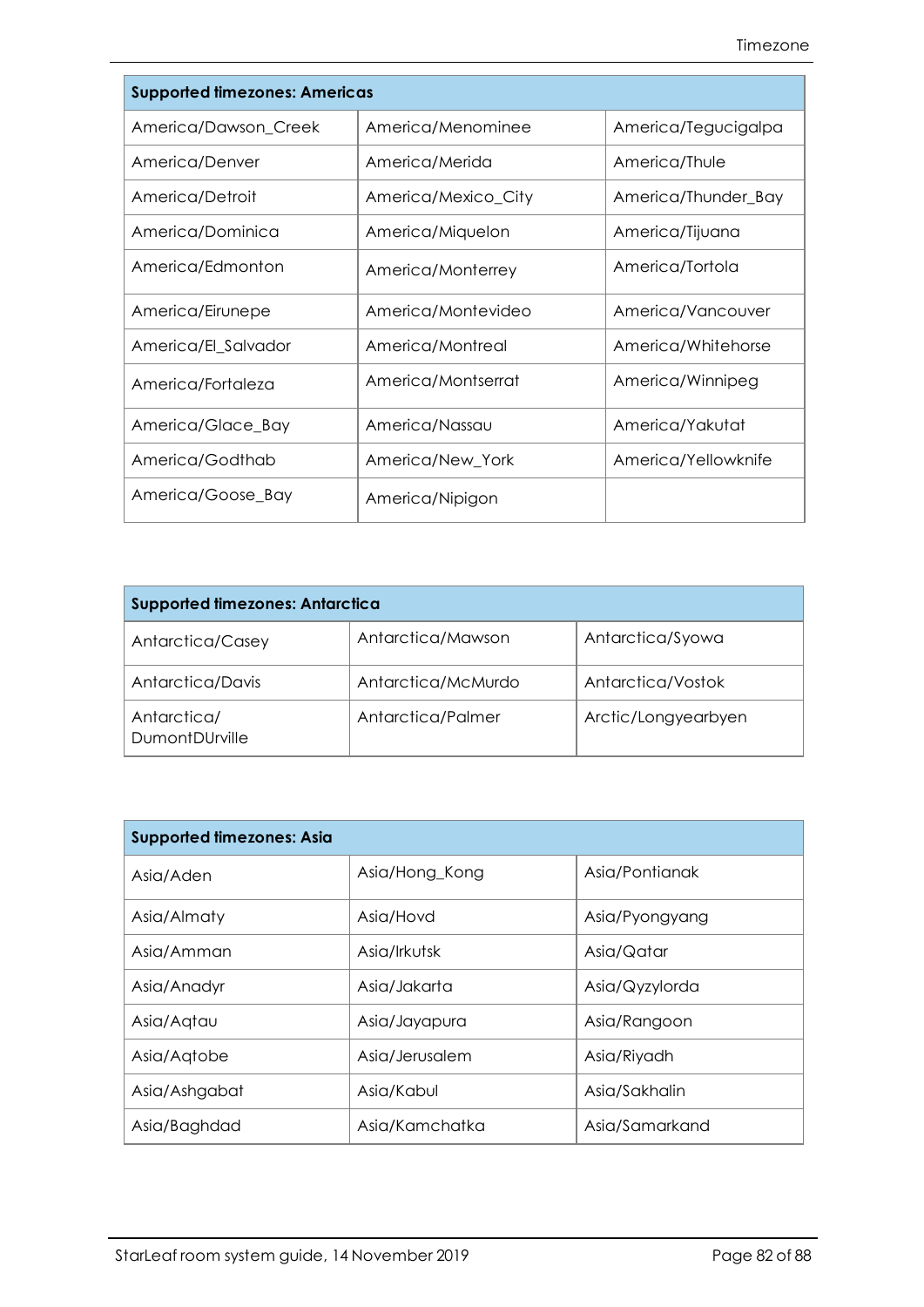| <b>Supported timezones: Asia</b> |                   |                    |
|----------------------------------|-------------------|--------------------|
| Asia/Bahrain                     | Asia/Karachi      | Asia/Seoul         |
| Asia/Baku                        | Asia/Kashgar      | Asia/Shanghai      |
| Asia/Bangkok                     | Asia/Kolkata      | Asia/Singapore     |
| Asia/Beirut                      | Asia/Krasnoyarsk  | Asia/Taipei        |
| Asia/Bishkek                     | Asia/Kuala_Lumpur | Asia/Tashkent      |
| Asia/Brunei                      | Asia/Kuching      | Asia/Tbilisi       |
| Asia/Choibalsan                  | Asia/Kuwait       | Asia/Tehran        |
| Asia/Chongqing                   | Asia/Macau        | Asia/Thimphu       |
| Asia/Colombo                     | Asia/Magadan      | Asia/Tokyo         |
| Asia/Damascus                    | Asia/Makassar     | Asia/Ulaanbaatar   |
| Asia/Dhaka                       | Asia/Manila       | Asia/Urumqi        |
| Asia/Dili                        | Asia/Muscat       | Asia/Vientiane     |
| Asia/Dubai                       | Asia/Nicosia      | Asia/Vladivostok   |
| Asia/Dushanbe                    | Asia/Novosibirsk  | Asia/Yakutsk       |
| Asia/Gaza                        | Asia/Omsk         | Asia/Yekaterinburg |
| Asia/Harbin                      | Asia/Oral         | Asia/Yerevan       |
| Asia/Ho_Chi_Minh                 | Asia/Phnom_Penh   |                    |

| <b>Supported timezones: Atlantic</b> |                     |                        |
|--------------------------------------|---------------------|------------------------|
| Atlantic/Azores                      | Atlantic/Cape_Verde | Atlantic/South_Georgia |
| Atlantic/Bermuda                     | Atlantic/Madeira    | Atlantic/St_Helena     |
| Atlantic/Canary                      | Atlantic/Reykjavik  | Atlantic/Stanley       |

| <b>Supported timezones: Australia</b> |                     |                     |
|---------------------------------------|---------------------|---------------------|
| Australia/Adelaide                    | Australia/Eucla     | Australia/Melbourne |
| Australia/Brisbane                    | Australia/Hobart    | Australia/Perth     |
| Australia/Broken Hill                 | Australia/Lindeman  | Australia/Sydney    |
| Australia/Darwin                      | Australia/Lord_Howe |                     |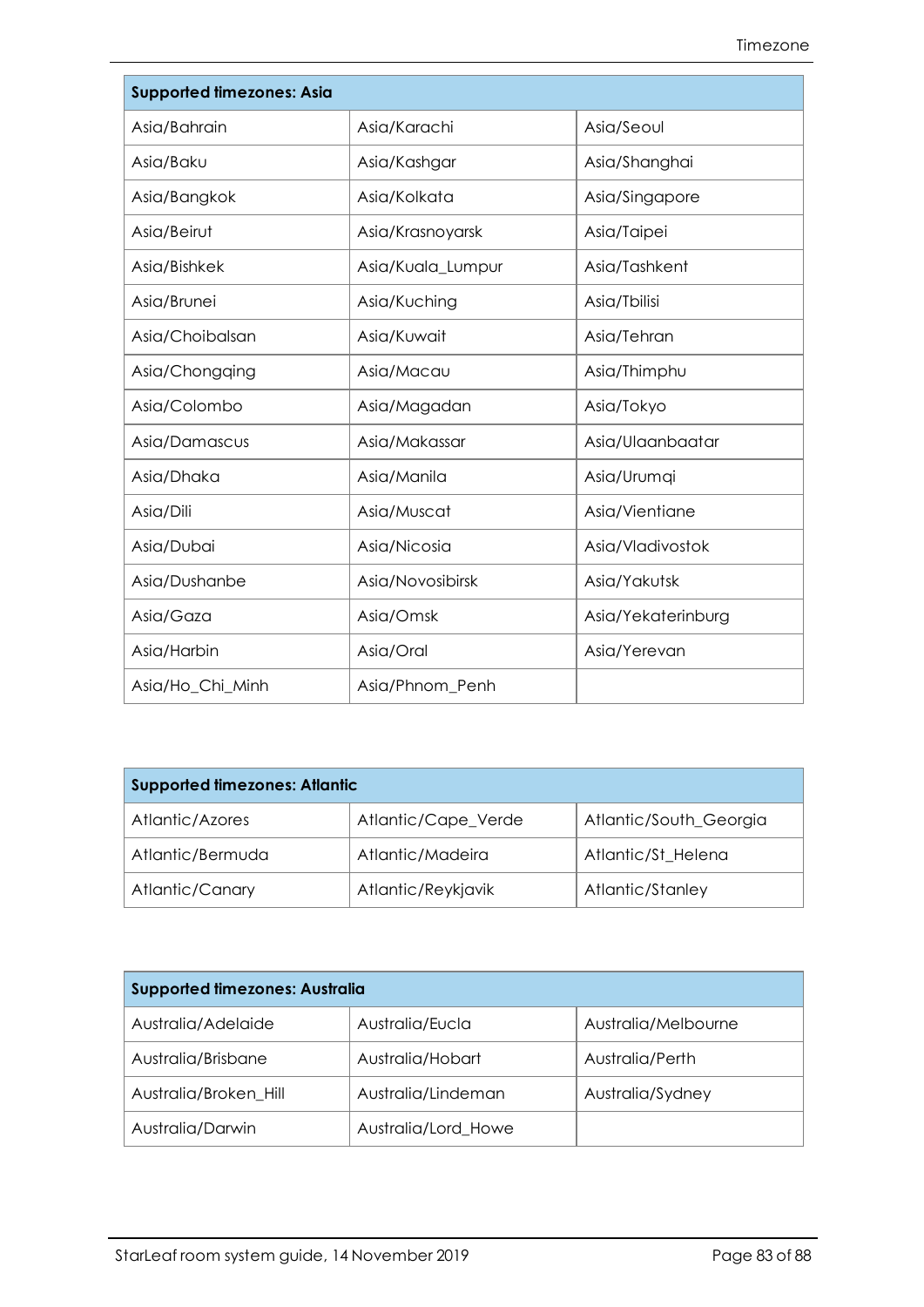| <b>Supported timezones: Europe</b> |                   |                   |
|------------------------------------|-------------------|-------------------|
| Europe/Amsterdam                   | Europe/Lisbon     | Europe/Simferopol |
| Europe/Andorra                     | Europe/Ljubljana  | Europe/Skopje     |
| Europe/Athens                      | Europe/London     | Europe/Sofia      |
| Europe/Belgrade                    | Europe/Luxembourg | Europe/Stockholm  |
| Europe/Berlin                      | Europe/Madrid     | Europe/Tallinn    |
| Europe/Bratislava                  | Europe/Malta      | Europe/Tirane     |
| Europe/Brussels                    | Europe/Minsk      | Europe/Uzhgorod   |
| Europe/Bucharest                   | Europe/Monaco     | Europe/Vaduz      |
| Europe/Budapest                    | Europe/Moscow     | Europe/Vatican    |
| Europe/Chisinau                    | Europe/Oslo       | Europe/Vienna     |
| Europe/Copenhagen                  | Europe/Paris      | Europe/Vilnius    |
| Europe/Dublin                      | Europe/Prague     | Europe/Warsaw     |
| Europe/Gibraltar                   | Europe/Riga       | Europe/Zagreb     |
| Europe/Helsinki                    | Europe/Rome       | Europe/Zaporozhye |
| Europe/Istanbul                    | Europe/Samara     | Europe/Zurich     |
| Europe/Kaliningrad                 | Europe/San_Marino |                   |
| Europe/Kiev                        | Europe/Sarajevo   |                   |

| <b>Supported timezones: Indian</b> |                  |                  |
|------------------------------------|------------------|------------------|
| Indian/Antananarivo                | Indian/Comoro    | Indian/Mauritius |
| Indian/Chagos                      | Indian/Kerguelen | Indian/Mayotte   |
| Indian/Christmas                   | Indian/Mahe      | Indian/Reunion   |
| Indian/Cocos                       | Indian/Maldives  |                  |

| <b>Supported timezones: Pacific</b> |              |                |
|-------------------------------------|--------------|----------------|
| Pacific/Apia                        | Pacific/Guam | Pacific/Noumea |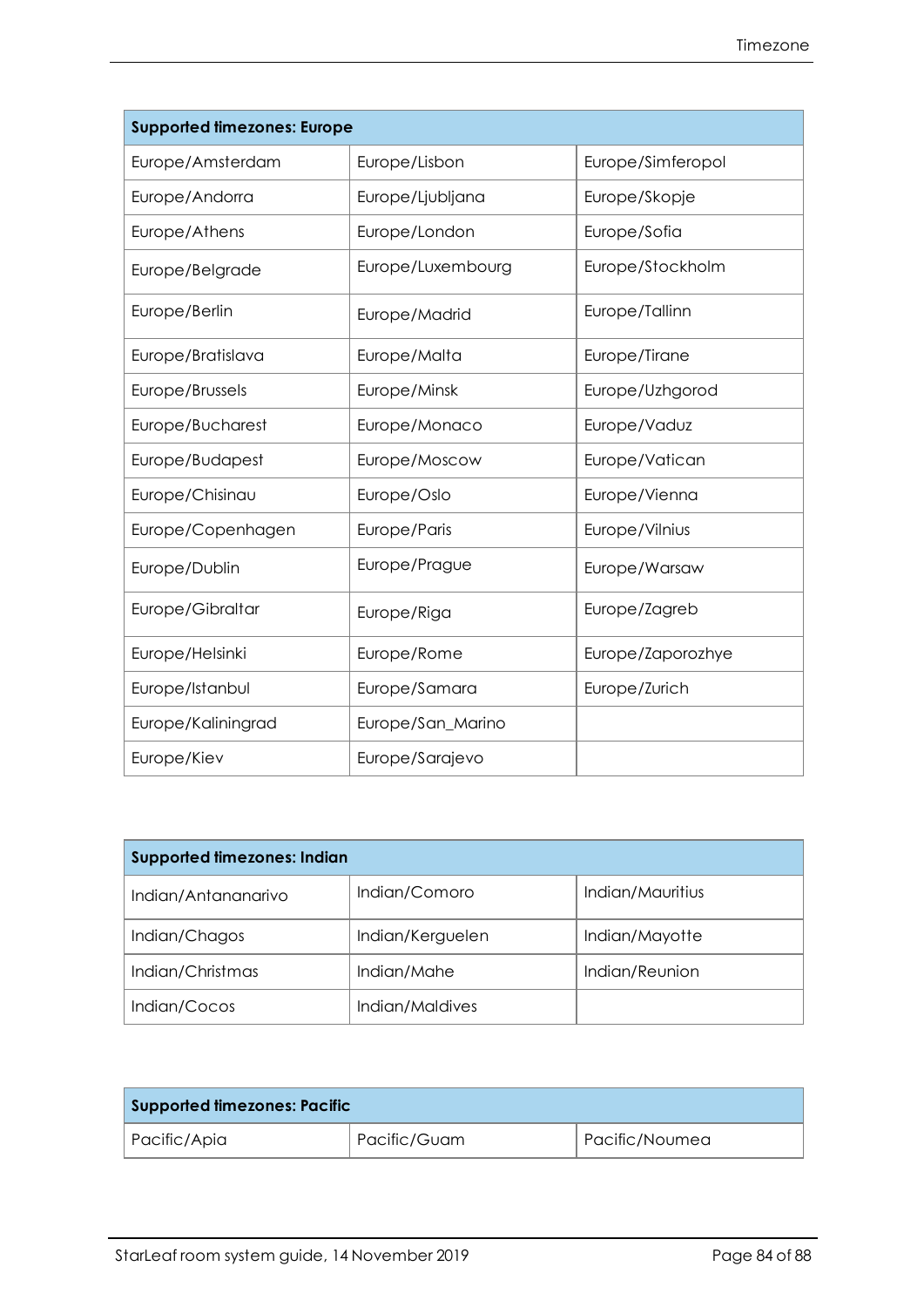| <b>Supported timezones: Pacific</b> |                    |                      |
|-------------------------------------|--------------------|----------------------|
| Pacific/Auckland                    | Pacific/Honolulu   | Pacific/Pago_Pago    |
| Pacific/Chatham                     | Pacific/Johnston   | Pacific/Palau        |
| Pacific/Easter                      | Pacific/Kiritimati | Pacific/Pitcairn     |
| Pacific/Efate                       | Pacific/Kosrae     | Pacific/Port_Moresby |
| Pacific/Enderbury                   | Pacific/Kwajalein  | Pacific/Rarotonga    |
| Pacific/Fakaofo                     | Pacific/Majuro     | Pacific/Saipan       |
| Pacific/Fiji                        | Pacific/Marquesas  | Pacific/Tahiti       |
| Pacific/Funafuti                    | Pacific/Midway     | Pacific/Tarawa       |
| Pacific/Galapagos                   | Pacific/Nauru      | Pacific/Tongatapu    |
| Pacific/Gambier                     | Pacific/Niue       | Pacific/Wake         |
| Pacific/Guadalcanal                 | Pacific/Norfolk    | Pacific/Wallis       |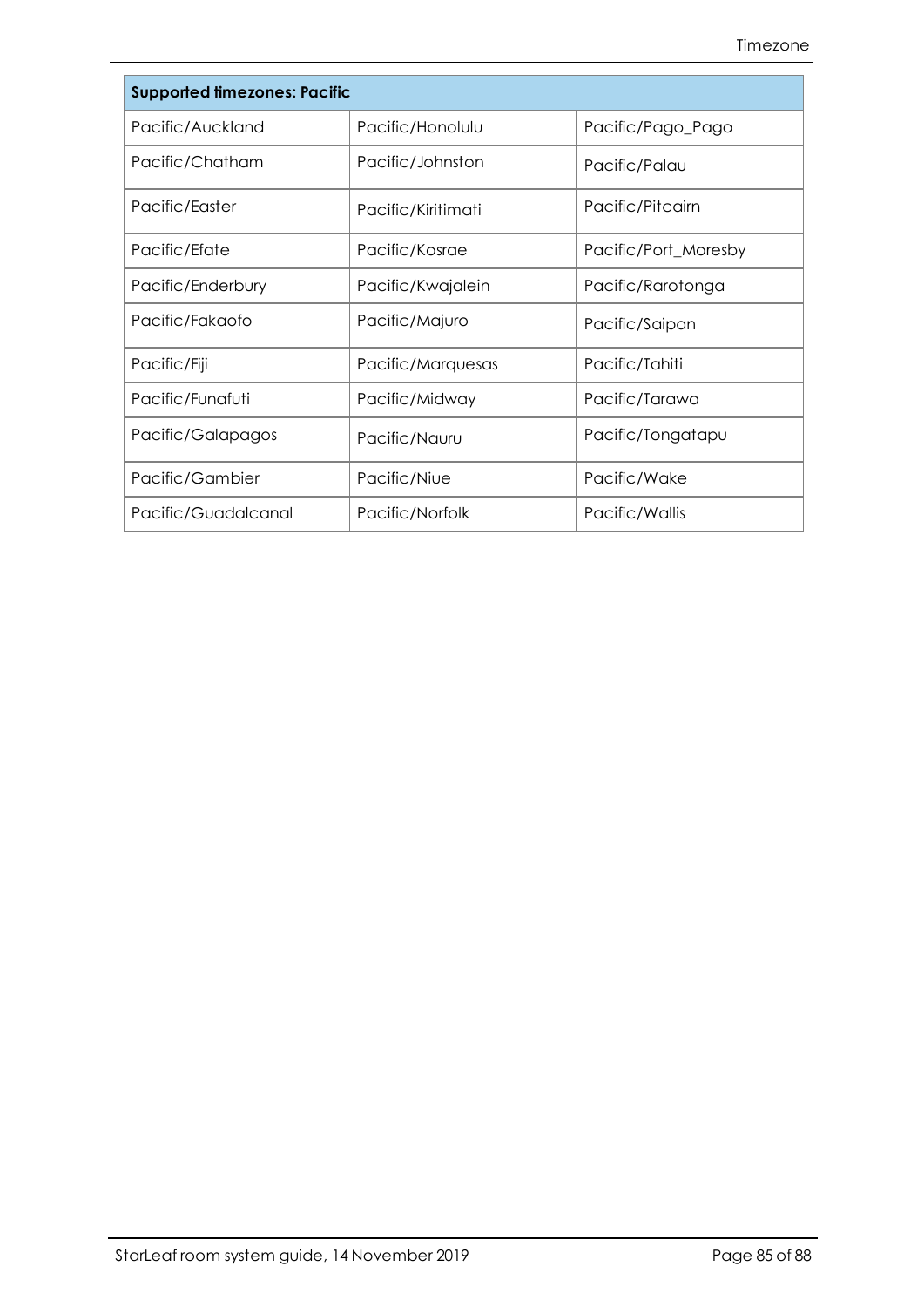# <span id="page-85-0"></span>**Locales**

| Language                   |
|----------------------------|
| English (US)               |
| French                     |
| Spanish                    |
| Japaneses                  |
| German                     |
| Simplified Chinese         |
| <b>Traditional Chinese</b> |
| Polish                     |
| Italian                    |
| Danish                     |
| Swedish                    |
| Portuguese (Brazilian)     |
| Czech                      |
| Norwegian Bokmål           |
| Dutch                      |

The **locale** parameter is the code used in the Cloud API to set the language for a user and also controls the formatting of time and date.

| <b>Parameter</b> | <b>Description</b>            |
|------------------|-------------------------------|
| en us            | US English                    |
| en_int           | US English with 24 hour clock |
| $fr_f$ r         | French                        |
| $fr\_ca$         | Canadian French               |
| $es$ $es$        | Spanish                       |
| jp_jp            | Japanese                      |
| $rU_r$           | Russian                       |
| de_de            | German                        |
| zh_hans          | Simplified Chinese            |
| zh_hant          | <b>Traditional Chinese</b>    |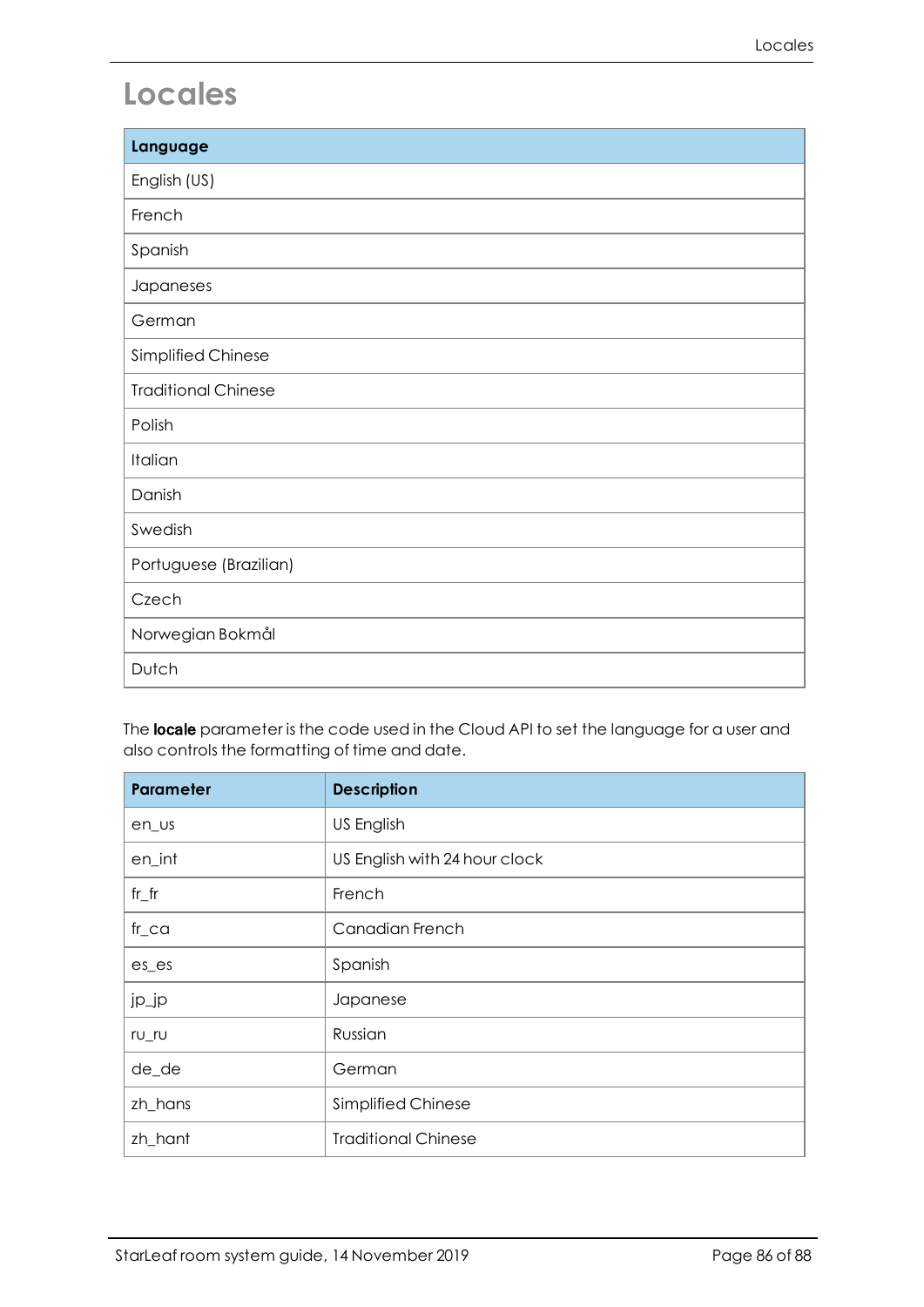| Parameter            | <b>Description</b>          |
|----------------------|-----------------------------|
| pl                   | Polish                      |
| id                   | Indonesian                  |
| it                   | Italian                     |
| da                   | Danish                      |
| SV                   | Swedish                     |
| pt                   | <b>Brazilian Portuguese</b> |
| $\mathsf{CS}\xspace$ | Czech                       |
| ro                   | Romanian                    |
| no                   | Norwegian                   |
| n                    | Dutch                       |
| fi                   | Finnish                     |
| tr                   | Turkish                     |
| ko                   | Korean                      |